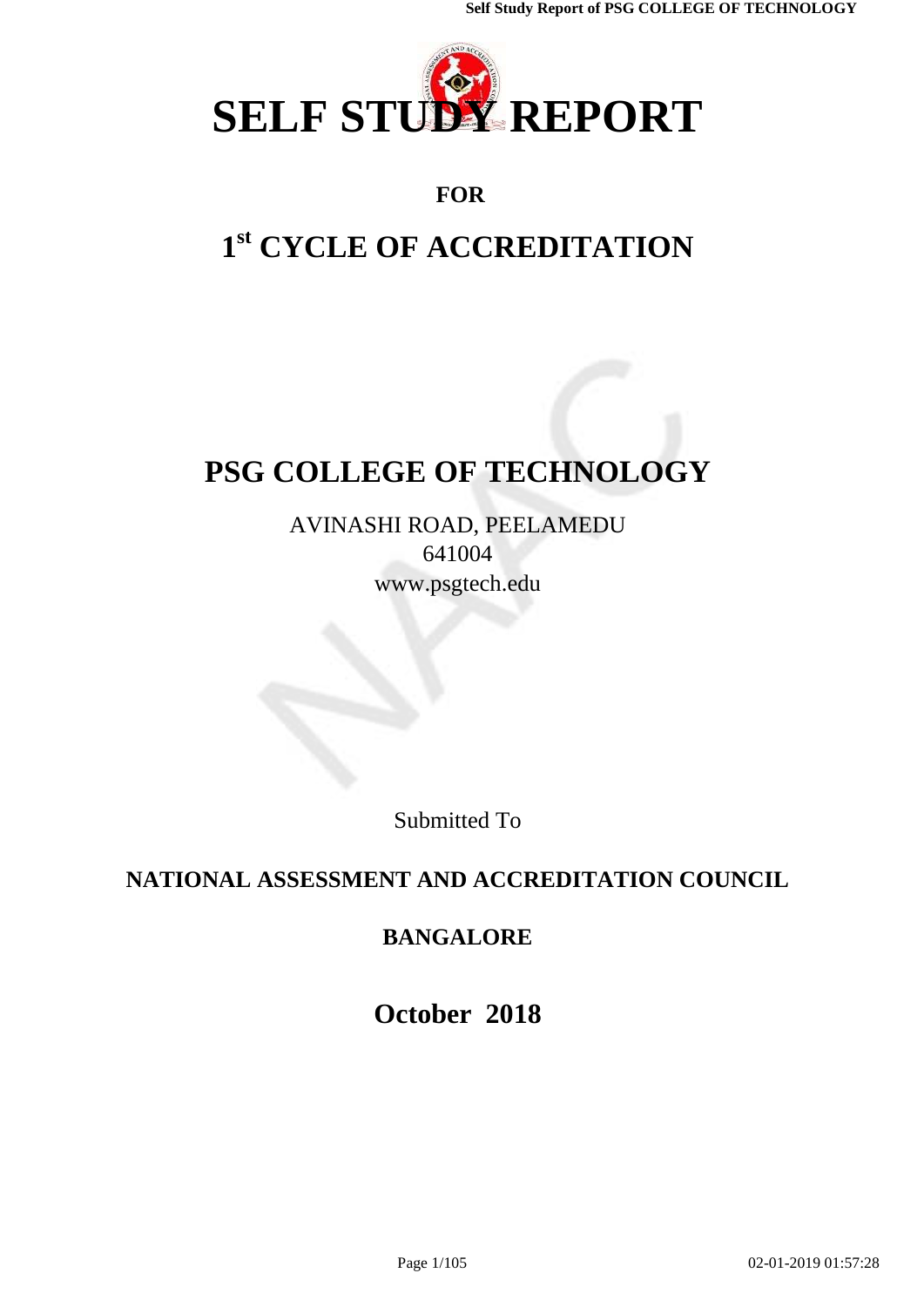# **1. EXECUTIVE SUMMARY**

# **1.1 INTRODUCTION**

PSG & Sons' Charities Trust was created in 1926. In the ninety years of its existence the Trust has been instrumental in making Coimbatore an education hub in India. Today, more that 30 institutions are under the umbrella of the Trust, transforming the lives of more than 30000 young Indians annually through education, health and community service.

PSG College of Technology (PSG Tech) is a flagship institution of the PSG & Sons' Charities, started in the year 1951. PSG Tech was started as one of the very early experiments on public-private partnership when the erstwhile Government of Madras provided funds for manpower while the PSG management provided infrastructure to generate engineers for a growing nation. With the beginning of 3 UG programs in 1951, PSG Tech has grown to the current level of 21 UG programs and 42 PG programs in engineering, technology, applied sciences and management.

Besides discipline and high academic standards, PSG Tech emphasizes working with industry and exposure of its students to contemporary industrial practices. The college is able to provide relevant training and exposure to its students so as to make them job ready from day one. Currently, PSG Tech takes in about 2200 students each year for its various UG, PG and research programs, and provide them with state of the art infrastructure and experienced teachers to develop them into productive professionals meeting the need of the market and the nation

### **Vision**

PSG College of Technology aspires to be recognized as one of the leaders in engineering education, research and application of knowledge to benefit society.

### **Mission**

To provide world-class engineering education, foster research & development, evolve innovative applications of technology, encourage entrepreneurship and ultimately mould young men and women capable of assuming leadership of the society for the betterment of the country.

## **1.2 Strength, Weakness, Opportunity and Challenges(SWOC)**

### **Institutional Strength**

*Management*: PSG Tech is managed by a governing council formed as per UGC norms for autonomous institution which is chaired by the managing trustee of PSG & Sons' Charities Trust. PSG Tech has been blessed with visionary leaders to help grow the organization to become one of the most sought after colleges for engineering education in the state of Tamil Nadu.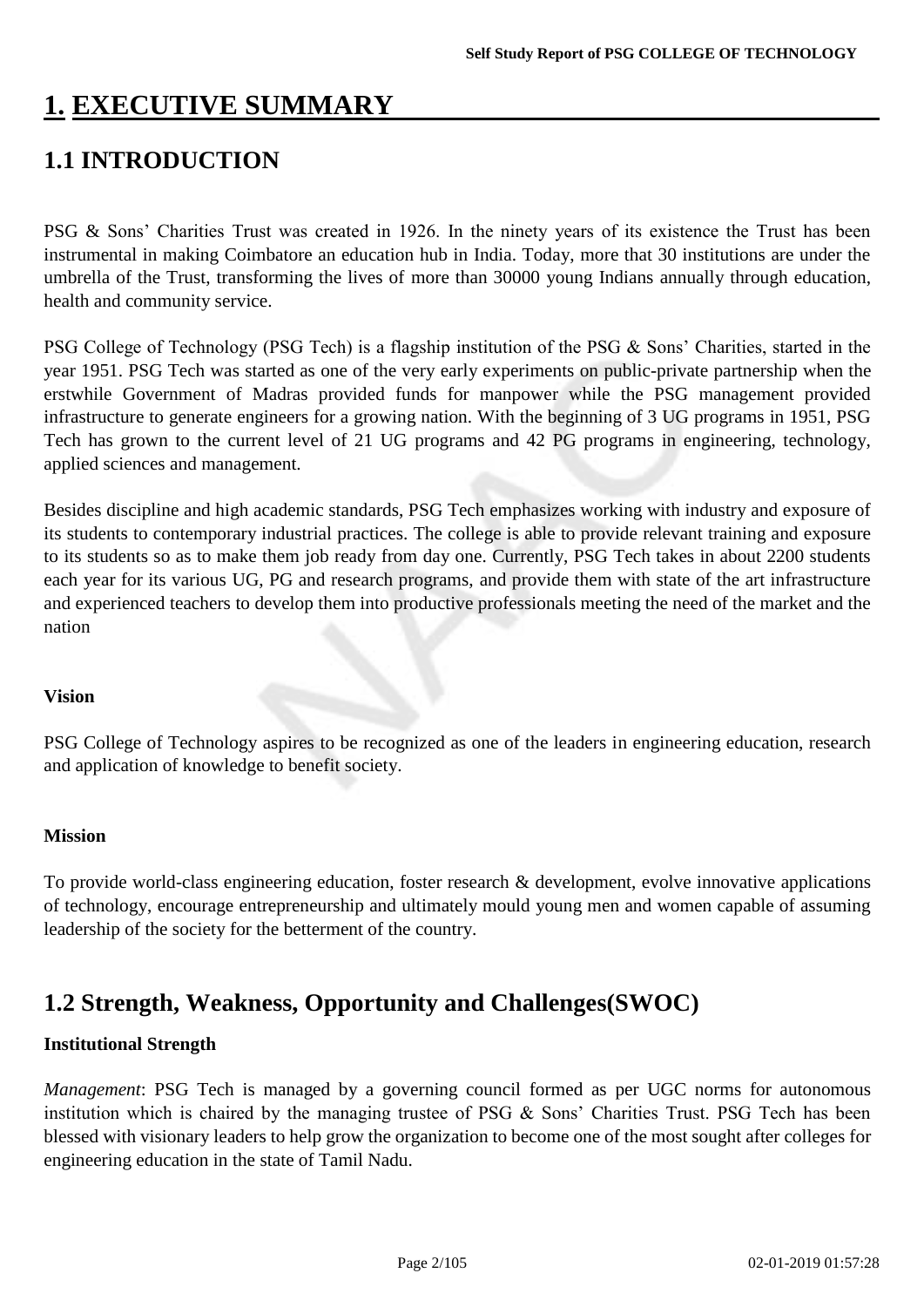*Autonomy*: PSG Tech is one of the institutions in the country to be given academic autonomy by UGC, very early in 1978. This has permitted the college to keep the syllabi of the various subjects taught to be concurrent and shape the pedagogic process in anticipation of the growth in the field of knowledge

*Industry interaction*: Right from the beginning, the philosophy of the college has been to work with industry to help train engineers and solve problems faced by industry. The presence of an industrial unit near the campus facilitated this interaction. This led to the rapid industrialization of the city of Coimbatore.

*Alumni*: PSG Tech alumni are spread all over the world and there are more than twenty chapters in different cities in India, Canada, Australia, Singapore and the USA. The alumni interact with students and faculty members through sevarl activities including reunions and alumni congress held annually.

The collaborations with international universities and indian industries provide the students with opportunities for higher studies and placement.

### **Institutional Weakness**

*Affiliation*: PSG Tech started as a private college with grants in aid from the Government of Madras to start a few programs. For the purposes of academic validation, it was affiliated to the University of Madras, the only state run university of the time. Over the years the university affiliating PSG Tech has changed, as per the policy of the state government from time to time. Thus, PSG Tech has been affiliated to University of Madras, Bharathiar University, Anna University, Anna University Coimbatore, and currently to Anna University, Chennai. The state government support has been limited and the growth of the college in the new direction has necessarily come in the form of self supported courses. The degree awarding authority and starting a new programme is not with the institution. This status will help institution to develop more innovative programmes and compete with the stand alone institutions like IITs and NITs.

*Funding support*: To improve research and development, the institution is not adequately funded with full time fellowships supported by MHRD or state government as in the premier institutions.

### **Institutional Opportunity**

Coimbatore city is known for its vibrant business culture with varied products related to applications such as textiles, agriculture, automotive and defence.

**Possibility of interdisciplinary research with sister Institutions**: Because of the wide ranging involvement of the PSG group, opportunities to collaborate within the group exists with other sister institutions in areas like science, medicine, pharmacy, social sciences, etc. Thus, PSG Tech is in a unique position to take up activities in cross disciplinary areas to serve society better.

### **Institutional Challenge**

*Competition*: Exponentially growing competition with large number of public funded institutions, universities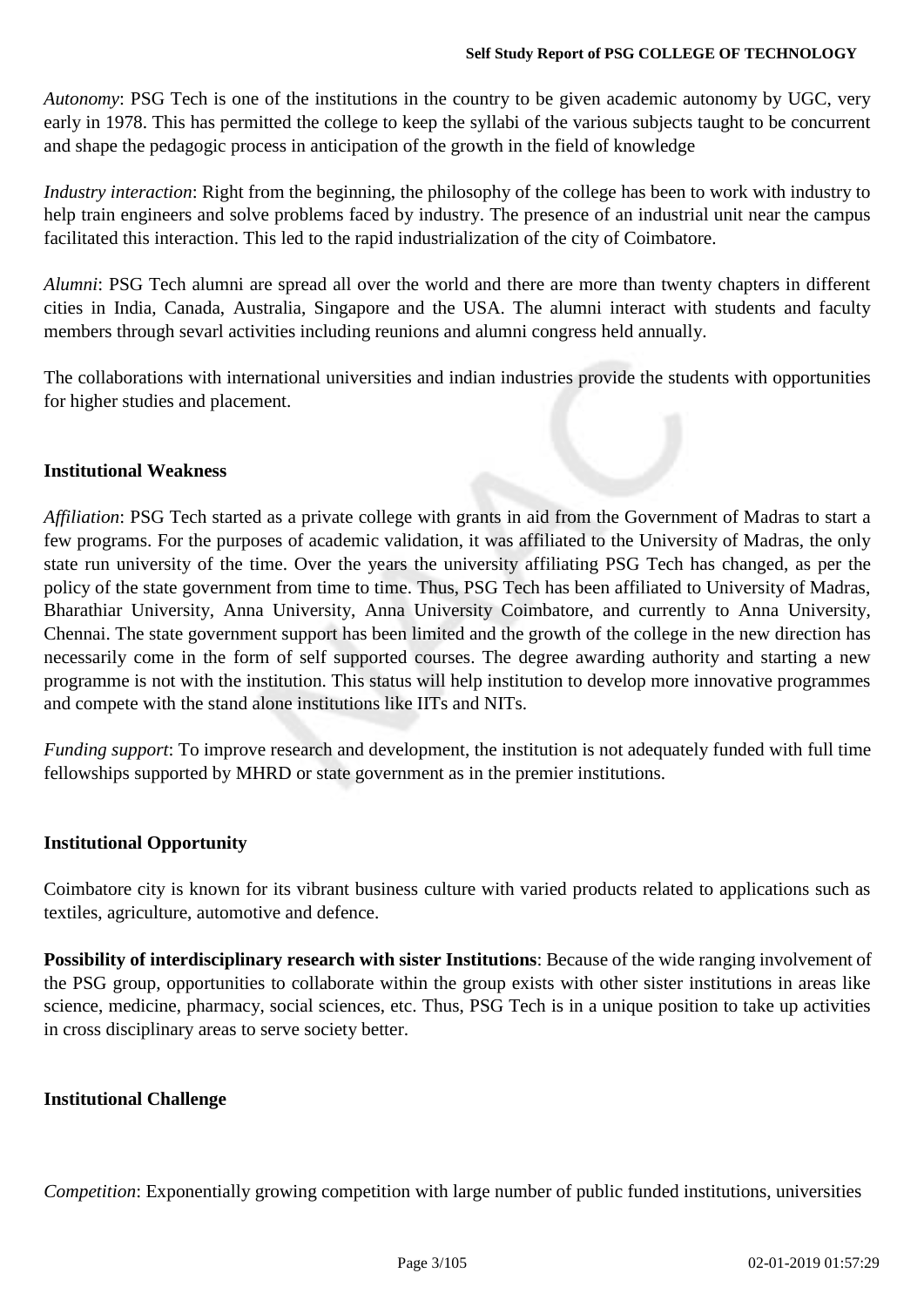when applying for funded projects with DST, DBT etc.,

*Infrastructure*: With the growth of the city and the institution, PSG Tech is confounded with pressure to accommodate more students and shrinking public space – traffic congestion around campus and growth of the city in the nearby vicinity.

*Rising cost of education*: While there has been a general inflationary trend, the cost of education, even in government subsidized institutions has grown disproportionately. Both in public as well as private institutions the manpower cost has been one of the major drivers of cost. This calls for strategies for expanding other sources of revenues as well as reducing delivery costs.

# **1.3 CRITERIA WISE SUMMARY**

### **Curricular Aspects**

Since inception, this institution is well known for Industry – Institute interaction which is being continued by way of industry internships/projects, large number of one credit courses offered by industry experts and compulsory summer training in industries.

Since becoming an autonomous institution in 1978, PSG Tech has been following the procedure suggested by the UGC for the planning of its academic curricular programs. The **Academic Council** of the college is the authority to approve course contents and syllabi to be followed by the various teaching faculty for the programs to be offered. The Council is chaired by the Principal, and its members include the chairs of the different academic Boards, senior academicians from reputed institutions, representatives from industry, members representing mid level faculty and students. Inputs to the Academic Council come from a **Standing Committee** of Chairs of academic Boards who receive suggestions for the various programs from the respective **Boards of Studies** for the programs. At the grass root level the curricular organization and contents are developed by the Boards of Studies whose membership includes experienced teachers, invited members from academia and industry, and chaired by the Head of the Department offering the program.

The various academic programs are planned in accordance with interactions with various stakeholders and kept in alignment with the Vision and Mission of the College. Stakeholder interactions have been formalized through deliberations of Program Advisory and Program Assessment Committees, with alumni, parents, peers in academia and industry, and guidance from national regulatory and advisory bodies, such as AICTE.

The philosophy of designing curricula is to update it with sufficient frequency to make it contemporaneous maintaining the depth of the fundamentals.

### **Teaching-learning and Evaluation**

Many models of teaching are routinely employed, and this includes, but not limited to lectures, laboratories, tutorials, project work, industry visits and apprenticeships. These diverse pedagogic methods allow students to be exposed to the subjects of study in various formats, and thus reiterate the learning required to master the skills and knowledge relevant to their program of study.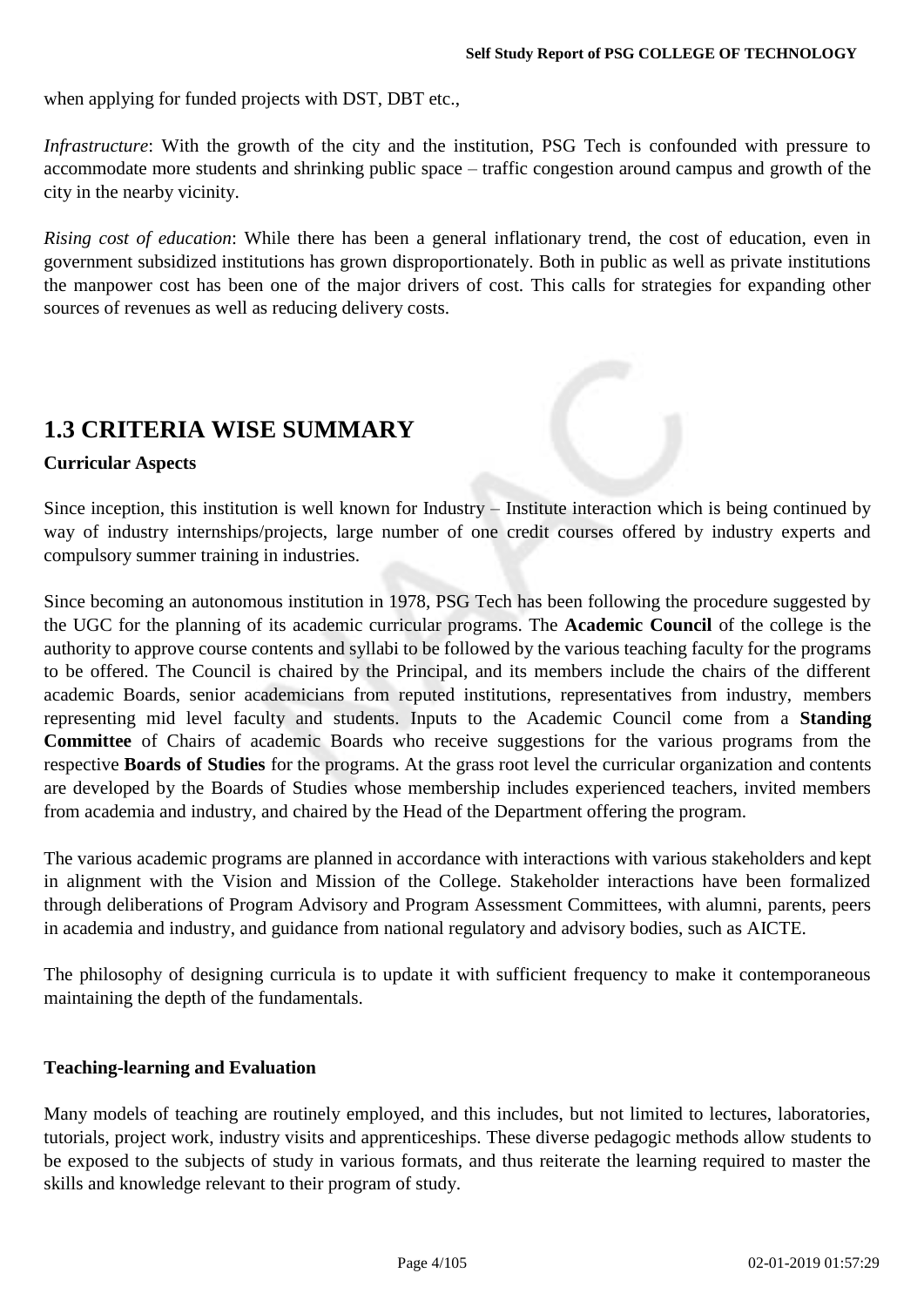With guidance from the approved syllabus, the faculty plans for the delivery by creating a Course Plan which generally also includes problem sets, assignments, self study and library time. Availability and use of various teaching tools, such as software and apps, help both the teacher and the students to engage productively with the subject content and a learning opportunity.

The college also offers opportunities for learning through special programs, lectures from renowned experts, short courses by industry experts or world authorities (for example, GIAN programs) and approved e-learning resources.

Students' learning is evaluated employing different assessment tools suited for the subject under study using both continuous and end of the semester examinations. Students are graded relative to their peers in the class, in a scale of 0-10, from the marks they have earned in the evaluation process. Minimum marks for passing a course is 50%. Students who have not earned passing marks are offered additional opportunities for them to prepare and earn at least 50% marks. The conduct of the examinations is administered through the office of the Controller of Examinations. With the availablity of large number of online courses through SWAYAM portal students and faculty members are motivated to learn latest developments in their area of interest. Through the modules available under the e-governance developed in-house, students can provide online feedback on teaching, faculty members can conduct online tests and administration can view the academic reports.

### **Research, Innovations and Extension**

The availability of a large pool of experienced and talented senior faculty members engaged in advanced areas of research attracts many young aspirants to pursue doctoral studies. Currently there are more than 600 scholars registered for pursuing research degrees with Anna University, Chennai in the College. Besides the availability of mentors, the college has set up several state of the art research and analytical facilities in areas such as nanotechnology, welding, additive manufacturing, tool and die design, machine tools, composites and industrial textiles with support from government and private agencies to pursue advanced and relevant research in diverse areas.

To promote innovative thinking among students, the College has set up innovation laboratories in all departments. Further, "Innovation Practice" has been introduced as a core course in the latest academic regulation. This has provided a forum for the students and faculty to identify a unique problem in their field of study and suggest an innovative solution.

To promote entrepreneurship, the College set up a Science & Technology Entrepreneurial Park (PSG STEP) in 1999 with support from DST and Financial Institutions to promote technology based enterprises in the areas of mechanical devices, software, electronics, textile products and biotechnology. PSG STEP has been recognized as a nodal centre for several Government of India programs on identifying and assessing innovation ideas and supporting innovators to create enterprises. PSG STEP was recognized as the Best STEP in the country by Ministry of Science & Technology in 2003. More than 100 entrepreneurs have graduated from STEP already.

Establishment of Centers of Excellence caters to interdisciplinary research, Incubation / Innovation, resulting in products and training.

### **Infrastructure and Learning Resources**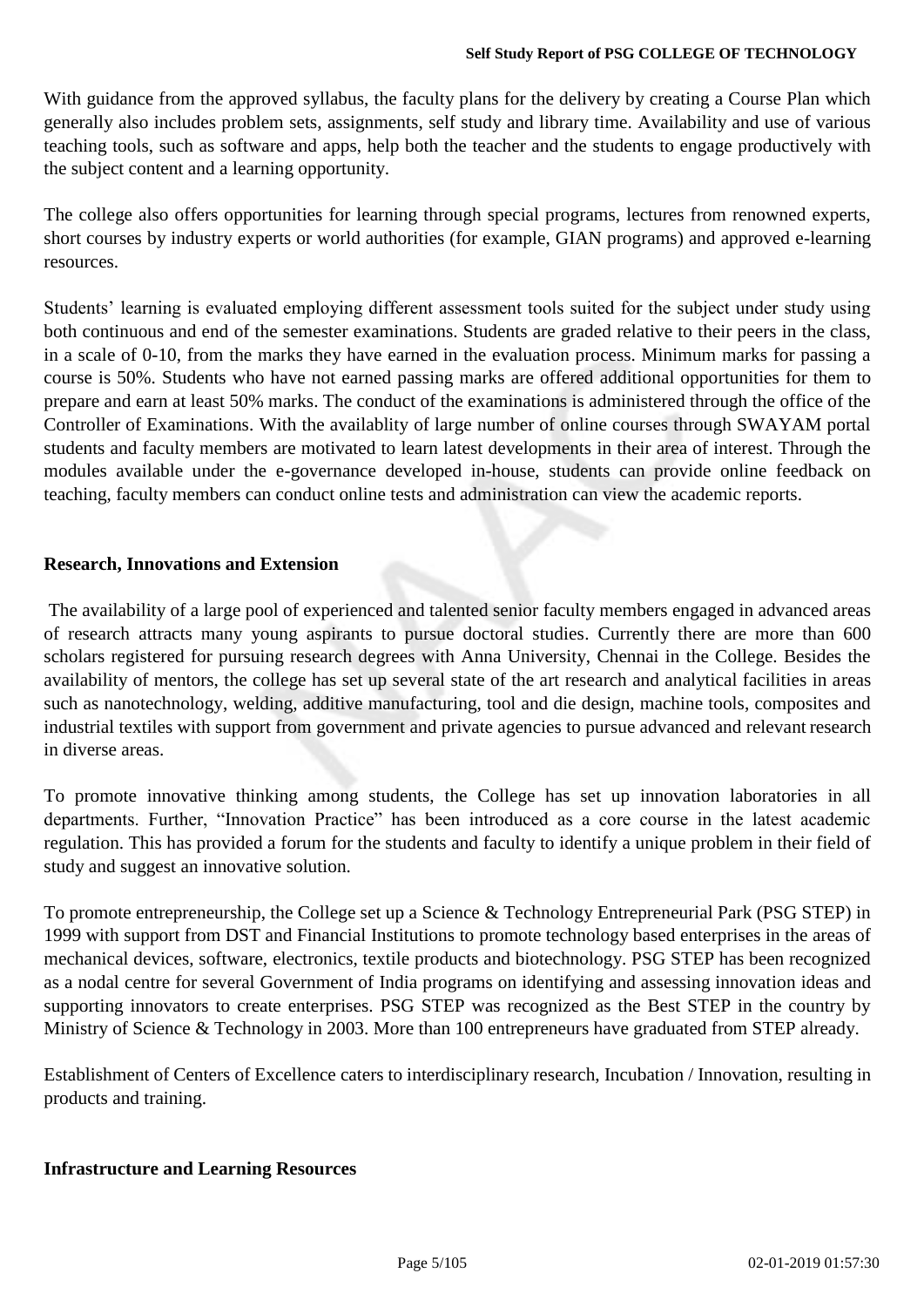To function as an effective and lively educational institution many support services are required to be provided to its constituencies. It has been the feature of PSG Tech to provide wholesome and affordable services to students coming from all sections of society. Within the campus, besides classrooms and laboratories, the GRD Library houses one of the extensive collection of books and journals necessary for the various course it offers. Moreover, there are free / subsidized text book schemes available for students coming from economically weaker section of the society. Every year the library is updated with books and journals which address the latest developments in the relevant disciplines. This serves as an important resource for updating / introducing new courses to the students. The availability of a manufacturing company within the campus is another unique asset available to the students of the related disciplines.

At the non-curriculum aspect of infrastructure support, hostel facilities provide accommodation for almost 60% of the students. Since the campus is well within a growing city, only limited staff accommodation is provided. The College also boasts of a modern sports complex where various sports activities / competitions could be conducted. The College also provides subsidized food in its campus canteen.

### **Student Support and Progression**

For each class a tutor is appointed who regularly meets with the students, either in groups or individually, to discuss and counsel them regarding both academic as well as non-academic matters related to the campus life. The tutors help their wards on study techniques, training opportunities, preparation for co-curricular events and other issues. The tutors also occasionally get in touch with the parents of some students when there is a need for communicating or discussing matters affecting the student academic performance.

The academic program offered at PSG Tech is designed to encourage and motivate all the students to be regular and consistent in their efforts towards learning. In addition to this, PSG Tech makes special provisions for both the above and below average students so that they may reap the benefits of the academic systems available in the College. There is a provision for quick learners for fast tracking their courses in advance so that they can complete all courses other than project work of the final semester ahead of time. This allows them to take up project work outside of the campus, usually in an industry. The College also offers special courses offered by industry experts or international scholars for credits to their academic program.

For slow learners the College organizes additional teaching sessions and support systems. Additional opportunities to take examinations (Redo examinations) are offered to help students to complete their academic requirements within stipulated time.

### **Governance, Leadership and Management**

PSG Tech is guided by a Governing Council. The Council is chaired by the Managing Trustee of PSG & Sons' Charities, and the Principal is the Member Secretary of the Council. Its members include representatives of the Directorate of Technical Education - Govt. of Tamil Nadu, AICTE – Southern Regional Office, UGC, New Delhi, industry and faculty members. The Council advises on the policies and overall management of the College. The Principal provides administrative and academic leadership to the College, and he is supported by Deans on matters pertaining to various activities in the College. Various academic disciplines are handled by the concerned departments, and they are mainly responsible for the concerned academic programs offered by the College. Each department is headed by a Professor and supported by teaching, technical and administrative staff. Decentralized administration, complete autonomy to the departments in academics, transparency in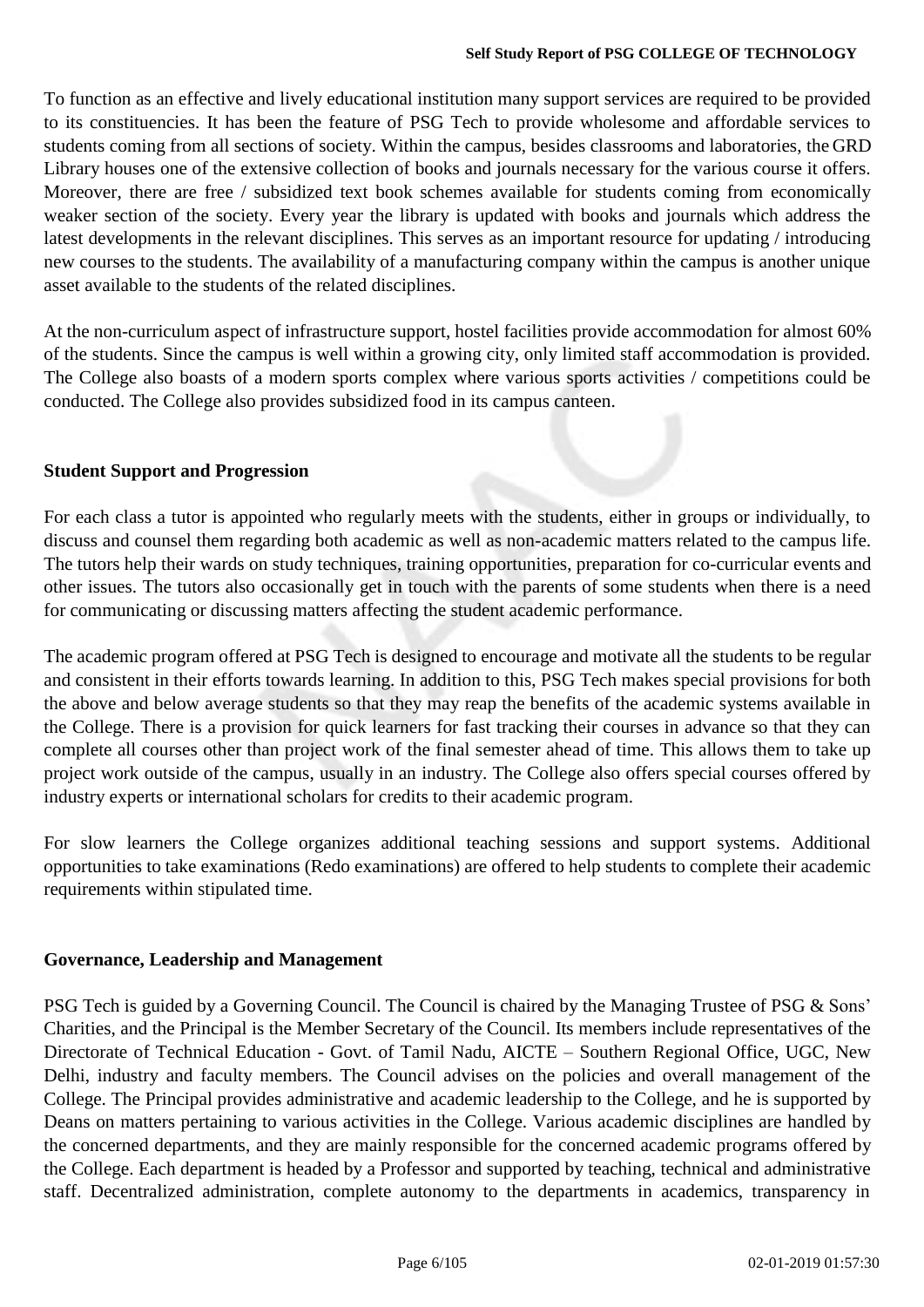budget allocation are practiced in management of the institution.

#### **Institutional Values and Best Practices**

- PSG Tech values discipline as a core character of professional development, and tries to instill behaviors in its students which will be necessary for their professional development. There are several associations offered to all students which aid in character building. These associations offer opportunities for learning life skills outside of the academic setting, and include membership to professional societies, national / international organizations, local chapters, skill enhancement clubs. Start ups numbering approximately 200 have been supported under the Incubation program of PSG College of Technology. Through various programs organized by PSG CARE quality of faculty members is improved continuously.
- Provision for scholarships / rewards for deserving and well performing students and faculty members.
- Well planned and executed professional training by experts from the beginning leading to laudable career guidance in placement, entrepreneurship and higher education.
- Teachers are awarded international fellowship for advanced studies / research.

In summary, PSG Tech offers a comprehensive and wholesome educational program to its students to become professionally competent to contribute to the world at large.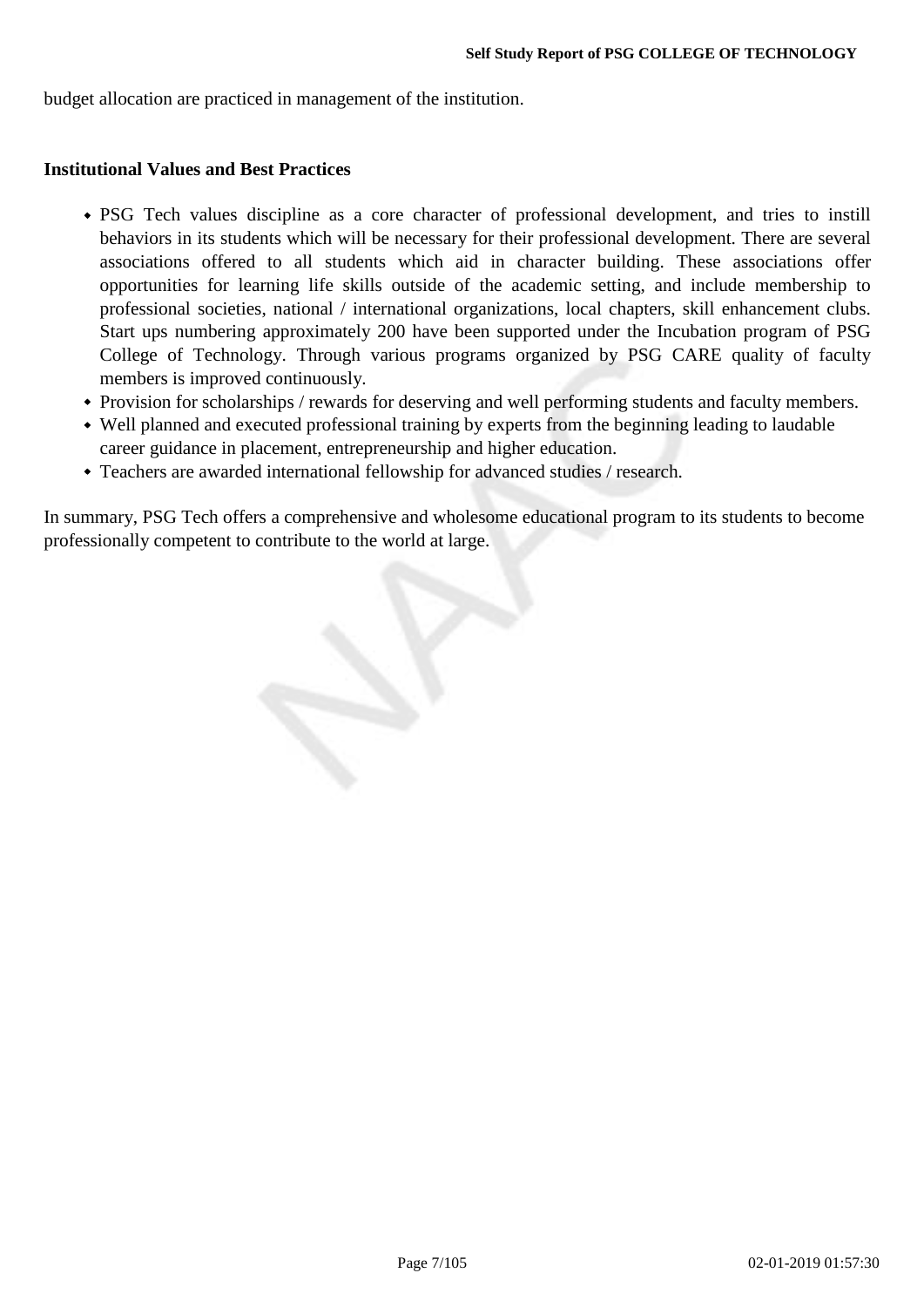# **2. PROFILE**

# **2.1 BASIC INFORMATION**

| Name and Address of the College |                           |  |  |
|---------------------------------|---------------------------|--|--|
| Name                            | PSG COLLEGE OF TECHNOLOGY |  |  |
| Address                         | Avinashi Road, Peelamedu  |  |  |
| City                            | Coimbatore                |  |  |
| <b>State</b>                    | Tamil Nadu                |  |  |
| Pin                             | 641004                    |  |  |
| Website                         | www.psgtech.edu           |  |  |

| <b>Contacts for Communication</b> |                    |                                          |               |             |                            |
|-----------------------------------|--------------------|------------------------------------------|---------------|-------------|----------------------------|
| <b>Designation</b>                | <b>Name</b>        | <b>Telephone with</b><br><b>STD Code</b> | <b>Mobile</b> | Fax         | Email                      |
| Professor                         | K. Prakasan        | 0422-4344280                             | 8681079961    | 0422-257383 | hod.prod@psgtech.<br>ac.in |
| Principal                         | R.Rudramoor<br>thy | 0422-4344777                             | 9952756485    | 0422-259227 | principal@psgtech.<br>edu  |

| <b>Status of the Institution</b> |                          |
|----------------------------------|--------------------------|
| Institution Status               | Private and Grant-in-aid |

| Type of Institution |              |  |
|---------------------|--------------|--|
| By Gender           | Co-education |  |
| By Shift            | Regular      |  |

| <b>Recognized Minority institution</b>     |                |  |
|--------------------------------------------|----------------|--|
| If it is a recognized minroity institution | N <sub>0</sub> |  |
|                                            |                |  |

| <b>Establishment Details</b>                               |            |  |  |
|------------------------------------------------------------|------------|--|--|
| Date of Establishment, Prior to the Grant of<br>'Autonomy' | 26-08-1951 |  |  |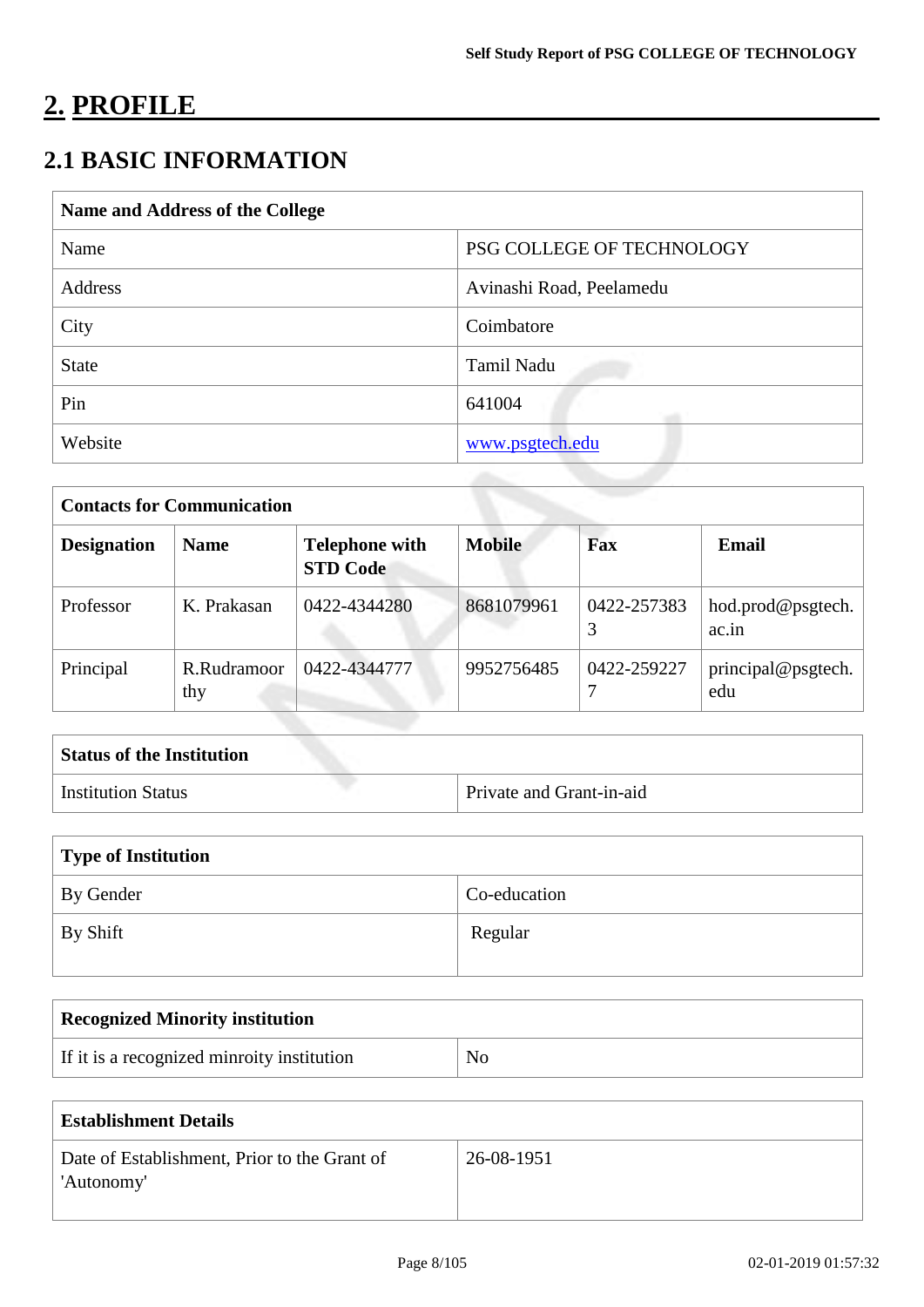| Date of grant of 'Autonomy' to the College by UGC   25-02-1978 |  |
|----------------------------------------------------------------|--|
|                                                                |  |

| University to which the college is affiliated             |                 |                      |  |  |
|-----------------------------------------------------------|-----------------|----------------------|--|--|
| <b>University name</b><br><b>State</b><br><b>Document</b> |                 |                      |  |  |
| ⊦ Tamil Nadu                                              | Anna University | <b>View Document</b> |  |  |

# **Details of UGC recognition Under Section Date Date View Document** 2f of UGC 02-02-1983 [View Document](https://assessmentonline.naac.gov.in/storage/app/hei/iiqa/ugcdocuments/101984_2163_1_1535434393.pdf)

| 12B of UGC | 02-02-1983 | $V$ iew L.<br>Document |
|------------|------------|------------------------|
|            |            |                        |

#### **Details of recognition/approval by stationary/regulatory bodies like AICTE,NCTE,MCI,DCI,PCI,RCI etc(other than UGC)**  $\mathbb{Z}$ т т

| <b>Statutory</b><br><b>Regulatory</b><br><b>Authority</b> | $Recognition/App$ Day, Month and<br>roval details Inst   year(dd-mm-<br>itution/Departme<br>nt programme | yyyy)      | <b>Validity in</b><br>months | <b>Remarks</b> |
|-----------------------------------------------------------|----------------------------------------------------------------------------------------------------------|------------|------------------------------|----------------|
| <b>AICTE</b>                                              | <b>View Document</b>                                                                                     | 04-04-2018 | 12                           |                |

| <b>Recognitions</b>                                                                   |                                             |
|---------------------------------------------------------------------------------------|---------------------------------------------|
| Is the College recognized by UGC as a College<br>with Potential for Excellence (CPE)? | N <sub>0</sub>                              |
| Is the College recognized for its performance by<br>any other governmental agency?    | Yes                                         |
| If yes, name of the agency                                                            | NIRF Ministry of Human Resource Development |
| Date of recognition                                                                   | 03-04-2018                                  |

| <b>Location and Area of Campus</b> |                          |           |                                |                             |
|------------------------------------|--------------------------|-----------|--------------------------------|-----------------------------|
| <b>Campus Type</b>                 | <b>Address</b>           | Location* | <b>Campus Area</b><br>in Acres | Built up Area in<br>sq.mts. |
| Main campus<br>area                | Avinashi Road, Peelamedu | Urban     | 47.04                          | 191341                      |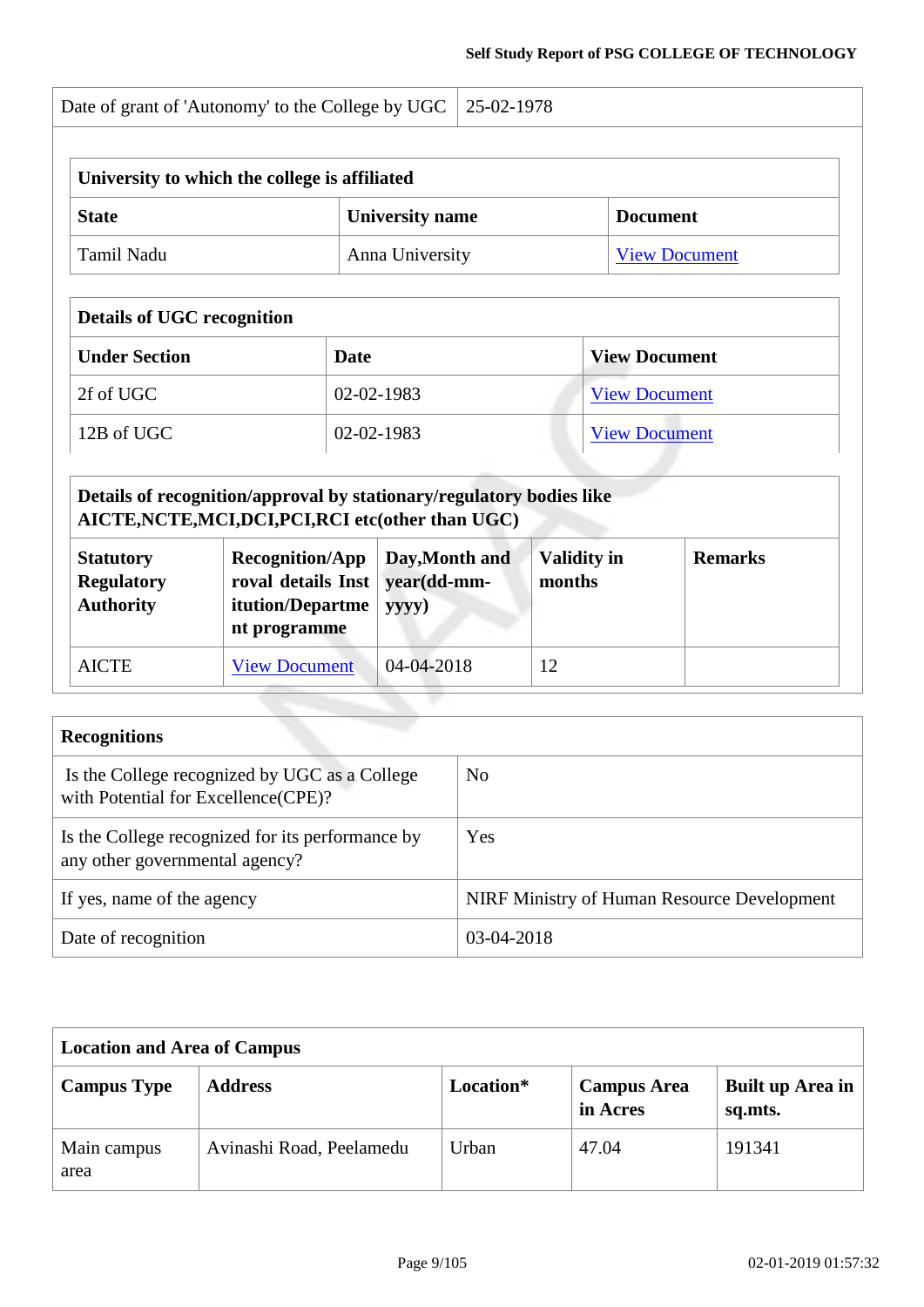# **2.2 ACADEMIC INFORMATION**

| Details of Programmes Offered by the College (Give Data for Current Academic year) |                                                            |                                     |                                             |                                        |                                      |                                             |  |  |  |  |
|------------------------------------------------------------------------------------|------------------------------------------------------------|-------------------------------------|---------------------------------------------|----------------------------------------|--------------------------------------|---------------------------------------------|--|--|--|--|
| Programme<br><b>Level</b>                                                          | Name of Pr<br>ogramme/C<br>ourse                           | <b>Duration</b> in<br><b>Months</b> | <b>Entry</b><br>Qualificatio<br>$\mathbf n$ | <b>Medium</b> of<br><b>Instruction</b> | <b>Sanctioned</b><br><b>Strength</b> | No.of<br><b>Students</b><br><b>Admitted</b> |  |  |  |  |
| <b>UG</b>                                                                          | BE, Automob<br>ile<br>Engineering                          | 48                                  | Higher<br>secondary                         | English                                | 60                                   | 60                                          |  |  |  |  |
| <b>UG</b>                                                                          | BE, Biomedi<br>cal<br>Engineering                          | 48                                  | Higher<br>secondary                         | English                                | 60                                   | 60                                          |  |  |  |  |
| <b>UG</b>                                                                          | BE, Bio<br>Technology                                      | 48                                  | Higher<br>secondary                         | English                                | 60                                   | 60                                          |  |  |  |  |
| <b>UG</b>                                                                          | <b>BE,Civil</b><br>Engineering                             | 48                                  | Higher<br>secondary                         | English                                | 60                                   | 60                                          |  |  |  |  |
| <b>UG</b>                                                                          | BE,Compute<br>r Science<br>And<br>Engineering              | 48                                  | Higher<br>secondary                         | English                                | 120                                  | 120                                         |  |  |  |  |
| <b>UG</b>                                                                          | <b>BE, Electrical</b><br>And<br>Electronics<br>Engineering | 60                                  | Higher<br>secondary                         | English                                | 60                                   | 57                                          |  |  |  |  |
| <b>UG</b>                                                                          | <b>BE, Electrical</b><br>And<br>Electronics<br>Engineering | 48                                  | Higher<br>secondary                         | English                                | 60                                   | 60                                          |  |  |  |  |
| <b>UG</b>                                                                          | BE, Electroni<br>cs And Com<br>munication<br>Engineering   | 48                                  | Higher<br>secondary                         | English                                | 120                                  | 120                                         |  |  |  |  |
| <b>UG</b>                                                                          | BTech, Fashi<br>on<br>Technology                           | 48                                  | Higher<br>secondary                         | English                                | 60                                   | 57                                          |  |  |  |  |
| <b>UG</b>                                                                          | BTech, Infor<br>mation<br>Technology                       | 48                                  | Higher<br>secondary                         | English                                | 120                                  | 120                                         |  |  |  |  |
| <b>UG</b>                                                                          | BE, Instumen                                               | 48                                  | Higher                                      | English                                | 60                                   | 60                                          |  |  |  |  |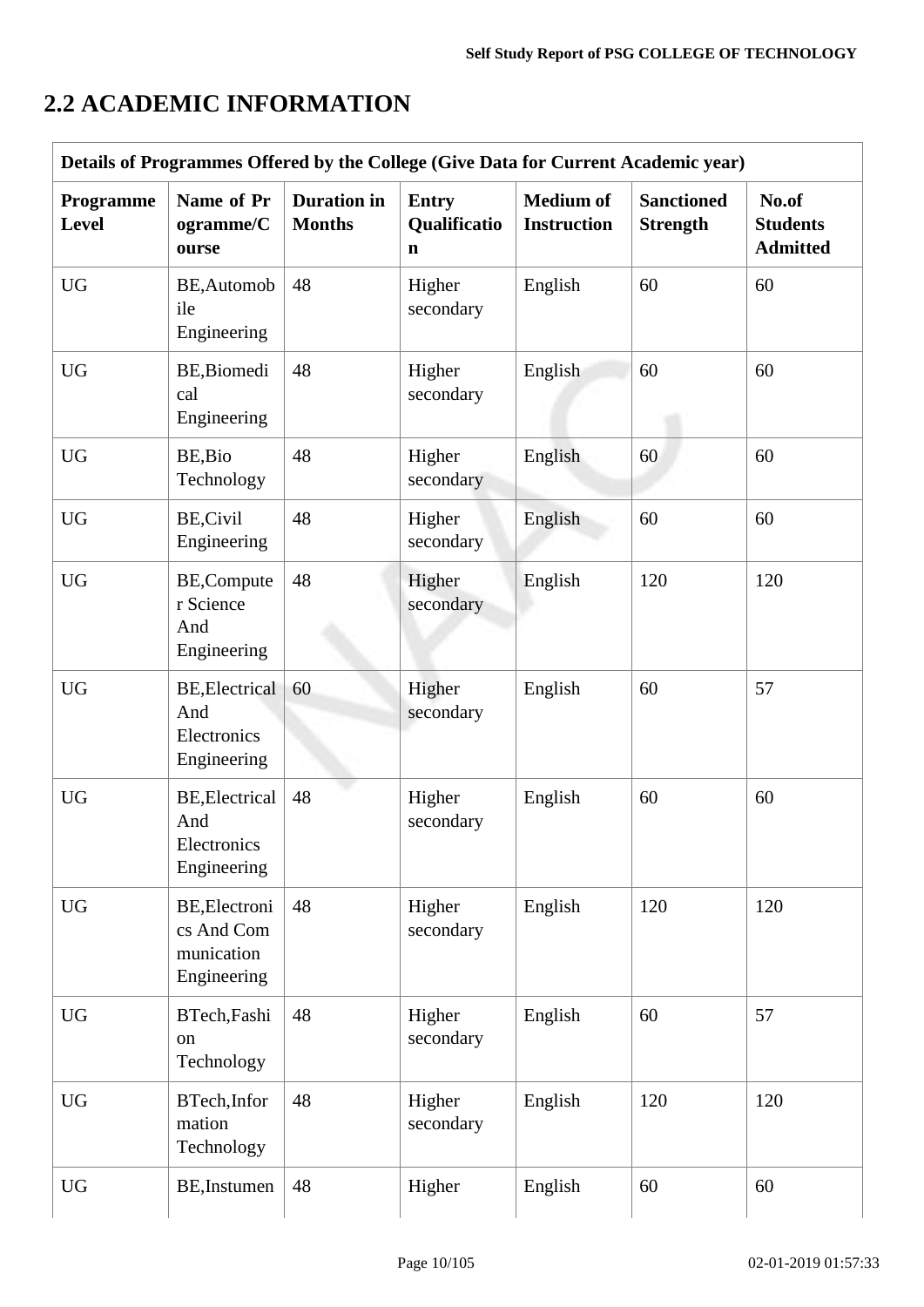|                        | tation And<br>Control<br>Engineering                                    |    | secondary                 |         |     |        |
|------------------------|-------------------------------------------------------------------------|----|---------------------------|---------|-----|--------|
| <b>UG</b>              | BE, Mechani<br>cal<br>Engineering                                       | 60 | Higher<br>secondary       | English | 60  | 58     |
| <b>UG</b>              | BE, Mechani<br>cal<br>Engineering                                       | 48 | Higher<br>secondary       | English | 120 | 120    |
| <b>UG</b>              | <b>BE, Metallur</b><br>gical<br>Engineering                             | 48 | Higher<br>secondary       | English | 60  | 58     |
| <b>UG</b>              | BE, Producti<br>on<br>Engineering                                       | 48 | Higher<br>seconadary      | English | 60  | 58     |
| <b>UG</b>              | BE, Producti<br>on<br>Engineering                                       | 60 | Higher<br>secondary       | English | 60  | 57     |
| <b>UG</b>              | <b>BE, Robotics</b><br>And<br>Automation                                | 48 | Higher<br>secondary       | English | 60  | 60     |
| <b>UG</b>              | BTech, Textil<br>e<br>Technology                                        | 42 | Higher<br>secondary       | English | 60  | 60     |
| ${\rm U}{\rm G}$       | BTech, Textil<br>e<br>Technology                                        | 48 | Higher<br>secondary       | English | 60  | $10\,$ |
| <b>UG</b>              | <b>BSc, Applied</b><br>Science                                          | 36 | Higher<br>secondary       | English | 60  | 52     |
| $\mathbf{U}\mathbf{G}$ | <b>BSc, Applied</b><br>Mathematics<br>And Comput<br>ational<br>Sciences | 36 | Higher<br>secondary       | English | 60  | 55     |
| PG                     | ME, Automo<br>bile<br>Engineering                                       | 24 | BE or BTech               | English | 18  | 16     |
| PG                     | Mtech, Bio<br>Technology                                                | 24 | <b>BE</b> or <b>BTech</b> | English | 18  | 16     |
|                        |                                                                         |    |                           |         |     |        |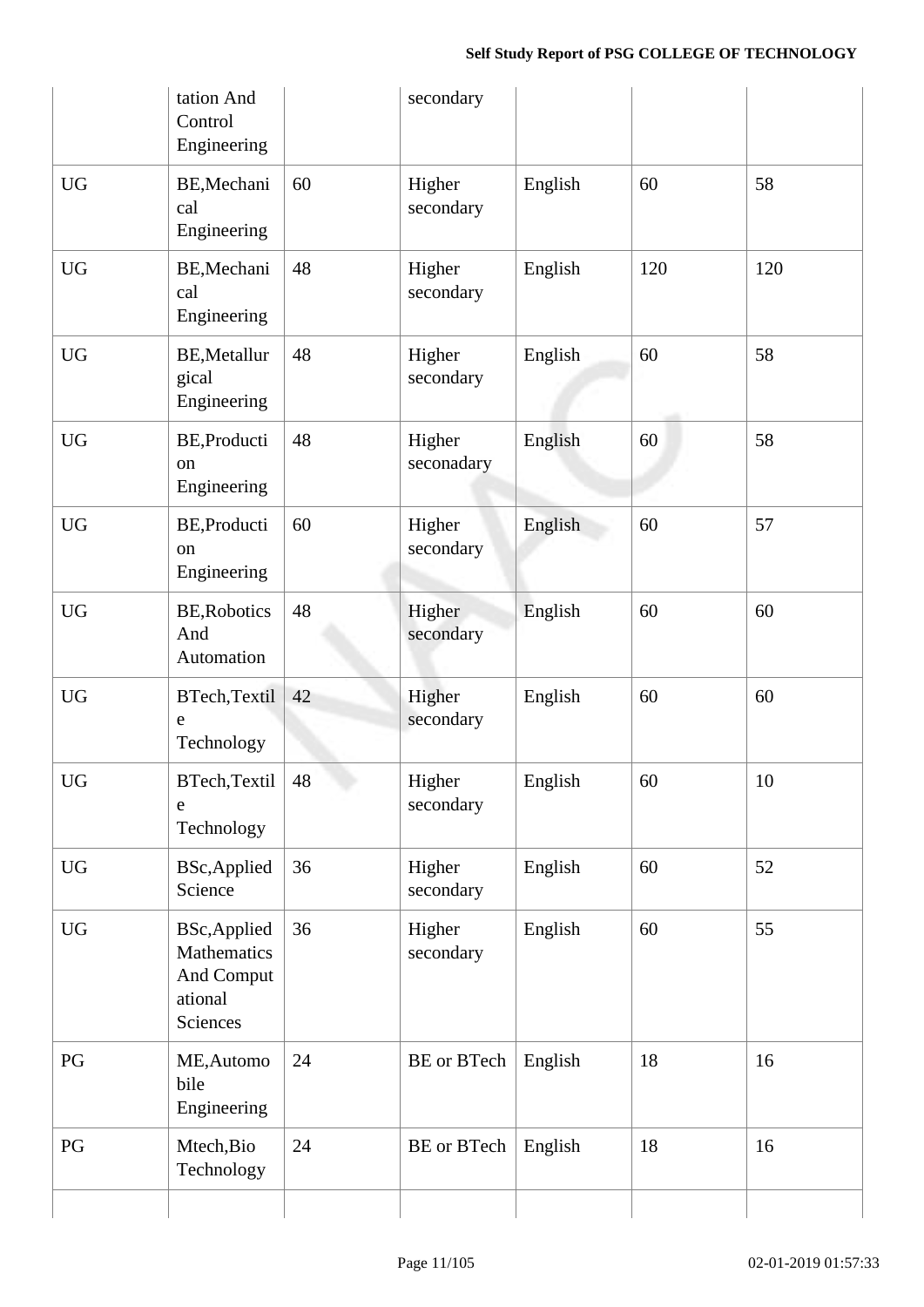| PG | ME, Civil<br>Engineering                                 | 24 | <b>BE OR</b><br><b>BTECH</b> | English | 18 | 18             |
|----|----------------------------------------------------------|----|------------------------------|---------|----|----------------|
| PG | ME, Civil<br>Engineering                                 | 24 | <b>BE</b> or <b>BTech</b>    | English | 18 | 17             |
| PG | ME, Civil<br>Engineering                                 | 24 | <b>BE</b> or <b>BTech</b>    | English | 18 | $\overline{0}$ |
| PG | ME, Comput<br>er Science<br>And<br>Engineering           | 24 | <b>BE OR</b><br><b>BTECH</b> | English | 18 | 11             |
| PG | ME, Comput<br>er Science<br>And<br>Engineering           | 24 | <b>BE OR</b><br><b>BTECH</b> | English | 18 | 15             |
| PG | ME, Electrica<br>1 And<br>Electronics<br>Engineering     | 36 | <b>BE OR</b><br><b>BTECH</b> | English | 18 | $\overline{0}$ |
| PG | ME, Electrica<br>1 And<br>Electronics<br>Engineering     | 24 | <b>BE OR</b><br><b>BTECH</b> | English | 18 | 15             |
| PG | ME, Electrica<br>1 And<br>Electronics<br>Engineering     | 24 | <b>BE OR</b><br><b>BTECH</b> | English | 18 | 17             |
| PG | ME, Electrica<br>1 And<br>Electronics<br>Engineering     | 36 | <b>BE OR</b><br><b>BTECH</b> | English | 18 | $\mathbf{0}$   |
| PG | ME, Electrica<br>1 And<br>Electronics<br>Engineering     | 24 | <b>BE OR</b><br><b>BTECH</b> | English | 25 | 18             |
| PG | ME, Electron<br>ics And Com<br>munication<br>Engineering | 24 | <b>BE OR</b><br><b>BTECH</b> | English | 18 | 14             |
| PG | ME, Electron<br>ics And Com<br>munication                | 24 | <b>BE OR</b><br><b>BTECH</b> | English | 18 | 13             |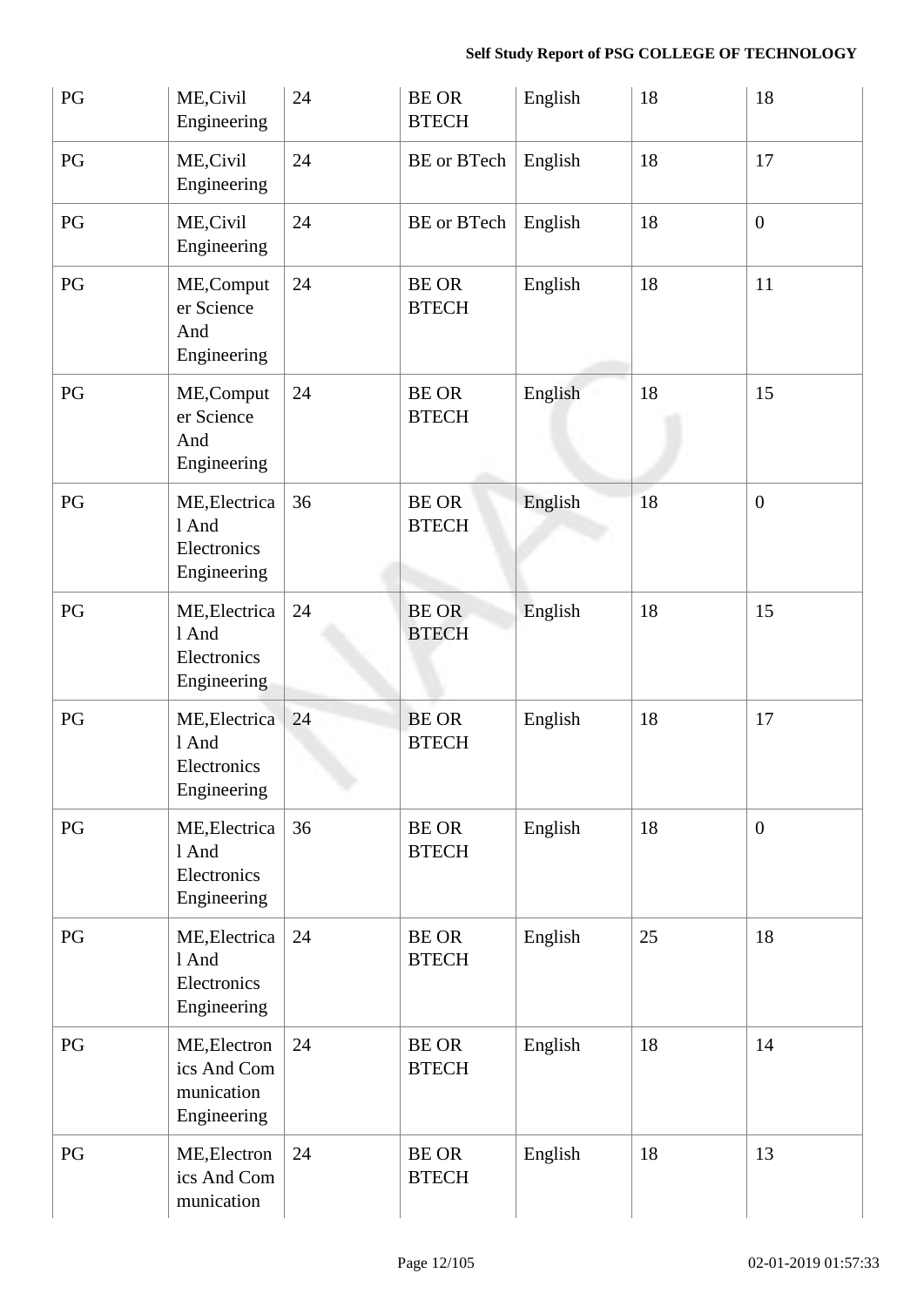|    | Engineering                                                               |    |                              |         |    |                  |
|----|---------------------------------------------------------------------------|----|------------------------------|---------|----|------------------|
| PG | ME, Electron<br>ics And Com<br>munication<br>Engineering                  | 24 | <b>BE OR</b><br><b>BTECH</b> | English | 18 | 17               |
| PG | Mtech, Electr<br>onics And C<br>ommunicatio<br>$\mathbf n$<br>Engineering | 24 | <b>BE OR</b><br><b>BTECH</b> | English | 18 | 14               |
| PG | Mtech, Infor<br>mation<br>Technology                                      | 24 | <b>BE OR</b><br><b>BTECH</b> | English | 18 | 12               |
| PG | ME, Informat<br>ion<br>Technology                                         | 24 | <b>BE OR</b><br><b>BTECH</b> | English | 18 | 10               |
| PG | ME, Instume<br>ntation And<br>Control<br>Engineering                      | 24 | <b>BE OR</b><br><b>BTECH</b> | English | 18 | 13               |
| PG | ME, Mechani<br>cal<br>Engineering                                         | 24 | <b>BE OR</b><br><b>BTECH</b> | English | 18 | 11               |
| PG | ME, Mechani<br>cal<br>Engineering                                         | 24 | <b>BE OR</b><br><b>BTECH</b> | English | 18 | 17               |
| PG | ME, Mechani<br>cal<br>Engineering                                         | 24 | <b>BE OR</b><br><b>BTECH</b> | English | 18 | 8                |
| PG | ME, Mechani<br>cal<br>Engineering                                         | 36 | <b>BE OR</b><br><b>BTECH</b> | English | 18 | $\boldsymbol{0}$ |
| PG | ME, Mechani<br>cal<br>Engineering                                         | 24 | <b>BE OR</b><br><b>BTECH</b> | English | 18 | 12               |
| PG | ME, Mechani<br>cal<br>Engineering                                         | 24 | <b>BE OR</b><br><b>BTECH</b> | English | 18 | 15               |
| PG | ME, Metallur<br>gical                                                     | 24 | <b>BE OR</b><br><b>BTECH</b> | English | 18 | 10               |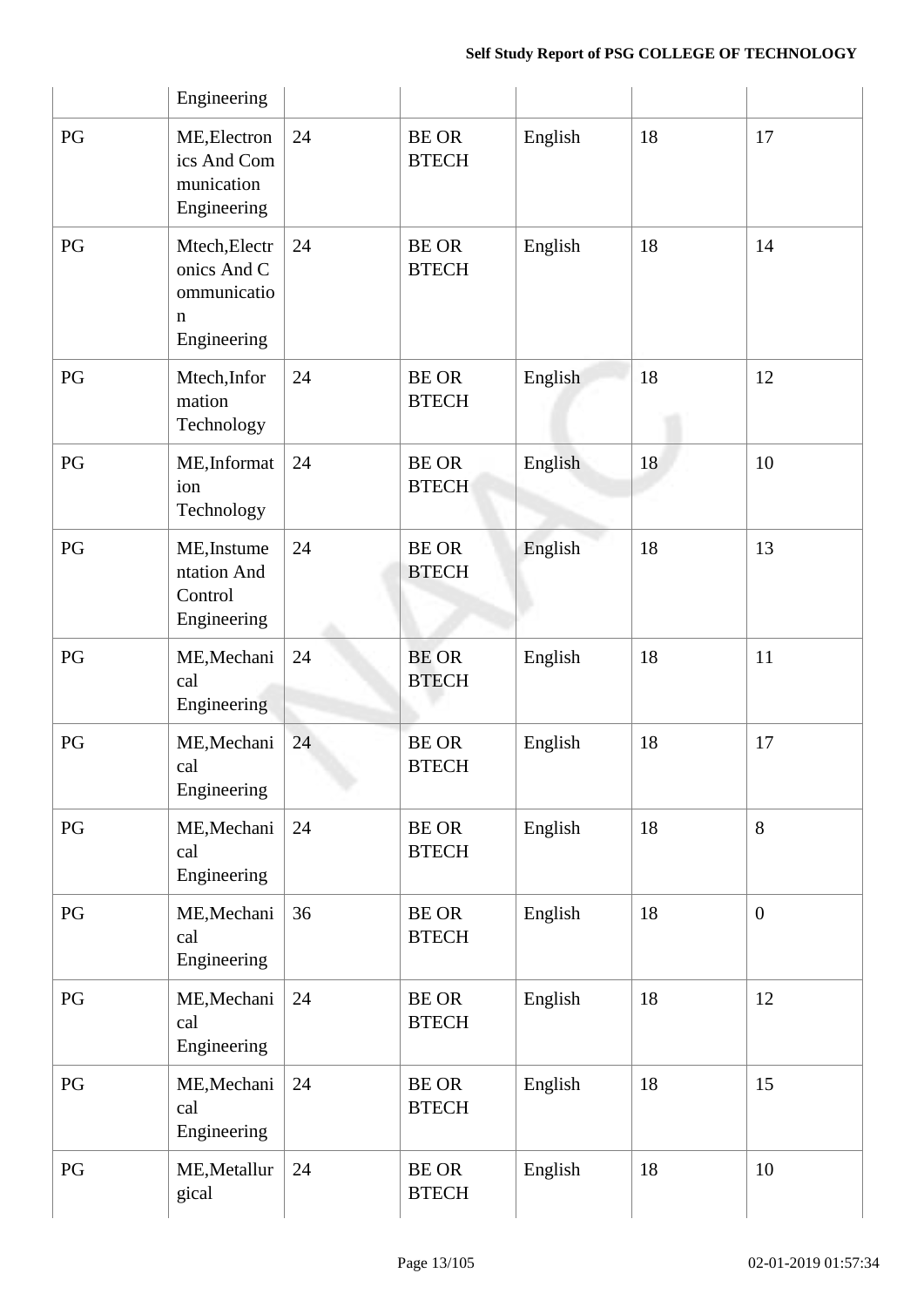|                        | Engineering                                                             |    |                                    |         |     |                  |
|------------------------|-------------------------------------------------------------------------|----|------------------------------------|---------|-----|------------------|
| PG                     | ME, Metallur<br>gical<br>Engineering                                    | 36 | <b>BE OR</b><br><b>BTECH</b>       | English | 18  | $\boldsymbol{0}$ |
| PG                     | ME, Producti<br><sub>on</sub><br>Engineering                            | 24 | <b>BE OR</b><br><b>BTECH</b>       | English | 25  | 8                |
| PG                     | ME, Producti<br>on<br>Engineering                                       | 24 | <b>BE OR</b><br><b>BTECH</b>       | English | 18  | 8                |
| PG                     | ME, Producti<br>on<br>Engineering                                       | 36 | <b>BE OR</b><br><b>BTECH</b>       | English | 13  | $\mathbf{0}$     |
| PG                     | ME, Producti<br>on<br>Engineering                                       | 24 | <b>BE OR</b><br><b>BTECH</b>       | English | 18  | 13               |
| PG                     | Mtech, Textil<br>${\bf e}$<br>Technology                                | 24 | <b>BE OR</b><br><b>BTECH</b>       | English | 18  | 6                |
| PG                     | Mtech, Textil<br>e<br>Technology                                        | 36 | <b>BE OR</b><br><b>BTECH</b>       | English | 18  | $\boldsymbol{0}$ |
| PG                     | MCA,Comp<br>uter<br>Applications                                        | 36 | <b>BSC</b>                         | English | 60  | 41               |
| $\mathbf{P}\mathbf{G}$ | MBA, Manag<br>ement<br>Sciences                                         | 24 | ANY<br><b>DEGREE</b>               | English | 180 | 180              |
| PG                     | MBA, Manag<br>ement<br>Sciences                                         | 36 | <b>ANY</b><br><b>DEGREE</b>        | English | 60  | 52               |
| PG                     | MSc, Applied<br>Mathematics<br>And Comput<br>ational<br><b>Sciences</b> | 60 | <b>HIGHER SE</b><br><b>CONDARY</b> | English | 40  | 40               |
| PG                     | MSc, Applied<br>Mathematics<br>And Comput<br>ational                    | 60 | <b>HIGHER SE</b><br><b>CONDARY</b> | English | 40  | 40               |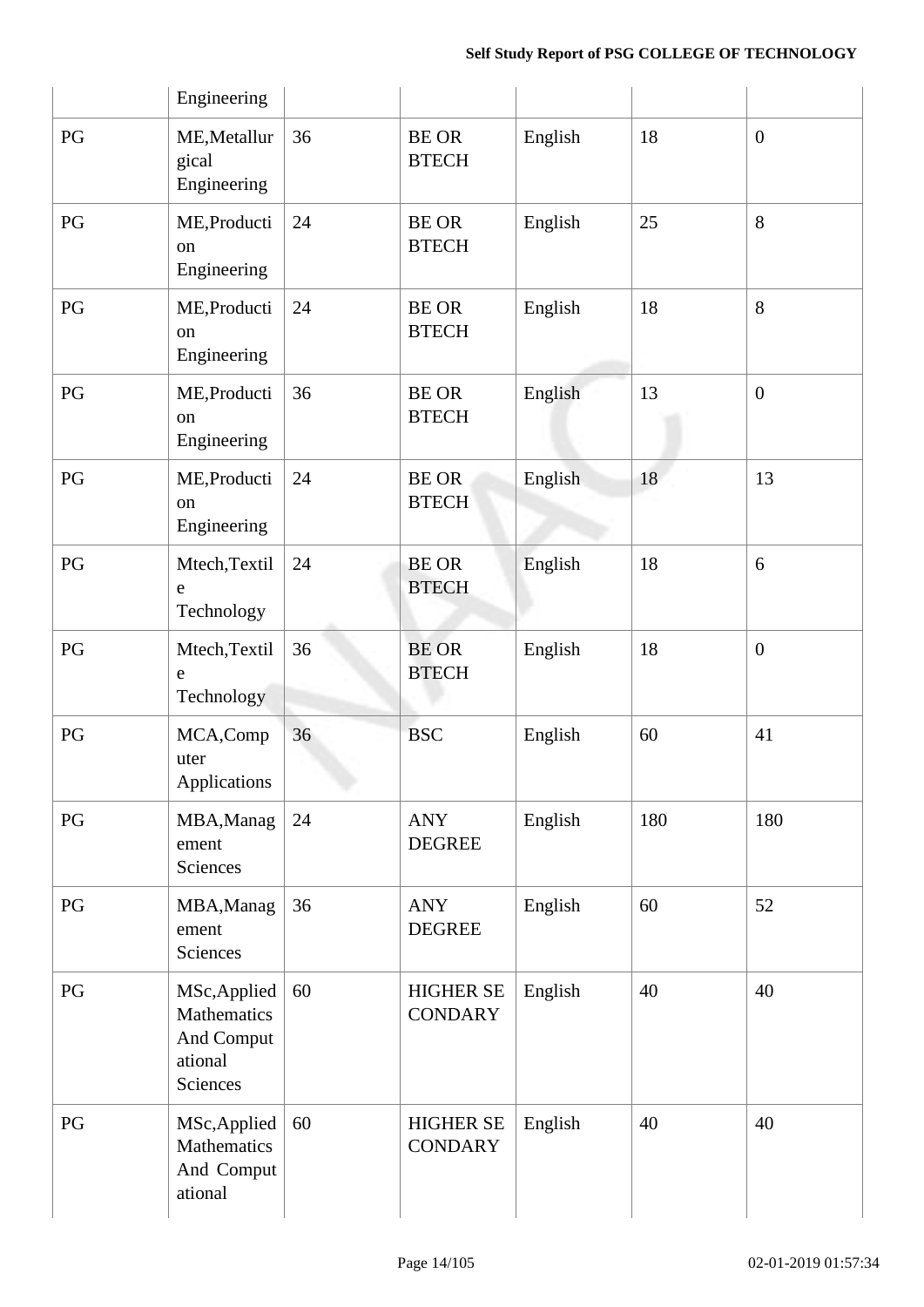|                    | Sciences                                                              |    |                                    |         |     |                |
|--------------------|-----------------------------------------------------------------------|----|------------------------------------|---------|-----|----------------|
| PG                 | MSc, Applied<br>Mathematics<br>And Comput<br>ational<br>Sciences      | 24 | <b>BSC MATH</b><br><b>EMATICS</b>  | English | 24  | 24             |
| PG                 | MSc, Applied<br>Mathematics<br>And Comput<br>ational<br>Sciences      | 60 | <b>HIGHER SE</b><br><b>CONDARY</b> | English | 40  | 40             |
| PG                 | MSc, Apparel<br>And Fashion<br>Design                                 | 60 | <b>HIGHER SE</b><br><b>CONDARY</b> | English | 40  | 40             |
| Doctoral<br>(Ph.D) | PhD or DPhi<br>l,Automobile<br>Engineering                            | 72 | ME OT<br><b>MTECH</b>              | English | 41  | $\overline{4}$ |
| Doctoral<br>(Ph.D) | PhD or<br>DPhil, Bio<br>Technology                                    | 72 | <b>ME OR</b><br><b>MTECH</b>       | English | 67  | 3              |
| Doctoral<br>(Ph.D) | PhD or<br>DPhil, Civil<br>Engineering                                 | 72 | <b>ME OR</b><br><b>MTECH</b>       | English | 60  | $\overline{2}$ |
| Doctoral<br>(Ph.D) | PhD or DPhi<br>l,Computer<br>Science And<br>Engineering               | 72 | <b>ME OR</b><br><b>MTECH</b>       | English | 71  | $\overline{2}$ |
| Doctoral<br>(Ph.D) | PhD or DPhi<br>l, Electrical<br>And<br>Electronics<br>Engineering     | 72 | <b>ME OR</b><br><b>MTECH</b>       | English | 121 | $\mathbf{2}$   |
| Doctoral<br>(Ph.D) | PhD or DPhi<br>1, Electronics<br>And Commu<br>nication<br>Engineering | 72 | ME OR<br><b>MTECH</b>              | English | 186 | $\overline{4}$ |
| Doctoral<br>(Ph.D) | PhD or DPhi<br>l, Information<br>Technology                           | 72 | ME OR<br><b>MTECH</b>              | English | 67  | 3              |
| Doctoral           | PhD or DPhi                                                           | 72 | ME OR                              | English | 30  | $\mathbf{0}$   |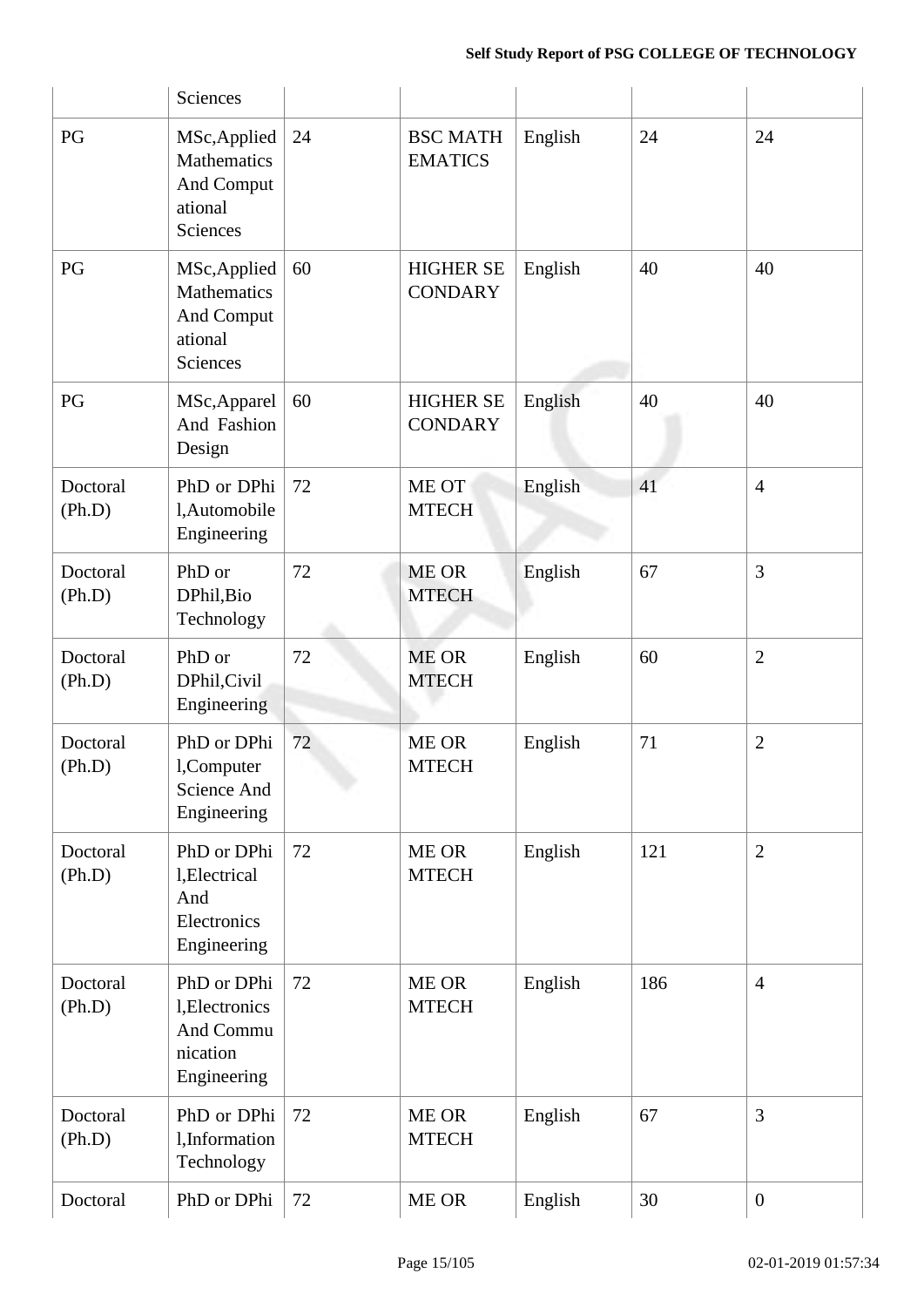| (Ph.D)             | l,Instumentat<br>ion And<br>Control<br>Engineering                            |    | <b>MTECH</b>                   |         |     |                  |
|--------------------|-------------------------------------------------------------------------------|----|--------------------------------|---------|-----|------------------|
| Doctoral<br>(Ph.D) | PhD or DPhi<br>l, Mechanical<br>Engineering                                   | 72 | ME OR<br><b>MTECH</b>          | English | 164 | 5                |
| Doctoral<br>(Ph.D) | PhD or DPhi<br>l, Metallurgic<br>al<br>Engineering                            | 72 | ME OR<br><b>MTECH</b>          | English | 39  | 6                |
| Doctoral<br>(Ph.D) | PhD or DPhi<br>1, Production<br>Engineering                                   | 72 | ME OR<br><b>MTECH</b>          | English | 97  | 7                |
| Doctoral<br>(Ph.D) | PhD or<br>DPhil, Textil<br>$\mathbf e$<br>Technology                          | 72 | ME OR<br><b>MTECH</b>          | English | 92  | $\mathbf{1}$     |
| Doctoral<br>(Ph.D) | PhD or DPhi<br>l,Computer<br>Applications                                     | 72 | <b>ME OR</b><br><b>MTECH</b>   | English | 32  | $\boldsymbol{0}$ |
| Doctoral<br>(Ph.D) | PhD or DPhi<br>l, Manageme<br>nt Sciences                                     | 72 | <b>ANY PG</b><br><b>DEGREE</b> | English | 77  | $\mathbf{1}$     |
| Doctoral<br>(Ph.D) | PhD or DPhi<br>l, Applied<br>Mathematics<br>And Comput<br>ational<br>Sciences | 72 | <b>MSC OR</b><br><b>MPHIL</b>  | English | 85  | $\overline{0}$   |
| Doctoral<br>(Ph.D) | PhD or<br>DPhil, Physic<br>${\bf S}$                                          | 72 | <b>MSC OR</b><br><b>MPHIL</b>  | English | 94  | $\mathbf{2}$     |
| Doctoral<br>(Ph.D) | PhD or DPhi<br>l, Chemistry                                                   | 72 | <b>MSC OR</b><br><b>MPHIL</b>  | English | 70  | $\mathbf{0}$     |
| Doctoral<br>(Ph.D) | PhD or DPhi<br>l,Humanities                                                   | 72 | <b>MSC OR</b><br><b>MPHIL</b>  | English | 19  | $\mathbf{0}$     |
| Doctoral<br>(Ph.D) | PhD or DPhi<br>l, Mathematic<br>${\bf S}$                                     | 72 | MSC OR<br><b>MPHIL</b>         | English | 52  | $\mathbf{0}$     |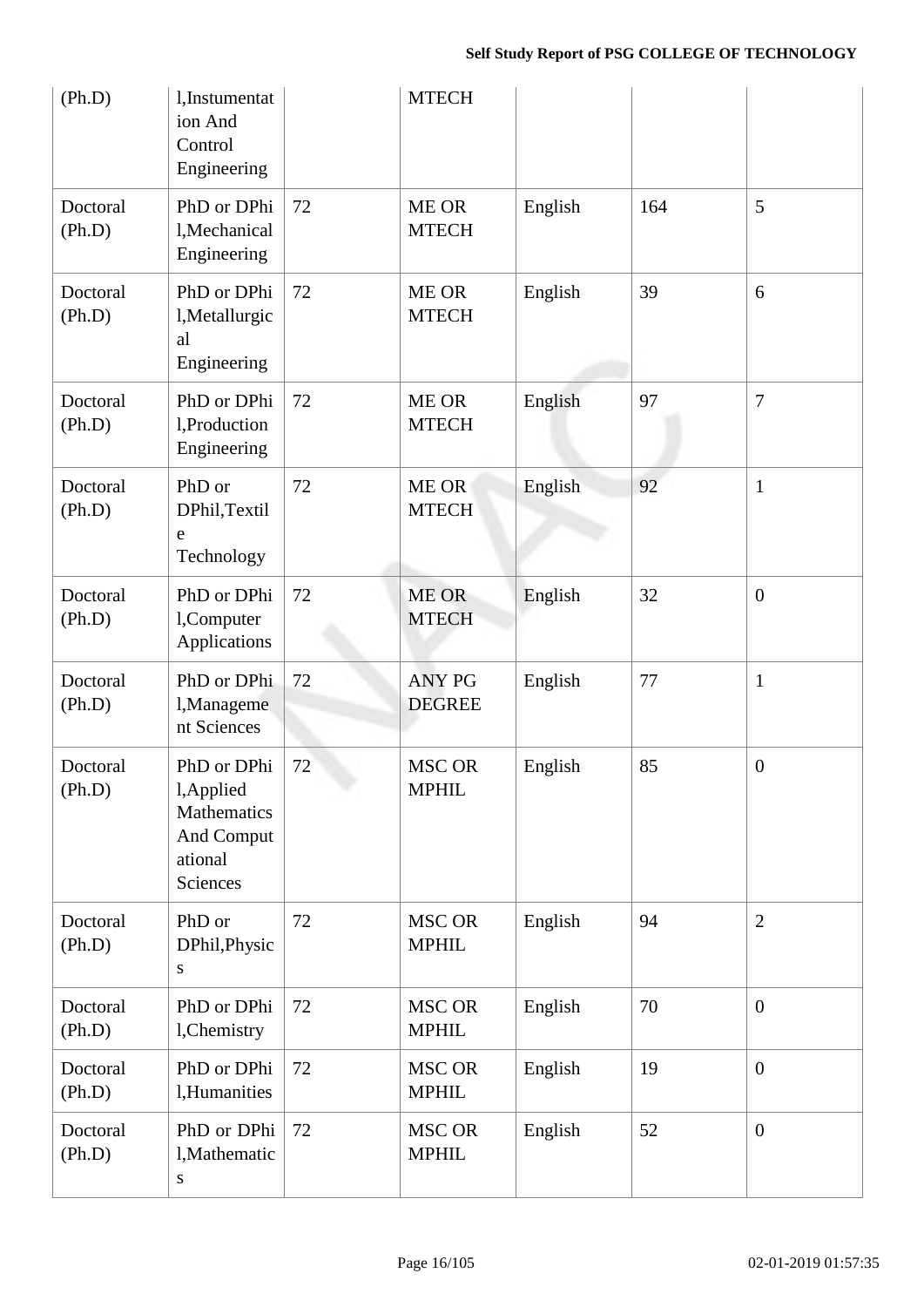| <b>Teaching Faculty</b>                                                             |      |                  |                |       |                            |        |                |                            |      |        |                |       |
|-------------------------------------------------------------------------------------|------|------------------|----------------|-------|----------------------------|--------|----------------|----------------------------|------|--------|----------------|-------|
|                                                                                     |      | <b>Professor</b> |                |       | <b>Associate Professor</b> |        |                | <b>Assistant Professor</b> |      |        |                |       |
|                                                                                     | Male | Female           | Others         | Total | Male                       | Female | Others         | Total                      | Male | Female | Others         | Total |
| Sanctioned by the<br>UGC /University<br><b>State</b><br>Government                  |      |                  |                | 16    |                            |        |                | 49                         |      |        |                | 80    |
| Recruited                                                                           | 6    | 5                | $\overline{0}$ | 11    | 30                         | 13     | $\overline{0}$ | 43                         | 43   | 26     | $\overline{0}$ | 69    |
| Yet to Recruit                                                                      |      |                  |                | 5     |                            |        |                | 6                          |      |        |                | 11    |
| Sanctioned by the<br>Management/Soci<br>ety or Other<br>Authorized<br><b>Bodies</b> |      |                  |                | 68    |                            |        |                | 72                         |      |        |                | 353   |
| Recruited                                                                           | 42   | 25               | $\overline{0}$ | 67    | 37                         | 30     | $\overline{0}$ | 67                         | 171  | 166    | $\mathbf{0}$   | 337   |
| Yet to Recruit                                                                      |      |                  |                | 1     |                            |        |                | 5                          |      |        |                | 16    |

|  |  |  |  | Position Details of Faculty & Staff in the College |
|--|--|--|--|----------------------------------------------------|
|--|--|--|--|----------------------------------------------------|

| <b>Non-Teaching Staff</b>                                                       |             |               |                |                |  |  |  |  |  |
|---------------------------------------------------------------------------------|-------------|---------------|----------------|----------------|--|--|--|--|--|
|                                                                                 | <b>Male</b> | <b>Female</b> | <b>Others</b>  | <b>Total</b>   |  |  |  |  |  |
| Sanctioned by the<br><b>UGC</b> / University State<br>Government                |             |               |                | 73             |  |  |  |  |  |
| Recruited                                                                       | 12          | 5             | $\overline{0}$ | 17             |  |  |  |  |  |
| Yet to Recruit                                                                  |             |               |                | 56             |  |  |  |  |  |
| Sanctioned by the<br>Management/Society<br>or Other Authorized<br><b>Bodies</b> |             |               |                | 113            |  |  |  |  |  |
| Recruited                                                                       | 33          | 76            | $\overline{0}$ | 109            |  |  |  |  |  |
| Yet to Recruit                                                                  |             |               |                | $\overline{4}$ |  |  |  |  |  |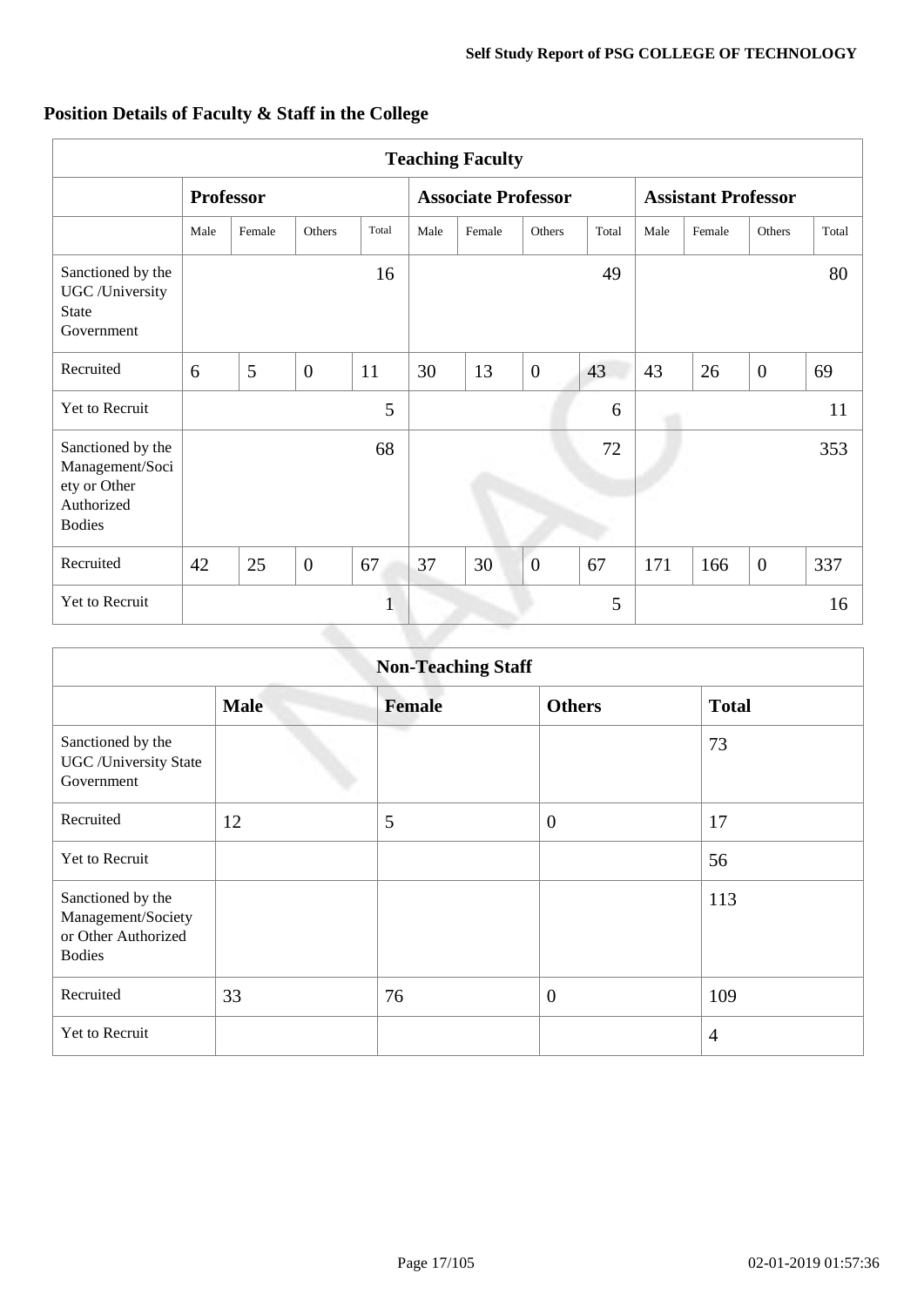| <b>Technical Staff</b>                                                          |             |        |                |              |  |  |  |  |  |
|---------------------------------------------------------------------------------|-------------|--------|----------------|--------------|--|--|--|--|--|
|                                                                                 | <b>Male</b> | Female | <b>Others</b>  | <b>Total</b> |  |  |  |  |  |
| Sanctioned by the<br><b>UGC</b> / University State<br>Government                |             |        |                | 127          |  |  |  |  |  |
| Recruited                                                                       | 40          |        | $\overline{0}$ | 41           |  |  |  |  |  |
| Yet to Recruit                                                                  |             |        |                | 86           |  |  |  |  |  |
| Sanctioned by the<br>Management/Society<br>or Other Authorized<br><b>Bodies</b> |             |        |                | 202          |  |  |  |  |  |
| Recruited                                                                       | 141         | 61     | $\overline{0}$ | 202          |  |  |  |  |  |
| Yet to Recruit                                                                  |             |        |                | $\theta$     |  |  |  |  |  |

# **Qualification Details of the Teaching Staff**

| <b>Permanent Teachers</b>                     |                  |                  |                |                |                            |                |                |                            |                |              |  |
|-----------------------------------------------|------------------|------------------|----------------|----------------|----------------------------|----------------|----------------|----------------------------|----------------|--------------|--|
| <b>Highest</b><br>Qualificatio<br>$\mathbf n$ | <b>Professor</b> |                  |                |                | <b>Associate Professor</b> |                |                | <b>Assistant Professor</b> |                |              |  |
|                                               | Male             | Female           | <b>Others</b>  | Male           | Female                     | Others         | Male           | Female                     | Others         | Total        |  |
| D.sc/D.Litt.                                  | $\mathbf{1}$     | $\boldsymbol{0}$ | $\overline{0}$ | $\theta$       | $\boldsymbol{0}$           | $\overline{0}$ | $\overline{0}$ | $\theta$                   | $\overline{0}$ | $\mathbf{1}$ |  |
| Ph.D.                                         | 45               | 29               | $\overline{0}$ | 52             | 37                         | $\overline{0}$ | 84             | 69                         | $\theta$       | 316          |  |
| M.Phil.                                       | $\theta$         | $\boldsymbol{0}$ | $\overline{0}$ | $\overline{0}$ | $\overline{0}$             | $\overline{0}$ | 9              | 22                         | $\overline{0}$ | 31           |  |
| PG                                            | $\overline{2}$   | $\boldsymbol{0}$ | $\overline{0}$ | 10             | 3                          | $\overline{0}$ | 127            | 104                        | $\overline{0}$ | 246          |  |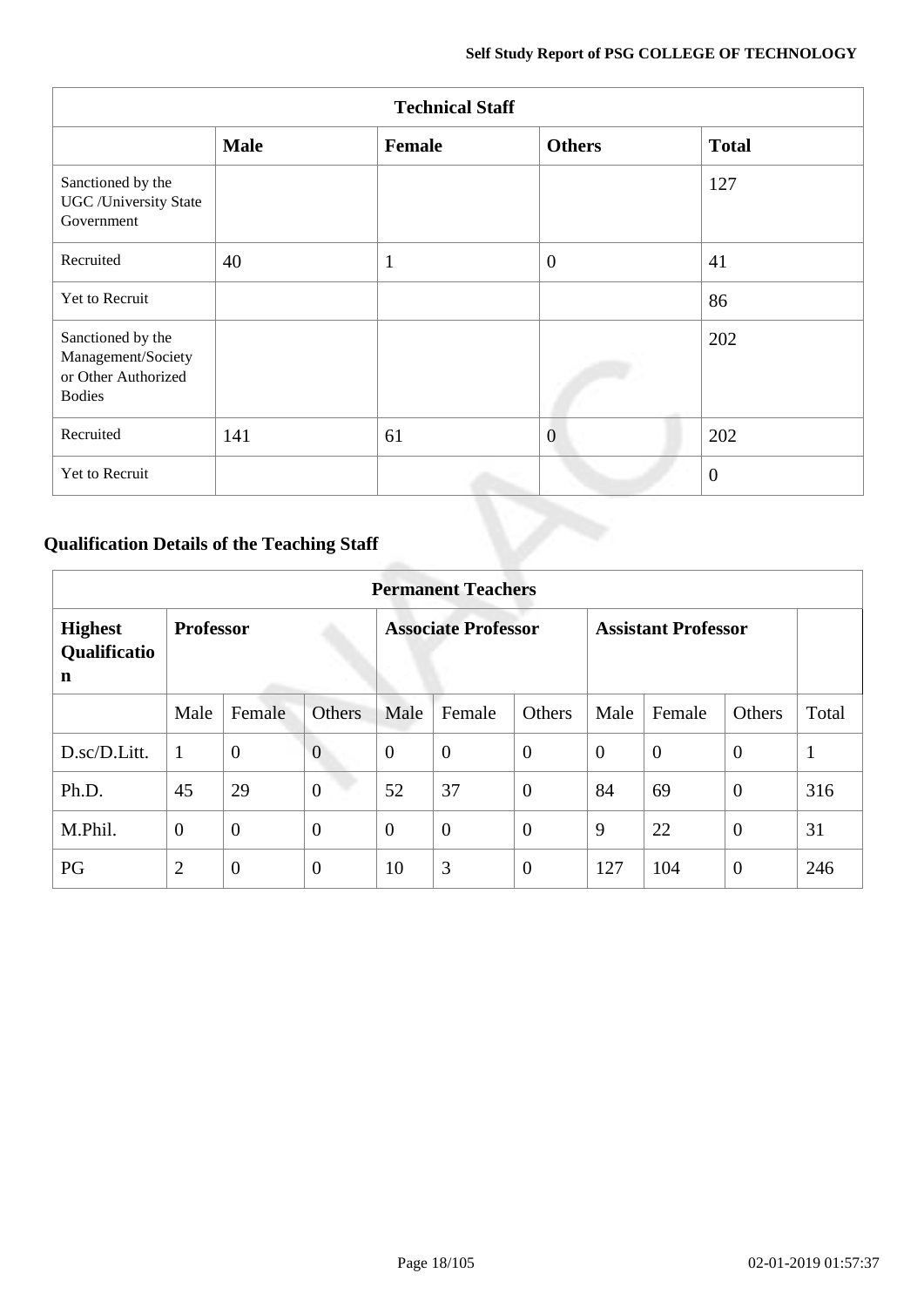| <b>Temporary Teachers</b>           |                  |                |                            |                |                  |                            |                |                |                |              |
|-------------------------------------|------------------|----------------|----------------------------|----------------|------------------|----------------------------|----------------|----------------|----------------|--------------|
| <b>Highest</b><br>Qualificatio<br>n | <b>Professor</b> |                | <b>Associate Professor</b> |                |                  | <b>Assistant Professor</b> |                |                |                |              |
|                                     | Male             | Female         | Others                     | Male           | Female           | Others                     | Male           | Female         | Others         | Total        |
| D.sc/D.Litt.                        | $\overline{0}$   | $\theta$       | $\overline{0}$             | $\overline{0}$ | $\boldsymbol{0}$ | $\overline{0}$             | $\overline{0}$ | $\overline{0}$ | $\overline{0}$ | $\mathbf{0}$ |
| Ph.D.                               | $\overline{0}$   | $\overline{0}$ | $\overline{0}$             | $\overline{0}$ | $\boldsymbol{0}$ | $\overline{0}$             | $\overline{0}$ | $\overline{0}$ | $\overline{0}$ | $\mathbf{0}$ |
| M.Phil.                             | $\overline{0}$   | $\overline{0}$ | $\overline{0}$             | $\overline{0}$ | $\overline{0}$   | $\overline{0}$             | $\overline{0}$ | $\overline{0}$ | $\overline{0}$ | $\theta$     |
| PG                                  | $\overline{0}$   | $\overline{0}$ | $\overline{0}$             | $\overline{0}$ | $\boldsymbol{0}$ | $\overline{0}$             | $\overline{0}$ | $\overline{0}$ | $\overline{0}$ | $\mathbf{0}$ |

| <b>Part Time Teachers</b>           |                  |                |                            |                |                            |                |                |                |                |                |
|-------------------------------------|------------------|----------------|----------------------------|----------------|----------------------------|----------------|----------------|----------------|----------------|----------------|
| <b>Highest</b><br>Qualificatio<br>n | <b>Professor</b> |                | <b>Associate Professor</b> |                | <b>Assistant Professor</b> |                |                |                |                |                |
|                                     | Male             | Female         | Others                     | Male           | Female                     | Others         | Male           | Female         | Others         | Total          |
| D.sc/D.Litt.                        | $\overline{0}$   | $\overline{0}$ | $\theta$                   | $\overline{0}$ | $\mathbf{0}$               | $\overline{0}$ | $\overline{0}$ | $\overline{0}$ | $\theta$       | $\overline{0}$ |
| Ph.D.                               | $\theta$         | $\mathbf{0}$   | $\theta$                   | $\overline{0}$ | $\boldsymbol{0}$           | $\theta$       | $\overline{0}$ | $\overline{0}$ | $\theta$       | $\overline{0}$ |
| M.Phil.                             | $\theta$         | $\mathbf{0}$   | $\overline{0}$             | $\overline{0}$ | $\overline{0}$             | $\theta$       | $\overline{0}$ | $\overline{0}$ | $\theta$       | $\overline{0}$ |
| PG                                  | $\overline{0}$   | $\theta$       | $\boldsymbol{0}$           | $\theta$       | $\boldsymbol{0}$           | $\overline{0}$ | $\overline{0}$ | $\overline{0}$ | $\overline{0}$ | $\overline{0}$ |

| <b>Details of Visting/Guest Faculties</b> |             |               |               |              |  |  |
|-------------------------------------------|-------------|---------------|---------------|--------------|--|--|
| <b>Number of Visiting/Guest Faculty</b>   | <b>Male</b> | <b>Female</b> | <b>Others</b> | <b>Total</b> |  |  |
| engaged with the college?                 |             |               |               | ັ            |  |  |

**Provide the Following Details of Students Enrolled in the College During the Current Academic Year**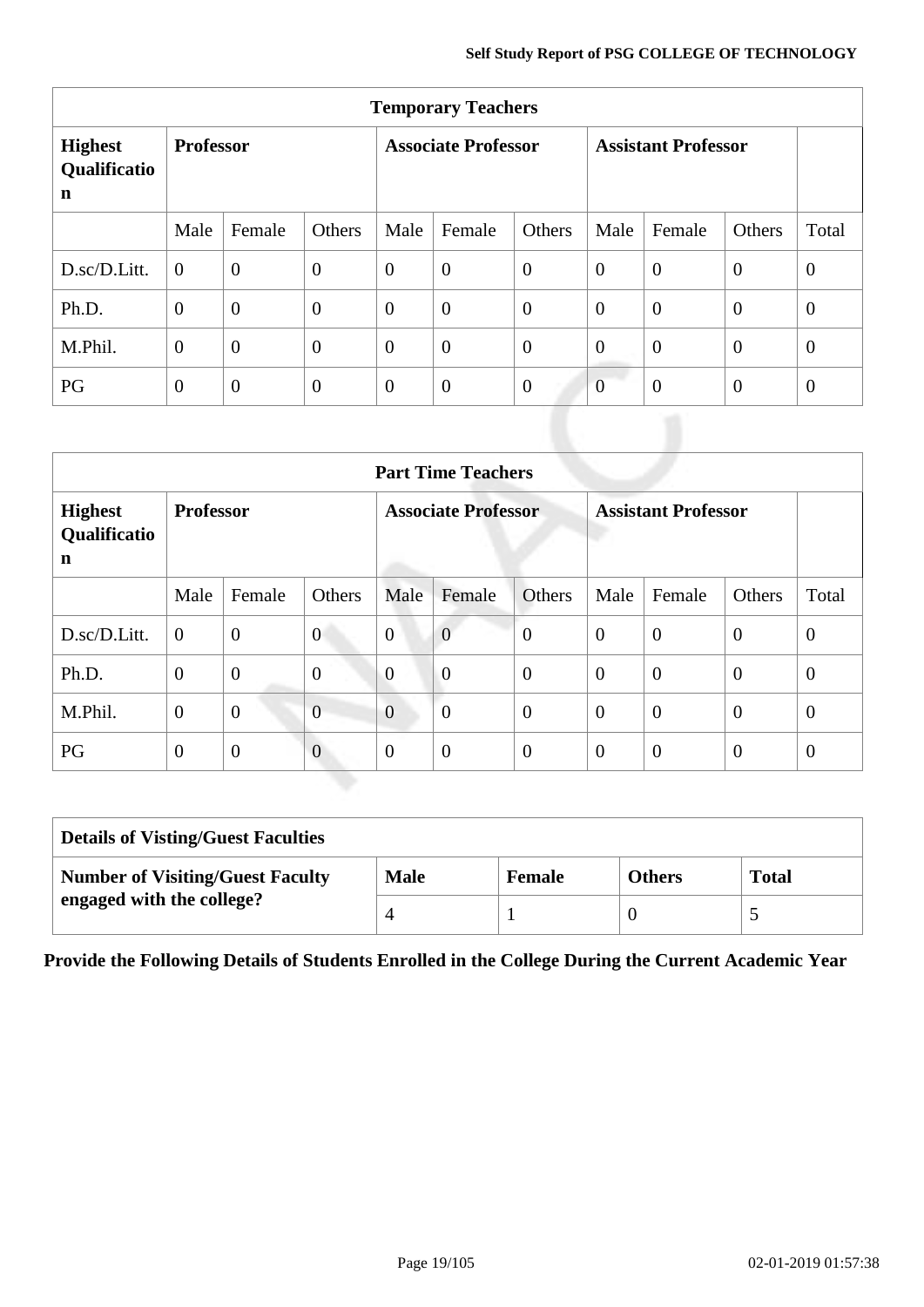| Programme       |        | <b>From the State</b><br><b>Where College</b><br>is Located | <b>From Other</b><br><b>States of India</b> | <b>NRI Students</b> | Foreign<br><b>Students</b> | <b>Total</b>   |
|-----------------|--------|-------------------------------------------------------------|---------------------------------------------|---------------------|----------------------------|----------------|
| Doctoral (Ph.D) | Male   | 24                                                          | $\overline{4}$                              | $\boldsymbol{0}$    | $\overline{0}$             | 28             |
|                 | Female | 13                                                          | 5                                           | $\overline{0}$      | $\boldsymbol{0}$           | 18             |
|                 | Others | $\overline{0}$                                              | $\overline{0}$                              | $\overline{0}$      | $\theta$                   | $\mathbf{0}$   |
| <b>UG</b>       | Male   | 857                                                         | 65                                          | $\overline{0}$      | $\overline{0}$             | 922            |
|                 | Female | 526                                                         | 17                                          | $\boldsymbol{0}$    | $\overline{0}$             | 543            |
|                 | Others | $\overline{0}$                                              | $\overline{0}$                              | $\overline{0}$      | $\overline{0}$             | $\mathbf{0}$   |
| PG              | Male   | 385                                                         | 34                                          | $\overline{0}$      | $\overline{0}$             | 419            |
|                 | Female | 362                                                         | 22                                          | $\overline{0}$      | $\mathbf{0}$               | 384            |
|                 | Others | $\overline{0}$                                              | $\theta$                                    | $\overline{0}$      | $\overline{0}$             | $\overline{0}$ |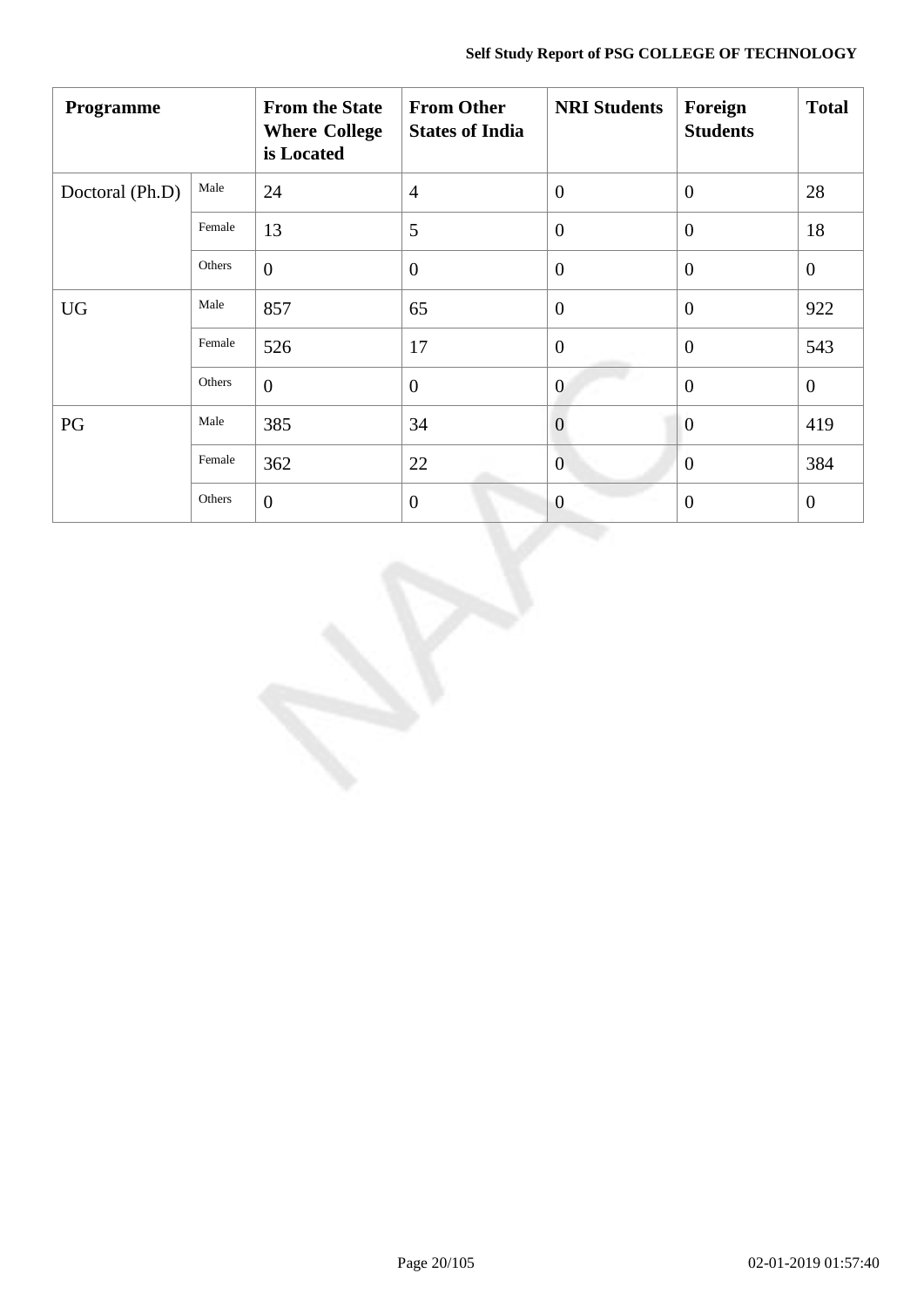| Programme          |        | Year 1         | Year 2           | Year 3           | Year 4           |
|--------------------|--------|----------------|------------------|------------------|------------------|
| <b>SC</b>          | Male   | 142            | 135              | 165              | 141              |
|                    | Female | 91             | 76               | 95               | 91               |
|                    | Others | $\overline{0}$ | $\overline{0}$   | $\overline{0}$   | $\overline{0}$   |
| ${\cal S}{\cal T}$ | Male   | $\overline{7}$ | 10               | $\overline{4}$   | 5                |
|                    | Female | $\overline{4}$ | $\mathbf{1}$     | $\overline{4}$   | $\overline{4}$   |
|                    | Others | $\overline{0}$ | $\boldsymbol{0}$ | $\overline{0}$   | $\mathbf{0}$     |
| OBC                | Male   | 995            | 929              | 975              | 1002             |
|                    | Female | 712            | 696              | 673              | 701              |
|                    | Others | $\overline{0}$ | $\overline{0}$   | $\overline{0}$   | $\mathbf{0}$     |
| General            | Male   | 195            | 229              | 201              | 206              |
|                    | Female | 122            | 95               | 150              | 150              |
|                    | Others | $\overline{0}$ | $\overline{0}$   | $\overline{0}$   | $\mathbf{0}$     |
| Others             | Male   | $\mathbf{0}$   | $\overline{0}$   | $\overline{0}$   | $\mathbf{0}$     |
|                    | Female | $\overline{0}$ | $\overline{0}$   | $\boldsymbol{0}$ | $\boldsymbol{0}$ |
|                    | Others | $\overline{0}$ | $\overline{0}$   | $\overline{0}$   | $\boldsymbol{0}$ |
| Total              |        | 2268           | 2171             | 2267             | 2300             |

**Provide the Following Details of Students admitted to the College During the last four Academic Years**

# **2.3 EVALUATIVE REPORT OF THE DEPARTMENTS**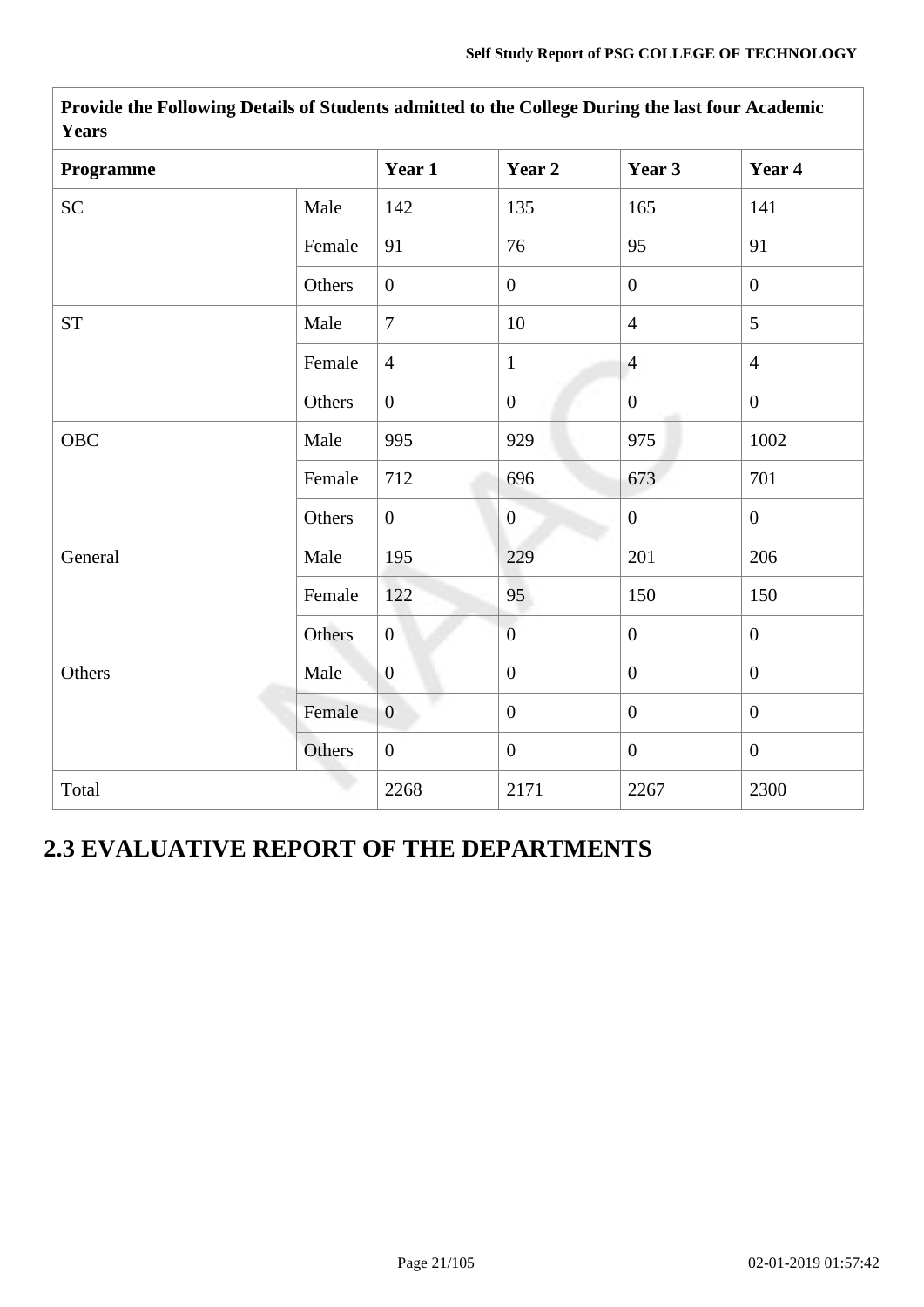| <b>Department Name</b>                                | <b>Upload Report</b> |
|-------------------------------------------------------|----------------------|
| <b>Apparel And Fashion Design</b>                     | <b>View Document</b> |
| <b>Applied Mathematics And Computational Sciences</b> | <b>View Document</b> |
| <b>Applied Science</b>                                | <b>View Document</b> |
| <b>Automobile Engineering</b>                         | <b>View Document</b> |
| <b>Biomedical Engineering</b>                         | <b>View Document</b> |
| <b>Bio Technology</b>                                 | <b>View Document</b> |
| Chemistry                                             | <b>View Document</b> |
| Civil Engineering                                     | <b>View Document</b> |
| <b>Computer Applications</b>                          | <b>View Document</b> |
| <b>Computer Science And Engineering</b>               | <b>View Document</b> |
| <b>Electrical And Electronics Engineering</b>         | <b>View Document</b> |
| <b>Electronics And Communication Engineering</b>      | <b>View Document</b> |
| <b>Fashion Technology</b>                             | <b>View Document</b> |
| Humanities                                            | <b>View Document</b> |
| <b>Information Technology</b>                         | <b>View Document</b> |
| <b>Instumentation And Control Engineering</b>         | <b>View Document</b> |
| <b>Management Sciences</b>                            | <b>View Document</b> |
| <b>Mathematics</b>                                    | <b>View Document</b> |
| <b>Mechanical Engineering</b>                         | <b>View Document</b> |
| Metallurgical Engineering                             | <b>View Document</b> |
| Physics                                               | <b>View Document</b> |
| <b>Production Engineering</b>                         | <b>View Document</b> |
| <b>Robotics And Automation</b>                        | <b>View Document</b> |
| <b>Textile Technology</b>                             | <b>View Document</b> |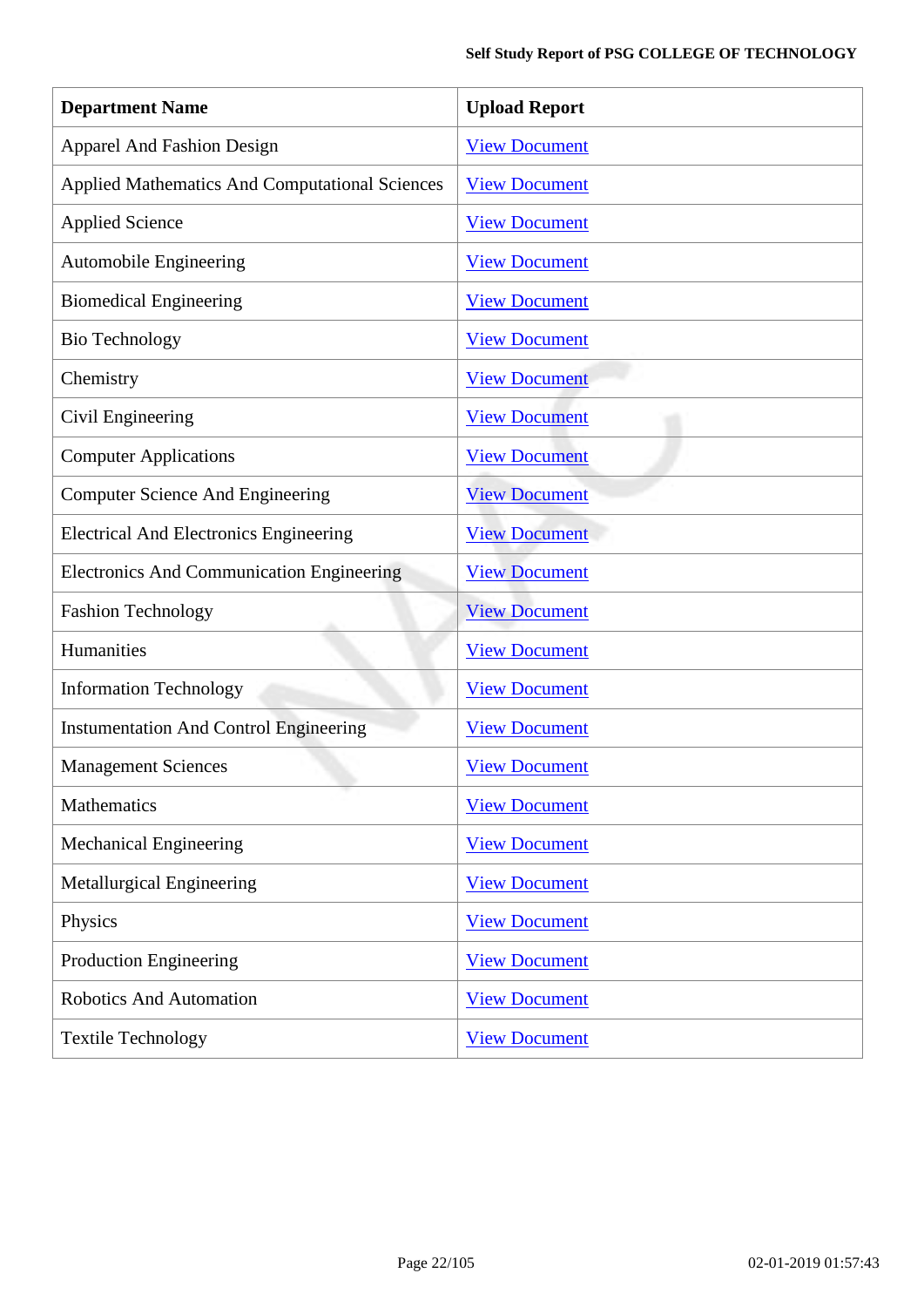# **3. Extended Profile**

## **3.1 Program**

### **Number of programs offered year-wise for last five years**

| 2017-18                                 | 2016-17 | 2015-16              |          | 2014-15 | 2013-14 |  |
|-----------------------------------------|---------|----------------------|----------|---------|---------|--|
| 63                                      | 56      | 63                   |          | 59      | 56      |  |
| <b>File Description</b>                 |         |                      | Document |         |         |  |
| Institutional Data in Prescribed Format |         | <b>View Document</b> |          |         |         |  |

# **3.2 Students**

### **Number of students year-wise during the last five years**

| 2017-18                                 | 2016-17 | 2015-16 |          | 2014-15              | 2013-14 |  |
|-----------------------------------------|---------|---------|----------|----------------------|---------|--|
| 8449                                    | 8529    | 8597    |          | 8748                 | 8687    |  |
| <b>File Description</b>                 |         |         | Document |                      |         |  |
| Institutional Data in Prescribed Format |         |         |          | <b>View Document</b> |         |  |

### **Number of outgoing / final year students year-wise during the last five years**

| 2017-18                                 | 2016-17 | 2015-16              |          | 2014-15 | 2013-14 |  |
|-----------------------------------------|---------|----------------------|----------|---------|---------|--|
| 2102                                    | 2215    | 2261                 |          | 2376    | 2164    |  |
| <b>File Description</b>                 |         |                      | Document |         |         |  |
| Institutional Data in Prescribed Format |         | <b>View Document</b> |          |         |         |  |

### **Number of students appeared in the examination conducted by the Institution, year-wise during the last five years**

| 2017-18                                 | 2016-17 | 2015-16              |  | 2014-15 | 2013-14 |  |
|-----------------------------------------|---------|----------------------|--|---------|---------|--|
| 16766                                   | 16758   | 17087                |  | 17636   | 17086   |  |
| <b>File Description</b>                 |         | Document             |  |         |         |  |
| Institutional Data in Prescribed Format |         | <b>View Document</b> |  |         |         |  |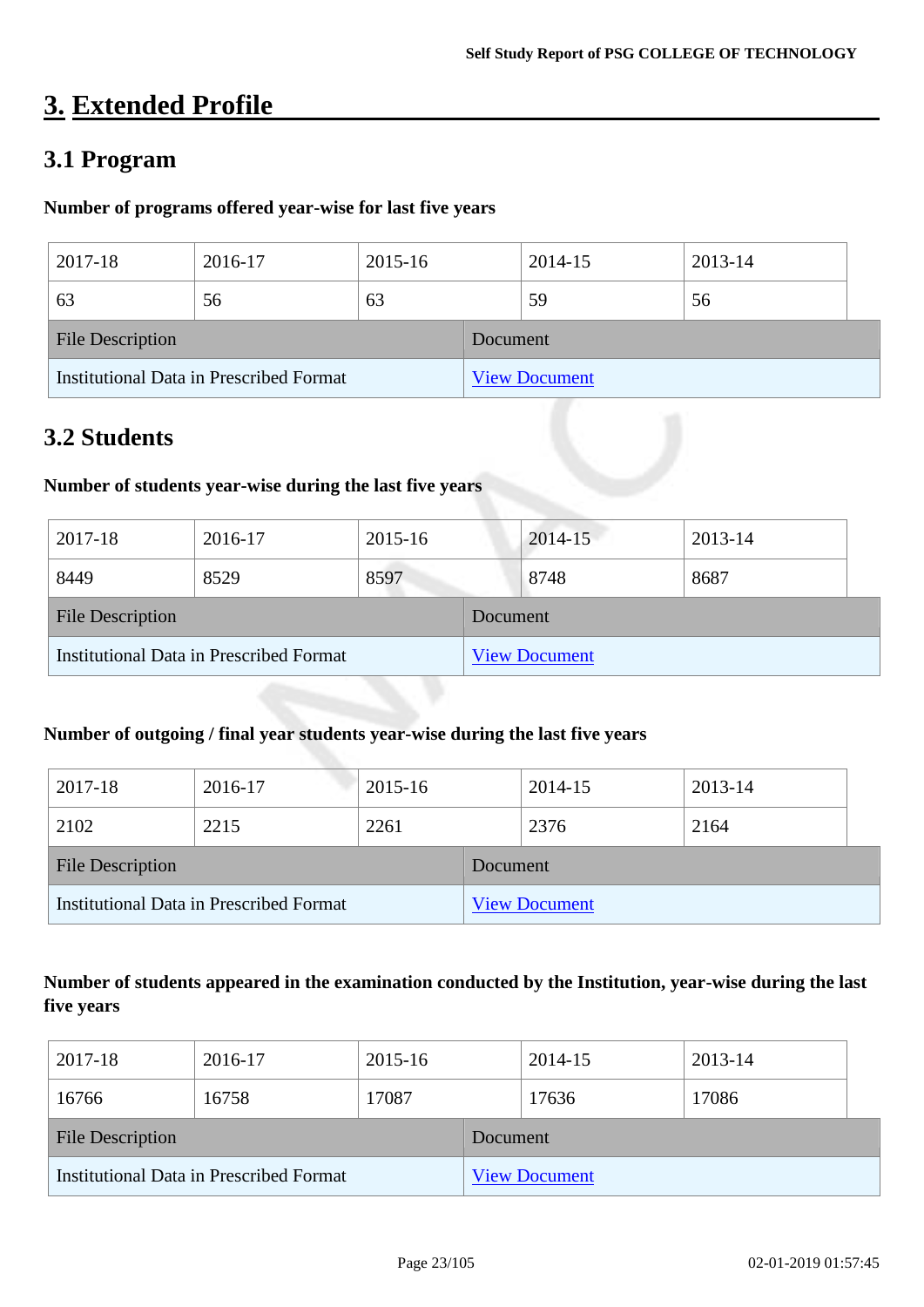| $2017 - 18$ | 2016-17 | 2015-16 | 2014-15 | 2013-14 |
|-------------|---------|---------|---------|---------|
| 3004        | 2670    | 2384    | 2512    | 2279    |

### **Number of revaluation applications year-wise during the last 5 years**

# **3.3 Teachers**

### **Number of courses in all programs year-wise during the last five years**

| 2017-18                                 | 2016-17 | 2015-16 |          | 2014-15              | 2013-14 |  |
|-----------------------------------------|---------|---------|----------|----------------------|---------|--|
| 3087                                    | 2862    | 2728    |          | 2692                 | 2579    |  |
| <b>File Description</b>                 |         |         | Document |                      |         |  |
| Institutional Data in Prescribed Format |         |         |          | <b>View Document</b> |         |  |

### **Number of full time teachers year-wise during the last five years**

| 2017-18                                        | 2016-17 | 2015-16  |                      | 2014-15 | 2013-14 |  |
|------------------------------------------------|---------|----------|----------------------|---------|---------|--|
| 603                                            | 559     | 536      |                      | 541     | 537     |  |
| <b>File Description</b>                        |         | Document |                      |         |         |  |
| <b>Institutional Data in Prescribed Format</b> |         |          | <b>View Document</b> |         |         |  |

### **Number of sanctioned posts year-wise during the last five years**

| 2017-18                                 | 2016-17 | 2015-16  |                      | 2014-15 | 2013-14 |  |
|-----------------------------------------|---------|----------|----------------------|---------|---------|--|
| 615                                     | 615     | 615      |                      | 611     | 646     |  |
| <b>File Description</b>                 |         | Document |                      |         |         |  |
| Institutional Data in Prescribed Format |         |          | <b>View Document</b> |         |         |  |

# **3.4 Institution**

**Number of eligible applications received for admissions to all the programs year-wise during the last five years**

| 2017-18 | 2016-17 | 2015-16 | 2014-15 | 2013-14 |
|---------|---------|---------|---------|---------|
| 1802    | 1515    | 1366    | 946     | 87      |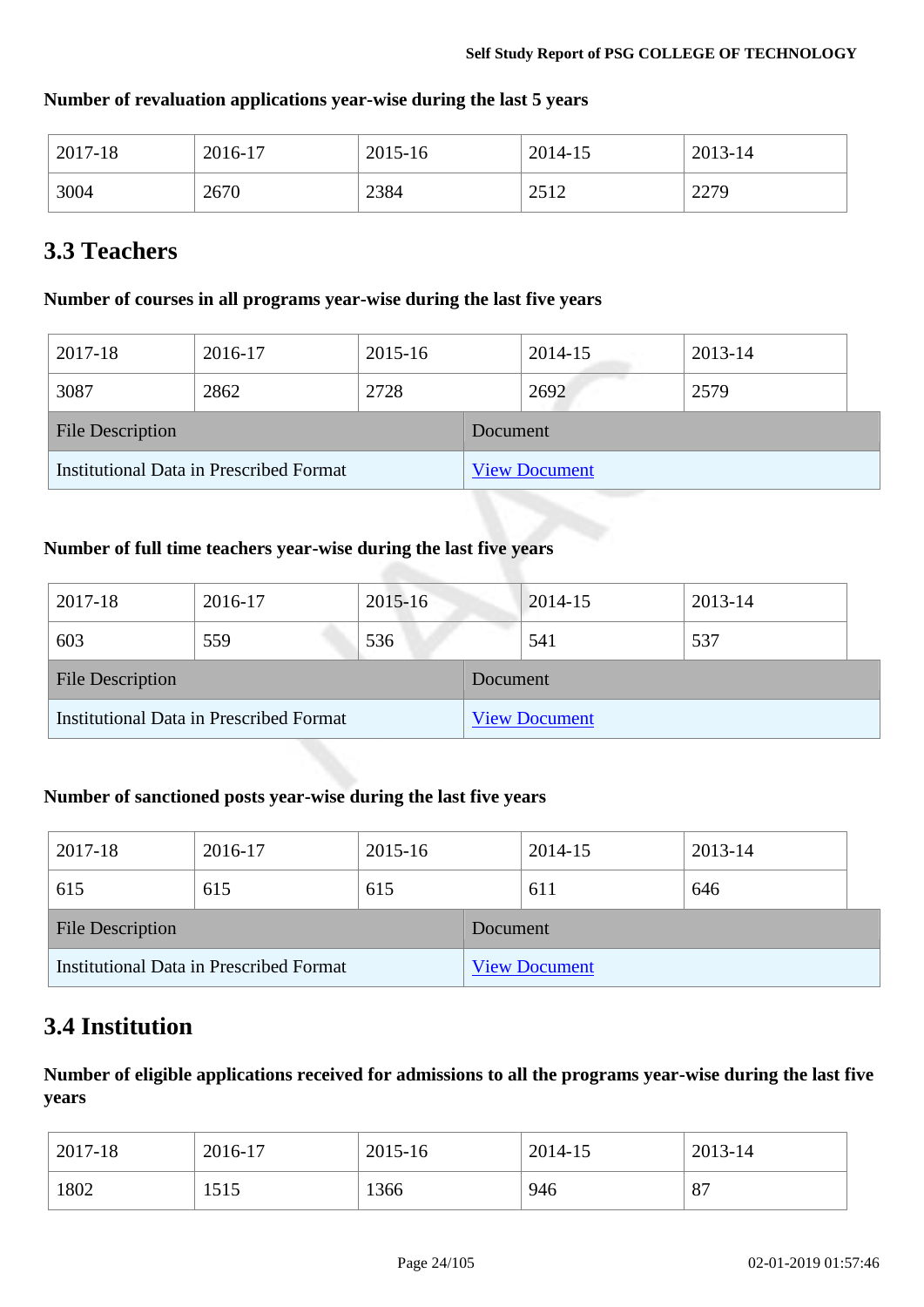| <b>File Description</b>                 | Document             |
|-----------------------------------------|----------------------|
| Institutional Data in Prescribed Format | <b>View Document</b> |

### **Number of seats earmarked for reserved category as per GOI/State Govt rule year-wise during the last five years**

| 2017-18                                 | 2016-17 | 2015-16  |                      | 2014-15 | 2013-14 |  |
|-----------------------------------------|---------|----------|----------------------|---------|---------|--|
| 1660                                    | 1660    | 1784     |                      | 1787    | 1450    |  |
| <b>File Description</b>                 |         | Document |                      |         |         |  |
| Institutional Data in Prescribed Format |         |          | <b>View Document</b> |         |         |  |

### **Total number of classrooms and seminar halls**

#### **Response: 189**

### **Total number of computers in the campus for academic purpose**

#### **Response: 4831**

### **Total Expenditure excluding salary year-wise during the last five years ( INR in Lakhs)**

| $2017 - 18$ | 2016-17 | 2015-16 | 2014-15 | 2013-14 |
|-------------|---------|---------|---------|---------|
| 8023.43     | 6187.45 | 4072.54 | 3111.65 | 3621.02 |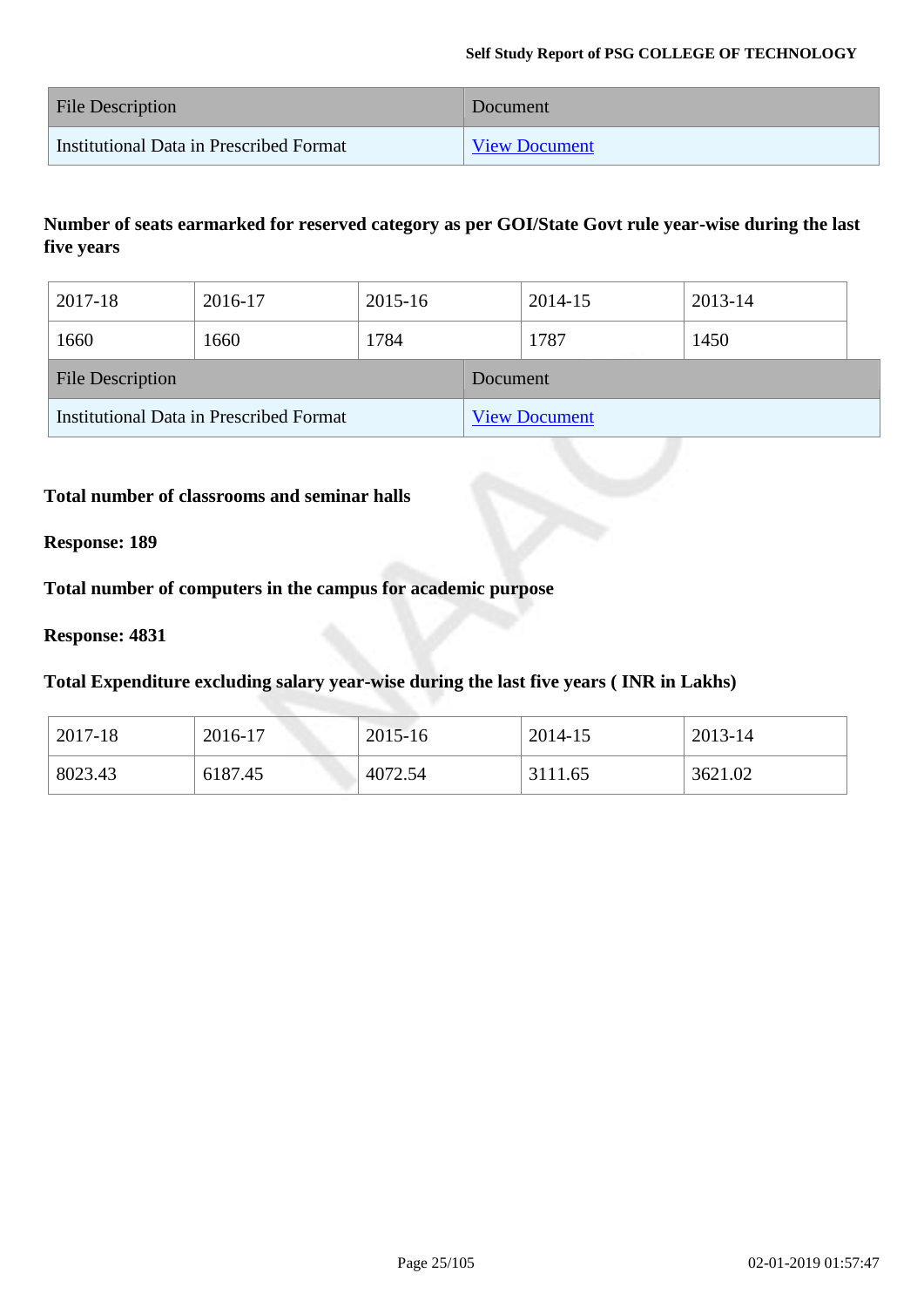# **4. Quality Indicator Framework(QIF)**

# **Criterion 1 - Curricular Aspects**

# **1.1 Curriculum Design and Development**

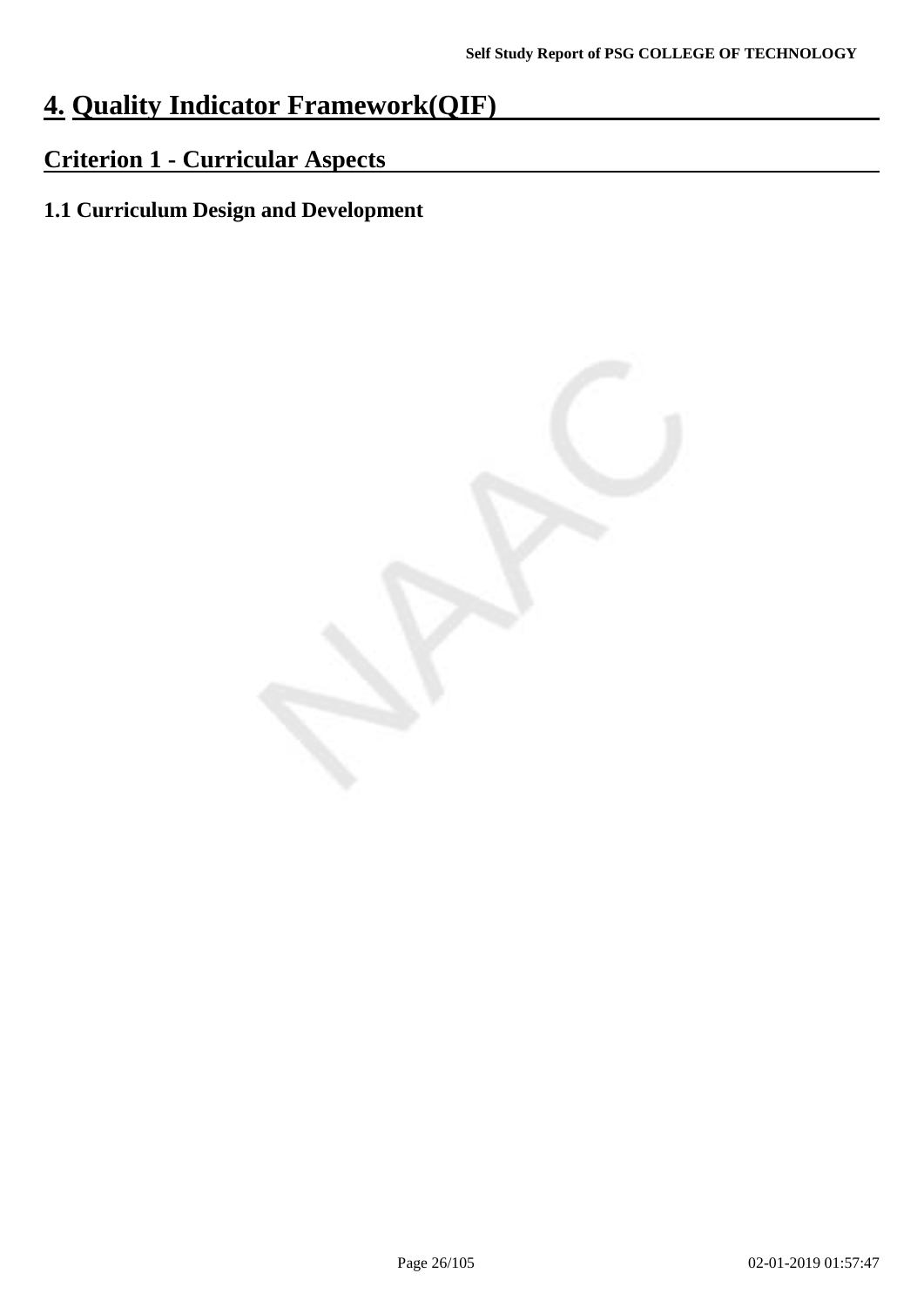regulatory bodies. With such a synergic academic and administrative structure, a management team that is progressive in thought and action, college aims at excellence and eminence in education.

### **1.1.2 Percentage of programs where syllabus revision was carried out during the last five years**

### **Response:** 100

1.1.2.1 How many programs were revised out of total number of programs offered during the last five years

Response: 63

1.1.2.2 Number of all programs offered by the institution during the last five years

Response: 63

| <b>File Description</b>                              | <b>Document</b>      |
|------------------------------------------------------|----------------------|
| Minutes of relevant Academic Council/BOS<br>meeting  | <b>View Document</b> |
| Details of program syllabus revision in last 5 years | <b>View Document</b> |

### **1.1.3 Average percentage of courses having focus on Employability/ Entrepreneurship/ Skill development during the last five years**

**Response:** 7.85

1.1.3.1 Number of courses having focus on employability/ entrepreneurship/ skill development year-wise during the last five years

| 2017-18 | 2016-17 | 2015-16 | 2014-15 | $2013 - 14$ |
|---------|---------|---------|---------|-------------|
| 221     | 221     | 221     | 216     | 212<br>∠⊥∠  |

| <b>File Description</b>                                                                        | <b>Document</b>      |
|------------------------------------------------------------------------------------------------|----------------------|
| Minutes of the Boards of Studies/Academic<br>Council meetings with approvals for these courses | <b>View Document</b> |
| Average percentage of courses having focus on<br>employability/entrepreneurship                | <b>View Document</b> |

### **1.2 Academic Flexibility**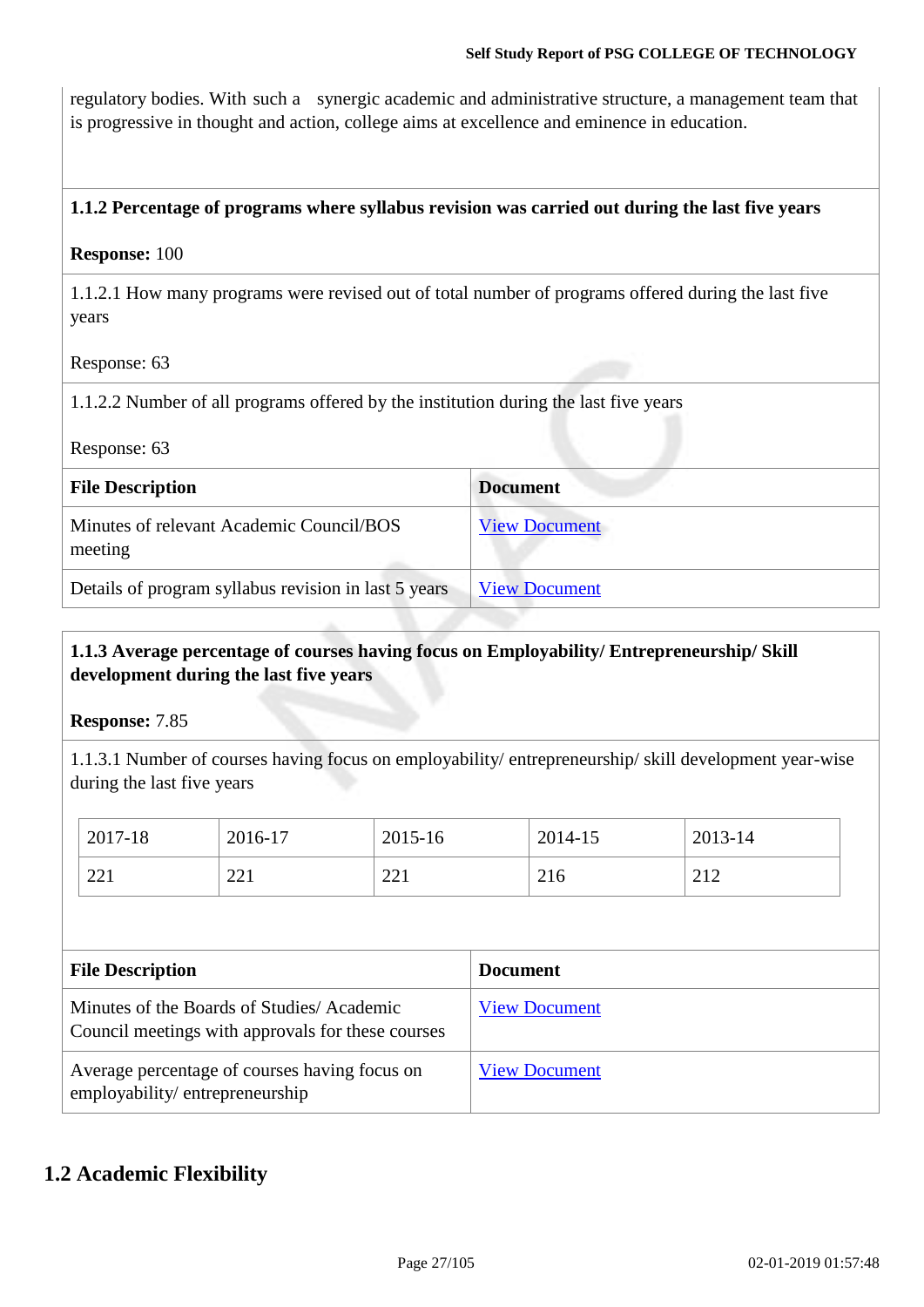### **offered during last five years**

### **Response:** 18.37

1.2.1.1 How many new courses are introduced within the last five years

Response: 567

1.2.1.2 Number of courses offered by the institution across all programs during the last five years

Response: 3087

| <b>File Description</b>                              | <b>Document</b>      |
|------------------------------------------------------|----------------------|
| Minutes of relevant Academic Council/BOS<br>meetings | <b>View Document</b> |
| Institutional data in prescribed format              | <b>View Document</b> |

### **1.2.2 Percentage of programs in which Choice Based Credit System (CBCS)/Elective course system has been implemented**

#### **Response:** 100

1.2.2.1 Number of programs in which CBCS/ Elective course system implemented.

Response: 63

| <b>File Description</b>                              | <b>Document</b>      |
|------------------------------------------------------|----------------------|
| Minutes of relevant Academic Council/BOS<br>meetings | <b>View Document</b> |
| Institutional data in prescribed format              | <b>View Document</b> |

### **1.3 Curriculum Enrichment**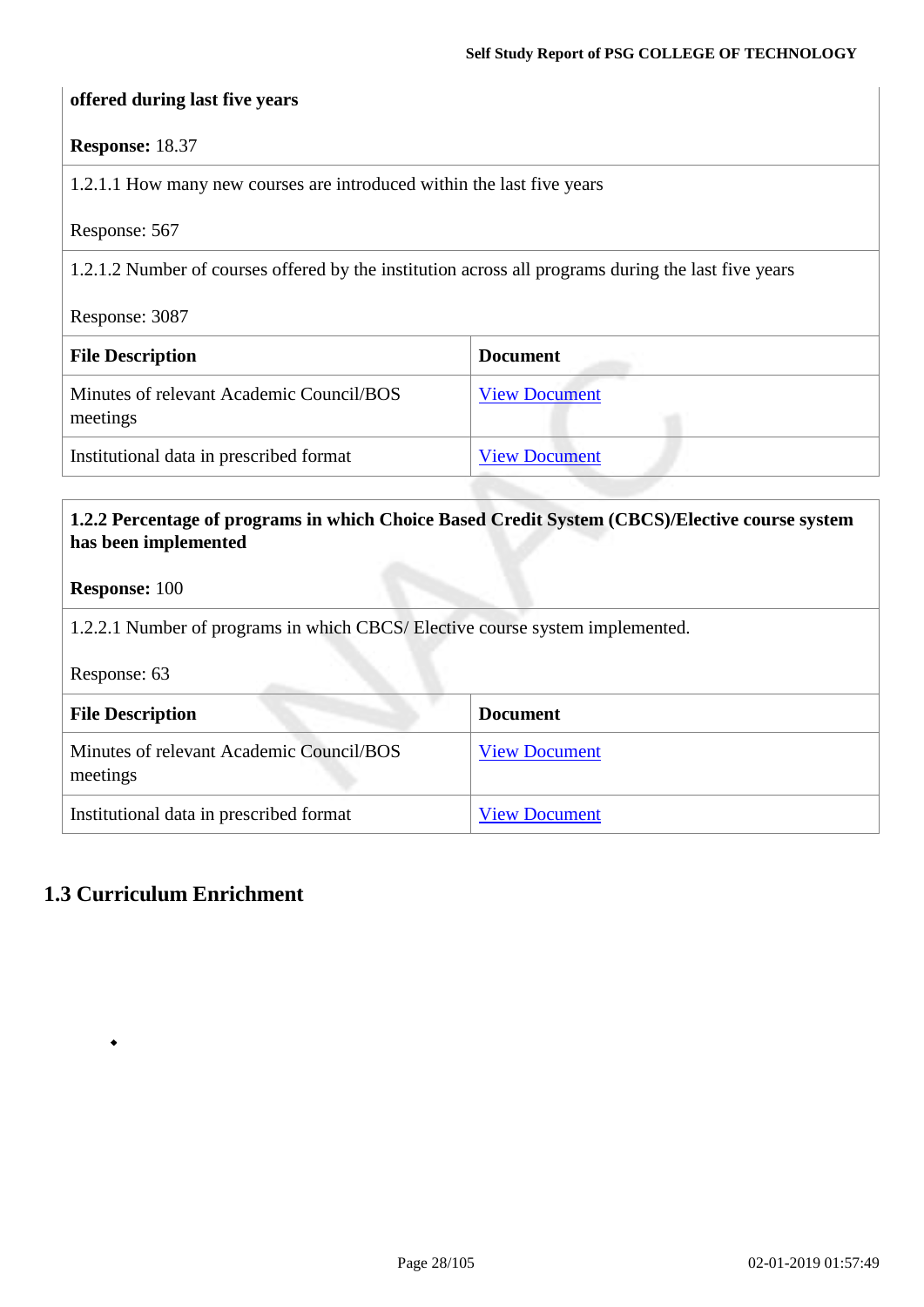The Environmental Science and Engineering course make students to study on many of the world's most pressing challenges. There is a worldwide concern with the availability of clean water. This course examines methods to purify and reuse water, as well as to reduce contamination of existing reserves. The focus of the course is on examining the impact of humans on our environment through resource exploitation, including over-consumption, land degradation, and pollution of water. The results of these efforts may offer solutions to water scarcity, soil contamination.

### **15z070 Economics For Engineers**

In this course the students will study about concepts such as sustainable development, development of industries and how we can ensure that there is no stagnation of resources, technology improvement ways etc. and as an engineer they must know these concepts in order to make the best use of your skills that were taught them in the four years of their college.

This course aim at development and growth in a country and as an engineer the student plays a very important role in doing so. The machinery which the student make helps in ensuring that there is no waste of resources and also high production is ensured. Also, monetary related issues are also addressed in economics which play a vital role in the life of an individual.

### **15i017 Information Ethics**

Information ethics focuses on the relationship between the creation, organization, dissemination, and use of information, and the ethical standards and moral codes governing human conduct in society".

### **1.3.2 Number of value-added courses imparting transferable and life skills offered during the last five years**

### **Response:** 64

1.3.2.1 How many new value-added courses are added within the last 5 years

Response: 64

| <b>File Description</b>     | <b>Document</b>      |
|-----------------------------|----------------------|
| List of value added courses | <b>View Document</b> |

### **1.3.3 Average percentage of students enrolled in the courses under 1.3.2 above**

### **Response:** 0.84

1.3.3.1 Number of students enrolled in value-added courses imparting transferable and life skills offered year-wise during the last five years

| $2017 - 18$ | 2016-17 | 2015-16 | 2014-15               | 2013-14 |
|-------------|---------|---------|-----------------------|---------|
| 63          | 160     | 46      | $\Delta$ <sup>-</sup> | 43      |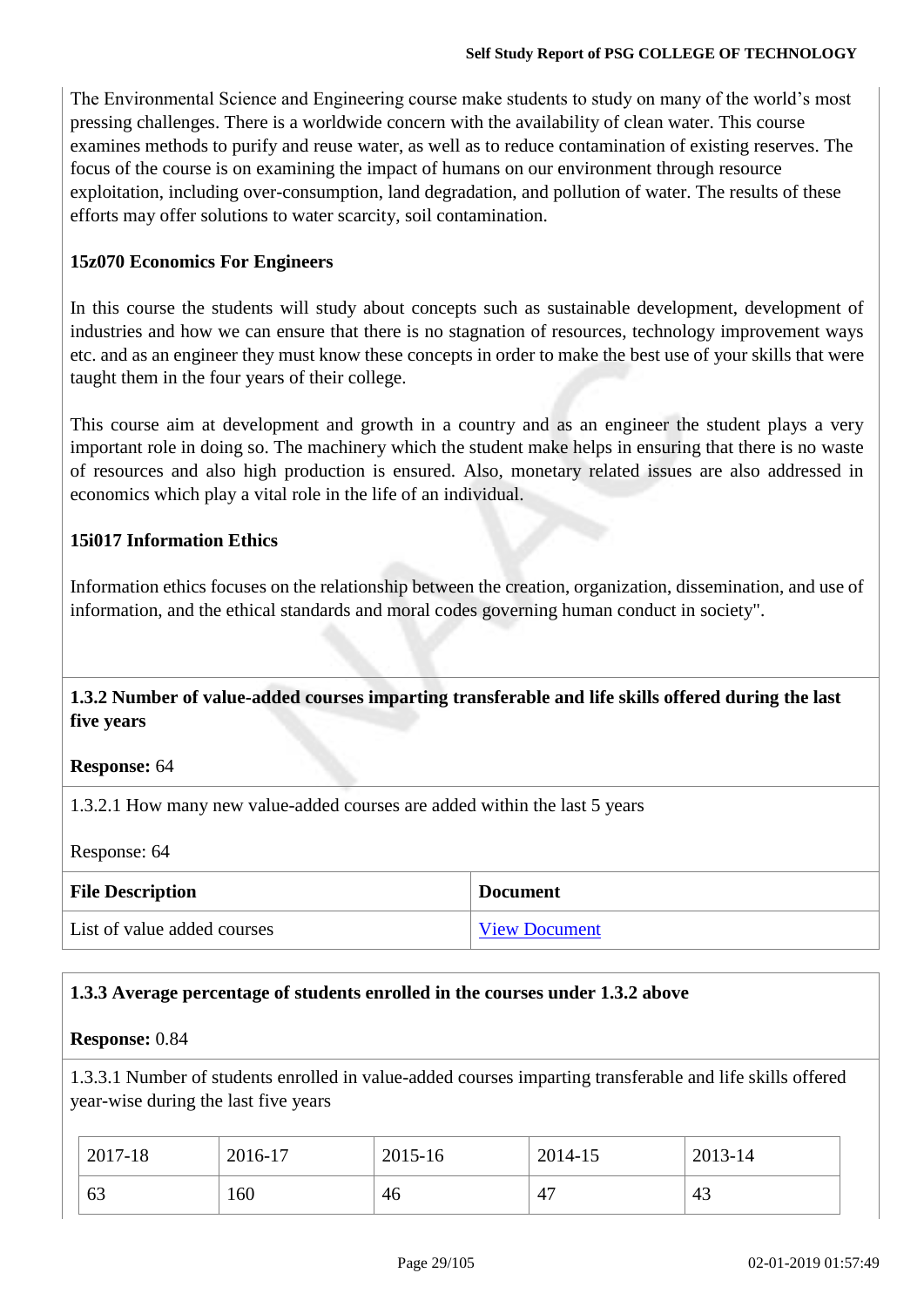| 1.3.4 Percentage of students undertaking field projects / internships               |                      |  |
|-------------------------------------------------------------------------------------|----------------------|--|
| <b>Response:</b> 11.75                                                              |                      |  |
| 1.3.4.1 Number of students undertaking field projects or internships                |                      |  |
| Response: 993                                                                       |                      |  |
| <b>File Description</b>                                                             | <b>Document</b>      |  |
| List of programs and number of students<br>undertaking field projects / internships | <b>View Document</b> |  |

### **1.4 Feedback System**

**1.4.1 Structured feedback received from 1) Students, 2) Teachers, 3) Employers, 4) Alumni 5) Parents for design and review of syllabus Semester wise /year-wise A. Any 4 of above B. Any 3 of above C. Any 2 of above D. Any 1 of above Response:** A. Any 4 of above **File Description Document** Any additional information [View Document](https://assessmentonline.naac.gov.in/storage/app/hei/SSR/101984/1.4.1_1539331357_2163.pdf)

**1.4.2 Feedback processes of the institution may be classified as follows: A. Feedback collected, analysed and action taken and feedback available on website B. Feedback collected, analysed and action has been taken C. Feedback collected and analysed D. Feedback collected**

**Response:** B. Feedback collected, analysed and action has been taken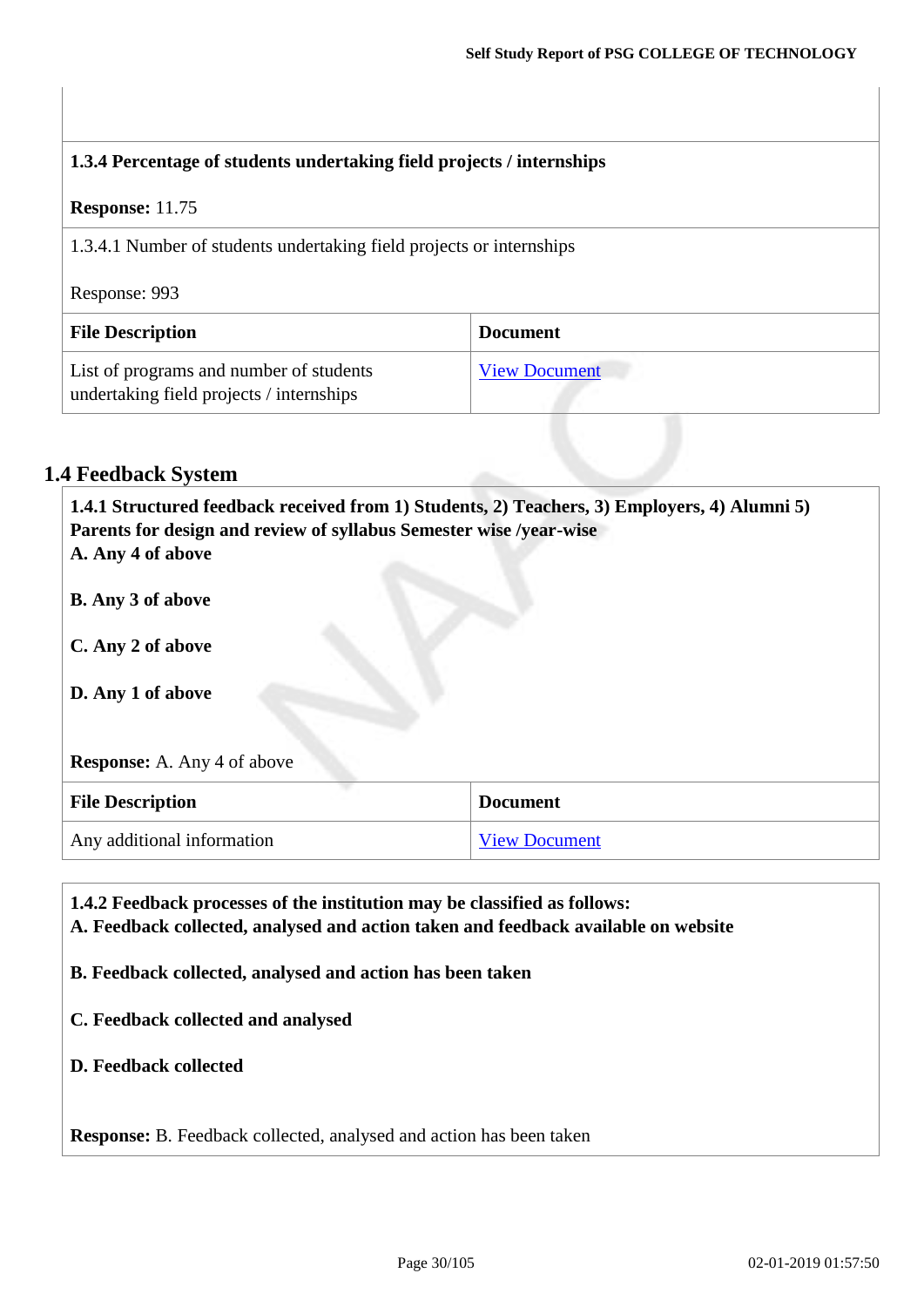| <b>File Description</b>    | <b>Document</b>      |
|----------------------------|----------------------|
| Any additional information | <b>View Document</b> |

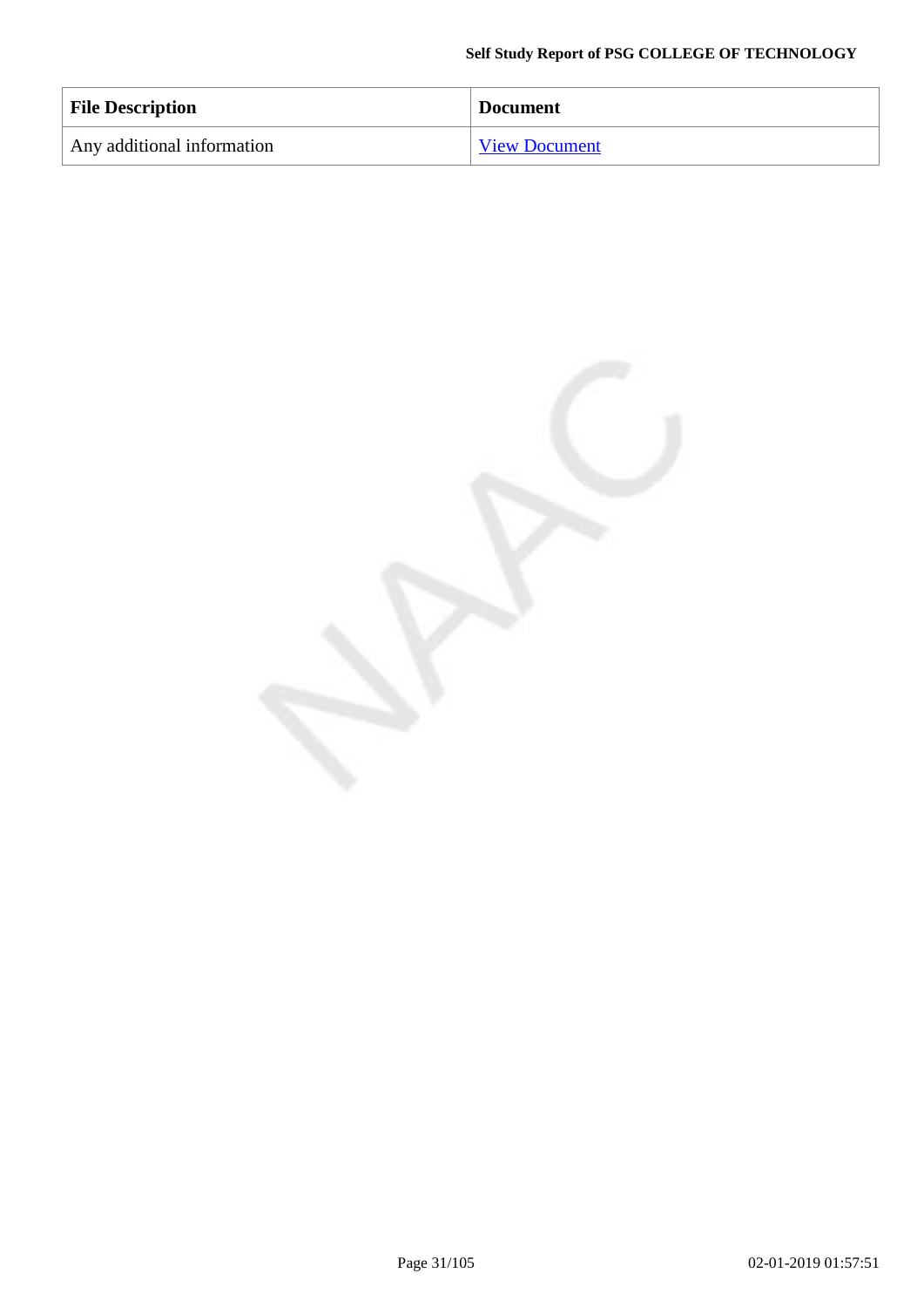## **Criterion 2 - Teaching-learning and Evaluation**

### **2.1 Student Enrollment and Profile**

### **2.1.1 Average percentage of students from other States and Countries during the last five years**

### **Response:** 0.68

2.1.1.1 Number of students from other states and countries year-wise during the last five years

| 2017-18 | 2016-17             | 2015-16 | 2014-15 | 2013-14 |
|---------|---------------------|---------|---------|---------|
| 70      | $\overline{ }$<br>∼ | 47      | 38      | 64      |

| <b>File Description</b>                 | <b>Document</b> |
|-----------------------------------------|-----------------|
| Institutional data in prescribed format | View Document   |

# **2.1.2 Demand Ratio(Average of last five years) Response:** 0.47 2.1.2.1 Number of seats available year-wise during the last five years **File Description Document** Demand Ratio (Average of Last five years) [View Document](https://assessmentonline.naac.gov.in/storage/app/hei/SSR/101984/2.1.2_1538024830_2163.xlsx) 2017-18 2016-17 2015-16 2014-15 2013-14 2406 2406 2406 2590 2102

### **2.1.3 Average percentage of seats filled against seats reserved for various categories as per applicable reservation policy during the last five years**

### **Response:** 70.42

2.1.3.1 Number of actual students admitted from the reserved categories year-wise during the last five years

| $2017-18$ | 2016-17 | 2015-16 | 2014-15 | 2013-14 |
|-----------|---------|---------|---------|---------|
| 1121      | 1203    | 1194    | 1241    | 1098    |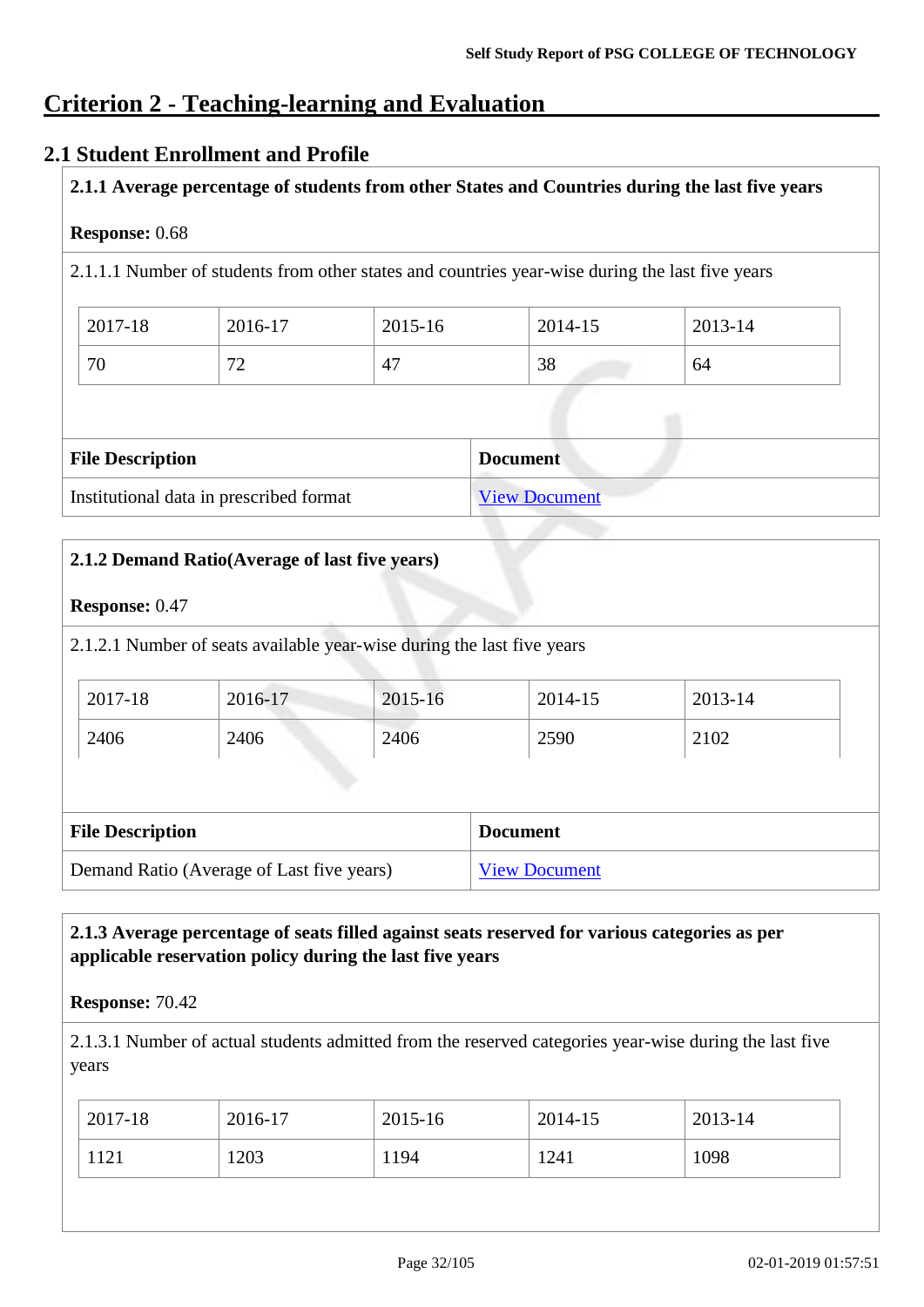| <b>File Description</b>                                      | <b>Document</b>      |
|--------------------------------------------------------------|----------------------|
| Average percentage of seats filled against seats<br>reserved | <b>View Document</b> |

### **2.2 Catering to Student Diversity**

**2.2.1 The institution assesses the learning levels of the students, after admission and organises special programs for advanced learners and slow learners**

### **Response:**

The college conducts review of fundamentals of mathematics, physics and chemistry for the first year students at the beginning of programme and conducts tests and learning capability of students are assessed. The advance leaner are permitted to take additional open & professional elective courses from their second year of study. At the end of pre-final semester these students can complete all the theory courses and are permitted to take up one full semester internship at industry and they become industry ready and they take up industry placements and research & development jobs. Advance learners are also encouraged to take up summer internship at higher learning institutions, research organizations and leading industries in India and aboard. Further the advanced learners who are strong in English language are exempted from studying English course during their second semester of study and permitted to study a foreign language, which provides them very good opportunity to pursue their higher studies aboard.

The slow learners and the students who have done their school education in the regional language are given additional coaching in English language beyond class hours by the faculty members. Motivational talks by the eminent personalities and some of our successful alumni have been organized periodically. In order to avoid stage fear the students are also encouraged to present seminars in the presence of the faculty in the classes. Bridge courses are arranged for students in the first year for their smooth transitition from higher secondary education to professional education.

### **2.2.2 Student - Full time teacher ratio**

**Response:** 14.01

**2.2.3 Percentage of differently abled students (Divyangjan) on rolls**

### **Response:** 0.13

2.2.3.1 Number of differently abled students on rolls

Response: 11

| <b>File Description</b>                 | <b>Document</b>      |
|-----------------------------------------|----------------------|
| Institutional data in prescribed format | <b>View Document</b> |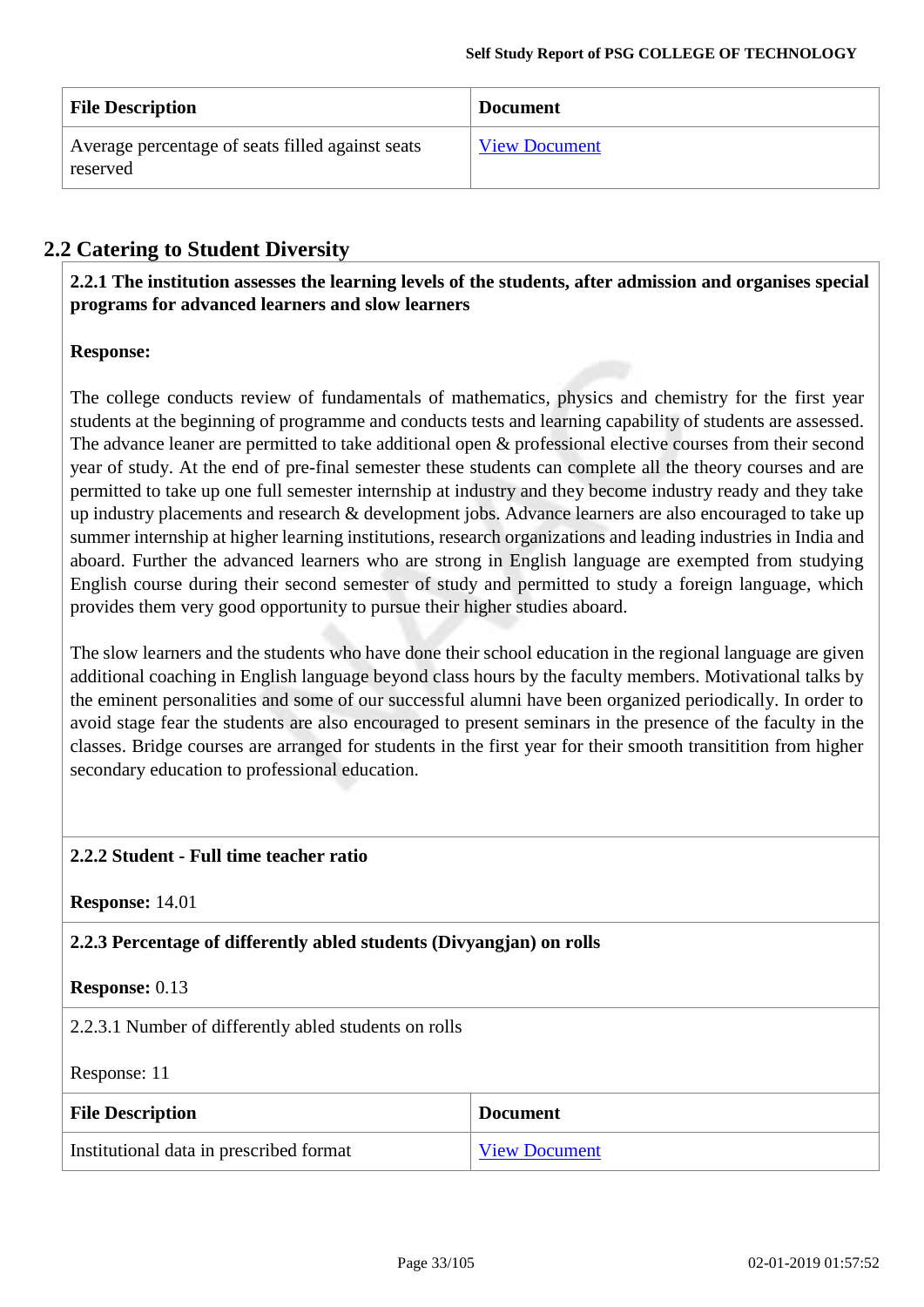# **2.3 Teaching- Learning Process**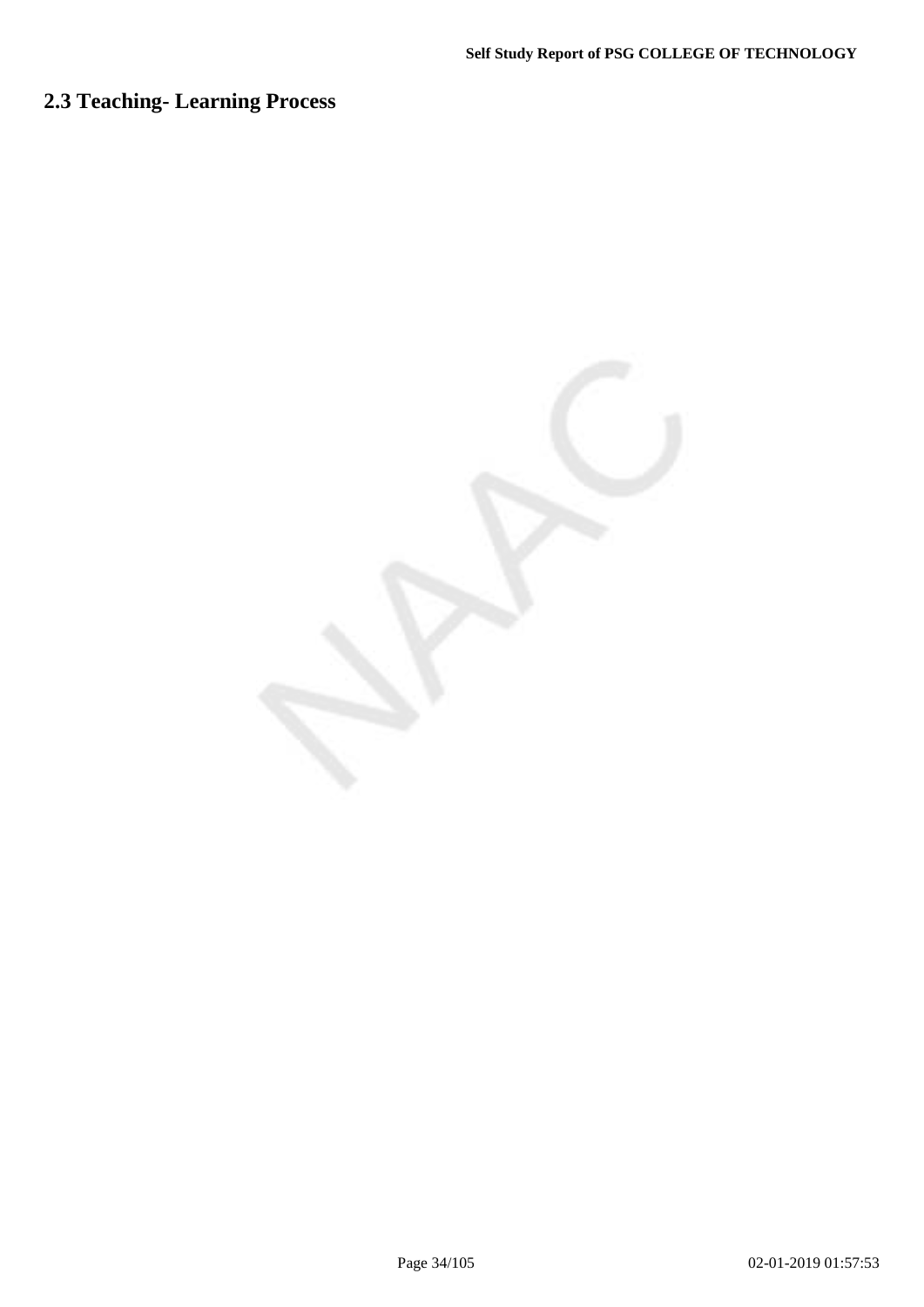| 2.3.2 Percentage of teachers using ICT for effective teaching with Learning Management Systems<br>(LMS), E-learning resources etc. |                      |  |
|------------------------------------------------------------------------------------------------------------------------------------|----------------------|--|
| <b>Response: 30.18</b>                                                                                                             |                      |  |
| 2.3.2.1 Number of teachers using ICT                                                                                               |                      |  |
| Response: 182                                                                                                                      |                      |  |
| <b>File Description</b><br><b>Document</b>                                                                                         |                      |  |
| List of teachers (using ICT for teaching)                                                                                          | <b>View Document</b> |  |

### **2.3.3 Ratio of students to mentor for academic and stress related issues**

### **Response:** 44.01

### 2.3.3.1 Number of mentors

Response: 192

### **2.3.4 Preparation and adherence to Academic Calendar and Teaching plans by the institution**

### **Response:**

Academic calendar for each semester of every academic year for all classes are prepared well in advance. The academic calendar consists of reopening day, common tutorial dates, continuous assessment test dates, assignment presentation dates, end semester examination dates, vacation dates etc for each semester. The same is made available to the staff, students and parents through internet. The calendar of activities is centrally monitored by the Dean Academic and Controller of Examinations and it is ensured that the calendar of academic activities is strictly adhered. The dead line for correction of tutorial papers and continuous assessment test papers and entry of these marks in the web portal are strictly followed.

Further each faculty has to prepare a detailed course teaching plan with course objectives, course outcomes and programme outcomes. The students are given a copy of detailed course teaching plan by the course faculty within a week from the commencement of the classes. The same also has to be uploaded in the intranet by the faculty and the students can also view the same.

### **2.4 Teacher Profile and Quality**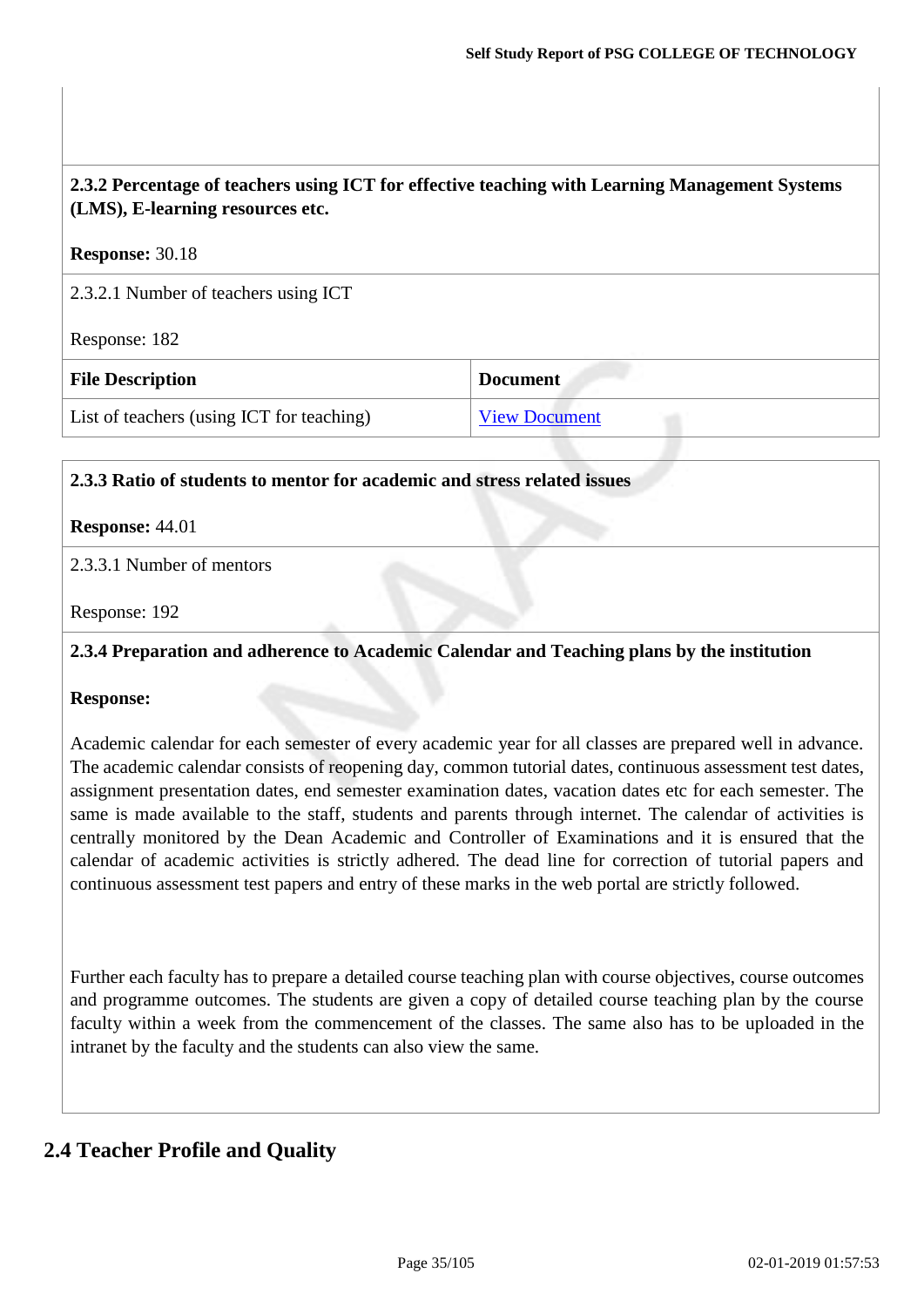### **Response:** 89.55

| <b>File Description</b>                           | <b>Document</b>      |
|---------------------------------------------------|----------------------|
| Year wise full time teachers and sanctioned posts | <b>View Document</b> |
| for 5 years                                       |                      |

### **2.4.2 Average percentage of full time teachers with Ph.D. during the last five years**

### **Response:** 43.49

2.4.2.1 Number of full time teachers with Ph.D. year-wise during the last five years

| 2017-18 | 2016-17 | 2015-16 | 2014-15 | 2013-14 |
|---------|---------|---------|---------|---------|
| 298     | 267     | 232     | 217     | 198     |
|         |         |         |         |         |

| <b>File Description</b>                                                                       | <b>Document</b>      |
|-----------------------------------------------------------------------------------------------|----------------------|
| List of number of full time teachers with PhD and<br>number of full time teachers for 5 years | <b>View Document</b> |

### **2.4.3 Teaching experience per full time teacher in number of years**

**Response:** 10.23

2.4.3.1 Total experience of full-time teachers

### Response: 6170

**2.4.4 Percentage of full time teachers who received awards, recognition, fellowships at State, National, International level from Government, recognised bodies during the last five years**

### **Response:** 0

2.4.4.1 Number of full time teachers receiving awards from state /national /international level from Government recognised bodies year-wise during the last five years

| $2017 - 18$ | 2016-17 | $2015 - 16$ | 2014-15 | 2013-14 |
|-------------|---------|-------------|---------|---------|
|             |         |             | ν       |         |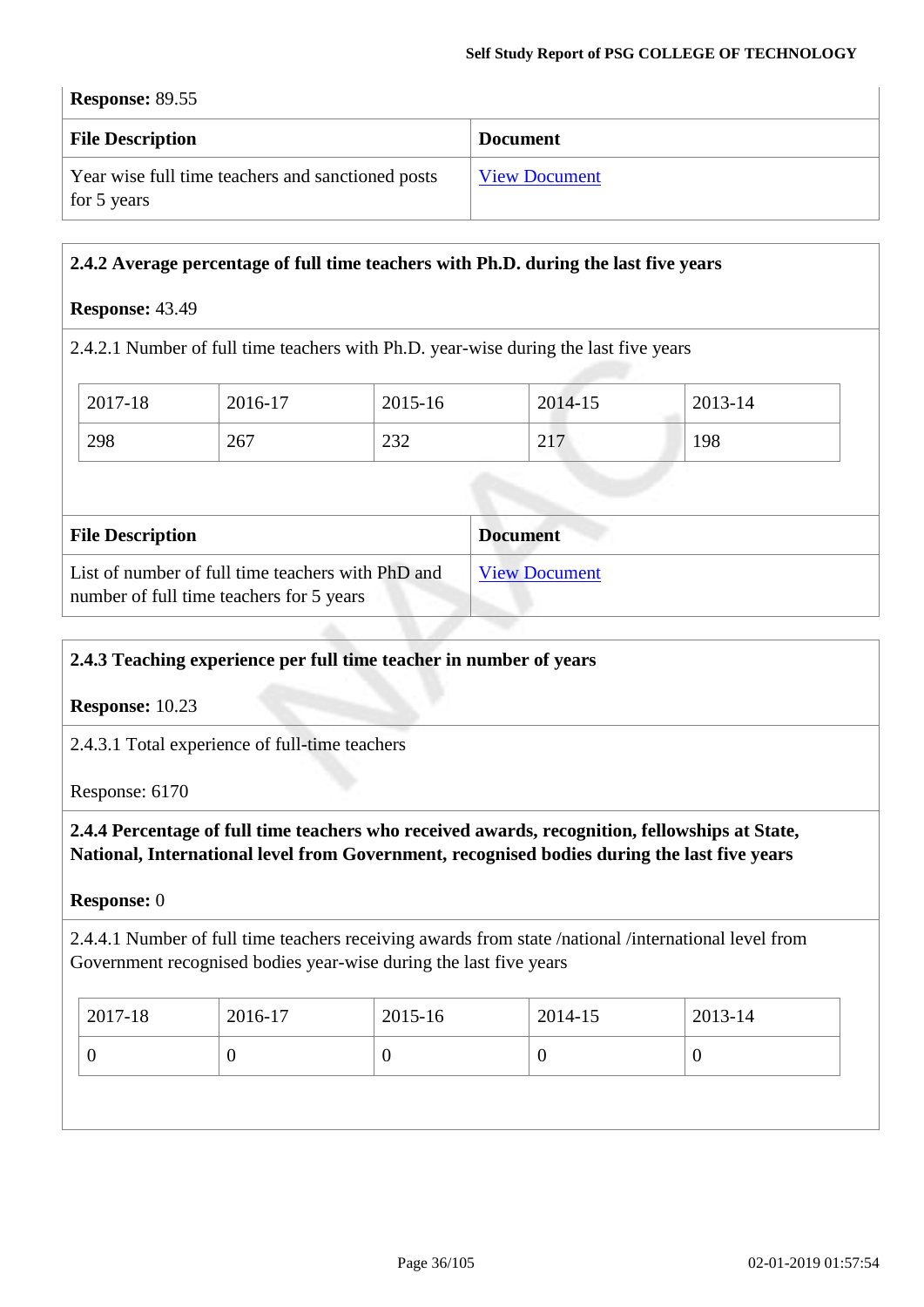| <b>File Description</b>                          | <b>Document</b>      |
|--------------------------------------------------|----------------------|
| Institutional data in prescribed format          | <b>View Document</b> |
| e-copies of award letters (scanned or soft copy) | <b>View Document</b> |

## **2.4.5 Average percentage of full time teachers from other States against sanctioned posts during the last five years**

#### **Response:** 7.72

2.4.5.1 Number of full time teachers from other states year-wise during the last five years

| 2017-18                 | 2016-17 | 2015-16 | 2014-15         | $2013 - 14$ |  |
|-------------------------|---------|---------|-----------------|-------------|--|
| 65                      | 50      | 41      | 41              | 42          |  |
|                         |         |         |                 |             |  |
|                         |         |         |                 |             |  |
|                         |         |         |                 |             |  |
| <b>File Description</b> |         |         | <b>Document</b> |             |  |

## **2.5 Evaluation Process and Reforms**

**2.5.1 Average number of days from the date of last semester-end/ year- end examination till the declaration of results during the last five years**

**Response:** 11.8

2.5.1.1 Number of days from the date of last semester-end/ year- end examination till the declaration of results year-wise during the last five years

| 2017-18                  | 2016-17                                             | 2015-16 |                 | 2014-15              | 2013-14 |
|--------------------------|-----------------------------------------------------|---------|-----------------|----------------------|---------|
| 14                       | 13                                                  | 12      |                 | 10                   | 10      |
|                          |                                                     |         |                 |                      |         |
| <b>File Description</b>  |                                                     |         | <b>Document</b> |                      |         |
| of declaration of result | List of programs and date of last semester and date |         |                 | <b>View Document</b> |         |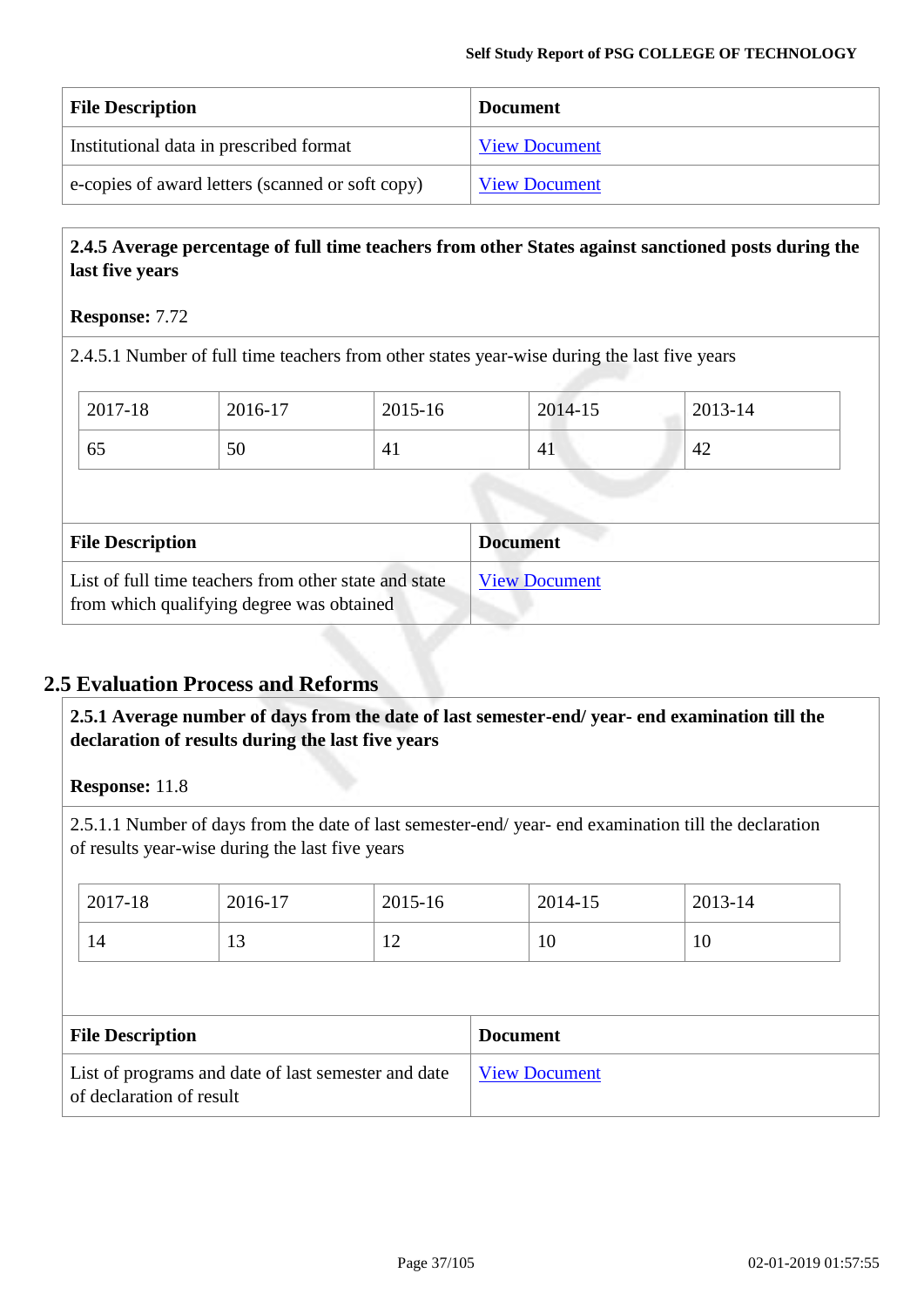## **Response:** 16.05

2.5.2.1 Number of complaints/grievances about evaluation year-wise during the last five years

| 2017-18 | 2016-17 | 2015-16 | 2014-15 | 2013-14     |
|---------|---------|---------|---------|-------------|
| 3322    | 3673    | 3173    | 2762    | 733<br>ככ י |

## **2.5.3 Average percentage of applications for revaluation leading to change in marks during the last five years**

**Response:** 12.58

2.5.3.1 Number of applications for revaluation leading to change in marks year-wise during the last five years

| 2017-18 | 2016-17 | 2015-16 | 2014-15 | 2013-14                |
|---------|---------|---------|---------|------------------------|
| 429     | 353     | 280     | 294     | 272<br>$\sim$ 1 $\sim$ |

| <b>File Description</b>    | <b>Document</b>      |
|----------------------------|----------------------|
| Any additional information | <b>View Document</b> |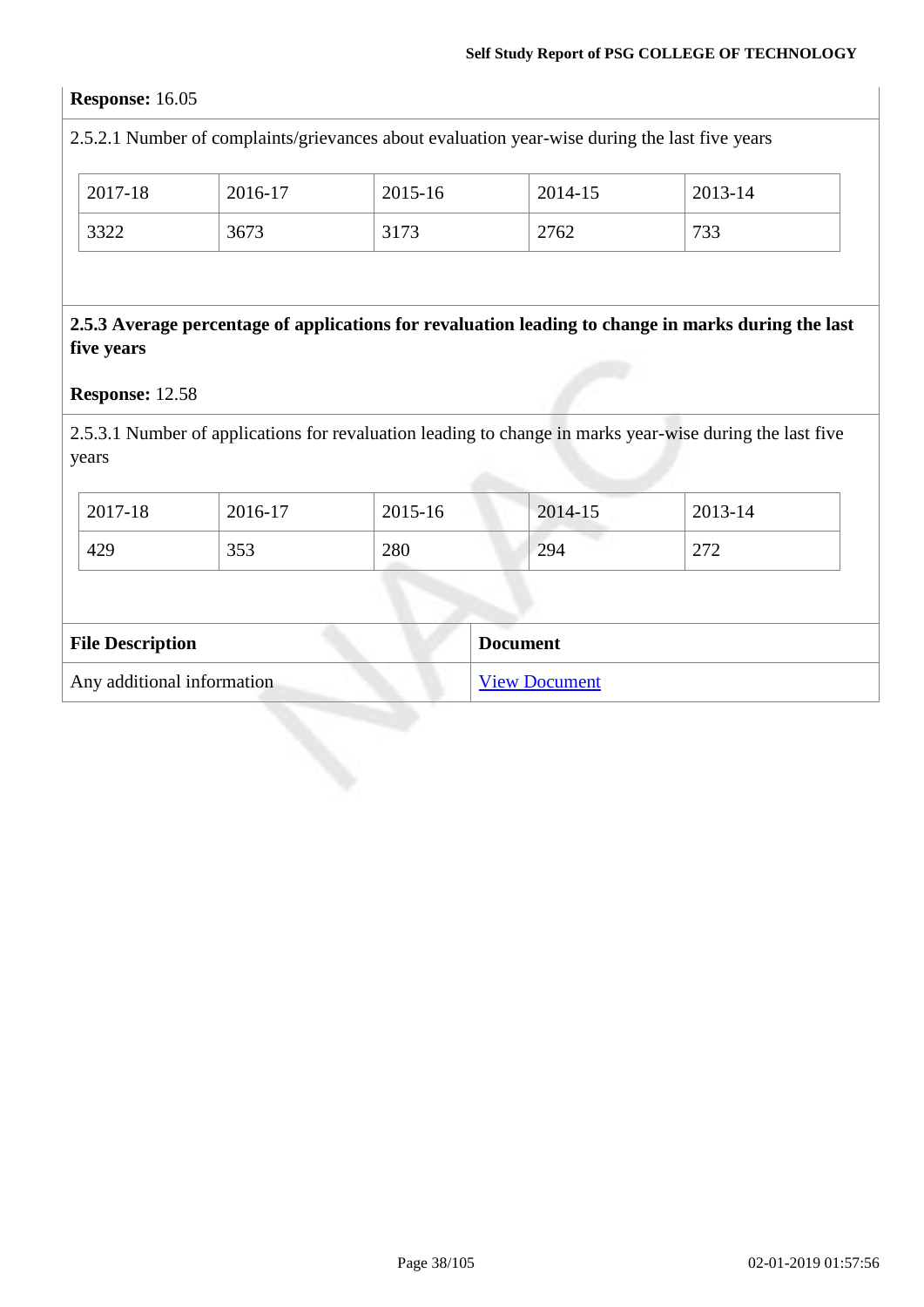## **Processes integrating IT**

- 1.Importing of course master from Academic council data
- 2.Registration of students for Regular & Supplementary courses.
- 3.Calculation of exam fees and fee collection along with Tuition fees.
- 4.Entry of Question paper setter and Valuer by HoD
- 5.Preparation of CA test Time table
- 6.Semester examination QP setter and valuation entry by HoD
- 7.QP setting order sent by CoE
- 8.Preparation of examination Galley
- 9.Publication of Exam Time table
- 10.Exam Seating arrangement in web portal for student view
- 11.Semester Exam Invigilation duty assignment and order printing
- 12.Valuation order dispatched.
- 13.Valuation mark entry and printing of Hardcopy of mark sheet.
- 14.Generation of valuation claim bill
- 15.Result published in college website on the same day of Result Passing Board
- 16.Applying for Revaluation and Retotalling only through online
- 17.Revaluation result published in college website
- 18.Reports like
- Course-wise pass percentage after moderation
- Fail list (after moderation)
- Moderation list after moderation
- Consolidated Statement after moderation

are printed for office use

19. Award list prepared and sent to University for issuing Provisional certificate and Degree certificate

20. Printing of Mark sheet, Consolidated Mark sheet for issuing to students

## **Continuous internal assessment system**

- 1.The faculty assigned as assessment in-charge will be in-charge of entering all CA component marks of the respective students and the faculty assigned as attendance in-charge will be entering the attendance of each student for the course handled by him/her.
- 2.At the end of the semester the attendance earned by each student in each course is calculated by the system and the students having attendance less than the prescribed requirement are stopped from writing semester examination in that course.
- 3.At the end of the semester, the faculty will 'submit' the marks to the Principal in the system and a hard copy of marks awarded to each candidate in that course is sent to CoE office after the faculty and HoD signing and a soft copy so generated is transferred to result processing system for further processing.
- 4.A pattern for CA evaluation is defined by Academic Council and same is brought into the system by CoE office.
- 5.The CA marks earned by each student in each component can be viewed by them and by their parents by login in their ID in College website.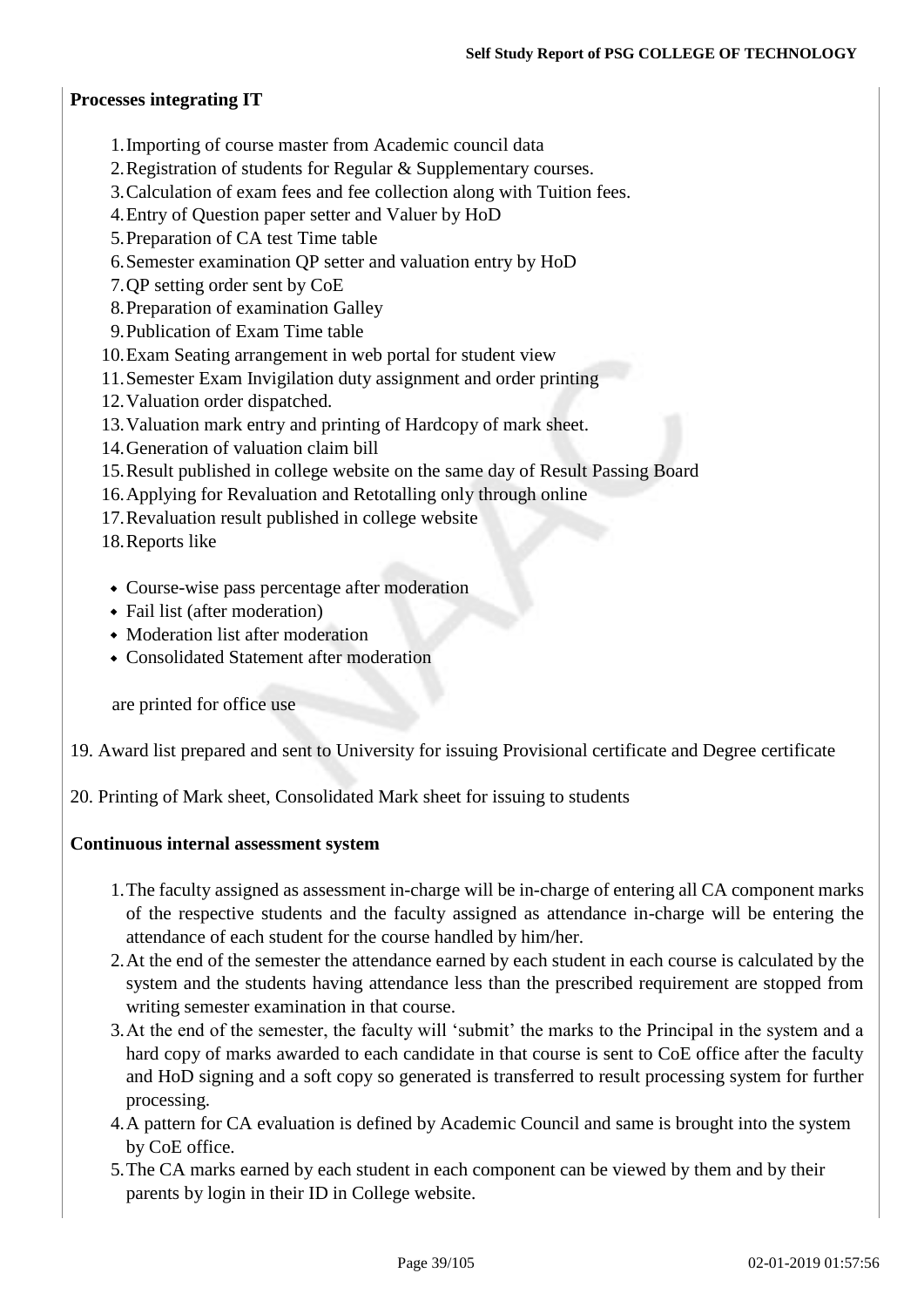| <b>File Description</b>    | <b>Document</b>      |
|----------------------------|----------------------|
| Any additional information | <b>View Document</b> |

**2.5.5 Status of automation of Examination division along with approved Examination Manual A. 100% automation of entire division & implementation of Examination Management System (EMS)**

**B. Only student registration, Hall ticket issue & Result Processing**

**C. Only student registration and result processing**

## **D. Only result processing**

**Response:** A. 100% automation of entire division & implementation of Examination Management System (EMS)

| <b>File Description</b>                                                                                                            | <b>Document</b>      |
|------------------------------------------------------------------------------------------------------------------------------------|----------------------|
| Current manual of examination automation system<br>and Annual reports of examination including the<br>present status of automation | <b>View Document</b> |
| Current Manual of examination automation system                                                                                    | <b>View Document</b> |

## **2.6 Student Performance and Learning Outcomes**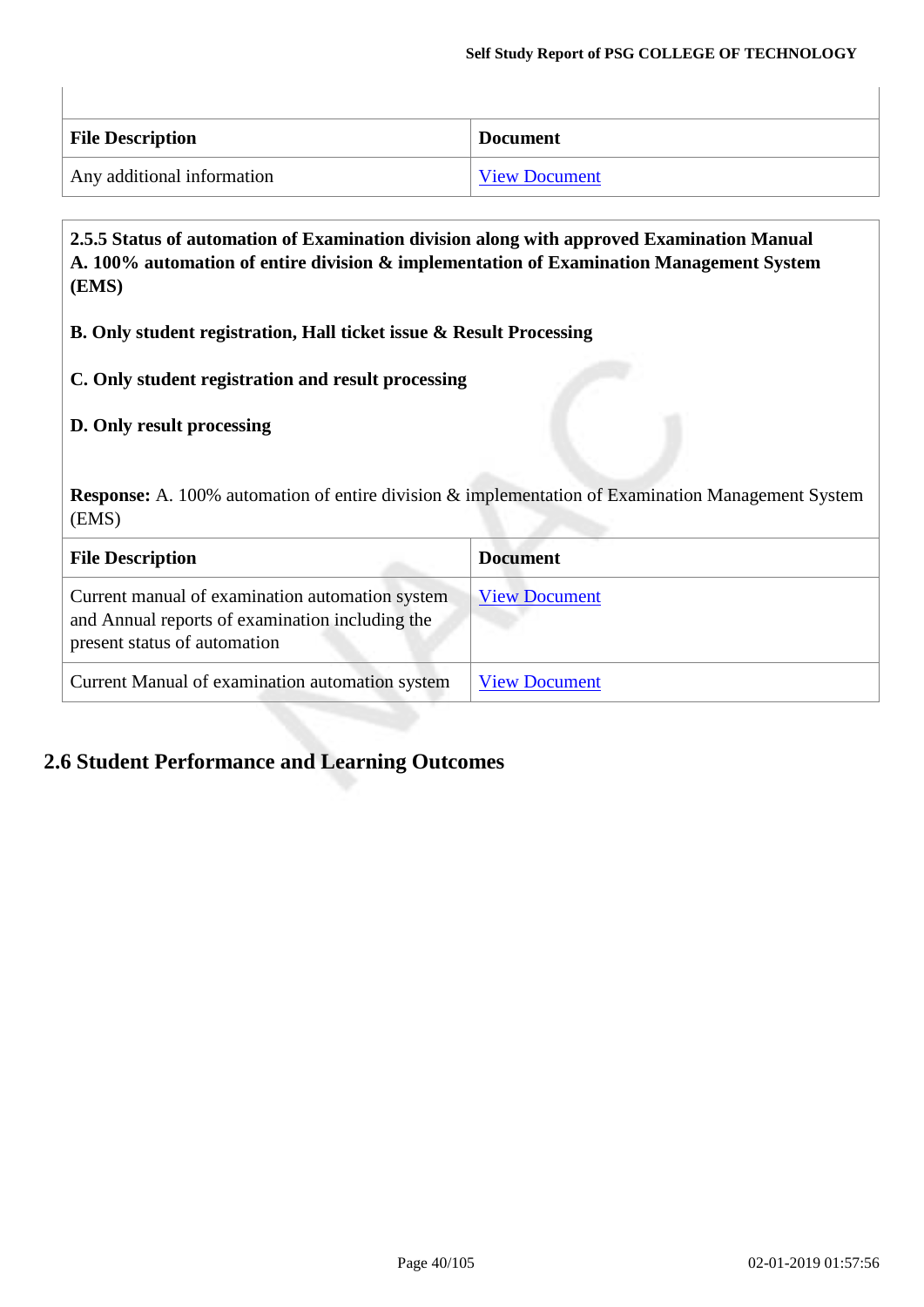Programme Advisory Committee. Exit survey of students is used to incorporate the changes, if any.

Programme outcomes as instructed by National Board of Accreditation (NBA) is usedin the curriculum development and Programme specific outcomes are framed by the Programme Advisory committee.

The Vision and Mission of the Department, PEOS, POs , their correlation,Programme outcomes, programme specific outcomes, the curriculum, and the course outcomes are displayed in the website of the department. The book in the printed form is distributed to the students when they are admitted to the college . The PEOs, POs and PSOs are printed and displayed in various laboratories and important places. The course outcomes are distributed to the students by the instructors for various courses through the respective course plans.

The course outcomes are framed using a matrix that represents the relationship among courses of study and the POs/PSOs. The outline of the courses satisfy the norms of University Grants Commisison(UGC ), Anna University -Chennai and All India Council for Technical Education.

**2.6.2 Attainment of program outcomes, program specific outcomes and course outcomes are evaluated by the institution**

## **Response:**

The achievement of programme outcomes is calculated using two methods.

## **Using percentage of students scoring grades S, A, B and C.**

In this method, the percentage of students who graduate within the stipulated time (ex. 4 years) scoring grades S, A, B and C in courses relevant to programme outcomes (PO) / programme specific outcomes (PSO) as in the programme articulation matrix are totaled and average of this sum is the achievement of programme outcome.

## **Using programme articulation matrix and the weightage associated with a course mapped to POs / PSOs.**

In this method, weight in the articulation matrix is multiplied by percentage of students scoring grades S, A, B and C in courses of study relevant to that PO/PSO under consideration and the sum of these products is divided by the total weight of all the courses considered relevant to that PO.

## **Attainment of Course Outcomes (CO)**

The evaluation of attainment of course outcome is carried out based on the performance of the students in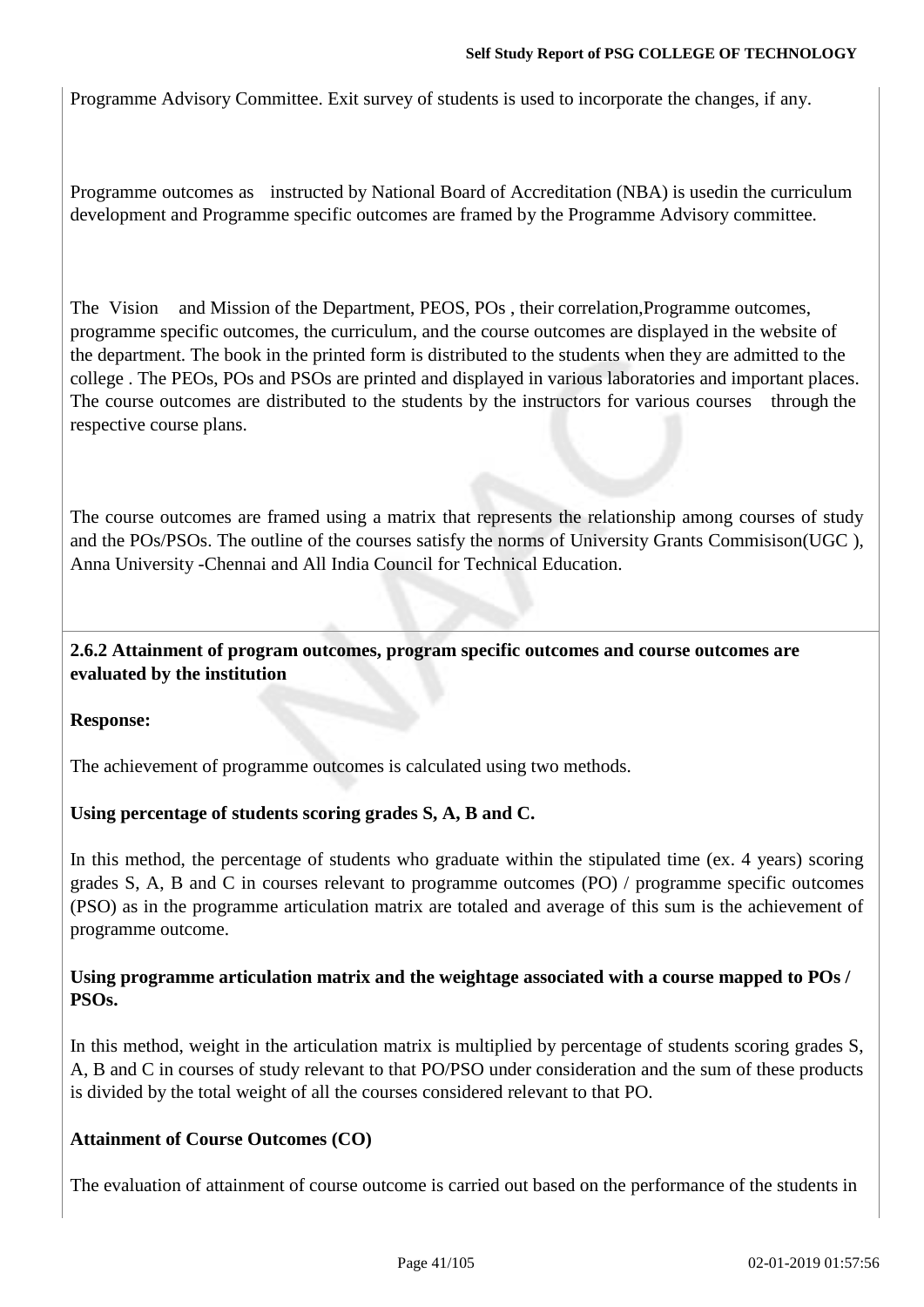continuous assessment tests/assignments/mini-projects/tutorials/objective tests and final examinations.

All the questions used in assessments point to significant outcomes and the performance of students is a measure of the achievement of course outcomes. These outcomes are available in the course plans.

Laboratory classes also measure outcomes through the preparations of the students for demonstration and carrying out of experiments and reporting of significant findings.

Objective tests are conducted to improve the ability of students in quick recollection and application of formulae, judgement, numerical ability and other mental abilities.

Tutorials are planed and solved by the students with the support of faculty members.

Thus, internal assessments contribute to the evaluation of achievement of COs tested through various modes. Final examination, also measures the achievement of outcomes with more detailed questions that can be answered in a larger duration of time.

## **Measuring COs attained through Semester End Examinations (SEE)**

*(Target may be stated in terms of percentage of students getting equal or more than the target set by the Programme in SEE for each CO.)*

The number of students graduating in the stipulated time is an indicator of the attainment of COs of various courses as COs are related to POs and POs reflect number of students graduating in the stipulated time. Attainment of CO is measured using the number of students (as a percentage) who score grade point > 7 in the Examinations in a given course and graduating in the stipulated time of study.

## **Measuring CO attainment through Cumulative Internal Examinations (CIE)**

(Target may be stated in terms of percentage of students getting more than class average marks or set by the programme in each of the associated COs in the assessment instruments (midterm tests, assignments, mini projects, reports and presentations as mapped with the COs))

COs of a particular course are said to be attained through Cumulative Internal Examinations, if 50 % of the students score more than or equal to 50% of the maximum marks allotted to the internal assessment of that course.

## **2.6.3 Average pass percentage of Students**

#### **Response:** 92.24

2.6.3.1 Total number of final year students who passed the examination conducted by Institution.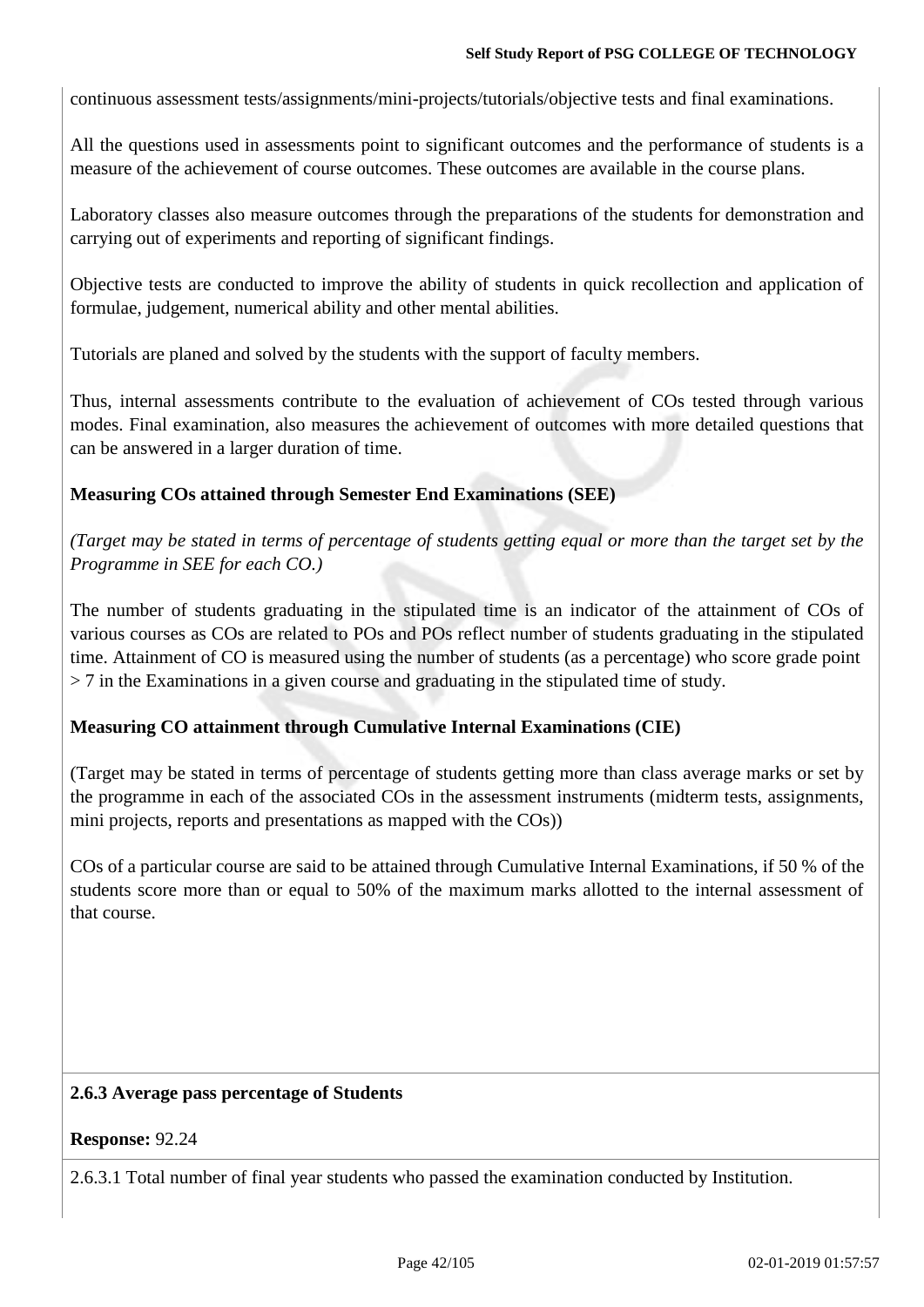## Response: 2092

2.6.3.2 Total number of final year students who appeared for the examination conducted by the institution

Response: 2268

| <b>File Description</b>                                                                                    | <b>Document</b> |
|------------------------------------------------------------------------------------------------------------|-----------------|
| List of programs and number of students passed and View Document<br>appeared in the final year examination |                 |

## **2.7 Student Satisfaction Survey**

**2.7.1 Online student satisfaction survey regarding teaching learning process**

**Response:** 3.02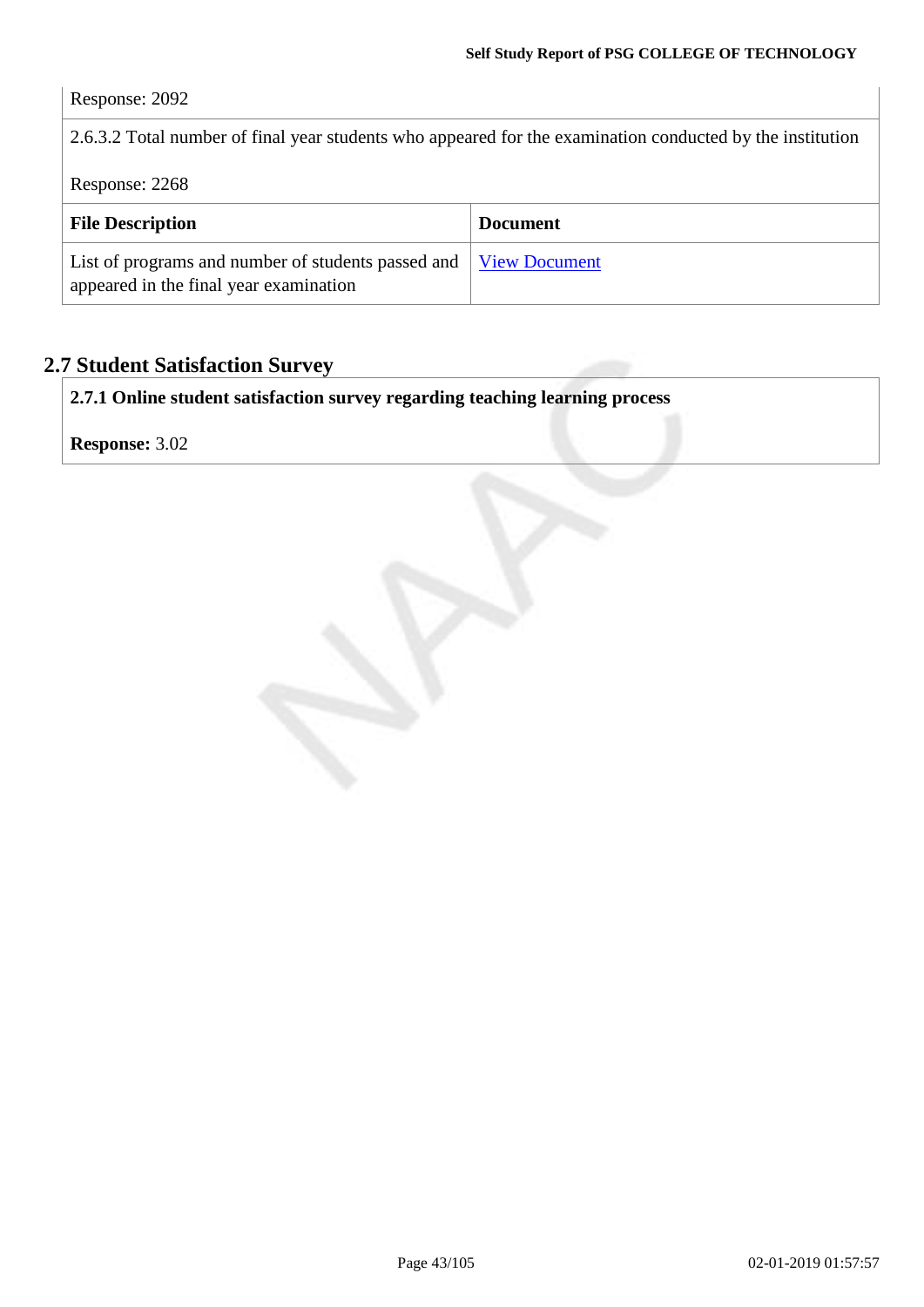## **Criterion 3 - Research, Innovations and Extension**

## **3.1 Promotion of Research and Facilities**

**3.1.1 The institution has a well defined policy for promotion of research and the same is uploaded on the institutional website**

#### **Response:** Yes

| <b>File Description</b>                                                | <b>Document</b>      |
|------------------------------------------------------------------------|----------------------|
| URL of Policy document on promotion of<br>research uploaded on website | <b>View Document</b> |

## **3.1.2 The institution provides seed money to its teachers for research (average per year)**

#### **Response:** 0

3.1.2.1 The amount of seed money provided by institution to its faculty year-wise during the last five years(INR in Lakhs)

| $2017 - 18$ | 2016-17 | 2015-16 | 2014-15 | 2013-14 |
|-------------|---------|---------|---------|---------|
| v           |         |         |         |         |

| <b>File Description</b>                                                                                           | <b>Document</b>      |
|-------------------------------------------------------------------------------------------------------------------|----------------------|
| List of teachers receiving grant and details of grant<br>received                                                 | <b>View Document</b> |
| Budget and expenditure statements signed by the<br>Finance Officer indicating seed money provided and<br>utilized | <b>View Document</b> |

## **3.1.3 Number of teachers awarded international fellowship for advanced studies/ research during the last five years**

#### **Response:** 14

3.1.3.1 The number of teachers awarded international fellowship for advanced studies / research year-wise during the last five years

| $ 2017-18 $ | 2016-17 | $2015 - 16$ | 2014-15 | 2013-14 |
|-------------|---------|-------------|---------|---------|
| U           |         | ν           | ິ       | ∼       |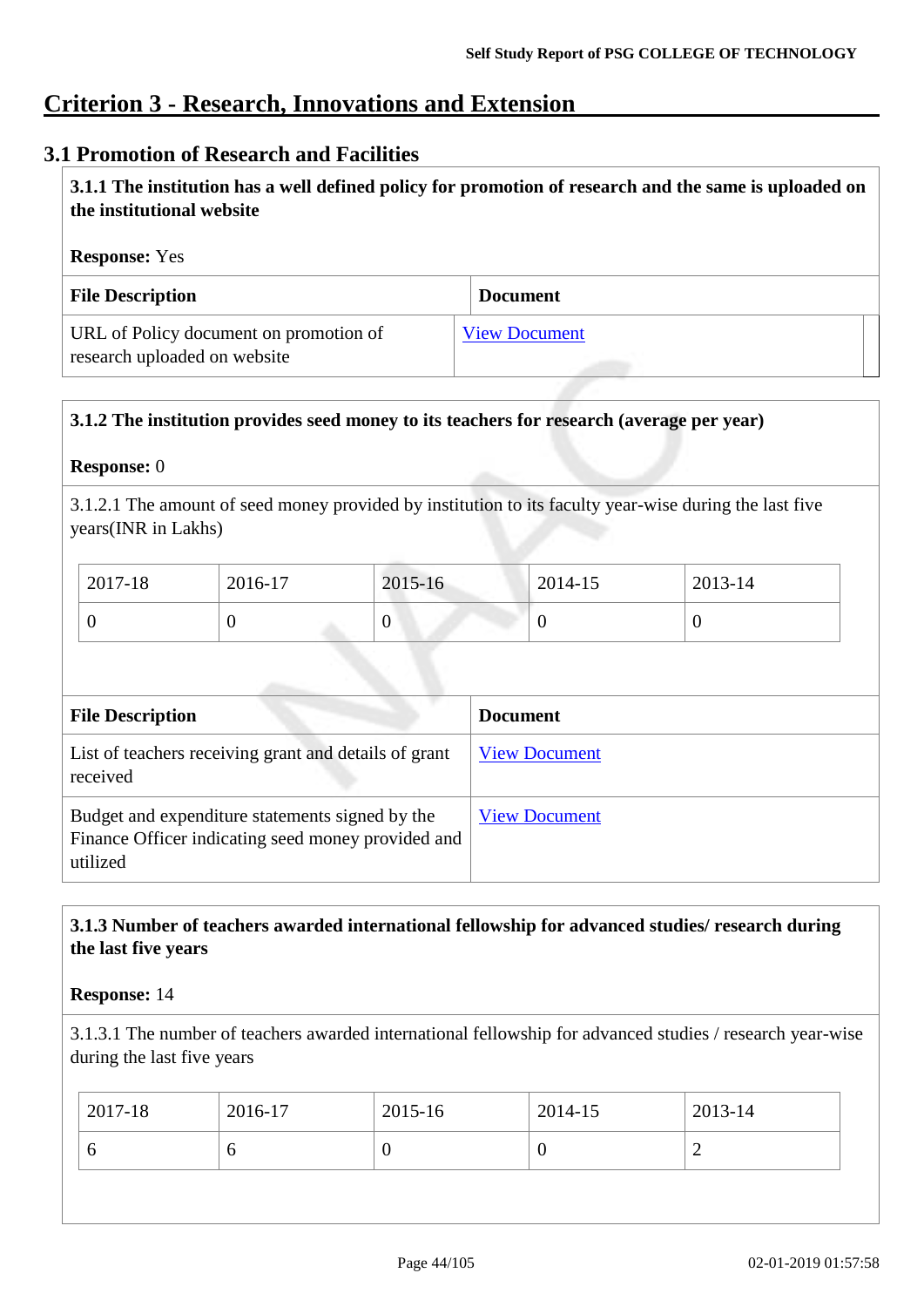| <b>File Description</b>                                        | <b>Document</b>      |
|----------------------------------------------------------------|----------------------|
| List of teachers and their international fellowship<br>details | <b>View Document</b> |
| e-copies of the award letters of the teachers.                 | <b>View Document</b> |

#### **3.1.4 Institution has the following facilities**

- **1.Central Instrumentation Centre**
- **2.Animal House/Green House / Museum**
- **3.Central Fabrication facility**
- **4.Media laboratory/Business Lab/Studios**
- **5.Research / Statistical Databases**
- **A. Any four facilities exist**
- **B. Three of the facilities exist**
- **C. Two of the facilities exist**
- **D. One of the facilities exist**

**Response:** A. Any four facilities exist

| <b>File Description</b>                 | <b>Document</b>      |
|-----------------------------------------|----------------------|
| Institutional data in prescribed format | <b>View Document</b> |

## **3.2 Resource Mobilization for Research**

**3.2.1 Grants for research projects sponsored by the non-government sources such as industry, corporate houses, international bodies, endowments,Chairs in the institution during the last five years (INR in Lakhs)**

**Response:** 37.88

3.2.1.1 Total Grants for research projects sponsored by the non-government sources such as industry, corporate houses, international bodies, endowments, Chairs in the institution year-wise during the last five years(INR in Lakhs)

| $2017-18$ | 2016-17  | 2015-16               | 2014-15 | 2013-14  |
|-----------|----------|-----------------------|---------|----------|
| 6.23729   | 12.06632 | $\cap$ $\leq$<br>ر. ک | 5.34    | 11.73952 |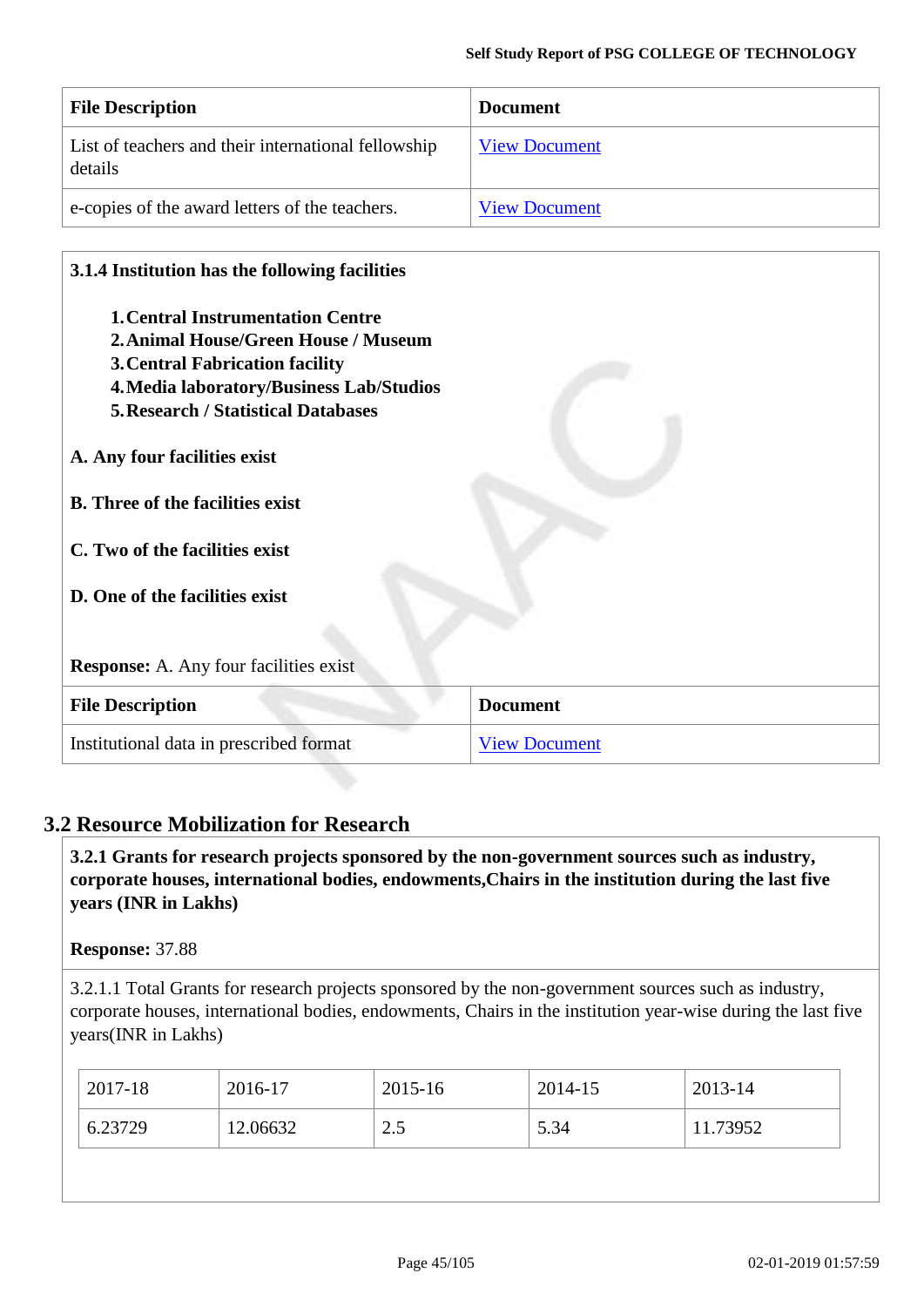| <b>File Description</b>           | <b>Document</b>      |
|-----------------------------------|----------------------|
| List of project and grant details | <b>View Document</b> |

## **3.2.2 Number of research centres recognised by University and National/ International Bodies**

#### **Response:** 9

3.2.2.1 **Number of research centres recognised by University and National/ International Bodies**

#### Response: 9

| <b>File Description</b>   | <b>Document</b>      |
|---------------------------|----------------------|
| Names of research centres | <b>View Document</b> |

# **3.2.3 Percentage of teachers recognised as research guides Response:** 26.77 3.2.3.1 **Number of teachers recognised as research guides** Response: 159 3.2.3.2 Number of full time teachers worked in the institution during the last 5 years Response: 594 **File Description Document** Details of teachers recognized as research guide [View Document](https://assessmentonline.naac.gov.in/storage/app/hei/SSR/101984/3.2.3_1538203678_2163.xls)

## **3.2.4 Number of research projects per teacher funded, by government and non-government agencies, during the last five year**

#### **Response:** 0.95

3.2.4.1 Number of research projects funded by government and non-government agencies during the last five years

Response: 113

## **3.3 Innovation Ecosystem**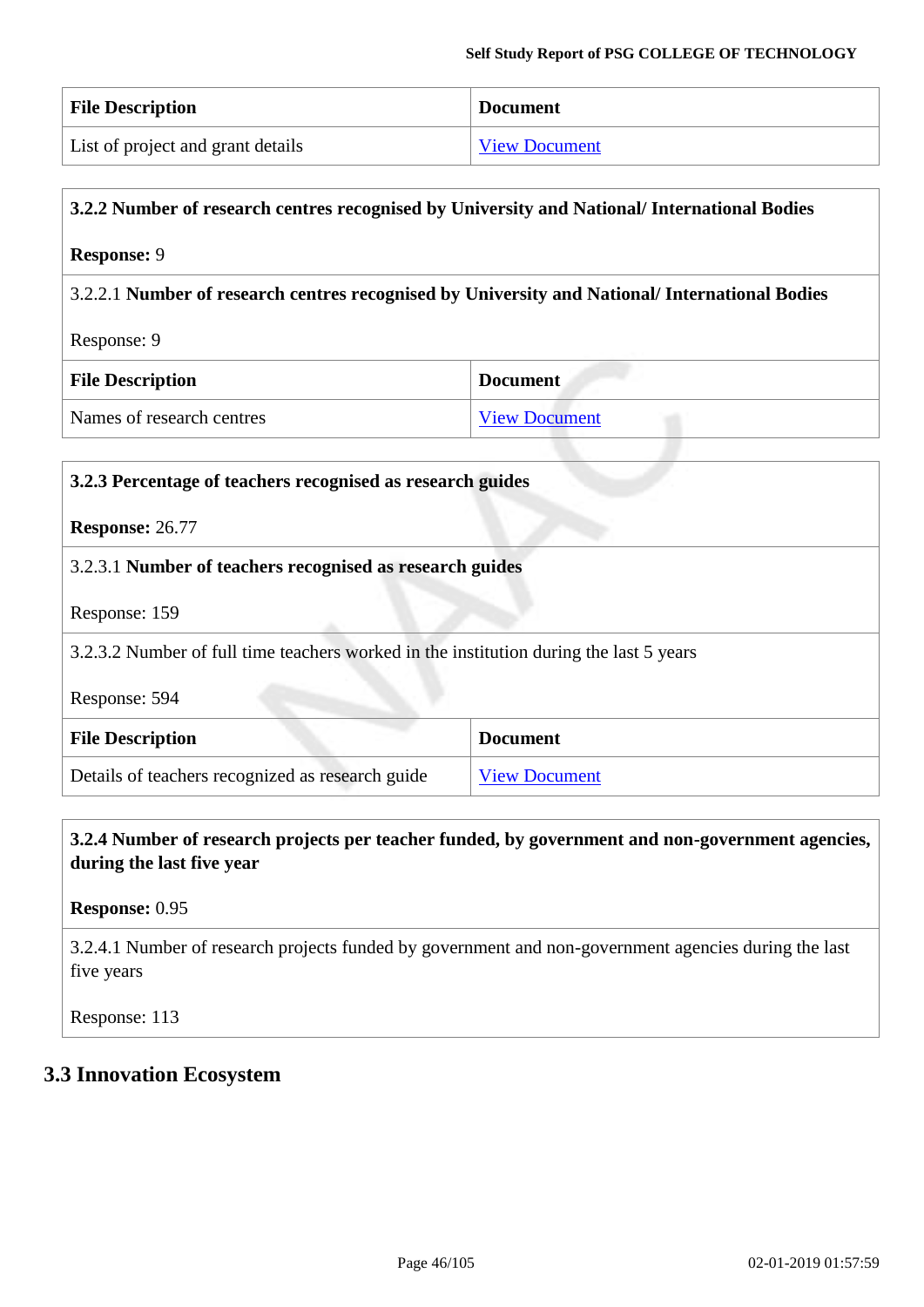PSG College of Technology, in the year 1998, established PSG-Science & Technology Entrepreneurial Park (PSG-STEP) – the incubation centre of PSG Tech with the support from National Science  $\&$ Technology Entrepreneurship Development Board (NSTEDB), Department of Science & Technology, Government of India.

The objective of the incubation centre is to promote technology based enterprises in the areas of software, electronic products, hi-tech mechanical products, and eco-friendly textile products & bio-technology, using the core strengths of PSG College of Technology and sister institutions.

PSG-STEP has created incubation centres in the areas of Information Technology, Electronics, Nanotechnology and Biotechnology with the support from various funding agencies. The total area earmarked for the incubation centre is about 100,000 sq.ft and more than 184 startups have been support under the incubation programme of PSG College of Technology.

To accelerate the startups, various funding support has been extended to innovators and startups. Innovation Fund to the student community, NIDHI-PRAYAS fund to the innovators to the tune of Rs.10.00 lakhs per innovation, Seed Fund Support to the tune of Rs.50.00 lakhs per startup, the fellowship support of Rs.30,000 per month for 1 year to the aspiring entrepreneurs through NIDHI-Entrepreneur-in-Residence (EIR) are the funding opportunities available to the innovation and startup community.

The external stakeholders of the startup ecosystem – investors, accelerators, corporate and industries who contribute in terms of funding, technology platform, mentoring, access to markets expects a pool of high tech startups from the incubation centre.

The NIDHI-Centre of Excellence (CoE) has been established by PSG-STEP in the areas of ICT and Electronics with the focus to support startups in the areas of Internet of Things, Automation, Medtech, Cleantech and Smart Textiles. The total area of about 50,000 sq.ft to support more than 100 startups over a period of 5 years under NIDHI-CoE. Four state-of-the-art centres viz., Embedded Development Centre, Internet of Things (IoT) Development Centre, PCB Manufacturing Facility, EMI/EMC Pre Validation Facility and Measuring & Testing Facility Centre will be established in the CoE.

PSG-STEP received the "Best Incubator Award" from Ministry of Science & Technology, Government of India.

| <b>File Description</b>         | <b>Document</b>      |  |
|---------------------------------|----------------------|--|
| link for additional information | <b>View Document</b> |  |

**3.3.2 Number of workshops/seminars conducted on Intellectual Property Rights (IPR) and Industry - Academia Innovative practices during the last five years**

#### **Response:** 25

3.3.2.1 Total number of workshops/seminars conducted on Intellectual Property Rights (IPR) and Industry-Academia Innovative practices year-wise during the last five years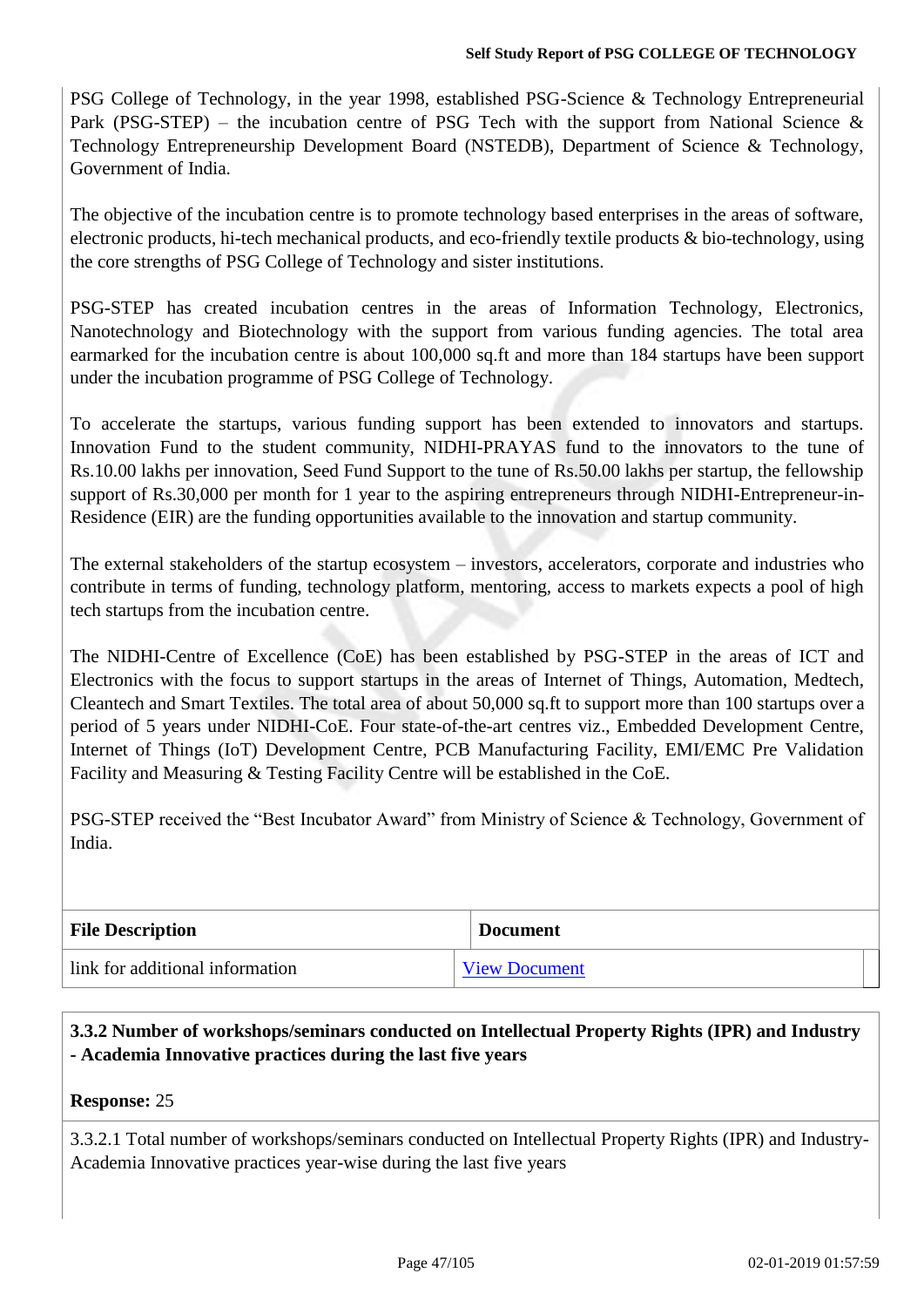| List of workshops/seminars during the last 5 years |         | <b>View Document</b> |                 |         |  |
|----------------------------------------------------|---------|----------------------|-----------------|---------|--|
| <b>File Description</b>                            |         |                      | <b>Document</b> |         |  |
|                                                    |         |                      |                 |         |  |
| 8                                                  |         | 6                    | 3               | 3       |  |
| 2017-18                                            | 2016-17 | 2015-16              | 2014-15         | 2013-14 |  |

## **3.3.3 Number of awards for innovation won by institution/ teachers/ research scholars/students during the last five years**

## **Response:** 23

3.3.3.1 Total number of awards for innovation won by institution/teachers/research scholars/students yearwise during the last five years

| $2017 - 18$ | 2016-17 | 2015-16          | $2014 - 15$ | $2013 - 14$ |
|-------------|---------|------------------|-------------|-------------|
|             |         | $\sim$ $\lambda$ | ~           | .           |

| <b>File Description</b>              | <b>Document</b>      |
|--------------------------------------|----------------------|
| List of innovation and award details | <b>View Document</b> |

## **3.3.4 Number of start-ups incubated on campus during the last five years**

#### **Response:** 63

3.3.4.1 Total number of start-ups incubated on campus year-wise during the last five years

| 2017-18                 | 2016-17 | 2015-16 |                 | 2014-15 | 2013-14 |
|-------------------------|---------|---------|-----------------|---------|---------|
| 30                      | C       | 11      |                 | 5       | 12      |
|                         |         |         |                 |         |         |
| <b>File Description</b> |         |         |                 |         |         |
|                         |         |         | <b>Document</b> |         |         |

## **3.4 Research Publications and Awards**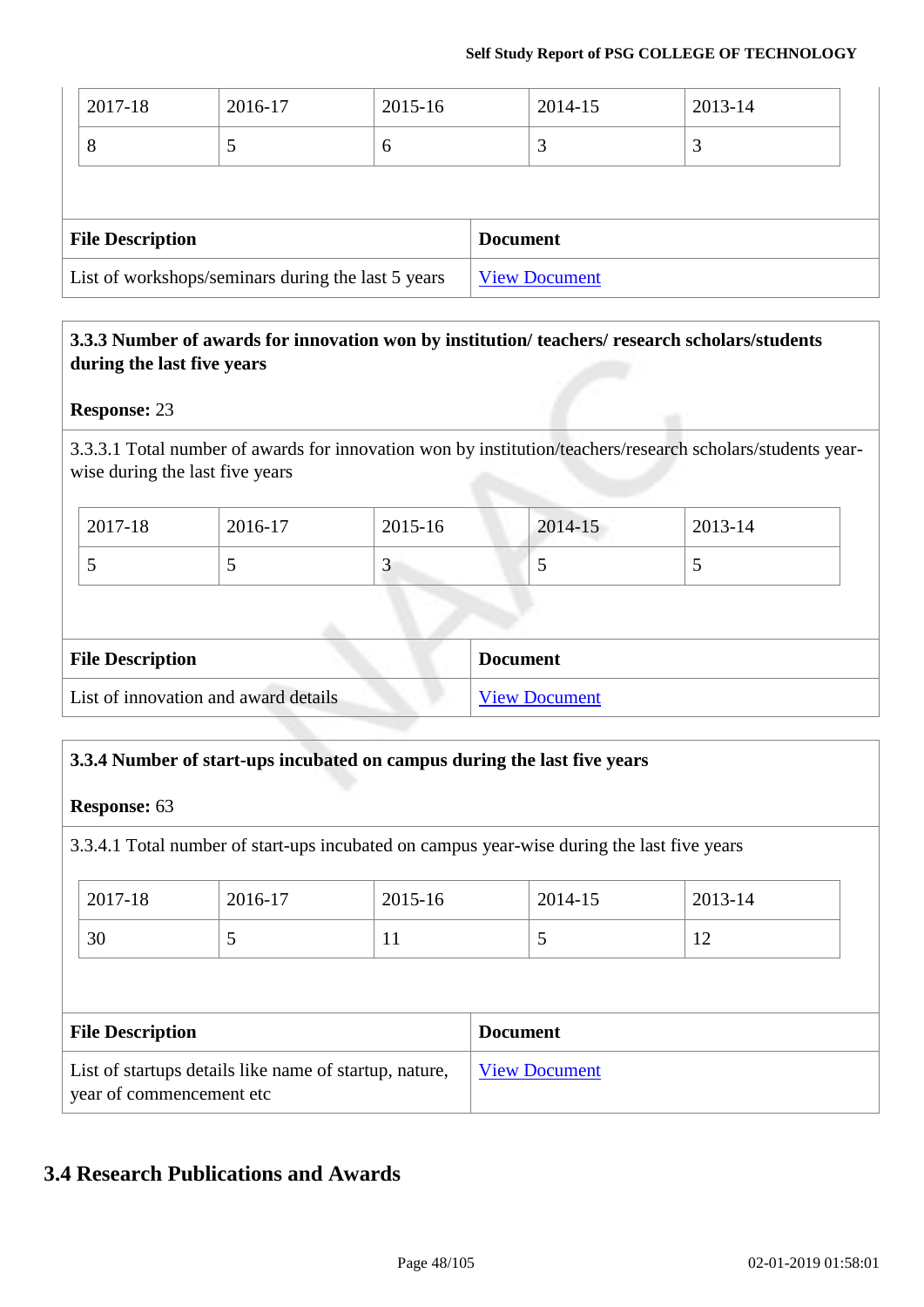**Response:** Yes

| <b>File Description</b>                 | <b>Document</b>      |
|-----------------------------------------|----------------------|
| Institutional data in prescribed format | <b>View Document</b> |

## **3.4.2 The institution provides incentives to teachers who receive state, national and international recognition/awards**

**Response:** Yes

#### **3.4.3 Number of Patents published/awarded during the last five years**

#### **Response:** 13

3.4.3.1 Total number of Patents published/awarded year-wise during the last five years

| $12017 - 18$ | 2016-17 | 2015-16 | 2014-15 | 2013-14 |
|--------------|---------|---------|---------|---------|
|              |         | ∽       | ∼       | _       |

| <b>File Description</b>                 | <b>Document</b>      |
|-----------------------------------------|----------------------|
| List of patents and year it was awarded | <b>View Document</b> |

## **3.4.4 Number of Ph.D.s awarded per teacher during the last five years**

**Response:** 1.73

3.4.4.1 How many Ph.Ds are awarded within last 5 years

Response: 341

3.4.4.2 Total number of teachers recognised as guides during the last 5 years

Response: 197

| <b>File Description</b>                                                                              | <b>Document</b>      |
|------------------------------------------------------------------------------------------------------|----------------------|
| List of PhD scholars and their details like name of<br>the guide, title of thesis, year of award etc | <b>View Document</b> |
| URL to the research page on HEI web site                                                             | <b>View Document</b> |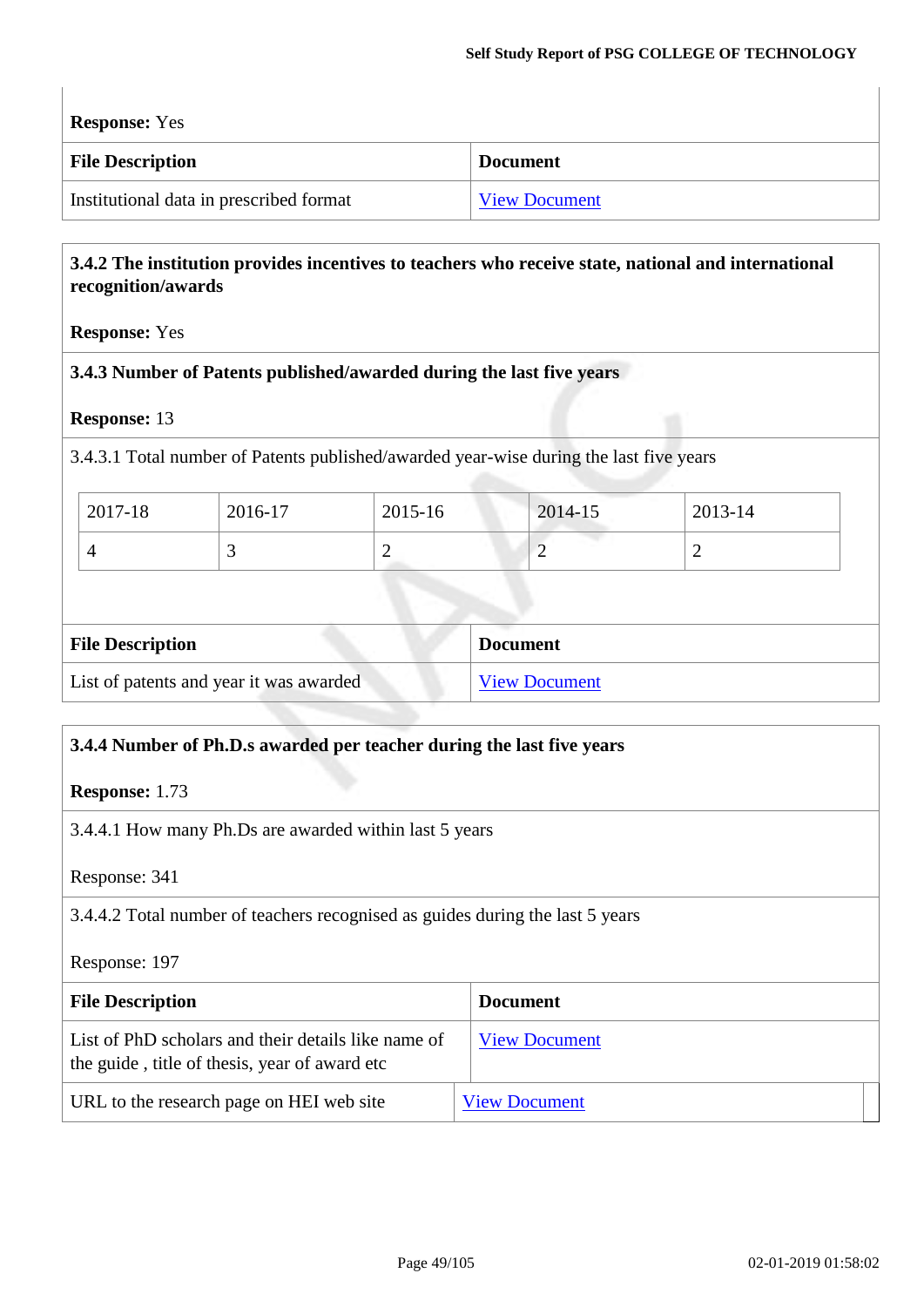## **Response:** 1.76

|                              |                                                       |         |                 |                      | 3.4.5.1 Number of research papers in the Journals notified on UGC website during the last five years |
|------------------------------|-------------------------------------------------------|---------|-----------------|----------------------|------------------------------------------------------------------------------------------------------|
| 2017-18                      | 2016-17                                               | 2015-16 |                 | 2014-15              | 2013-14                                                                                              |
| 116                          | 219                                                   | 277     |                 | 205                  | 158                                                                                                  |
|                              |                                                       |         |                 |                      |                                                                                                      |
| <b>File Description</b>      |                                                       |         | <b>Document</b> |                      |                                                                                                      |
| name and year of publication | List of research papers by title, author, department, |         |                 | <b>View Document</b> |                                                                                                      |

## **3.4.6 Number of books and chapters in edited volumes / books published, and papers in national/international conference-proceedings per teacher during the last five years**

#### **Response:** 0.79

3.4.6.1 Total number of books and chapters in edited volumes / books published, and papers in national/international conference-proceedings year-wise during the last five years

| 2017-18 | 2016-17 | $2015 - 16$ | 2014-15 | $2013 - 14$ |
|---------|---------|-------------|---------|-------------|
| 89      | 114     | 101         | 79      | 56          |

| <b>File Description</b>                                        | <b>Document</b>      |
|----------------------------------------------------------------|----------------------|
| List books and chapters in edited volumes / books<br>published | <b>View Document</b> |

## **3.4.7 Bibliometrics of the publications during the last five years based on average citation index in Scopus/ Web of Science or PubMed/ Indian Citation Index**

#### **Response:** 3.25

| <b>File Description</b>                                                                                                 | <b>Document</b>      |
|-------------------------------------------------------------------------------------------------------------------------|----------------------|
| BiblioMetrics of the publications during the last five $\sqrt{\frac{V_{\text{icW}}}{V_{\text{icW}}}}$ Document<br>years |                      |
| Any additional information                                                                                              | <b>View Document</b> |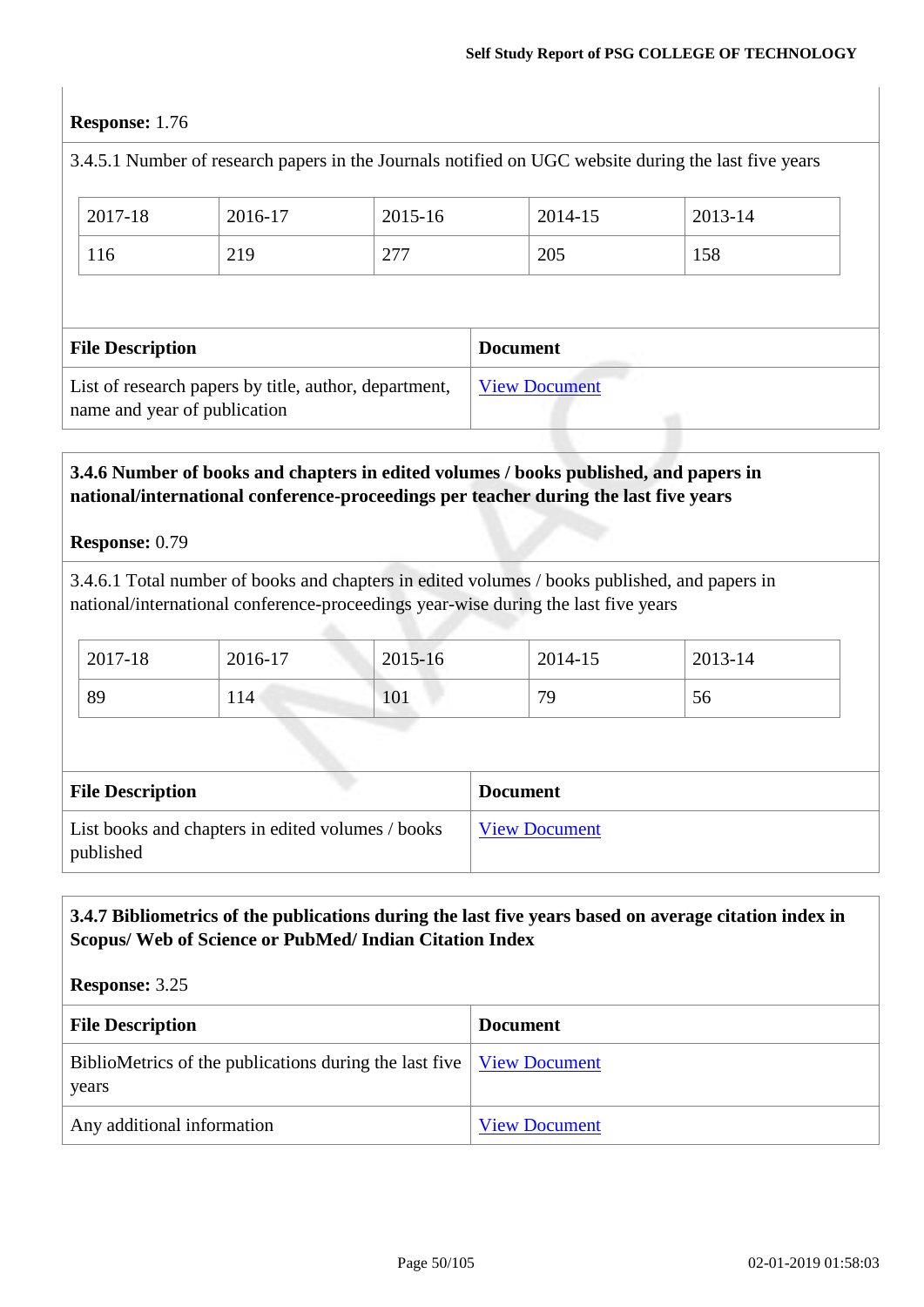## **index of the Institution Response:** 25.5 **File Description Document** Bibiliometrics of publications based on Scopus/ Web of Science - h-index of the Institution [View Document](https://assessmentonline.naac.gov.in/storage/app/hei/SSR/101984/3.4.8_1536662882_2163.xls) Any additional information [View Document](https://assessmentonline.naac.gov.in/storage/app/hei/SSR/101984/3.4.8_1536667985_2163.docx)

## **3.5 Consultancy**

**3.5.1 Institution has a policy on consultancy including revenue sharing between the institution and the individual Response:** Yes **File Description Document** URL of the consultancy policy document [View Document](Policy%20for%20Promotion%20of%20Research%202.pdf)

## **3.5.2 Revenue generated from consultancy during the last five years**

#### **Response:** 150.33

3.5.2.1 Total amount generated from consultancy year-wise during the last five years (INR in Lakhs)

| 2017-18 | 2016-17 | 2015-16 | 2014-15 | 2013-14 |
|---------|---------|---------|---------|---------|
| 46.4    | 17.9    | 31.13   | 22.30   | 32.6    |

| <b>File Description</b>                           | <b>Document</b>      |
|---------------------------------------------------|----------------------|
| List of consultants and revenue generated by them | <b>View Document</b> |

## **3.5.3 Revenue generated from corporate training by the institution during the last five years**

#### **Response:** 149.79

3.5.3.1 Total amount generated from corporate training by the institution year-wise during the last five years (INR in Lakhs)

| $2017 - 18$ | 2016-17 | 2015-16 | 2014-15 | 2013-14 |
|-------------|---------|---------|---------|---------|
| 33.24       | 26.85   | 23.75   | 40.79   | 25.16   |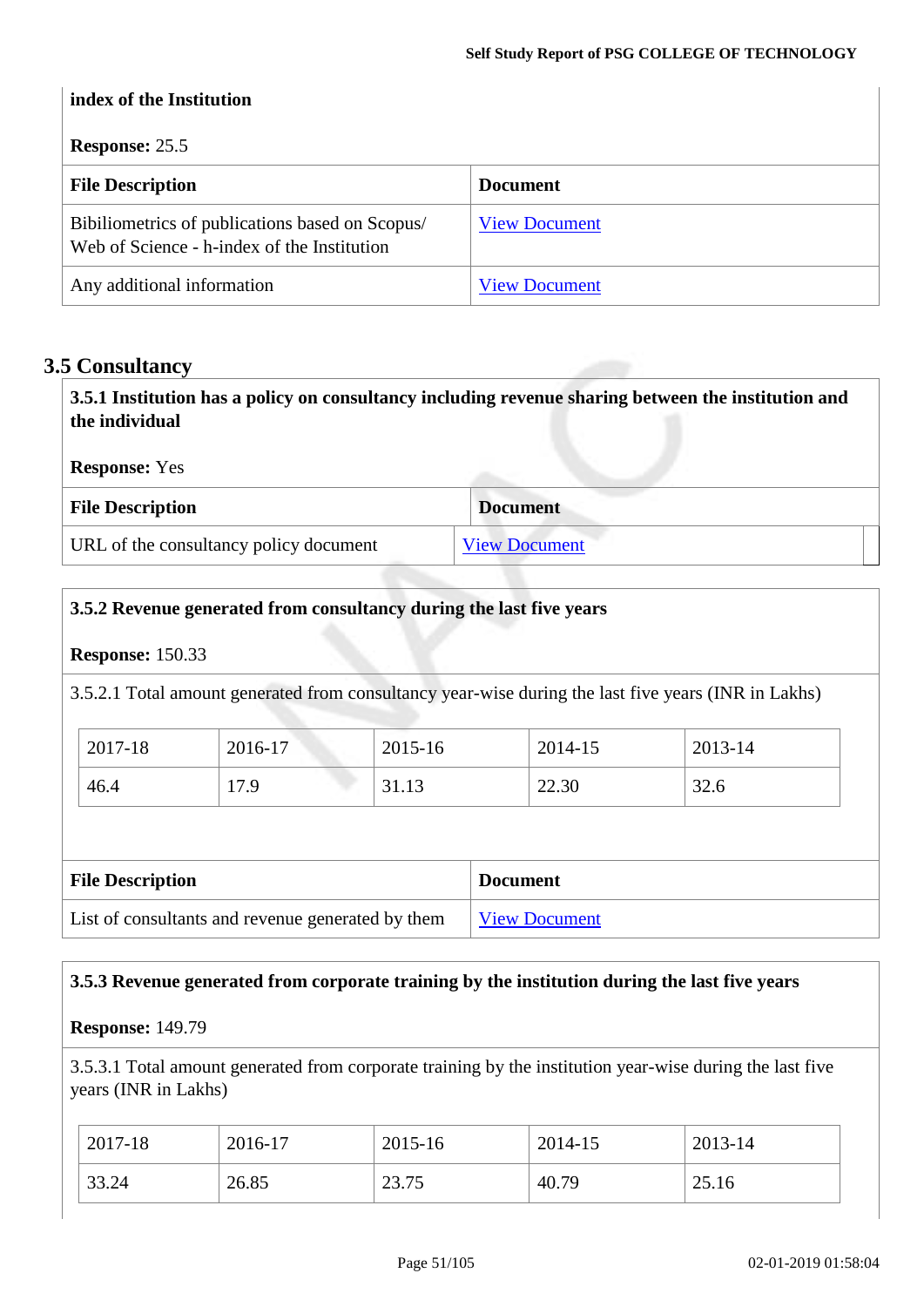| <b>File Description</b>                                                                                     | <b>Document</b> |
|-------------------------------------------------------------------------------------------------------------|-----------------|
| List of teacher consultants and revenue generated by $\sqrt{\frac{V_{\text{icW}}}{V_{\text{icW}}}}$<br>them |                 |

## **3.6 Extension Activities**

**3.6.1 Extension activities in the neighbourhood community in terms of impact and sensitising students to social issues and holistic development during the last five years**

## **Response:**

Extension activities in the neighborhood community are being undertaken by the following clubs and associations apart from NCC and NSS which are mandatory requirement of higher education.

1.N. C. C. 2.N. S. S. 3.CAP and Nature Club 4.English Literary Society 5.Entrepreneur Club 6.National Service Scheme 7.Tamil Mandram 8.Fine Arts Club 9.Youth Red Cross Society 10.Rotaract Club 11.Radio Hub

These clubs and associations often meet the members of the society through their scheduled programmes and impress them to be the responsible citizens that they want to see others in this world. Motto of the above clubs and associations are to induce a socially responsible character and personality with in students and to teach them the importance of nature in our day-to-day lives. Youth Red Cross Society through its blood wing arranges blood for need of people, scribe wing writes exam for visually challenged people, and clean and green wing cleans the environment and makes the environment conducive to nature lovers.

**3.6.2 Number of awards and recognition received for extension activities from Government /recognised bodies during the last five years**

#### **Response:** 11

3.6.2.1 Total number of awards and recognition received for extension activities from Government /recognised bodies year-wise during the last five years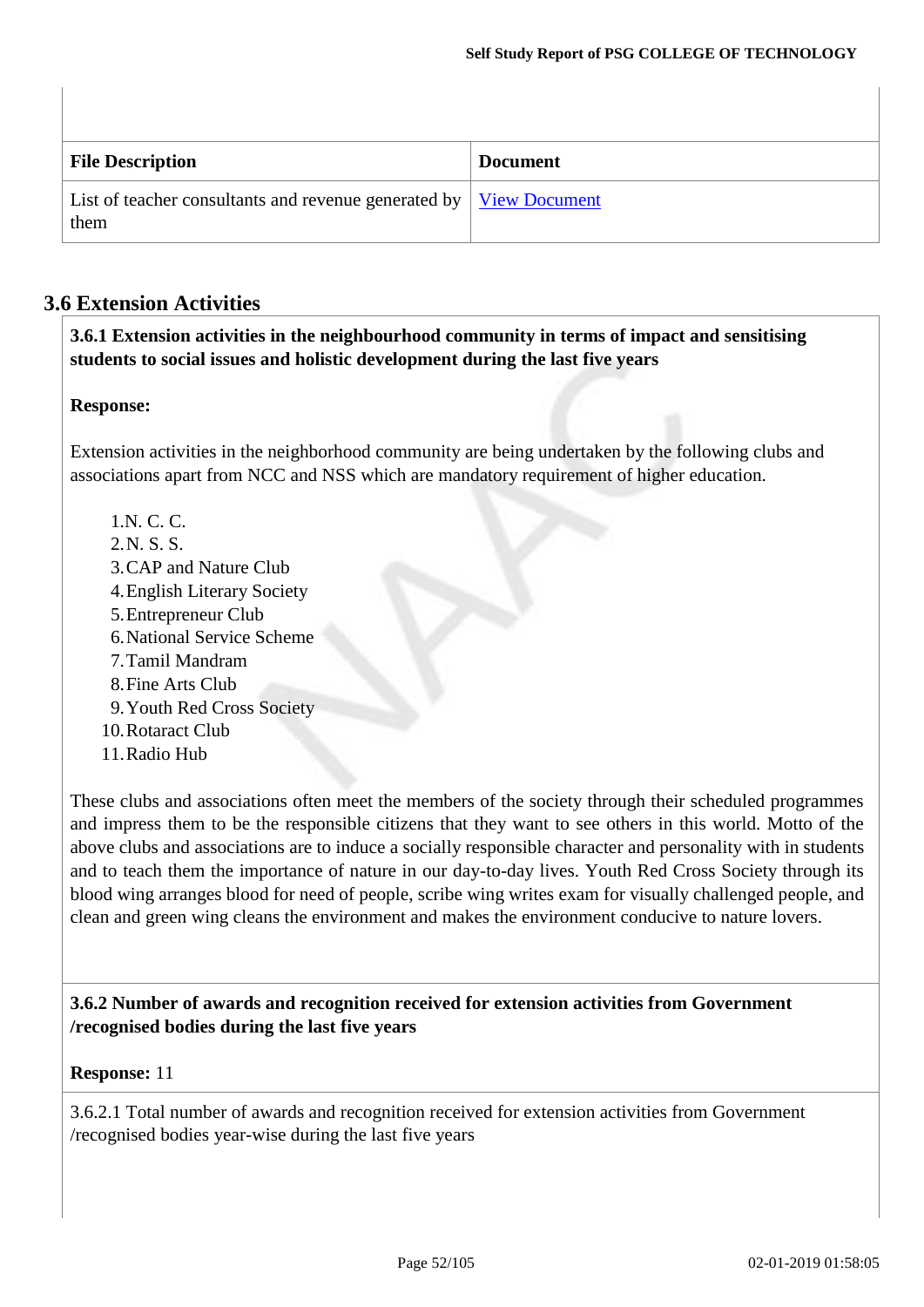| 2017-18                                                      | 2016-17                     | 2015-16              | 2014-15              | 2013-14        |
|--------------------------------------------------------------|-----------------------------|----------------------|----------------------|----------------|
| 3                                                            | $\overline{2}$              | $\overline{2}$       | 2                    | $\overline{2}$ |
|                                                              |                             |                      |                      |                |
| <b>File Description</b>                                      |                             | <b>Document</b>      |                      |                |
| Number of awards for extension activities in last 5<br>years |                             | <b>View Document</b> |                      |                |
|                                                              | e-copy of the award letters |                      | <b>View Document</b> |                |

## **3.6.3 Number of extension and outreach Programs conducted in collaboration with Industry, Community and Non- Government Organizations through NSS/ NCC/ Red Cross/ YRC etc., during the last five years**

## **Response:** 75

3.6.3.1 Number of extension and outreach Programs conducted in collaboration with Industry, Community and Non- Government Organizations through NSS/ NCC/ Red Cross/ YRC etc., year-wise during the last five years

| 2017-18 | 2016-17        | 2015-16                          | 2014-15 | 2013-14  |
|---------|----------------|----------------------------------|---------|----------|
| 14      | $\Omega$<br>10 | 1 <sub>2</sub><br>$\overline{ }$ | 10      | $\sim$ 1 |

| <b>File Description</b>                                                                                        | <b>Document</b>      |
|----------------------------------------------------------------------------------------------------------------|----------------------|
| Reports of the event organized                                                                                 | <b>View Document</b> |
| Number of extension and outreach programs<br>conducted with industry, community etc for the last<br>five years | <b>View Document</b> |

**3.6.4 Average percentage of students participating in extension activities with Government Organisations, Non-Government Organisations and programs such as Swachh Bharat, Aids Awareness, Gender Issue, etc. during the last five years**

#### **Response:** 5.54

3.6.4.1 Total number of students participating in extension activities with Government Organisations, Non-Government Organisations and programs such as Swachh Bharat, Aids Awareness, Gender Issue, etc. yearwise during the last five years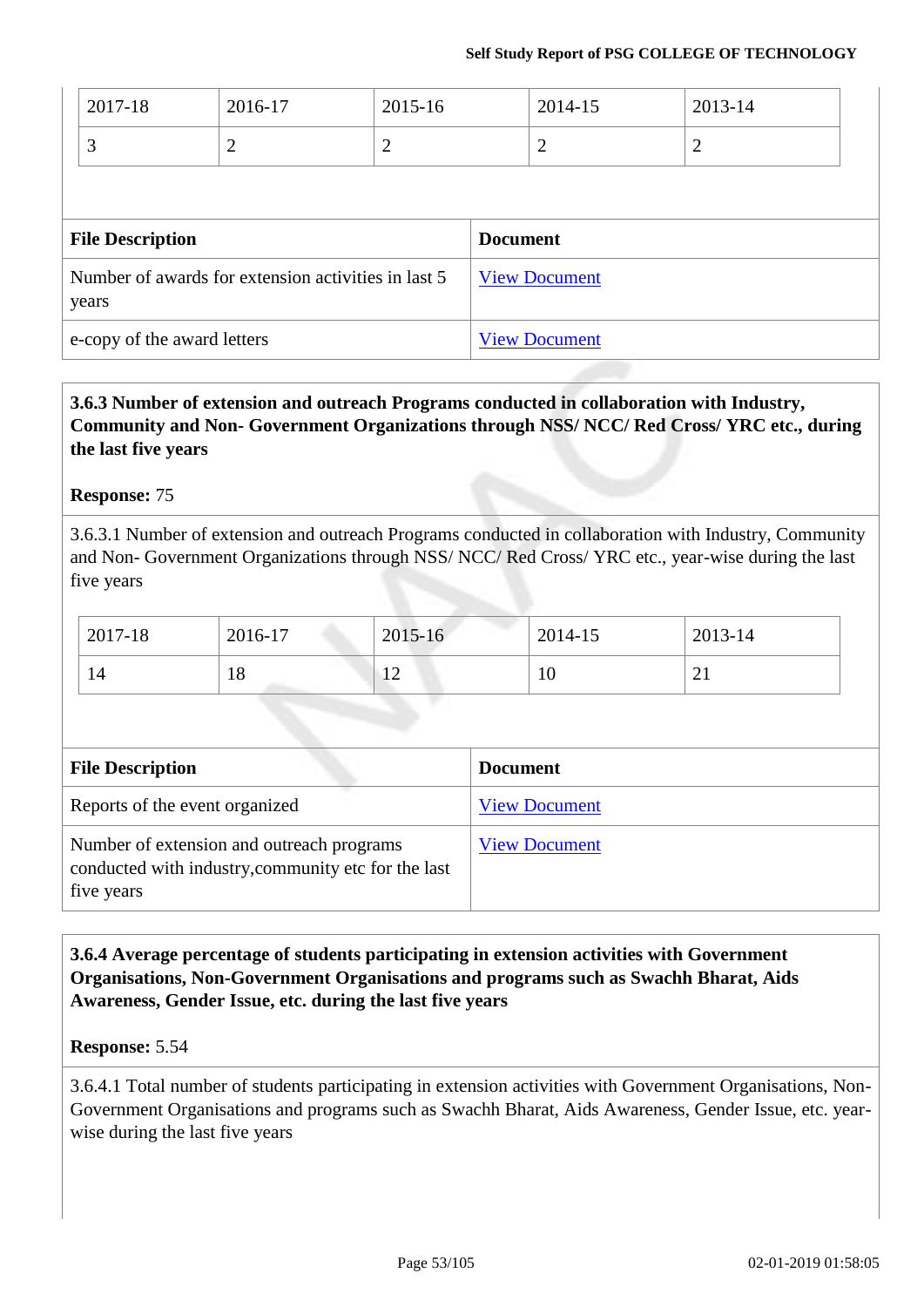| 2017-18<br>937                                                                                     | 2016-17<br>530 | 2015-16<br>353 |                      | 2014-15<br>245       | 2013-14<br>305 |
|----------------------------------------------------------------------------------------------------|----------------|----------------|----------------------|----------------------|----------------|
| <b>File Description</b>                                                                            |                |                | <b>Document</b>      |                      |                |
| Report of the event                                                                                |                |                |                      | <b>View Document</b> |                |
| Average percentage of students participating in<br>extension activities with Government or NGO etc |                |                | <b>View Document</b> |                      |                |

## **3.7 Collaboration**

| 3.7.1 Number of Collaborative activities for research, faculty exchange, student exchange per year |                                                                                                                                            |             |                      |         |  |
|----------------------------------------------------------------------------------------------------|--------------------------------------------------------------------------------------------------------------------------------------------|-------------|----------------------|---------|--|
|                                                                                                    | Response: 14.2                                                                                                                             |             |                      |         |  |
|                                                                                                    | 3.7.1.1 Total number of Collaborative activities for research, faculty exchange, student exchange year-<br>wise during the last five years |             |                      |         |  |
| 2017-18                                                                                            | 2016-17                                                                                                                                    | $2015 - 16$ | 2014-15              | 2013-14 |  |
| 17                                                                                                 | 14                                                                                                                                         | 16          | 8                    | 16      |  |
|                                                                                                    | <b>File Description</b>                                                                                                                    |             | <b>Document</b>      |         |  |
| faculty etc                                                                                        | Number of Collaborative activities for research,                                                                                           |             | <b>View Document</b> |         |  |

Copies of collaboration View [Document](https://assessmentonline.naac.gov.in/storage/app/hei/SSR/101984/3.7.1_1538977954_2163.pdf)

## **3.7.2 Number of linkages with institutions/industries for internship, on-the-job training, project work, sharing of research facilities etc. during the last five years**

**Response:** 198

3.7.2.1 Number of linkages for faculty exchange, student exchange, internship, field trip, on-the-job training, research, etc year-wise during the last five years

| $12017 - 18$ | 2016-17 | 2015-16 | 2014-15 | 2013-14 |
|--------------|---------|---------|---------|---------|
| 67           | 4,      | JI      | 36      | -       |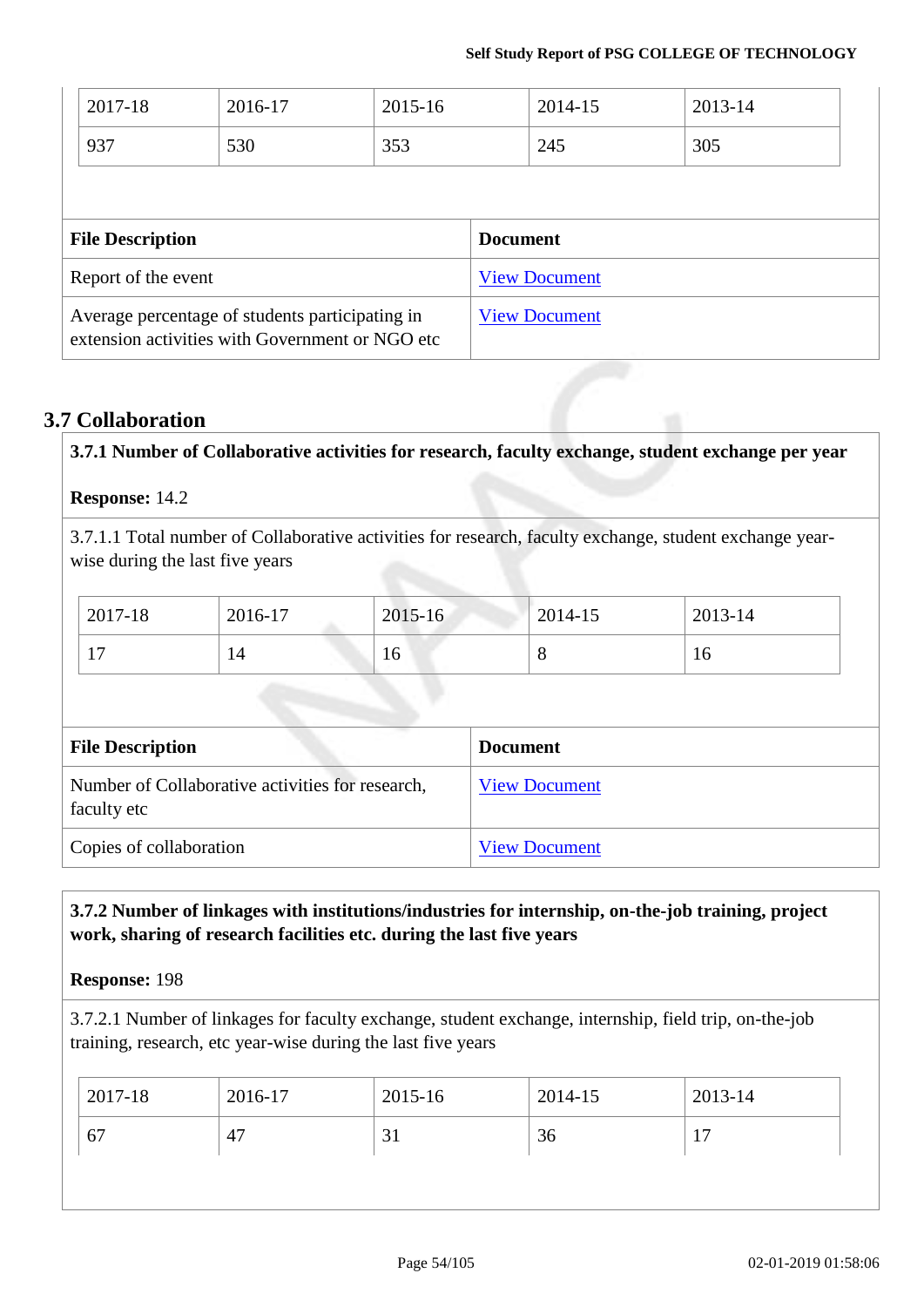| <b>File Description</b>                                            | <b>Document</b>      |
|--------------------------------------------------------------------|----------------------|
| Details of linkages with institutions/industries for<br>internship | <b>View Document</b> |

## **3.7.3 Number of functional MoUs with institutions of National/ International importance, Other Institutions, Industries, Corporate houses etc., during the last five years (only functional MoUs with ongoing activities to be considered)**

#### **Response:** 56

3.7.3.1 Number of functional MoUs with institutions of national, international importance, other universities, industries, corporate houses etc. year-wise during the last five years (only functional MoUs with ongoing activities to be considered)

| $2017 - 18$ | 2016-17 | 2015-16  | 2014-15 | 2013-14 |
|-------------|---------|----------|---------|---------|
| ີ<br>23     | O       | 1 ^<br>┸ | IJ      |         |

| <b>File Description</b>                                                                                                                     | <b>Document</b>      |
|---------------------------------------------------------------------------------------------------------------------------------------------|----------------------|
| e-copies of the MoUs with institution/industry/<br>corporate house                                                                          | <b>View Document</b> |
| Details of functional MoUs with institutions of<br>national, international importance, other universities<br>etc during the last five years | <b>View Document</b> |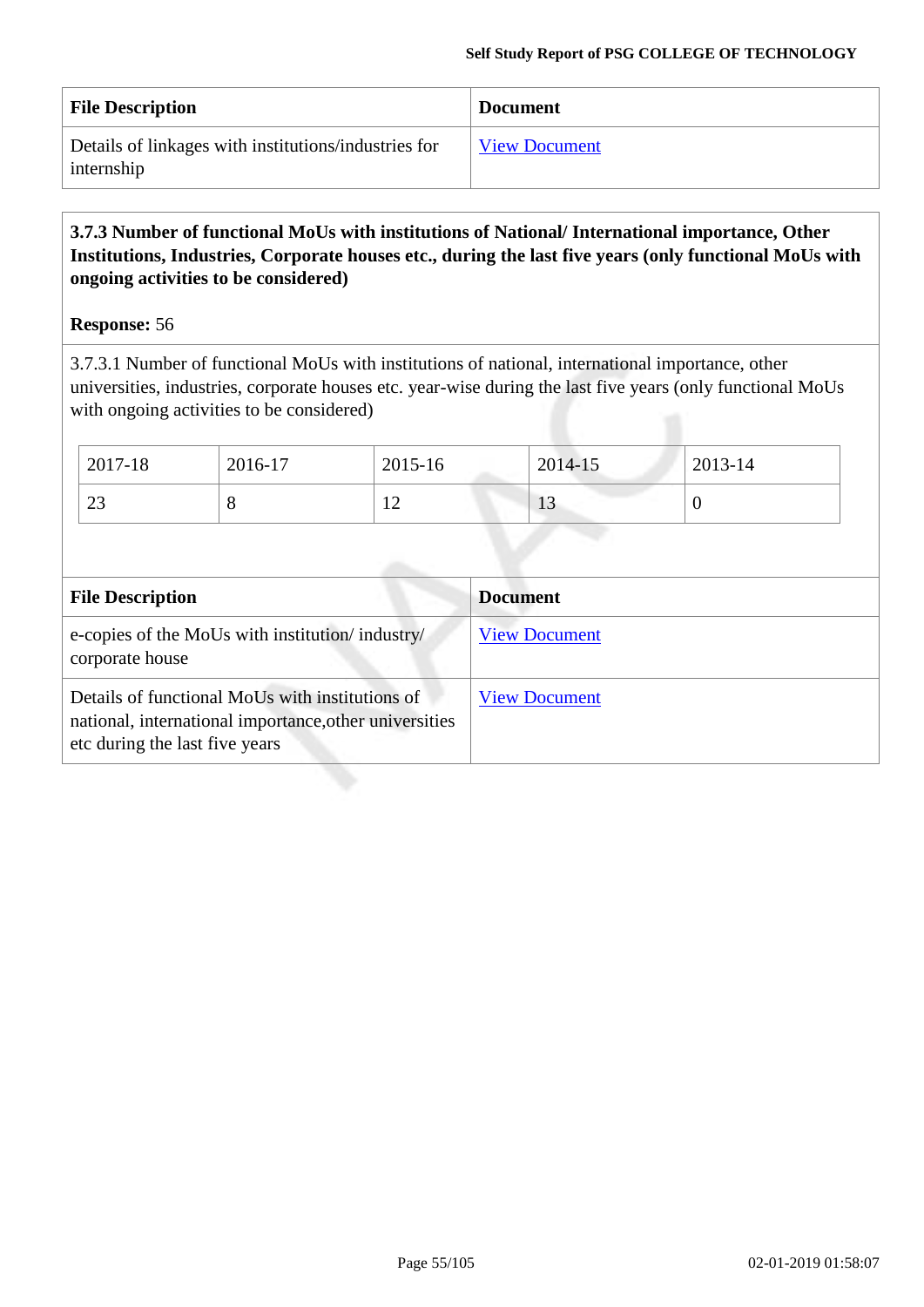## **Criterion 4 - Infrastructure and Learning Resources**

## **4.1 Physical Facilities**

**4.1.1 The institution has adequate facilities for teaching - learning. viz., classrooms, laboratories, computing equipment, etc**

## **Response:**

PSG College of Technology has constantly embraced and adopted the latest technology paradigms in the EduTech space to improve teaching-learning.

Every department is given equal importance to power them with following minimum yet adequate facilities:

- 1.Computing facilities comprising Servers, Desktops, Printers and Scanners
- 2.Internet and LAN facilities to all systems
- 3.Individual desktop computer with internet facilities to all faculties
- 4.Sufficient number of laboratories with hardware and software facilities depending upon their curriculum
- 5.Video conferencing and Skype facilities to have discussion with leading industry professionals and academic scholars to tap the knowledge and reach of PSG that is spread across the world

A total of around 5000 systems are available for around 8500 students.

To ensure there is a tangible result and outcome from the facilities provided to each department, most of the departments have established their own unique Centre of Excellence (CoE) laboratories. This initiative has constantly met its primary objectives of fine-tuning core skills of faculties and their students through hands-on professional approaches on par with industry standards with the use of the latest state of art technology.

The Institution has an in-house software development cell which provides internship to students. Through this internship, students are exposed to professional practices in Software development as well as deep insights into building real life projects.

**4.1.2 The institution has adequate facilities for sports, games (indoor, outdoor),gymnasium, yoga centre etc., and cultural activities**

## **Response:**

The Department of Physical Education covers an area of five acres located near the hostel premises. The department has an infrastructure for all the indoor and outdoor games. The department is headed by a Physical Director, assisted by two Assistant Physical Directors and one Physical Training Instructor along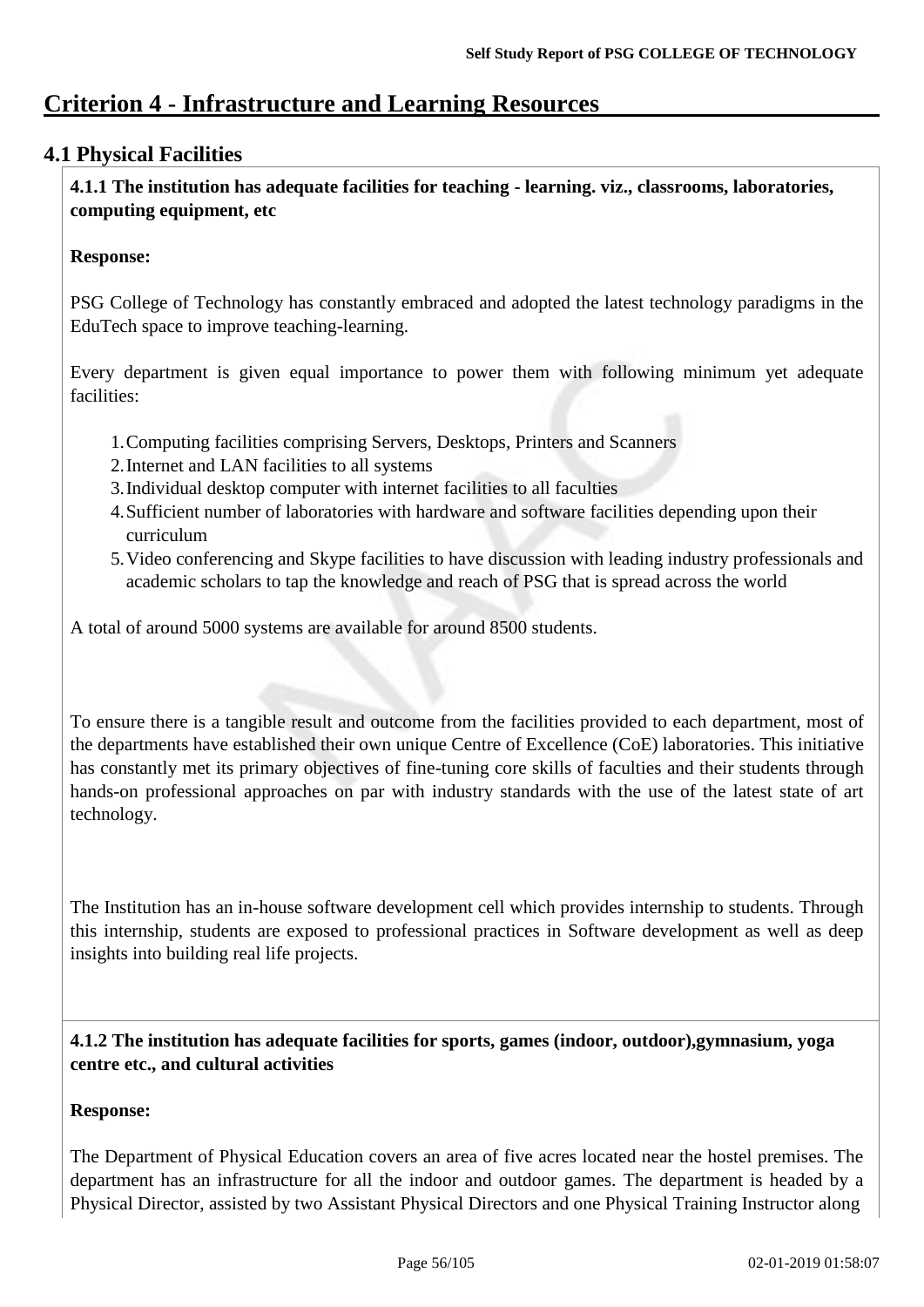with three markers as supporting staff. The activities are held throughout the year, every day, from 6.30 am to 6.30 pm.

The department has sufficient facilities for both indoor and outdoor games for the students to practice and to conduct Intra-Collegiate, Inter-Collegiate tournaments, Intramural Sports and Coaching Camps. The infrastructure includes one Foot ball field, one Hockey field, two Handball courts, two clay courts and one synthetic court for Tennis, five Volleyball courts, one Throwball court, two Ball Badminton courts, two Sepaktakraw courts, two Tennikoit courts, one Kho-Kho court, three Cricket pitches for net practice and one well-maintained pitch for matchesWe also have indoor Basketball stadium with two courts, out of which one court is with wooden surface and the other court is with synthetic surface. Basketball courts are equipped with movable posts with fibre glass boards and permanent electronic score boards. We also have three indoor badminton courts. There are two games halls with each measuring 80' x 40'. One of the games halls has the provision for playing Table Tennis and Chess. A well furnished gym is attached with both the games halls.

The physical education classes have been made compulsory for the first year students as a part of "Personality and Character Development Course". Students take part in the Inter-collegiate, Inter-University and various other local tournaments and have won many laurels. To encourage and recognize the students who attain individual honours such as representing university, district, state and country, they are honoured with the Star Sports Person Award during the Annual Sports Day. We also organise many university inter collegiate tournaments as well as all india level tournaments which inspires the students to take up sports in a big way.

## CULTURAL ACTIVITIES

There are 24 clubs running under Students Union of our college**.** Each Club has Faculty Advisor/s. Secretary and executive members from students are selected every year to run the Clubs with the guidance and support of the concerned Faculty Advisor. Extra-curricular activities and cultural activities are organised by these clubs. Assembly halls, Conference Halls, Quadrangle and many others halls are available for the conduct of the programme.

**Personality and Character Development programmes** exclusively for first years are organised by Clubs. **Intrams**, the intra collegiate cultural activities is organised by students union every year in the odd semester. **Kriya**, the intercollegiate grand gala event of the college is organised by students union in the even semester where thousands of participants from our college and other colleges participate.

Independence day, Republic day and Teachers' Day are celebrated in a grand manner with speeches and cultural activities. During the **Tech Day** the students are rewarded for their excellency and it is followed by **Social Day** along with tech Music.

**4.1.3 Percentage of classrooms and seminar halls with ICT - enabled facilities such as smart class, LMS, etc**

**Response:** 33.33

4.1.3.1 Number of classrooms and seminar halls with ICT facilities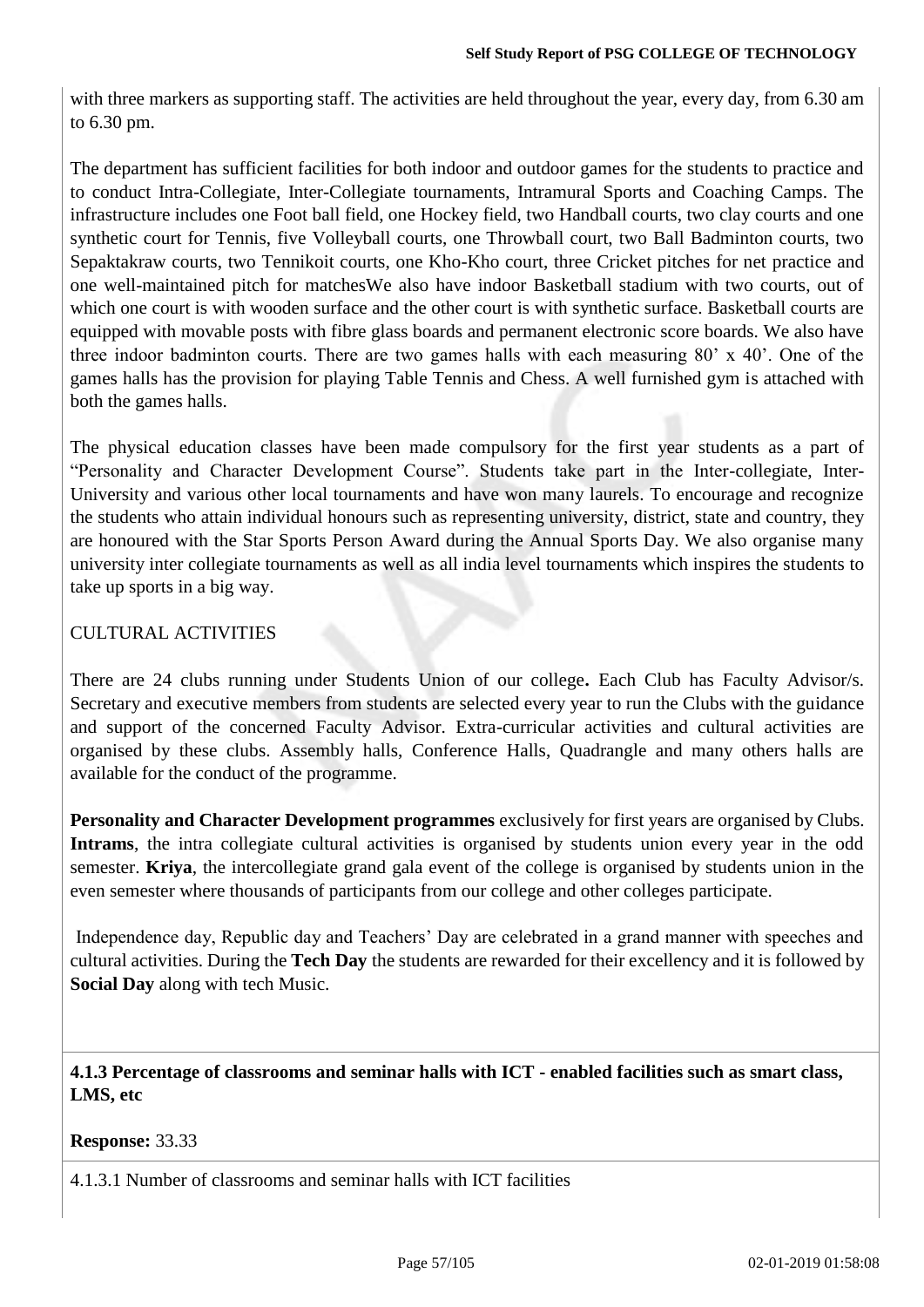| Response: 63 |  |
|--------------|--|
|--------------|--|

| <b>File Description</b>                                               | <b>Document</b> |
|-----------------------------------------------------------------------|-----------------|
| Number of classrooms and seminar halls with ICT<br>enabled facilities | View Document   |

## **4.1.4 Average percentage of budget allocation, excluding salary for infrastructure augmentation during the last five years.**

#### **Response:** 49.07

4.1.4.1 Budget allocation for infrastructure augmentation, excluding salary year-wise during the last five years (INR in Lakhs)

| 2017-18                                    | 2016-17 | 2015-16 | 2014-15              | 2013-14 |  |
|--------------------------------------------|---------|---------|----------------------|---------|--|
| 3898.38                                    | 4317.56 | 1904.36 | 1279.65              | 1416.60 |  |
|                                            |         |         |                      |         |  |
| <b>File Description</b><br><b>Document</b> |         |         |                      |         |  |
| Audited utilization statements             |         |         | <b>View Document</b> |         |  |

## **4.2 Library as a Learning Resource**

**4.2.1 Library is automated using Integrated Library Management System (ILMS)** 

## **Response:**

PSG Integrated Library Management System (PSG-ILMS) 5.0 is fully automated with the configuration of Microsoft Framework 1.1. Web OPAC is functioning with the configuration of Microsoft Framework 4.5. Advancement of Information technology shifts the In-house library management software from SYBASE to Windows 8 platform for the ease library operations. This In-house ILMS have the modules for Acquisition, Circulation, OPAC, E-Gate, Serial Control and Reports. Students can search the resources through OPAC campus wide access. It allows the users to search the Main library collections, Department library collections as well as the E-Resource Collections. All types of E-Resources links are integrated in the OPAC Homepage which facilitates the users to access through IP from their desktop itself. Integration of Library management Software developed in the following frameworks.

| 2000          | 2004                       | 2006                       | 2010                                               | 2015          |
|---------------|----------------------------|----------------------------|----------------------------------------------------|---------------|
| <b>SYBASE</b> | Microsoft<br>Framework 1.1 | Microsoft<br>Framework 2.0 | Microsoft Framework Microsoft<br>$\vert 3.5 \vert$ | Framework 4.5 |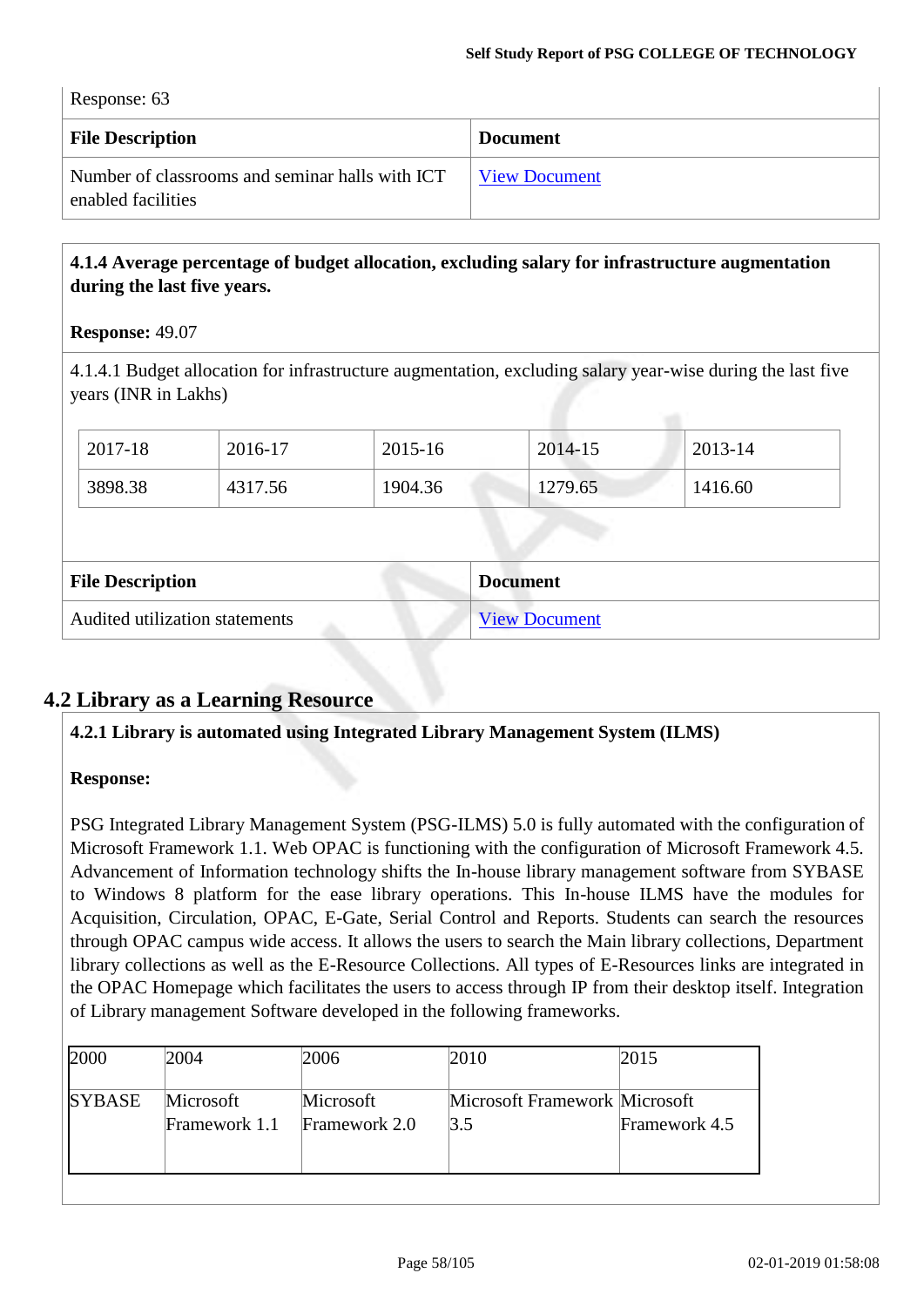## **4.2.2 Collection of rare books, manuscripts, special reports or any other knowledge resource for library enrichment**

#### **Response:**

Main library is having the collection of 1,169 rare books in the past five years range from 2013-2018 from various publishers like CRC Press, Cambridge, Springer, John Wiley, McGraw Hill, Pan Stanford, Elsevier, Oxford, World Scientific, ASM international and Intech etc., This library also holds 32140 back volumes from 1930 onwards. Addition of rare collection of books to the main library from 2013-2018 is as follows.

| Year                       | $2013 - 14$ | $2014 - 15$ | $2015 - 16$          | $2016 - 17$ | $ 2017-18 $ |  |
|----------------------------|-------------|-------------|----------------------|-------------|-------------|--|
| No. of rare books 301      |             | 246         | 343                  | 89          | 190         |  |
|                            |             |             |                      |             |             |  |
|                            |             |             |                      |             |             |  |
| <b>File Description</b>    |             |             | <b>Document</b>      |             |             |  |
| Any additional information |             |             | <b>View Document</b> |             |             |  |

#### **4.2.3 Does the institution have the following**

**1.e-journals 2.e-ShodhSindhu 3.Shodhganga Membership 4.e-books 5.Databases** 

**Any 4 of the above** 

**Any 3 of the above** 

**Any 2 of the above** 

**Any 1 of the above**

#### **Response:** Any 4 of the above

| <b>File Description</b>                                                               | <b>Document</b>      |
|---------------------------------------------------------------------------------------|----------------------|
| Details of subscriptions like e-journals, e-<br>ShodhSindhu,Shodhganga Membership etc | <b>View Document</b> |
| Any additional information                                                            | <b>View Document</b> |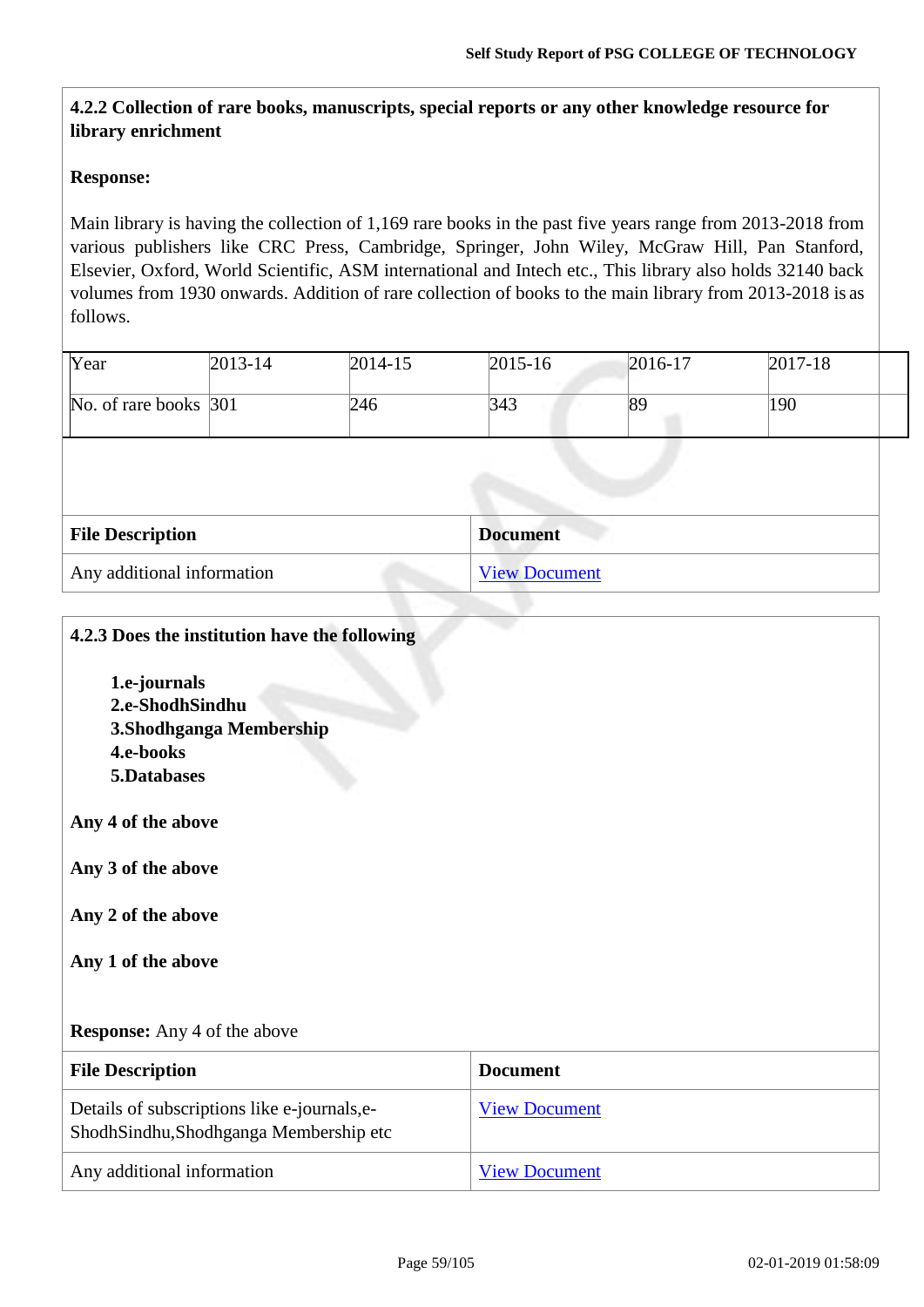## **4.2.4 Average annual expenditure for purchase of books and journals during the last five years (INR in Lakhs)**

#### **Response:** 95.01

4.2.4.1 Annual expenditure for purchase of books and journals year-wise during the last five years (INR in Lakhs)

| 2017-18   | 2016-17  | 2015-16   | 2014-15  | 2013-14  |
|-----------|----------|-----------|----------|----------|
| 114.13461 | 82.10076 | 102.95865 | 86.57813 | 89.29078 |

| <b>File Description</b>                                                                        | <b>Document</b>      |
|------------------------------------------------------------------------------------------------|----------------------|
| Details of annual expenditure for purchase of books<br>and journals during the last five years | <b>View Document</b> |

| 4.2.5 Availability of remote access to e-resources of the library  |                                                                                  |  |  |  |
|--------------------------------------------------------------------|----------------------------------------------------------------------------------|--|--|--|
| <b>Response:</b> Yes                                               |                                                                                  |  |  |  |
| 4.2.6 Percentage per day usage of library by teachers and students |                                                                                  |  |  |  |
| <b>Response: 7.73</b>                                              |                                                                                  |  |  |  |
|                                                                    | 4.2.6.1 Number of teachers and students using library per day over last one year |  |  |  |
| Response: 700                                                      |                                                                                  |  |  |  |
| <b>File Description</b><br><b>Document</b>                         |                                                                                  |  |  |  |
| Any additional information                                         | <b>View Document</b>                                                             |  |  |  |

## **4.3 IT Infrastructure**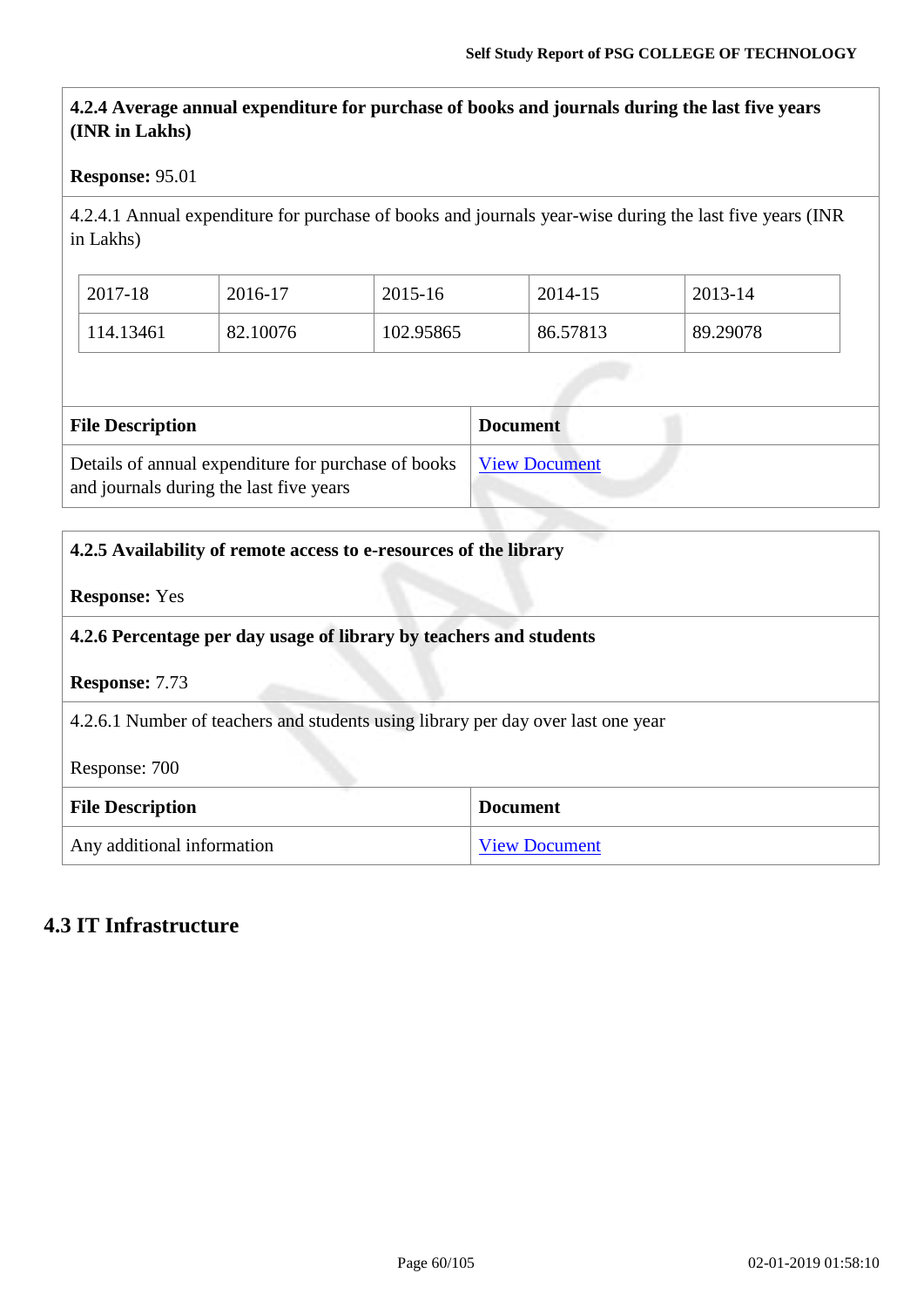- 1.Faculty taking up assessment and enter assignment marks through their mobiles
- 2.Students leveraging World Wide Web for exploration, project/Seminar preparation, assignment submission round the clock
- 3.IP based camera throughout the campus and hostels maintaining safe and secure environment as well as ensuring discipline

Computing and communication resources are continuously upgraded with the latest state of the art technologies to facilitate the students and staff to learn and update their technical skills.

Wi-Fi facility is continuously upgraded from the year 2013 until now.

- 1.16 access points with 8 port switches **in 2013**
- 2.50 Access points with Wireless controller, Indoor and outdoor access points including L3 distribution switches by end of **2017**

While Wi-Fi facility has brought in more users on to the network, widespread technology adoption has further increased the load on the network. We have always stayed ahead in terms of Internet Bandwidth to cater to the needs of all stakeholders.

1.48Mbps in 2013 2.215Mbps in 2016 3.280Mbps in 2017 4.1230 Mbps in 2018

Following strong network backbone is behind the success and streamlining of our campus' IT **Infrastructure.** 

1.Cisco 4415 router, Cisco 2110 power firewall, Sophos 1000 ING UTM device, Distributed switch 3650 L3 Switch (2 X 10G ports)

Addition information

The following covers the infrastructural and IT based services. Each facility is created and maintained by having a **separate website:**

## **4.3.2 Student - Computer ratio**

**Response:** 1.75

**4.3.3 Available bandwidth of internet connection in the Institution (Lease line ) ?50 MBPS**

**35 MBPS - 50 MBPS**

**20 MBPS - 35 MBPS**

**5 MBPS - 20 MBPS**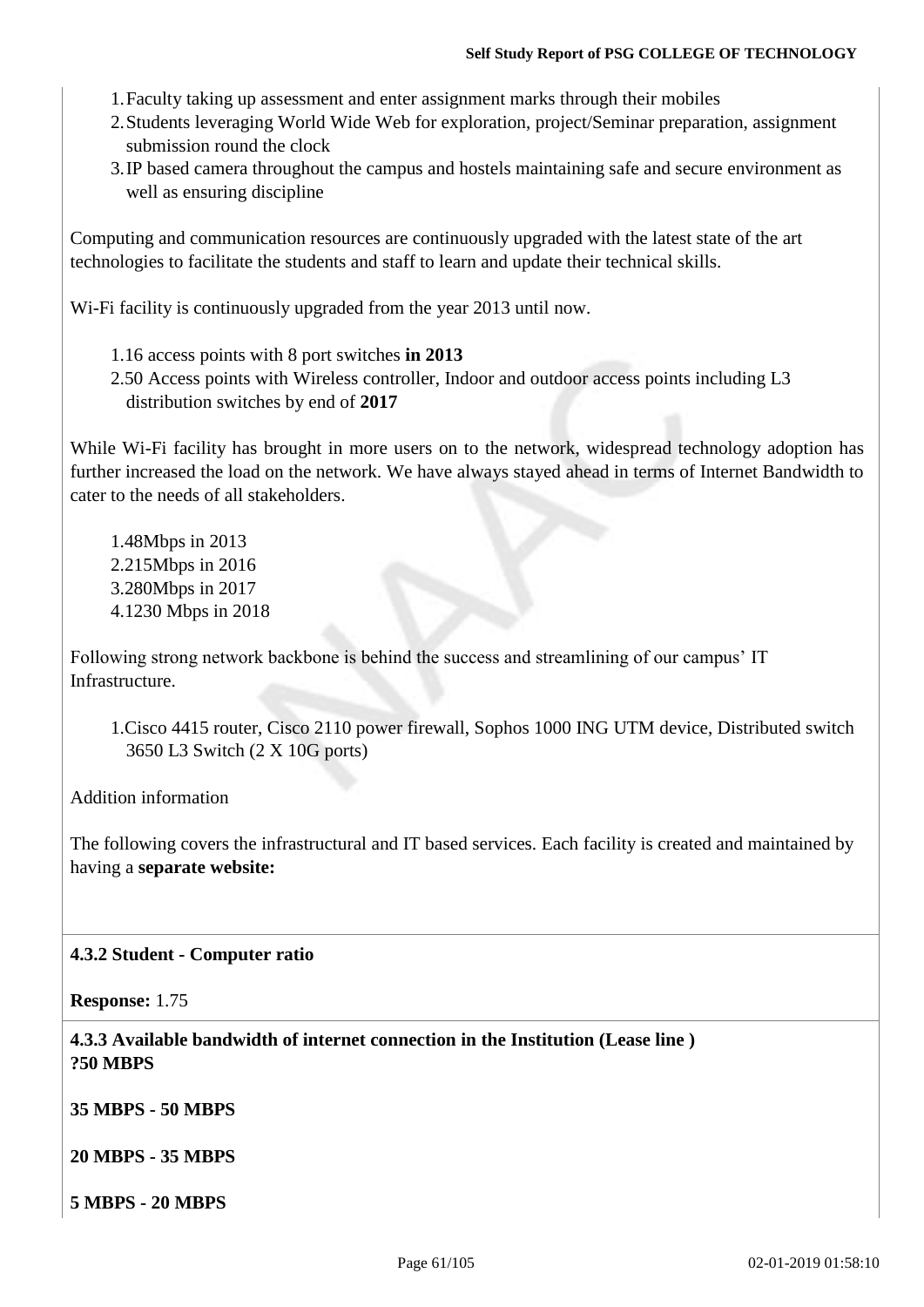#### **Response:** ?50 MBPS

**4.3.4 Facilities for e-content development such as Media Centre, Recording facility, Lecture Capturing System (LCS)**

**Response:** No

| <b>File Description</b>                                                               | <b>Document</b>      |
|---------------------------------------------------------------------------------------|----------------------|
| Facilities for e-content development such as Media<br>Centre, Recording facility, LCS | <b>View Document</b> |

## **4.4 Maintenance of Campus Infrastructure**

**4.4.1 Average Expenditure incurred on maintenance of physical facilities and academic support facilities excluding salary component, as a percentage during the last five years**

**Response:** 100

4.4.1.1 Expenditure incurred on maintenance of physical facilities and academic support facilities excluding salary component year-wise during the last five years (INR in Lakhs)

| 2017-18 | 2016-17 | 2015-16 | 2014-15 | 2013-14 |
|---------|---------|---------|---------|---------|
| 8023.43 | 6187.45 | 4072.54 | 3111.65 | 3621.02 |

| <b>File Description</b>                                                                         | <b>Document</b>      |
|-------------------------------------------------------------------------------------------------|----------------------|
| Details about assigned budget and expenditure on<br>physical facilities and academic facilities | <b>View Document</b> |
| Audited statements of accounts.                                                                 | <b>View Document</b> |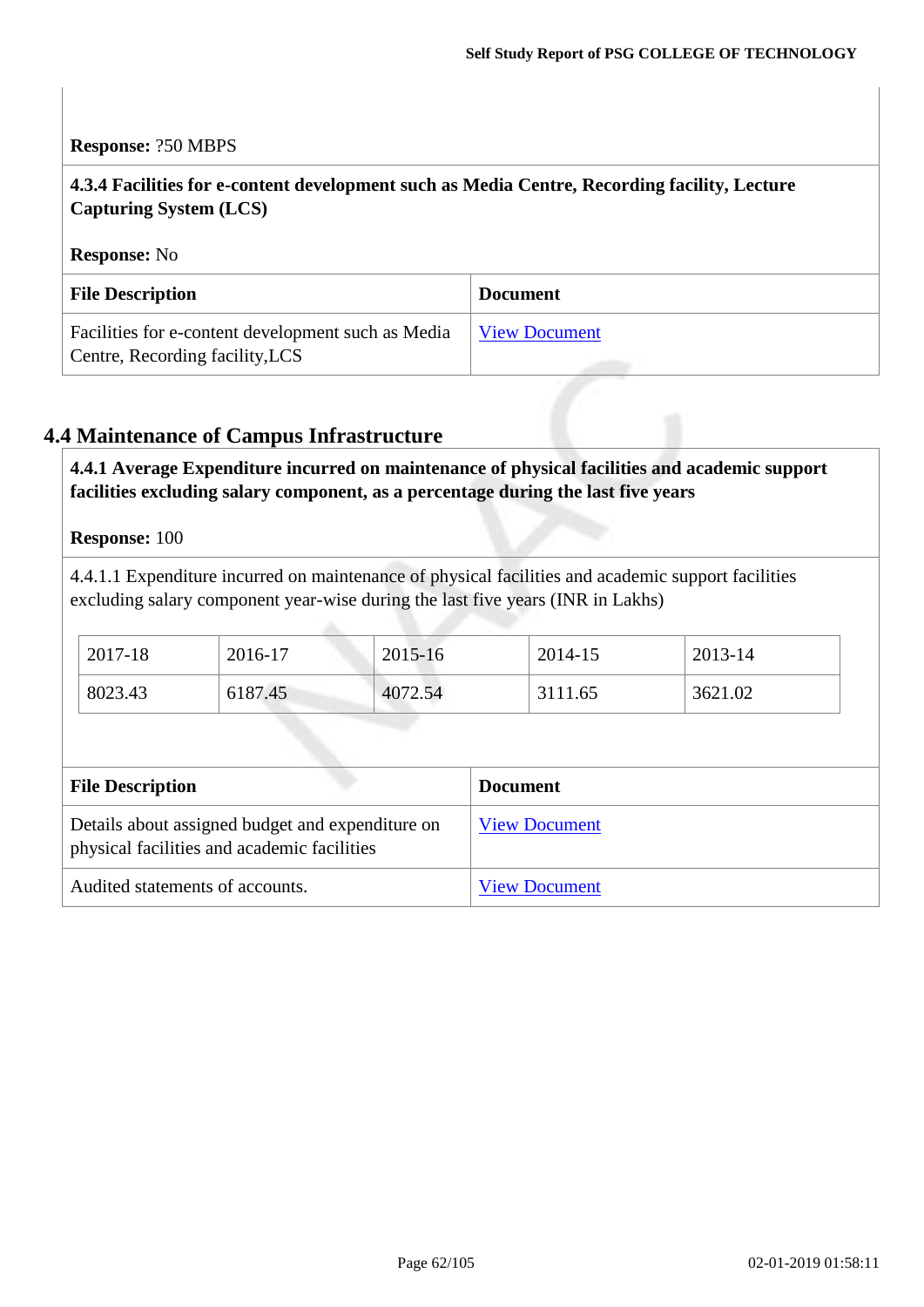In Each block information centre with necessary facilities and man power is provided for assisting the need raised by students and faculty members for smooth conducting of classes.

*maintenance.psgtech* online portal is created and all maintenance related queries and problems are effectively solved in a quick time using this portal for better classroom infrastructure.

Separate maintenance team for Electrical, Networking, and building will take care of all kind of maintenance effectively.

Information centre will provide necessary Projectors and supporting system to the class rooms based on the request from faculty and students

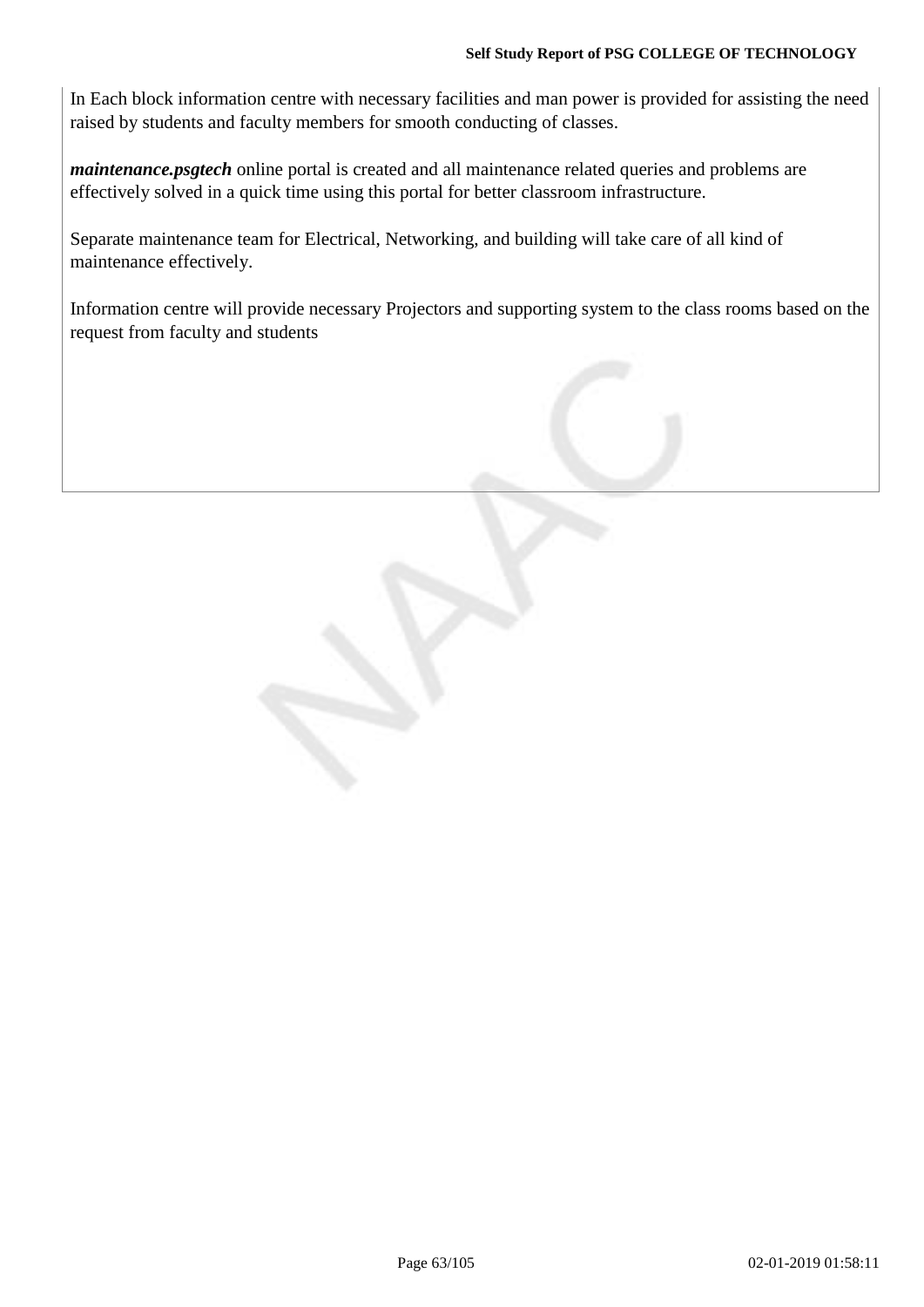## **Criterion 5 - Student Support and Progression**

## **5.1 Student Support**

## **5.1.1 Average percentage of students benefited by scholarships and freeships provided by the Government during the last five years**

## **Response:** 20.67

5.1.1.1 Number of students benefited by scholarships and freeships provided by the Government year-wise during the last five years

| $^{\circ}$ 2017-18 | 2016-17 | $2015 - 16$ | $2014 - 15$ | $2013 - 14$ |
|--------------------|---------|-------------|-------------|-------------|
| 1859               | 2041    | 1767        | 1503        | 1710        |

| <b>File Description</b>                                                                                                            | <b>Document</b>      |
|------------------------------------------------------------------------------------------------------------------------------------|----------------------|
| Upload self attested letter with the list of students<br>sanctioned scholarships                                                   | <b>View Document</b> |
| Average percentage of students benefited by<br>scholarships and freeships provided by the<br>Government during the last five years | <b>View Document</b> |

## **5.1.2 Average percentage of students benefited by scholarships, freeships, etc. provided by the institution besides government schemes during the last five years**

**Response:** 0.57

5.1.2.1 Total number of students benefited by scholarships, freeships, etc provided by the institution besides government schemes year-wise during the last five years

| $\frac{1}{2017}$ -18 | 2016-17  | 2015-16        | 2014-15 | $2013 - 14$ |
|----------------------|----------|----------------|---------|-------------|
| 107                  | ററ<br>ZV | 4 <sub>1</sub> | 45      | 29          |

## **5.1.3 Number of capability enhancement and development schemes –**

- **1.Guidance for competitive examinations**
- **2.Career Counselling**
- **3.Soft skill development**
- **4.Remedial coaching**
- **5.Language lab**
- **6.Bridge courses**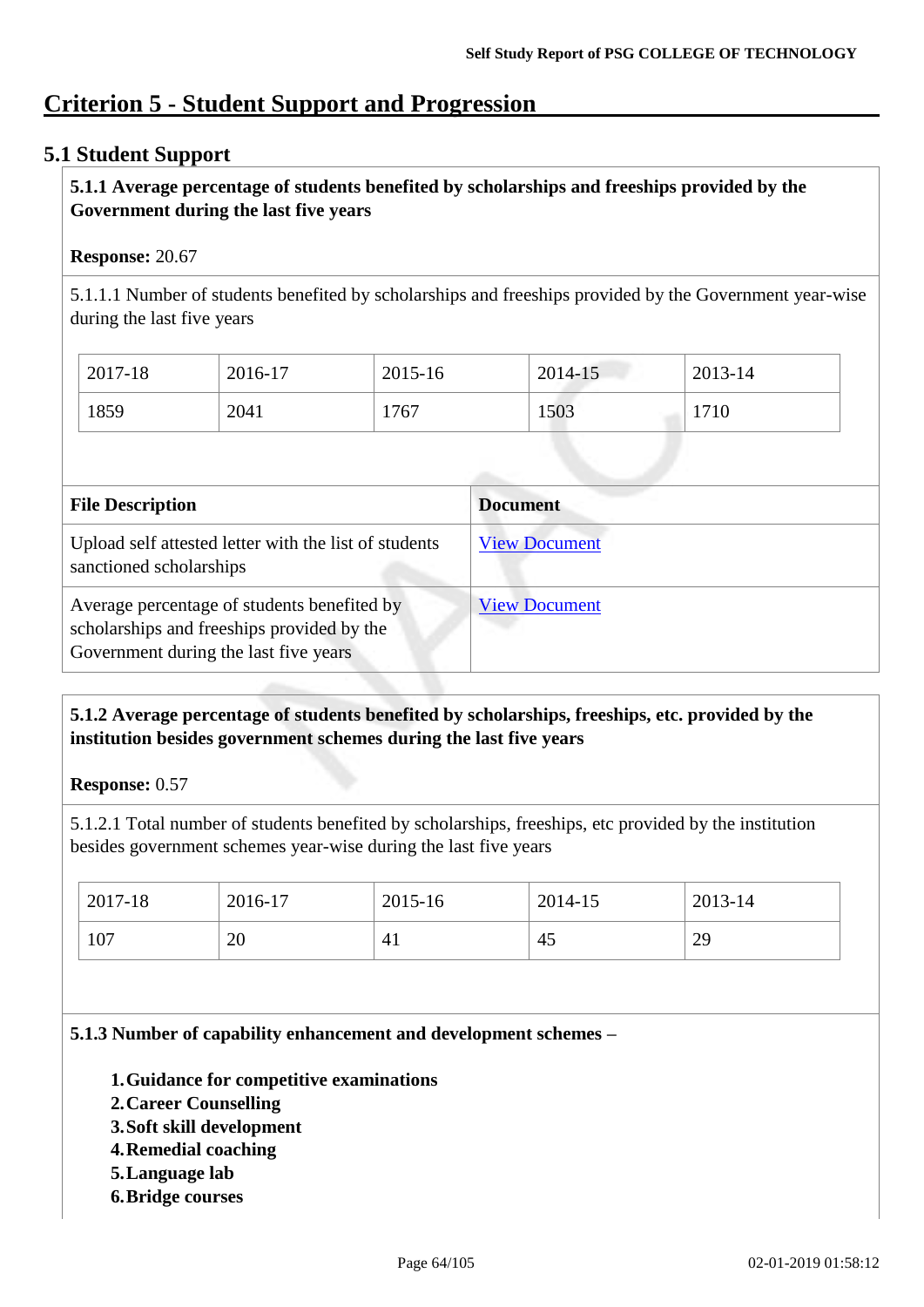# **7.Yoga and Meditation 8.Personal Counselling 7 or more of the above Any 6 of the above Any 5 of the above Any 4 of the above Response:** 3 or less of the above **File Description Document** Details of capability enhancement and development schemes [View Document](https://assessmentonline.naac.gov.in/storage/app/hei/SSR/101984/5.1.3_1538635146_2163.xlsx)

## **5.1.4 Average percentage of students benefited by guidance for competitive examinations and career counselling offered by the institution during the last five years**

#### **Response:** 0.13

5.1.4.1 Number of students benefited by guidance for competitive examinations and career counselling offered by the institution year-wise during the last five years

| $2017 - 18$ | 2016-17       | 2015-16 | 2014-15 | $2013 - 14$ |
|-------------|---------------|---------|---------|-------------|
| . .         | $\sim$<br>، ب | v       |         | ν           |

| <b>File Description</b>                                                                                                       | <b>Document</b>      |
|-------------------------------------------------------------------------------------------------------------------------------|----------------------|
| Number of students benefited by guidance for<br>competitive examinations and career counselling<br>during the last five years | <b>View Document</b> |

## **5.1.5 Average percentage of students benefited by Vocational Education and Training (VET) during the last five years**

#### **Response:** 0

5.1.5.1 Number of students attending VET year-wise during the last five years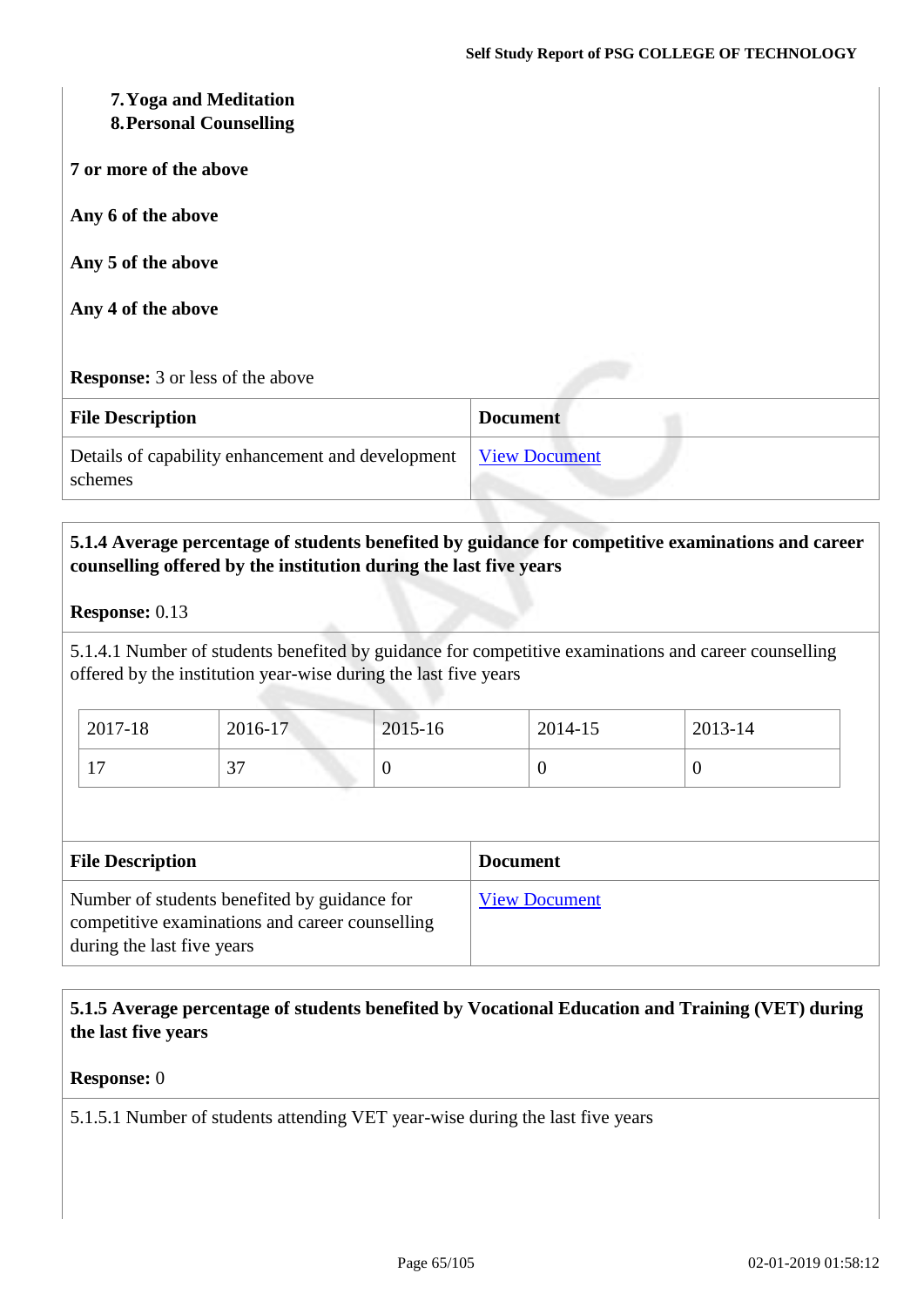| 2017-18                      | 2016-17                                        | 2015-16 |                 | 2014-15              | 2013-14          |
|------------------------------|------------------------------------------------|---------|-----------------|----------------------|------------------|
| 0                            | $\theta$                                       | O       |                 | $\theta$             | $\boldsymbol{0}$ |
|                              |                                                |         |                 |                      |                  |
| <b>File Description</b>      |                                                |         | <b>Document</b> |                      |                  |
| Education and Training (VET) | Details of of students benefited by Vocational |         |                 | <b>View Document</b> |                  |

## **5.1.6 The institution has a transparent mechanism for timely redressal of student grievances including sexual harassment and ragging cases**

| <b>Response:</b> Yes                                                           |                      |
|--------------------------------------------------------------------------------|----------------------|
| <b>File Description</b>                                                        | <b>Document</b>      |
| Details of student grievances including sexual<br>harassment and ragging cases | <b>View Document</b> |

## **5.2 Student Progression**

## **5.2.1 Average percentage of placement of outgoing students during the last five years**

## **Response:** 58.25

5.2.1.1 Number of outgoing students placed year-wise during the last five years

| 2017-18 | 2016-17 | 2015-16 | 2014-15 | 2013-14 |
|---------|---------|---------|---------|---------|
| 1133    | 1296    | 1378    | 1434    | 1245    |

| <b>File Description</b>                                    | <b>Document</b>      |
|------------------------------------------------------------|----------------------|
| Self attested list of students placed                      | <b>View Document</b> |
| Details of student placement during the last five<br>years | <b>View Document</b> |

## **5.2.2 Percentage of student progression to higher education (previous graduating batch)**

## **Response:** 4.09

5.2.2.1 Number of outgoing students progressing to higher education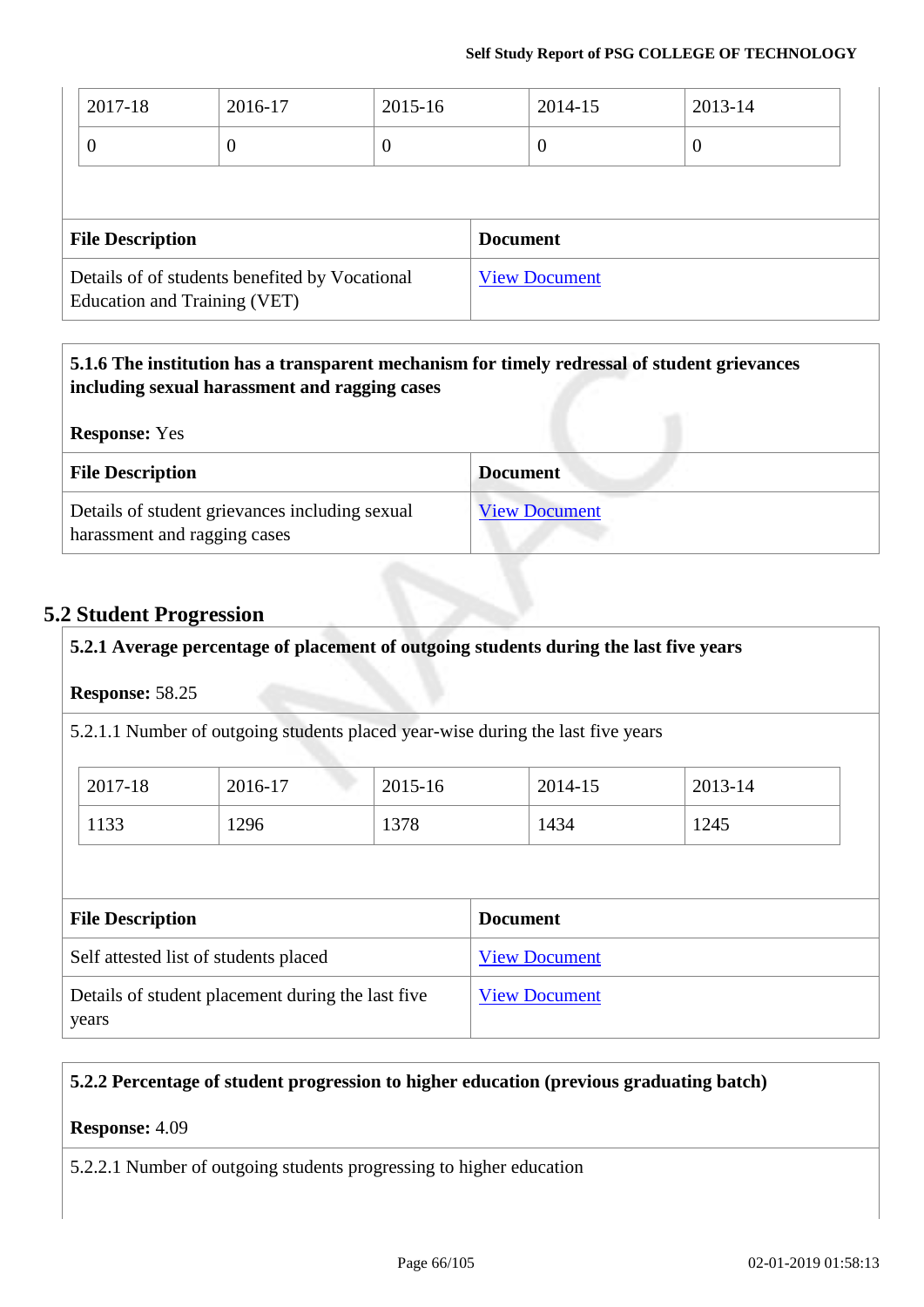| $\sim$ response. $\sigma$                          |                      |
|----------------------------------------------------|----------------------|
| <b>File Description</b>                            | <b>Document</b>      |
| Details of student progression to higher education | <b>View Document</b> |

## **5.2.3 Average percentage of students qualifying in State/ National/ International level examinations during the last five years (eg: NET/ SLET/ GATE/ GMAT/ CAT/ GRE/ TOEFL/ Civil Services/State government examinations)**

## **Response:** 100

 $R_{\text{C}^{\text{an}}\text{C}^{\text{an}}\text{C}^{\text{an}}\text{C}^{\text{an}}$ 

5.2.3.1 Number of students qualifying in state/ national/ international level examinations (eg: NET/ SLET/ GATE/ GMAT/ CAT/ GRE/ TOEFL/ Civil services/ State government examinations) year-wise during the last five years

| 2017-18 | 2016-17 | 2015-16 | $2014 - 15$ | $2013 - 14$ |
|---------|---------|---------|-------------|-------------|
| 162     | 200     | 210     | 214         | 80          |

5.2.3.2 Number of students appearing in state/ national/ international level examinations (eg: NET/SLET/GATE/GMAT/CAT, GRE/TOEFL/ Civil Services/State government examinations) year-wise during the last five years

| 2017-18 | 2016-17 | 2015-16 | 2014-15 | $2013 - 14$ |
|---------|---------|---------|---------|-------------|
| 162     | 200     | 210     | 214     | -80         |

| <b>File Description</b>                                                                                            | <b>Document</b>      |
|--------------------------------------------------------------------------------------------------------------------|----------------------|
| Number of students qualifying in state/national/<br>international level examinations during the last five<br>years | <b>View Document</b> |

## **5.3 Student Participation and Activities**

**5.3.1 Number of awards/medals for outstanding performance in sports/cultural activities at national/international level (award for a team event should be counted as one) during the last five years**

## **Response:** 630

5.3.1.1 Number of awards/medals for outstanding performance in sports/cultural activities at national/international level (award for a team event should be counted as one) year-wise during the last five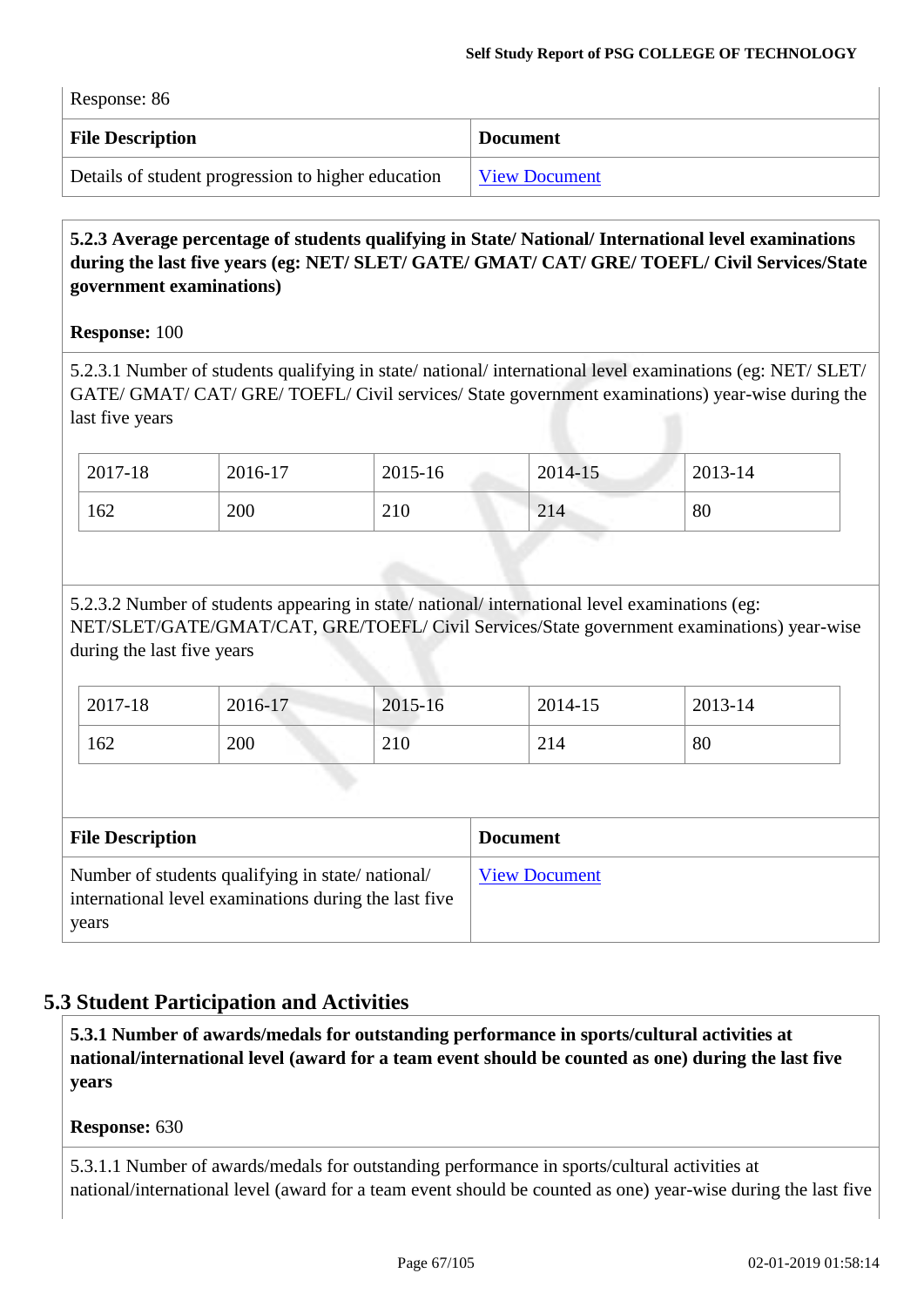years

| 2017-18                 | 2016-17                                                 | 2015-16 | 2014-15              | 2013-14 |
|-------------------------|---------------------------------------------------------|---------|----------------------|---------|
| 93                      | 145                                                     | 131     | 103                  | 158     |
|                         |                                                         |         |                      |         |
|                         |                                                         |         |                      |         |
| <b>File Description</b> |                                                         |         | <b>Document</b>      |         |
|                         | Number of awards/medals for outstanding                 |         | <b>View Document</b> |         |
|                         | performance in sports/cultural activities at            |         |                      |         |
|                         | national/international level during the last five years |         |                      |         |

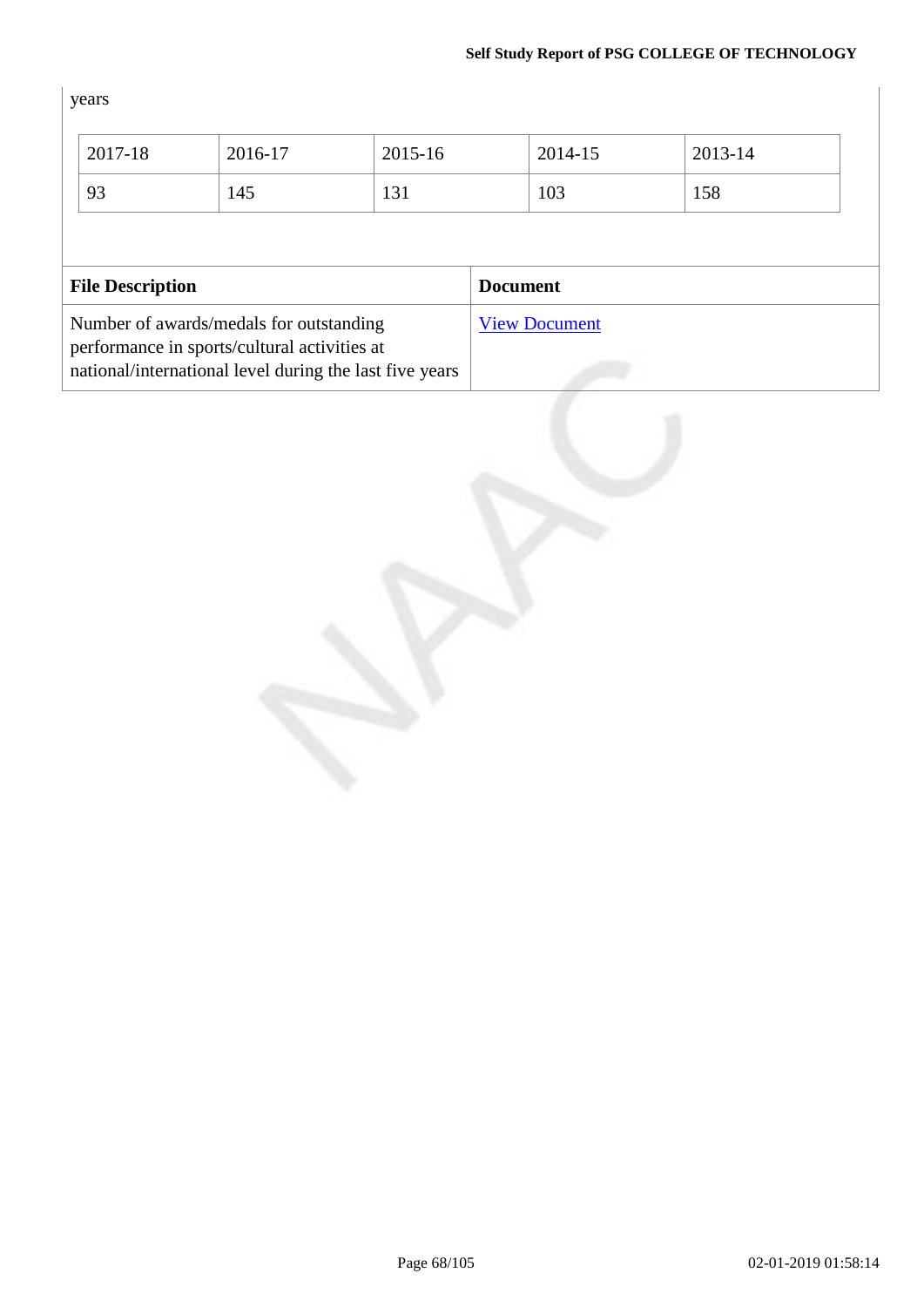expertise are also organised by clubs.

**Personality and Character Development programmes** exclusively for first years are organised by Clubs/NSS/NCC/Physical Education. It is compulsory for the students to register their names under any club/NCC/NSS/Sports during their first year and attendance is mandatory, and when they fail to get 80% of attendance, have to re-attend the classes during the second year.

Every Semester Students Union conducts a **Governing Council Meeting** in order to serve the needs ofthe students. The Union, highly democratic, finds solutions for the problems of the students. The class representatives, Secretaries of various clubs, associations, NCC and NSS attend the meetings and discuss about any issue, problem or any other need for the students welfare.

**Intrams**, the intra collegiate cultural activities is organised by students union every year in the odd semester. All clubs and associations conduct events and competitions for the students.

**Kriya**, the intercollegiate grand gala event of the college is organised by students union in the even semester. Thousands of participants from other college participate in this event.

Apart from these main events the **Independence day, Republic day** are celebrated in a grand manner.

During the **Tech Day** the students are rewarded for their excellence and the Tech day is enjoyed by the students as their **Social Day**.

Structure of PSG College of Technology students union is given in additional information.

| <b>File Description</b>    | ⊩Document            |
|----------------------------|----------------------|
| Any additional information | <b>View Document</b> |

## **5.3.3 Average number of sports and cultural activities / competitions organised at the institution level per year**

## **Response:** 90.4

5.3.3.1 Number of sports and cultural activities / competitions organised at the institution level year-wise during the last five years

|                                | 2013-14 |
|--------------------------------|---------|
| 90<br>91<br>$\mathbf{Q}$<br>92 | 88      |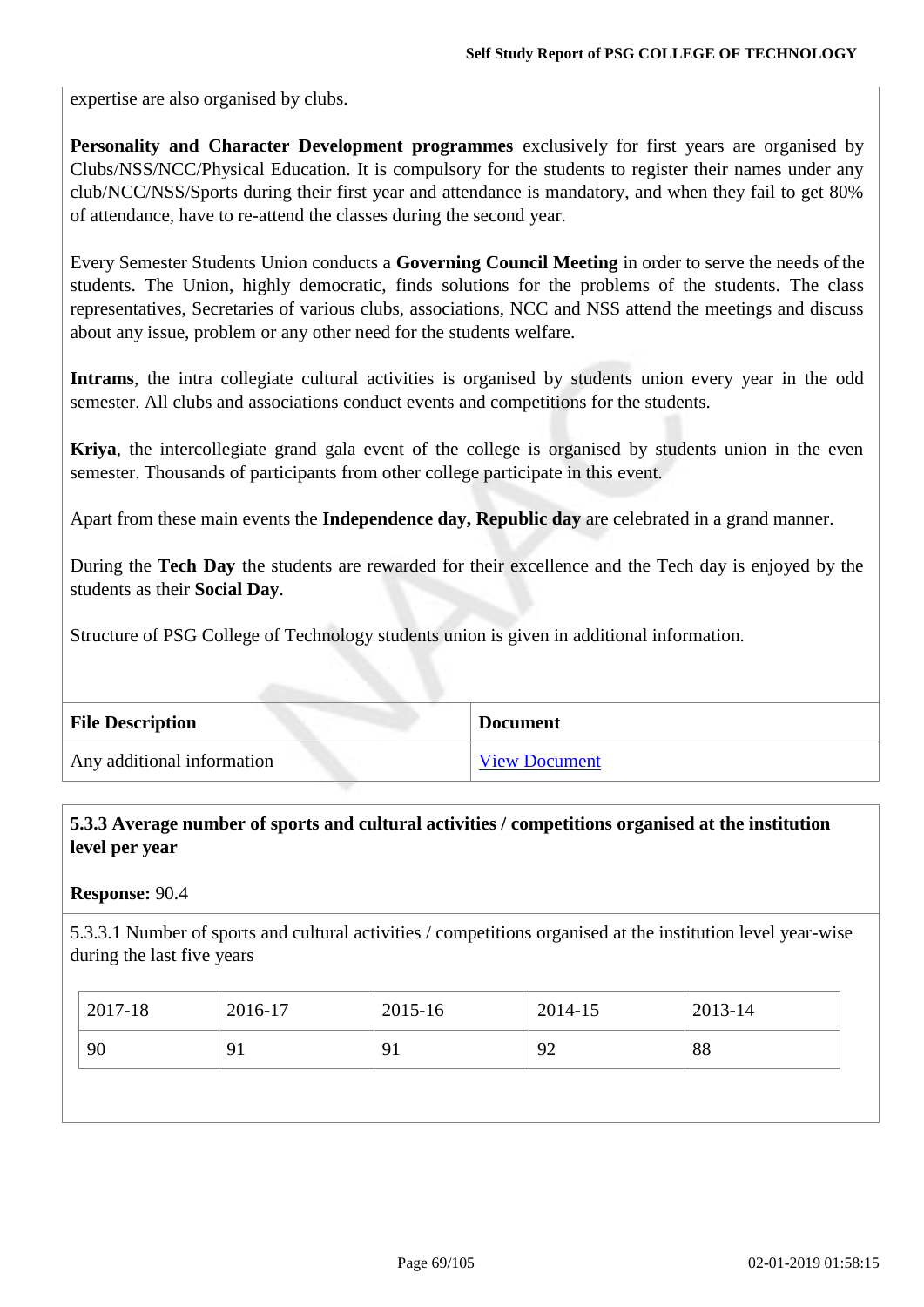| <b>File Description</b>                                                       | <b>Document</b>      |
|-------------------------------------------------------------------------------|----------------------|
| Report of the event                                                           | <b>View Document</b> |
| Number of sports and cultural activities /<br>competitions organised per year | <b>View Document</b> |

## **5.4 Alumni Engagement**

**5.4.1 The Alumni Association/Chapters (registered and functional) contributes significantly to the development of the institution through financial and non financial means during the last five years**

## **Response:**

PSG Tech Alumni Association through its full fledged office at Coimbatore and through its chapters spread over the country and abroad has been systemically carrying out the task of bringing together the alumni and establishing their continuous rapport with the institution. The founder Principal of the PSG Tech Prof. G. R. Damodaran took special care to enhance the reputation of PSG Tech Alumni Association. With the strong support by the PSG Management and the continuous involvement of the Principal and the faculty of PSG Tech, the alumni association is carrying out various activities throughout the year. These activities aim at not only bringing the members to a close family atmosphere but also carrying out various service activities.

Every year the PSG Tech Alumni Association organizes events like Alumni Day, Young Alumni Meet, Technical Meetings, Entrepreneurship development programmes and product exhibitions. The Association has been conducting a state level talent test called GRD Talent test for the 9th and 10th standard school students for the past 32 years. The association provides financial support(Rs.20, 00,000) to needy and deserving students (app. 90 students) through various endowments. It conducts a state level GRD Inter Collegiate Tamil Debate to the college students for past 15 years. It's operating Alumni – instituted awards to be given for students of academic excellence.

Best Project Awards for all the final year programmes of PSG CT will be awarded every year (61 awards). Rs.1, 00,000/- will be provided for the Math Olympiad prize winners every year. Rs.1, 20,000/- will be provided for the Best Project Plan of PSG CT Students every year. Dr.K.V.Endowment Award (Rs.50,000) of Excellence in Engineering Graphics is provided for the PSG CT Mechanical Students every year.

**5.4.2 Alumni contribution during the last five years(INR in Lakhs) ? 15 Lakhs** 

**10Lakhs - 15 Lakhs** 

**5 Lakhs - 10 Lakhs**

**2 Lakhs - 5 Lakhs**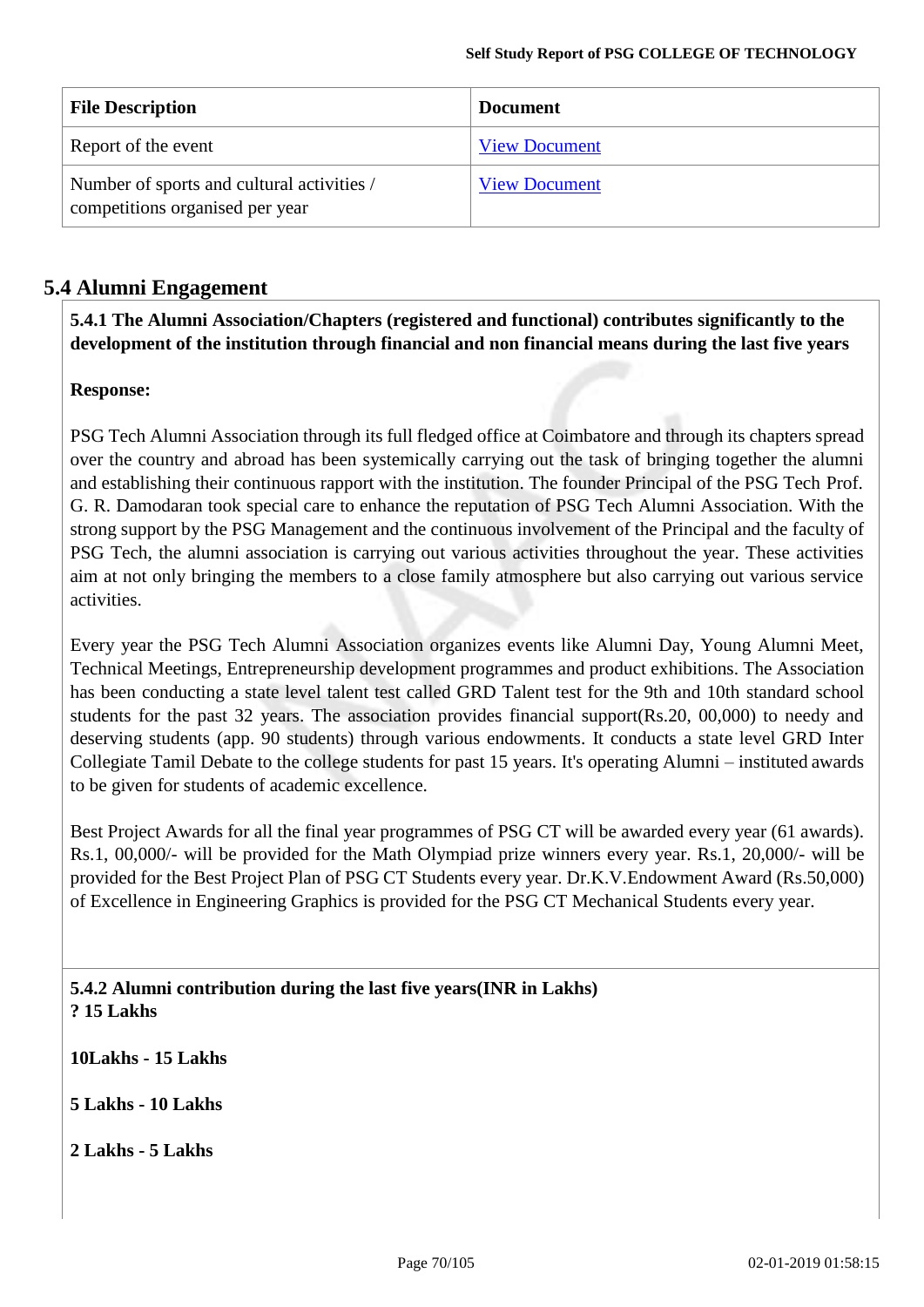## **Response:** 5 Lakhs - 10 Lakhs

| <b>File Description</b>               | <b>Document</b>      |
|---------------------------------------|----------------------|
| Alumni association audited statements | <b>View Document</b> |

## **5.4.3 Number of Alumni Association / Chapters meetings held during the last five years**

## **Response:** 39

5.4.3.1 Number of Alumni Association /Chapters meetings held year-wise during the last five years

| 2017-18 | 2016-17 | 2015-16 | 2014-15      | 2013-14 |
|---------|---------|---------|--------------|---------|
| ັ       | Ő       | Ő       | $\mathbf{r}$ |         |

| <b>File Description</b>                                                                                  | <b>Document</b> |
|----------------------------------------------------------------------------------------------------------|-----------------|
| Number of Alumni Association / Chapters meetings   View Document<br>conducted during the last five years |                 |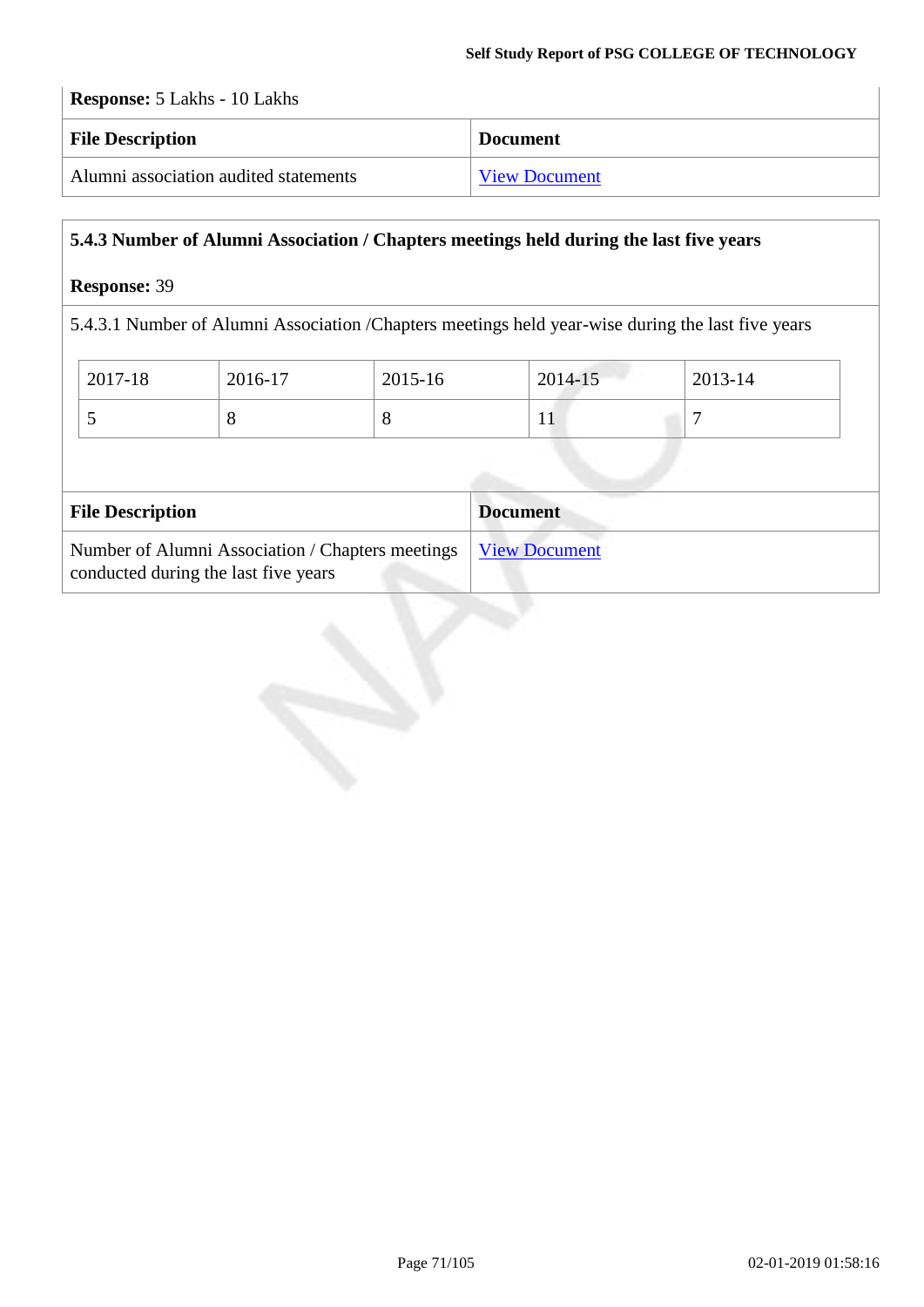## **Criterion 6 - Governance, Leadership and Management**

## **6.1 Institutional Vision and Leadership**

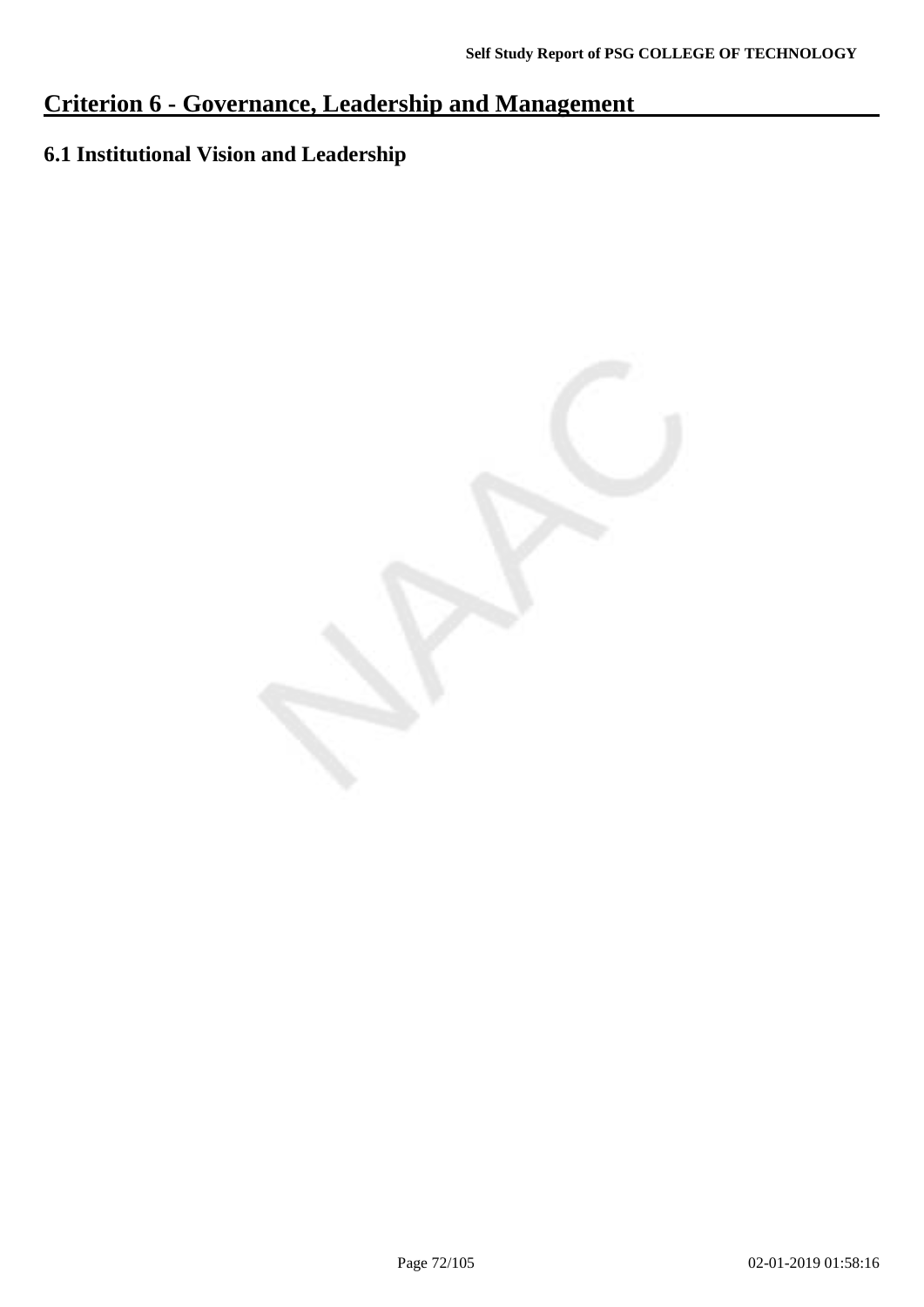Each department is having board of studies and HoD concerned is the chairperson. All faculty members with 2 years of experience are the members of the board. University nominee and industry experts are the other members invited.

### **Administration Structure**

The Managing Trustee of PSG Sons' and Charities Trust is the chairman of the Governing Council of PSG College of Technology and Principal is the secretary. Principal is entrusted with the responsibility of smooth and effective functioning of institution.

As a decentralization measure of general administrative responsibilities, new portfolios are created at different time intervals and Deans are appointed for the same. Heads of Departments are responsible for the academic and administrative matters of the departs with one or more programmes. Programme Coordinators are empowered to strengthen each programme of study and support the HoDs in providing outcome based education. Overall quality is managed through ISO system with Internal Quality Assurance Cell (IQAC) and Internal Quality Circle (IQC).

### **f) Status of the Institution**

Tamil Nadu State Govt. Aided (Partly)

- Functions under Department of Technical Education
- Autonomous from 1978
- Affiliated to Anna University (Tamil Nadu State Government)
- Accreditation Since 1997 (2 documents)

| <b>File Description</b>    | <b>Document</b>      |
|----------------------------|----------------------|
| Any additional information | <b>View Document</b> |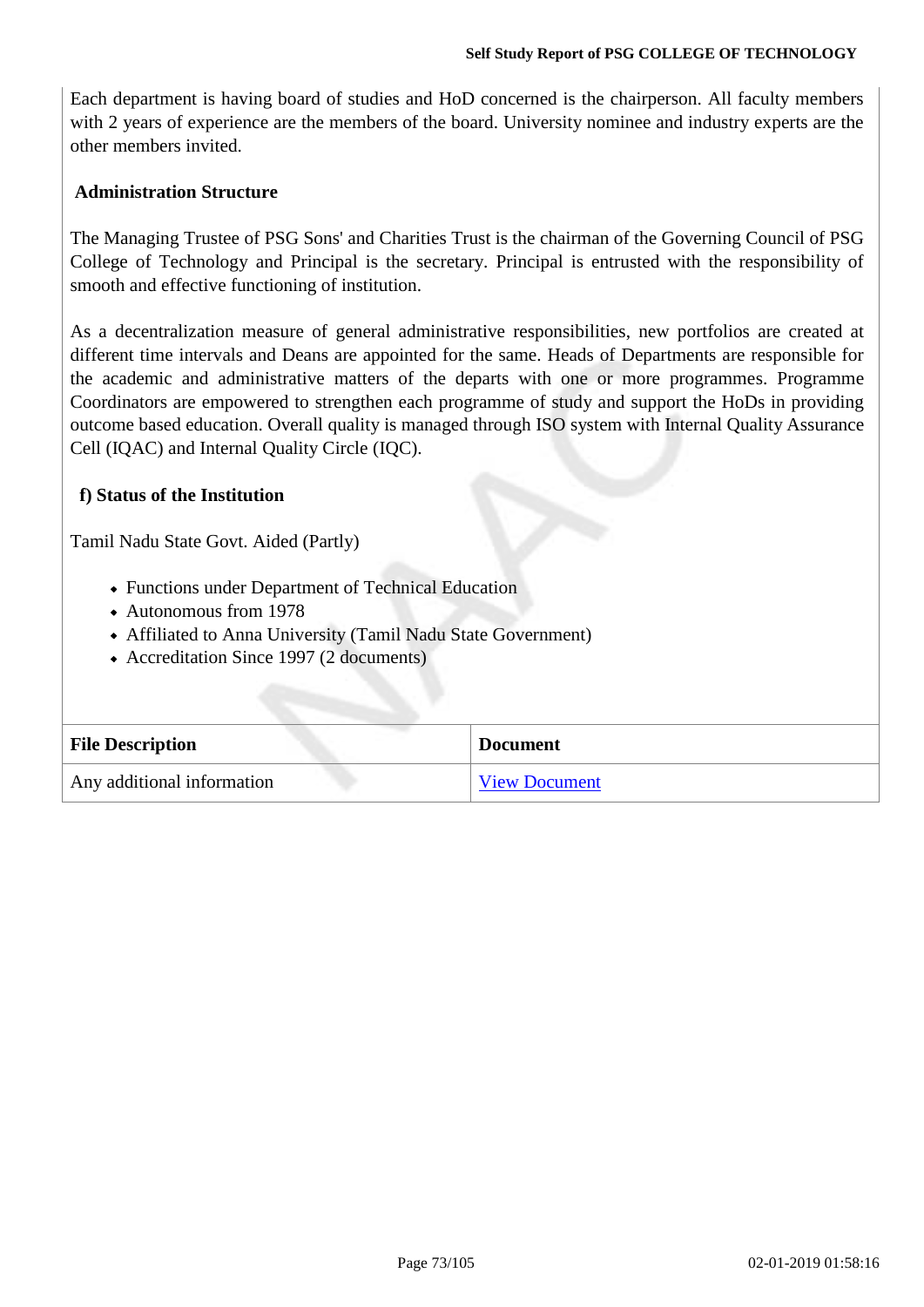While introducing CBCS in the curriculum, several meetings were held with heads of the departments, programme coordinators and regulatory bodies. A good number of interactive meetings were held among several functional heads (Computer center, Controller of examinations, Deans and BOS members ) to arrive at a possible framework to implement CBCS in the year 2015 for all UG and PG programmes offered by the college. Though some refinements are needed in CBCS implementation, the first attempt was successful without any major hurdle. The progress is monitored and corrective actions will be made based on the feedback from students, employers, parents and other quality assurance processes.

This success is attributed to the participative management that is practised in the college and in the academic administration of the departments which empowers faculty members to understand the objectives clearly and execute the tasks towards the realisation of desirable outcomes.

# **6.2 Strategy Development and Deployment**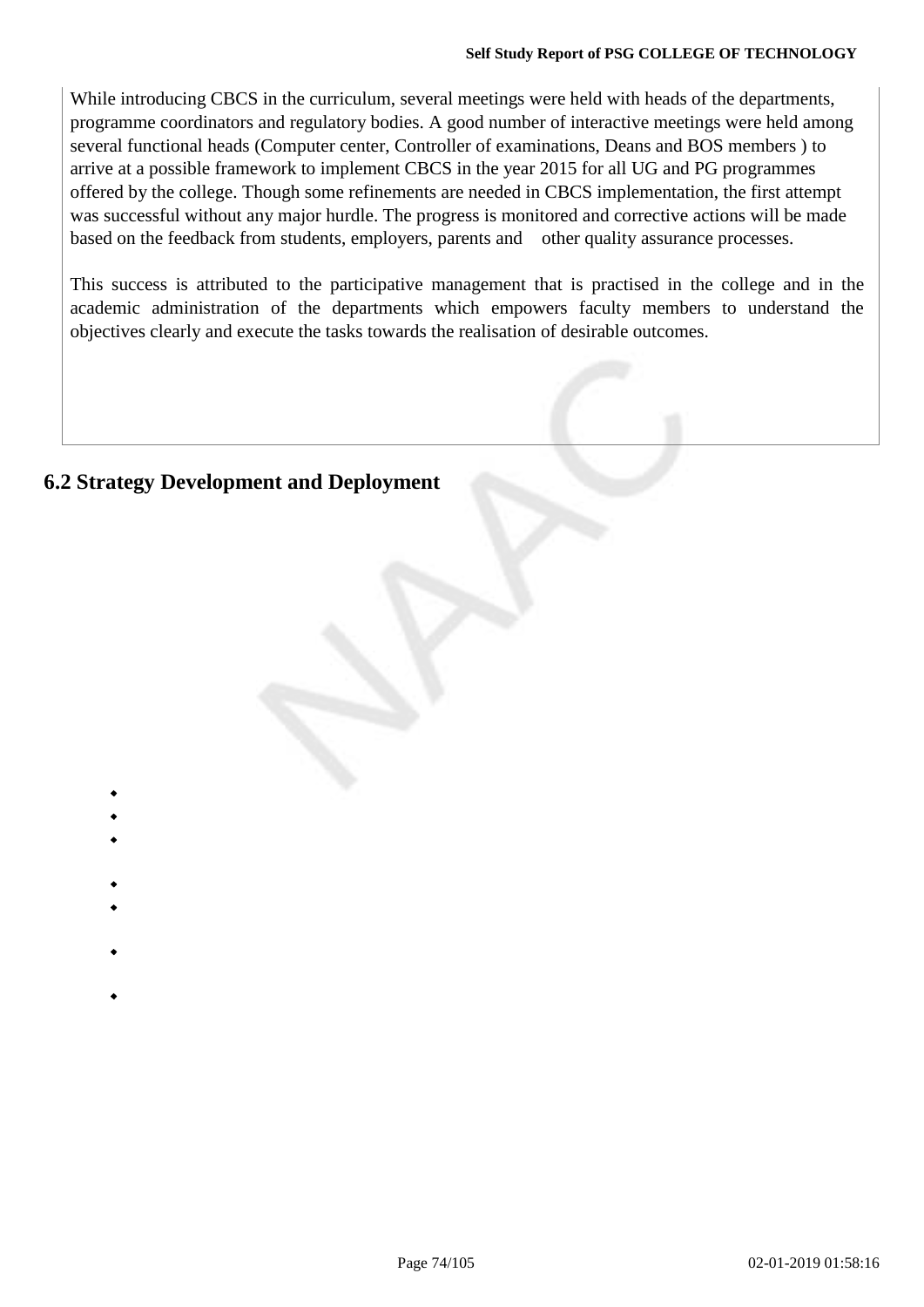- Curricular Aspects
- Teaching-Learning and Evaluation
- Research, Innovations and Extension
- Infrastructure and Learning Resources
- Student Support and Progression
- Governance, Leadership and Management
- Institutional Values and Best Practices

The conclusions arrived at IQC meeting is taken to Quality Policy Forum (QPF) where each proposed measure is carefully reviewed and policies are formulated. The policies are approved by the Internal Quality Assurance Cell (IQAC) which then uses ISO as a tool to develop the action plan for the policy framed, implement and monitor the same. The feedback is communicated back to the IQC to ensure the closed loop functioning

**6.2.2 Organizational structure of the institution including governing body, administrative setup, and functions of various bodies, service rules, procedures, recruitment, promotional policies as well as grievance redressal mechanism**

### **Response:**

**Governing Council:**All the statutory bodies of the college are constituted following UGC guidelines. The Governing Council with the managing trustee as the Chairman and other members frames directive principles and policies, amend and approve policies from time to time, and approve budgets.

**The Principal** of the College assisted by several **Deans and Heads of the departments** carries out the policies of the governing council. Faculty members of the departments work in consonance with the HOD.

**Academic council** approves the curriculum for various programmes offered with flexibility to make the course the most relevant through **Boards of Studies.**

**The Planning and Evaluation Committee suggest various plans** for development of the Institution, measures necessary to improve and maintain high standards of teaching and other progressive measures to the management.

**The Finance Committee:** All proposals relating to creation of posts, sanction of capital expenditure, annual accounts, financial estimates and audit reports are presented to the Finance Committee for advice. The recommendations of Finance committee will be submitted to the governing council for approval.

There are other committees formed to look after the activities that smoothens the day to day functioning of the college.

**EXAMINATION CELL & SYSTEM :** The college has a well equipped examination cell with a good level of automation and staff, headed by the full time Controller of Examinations supported by the Deputy Controller.

**Defined service rules, procedures, recruitment and promotional policies**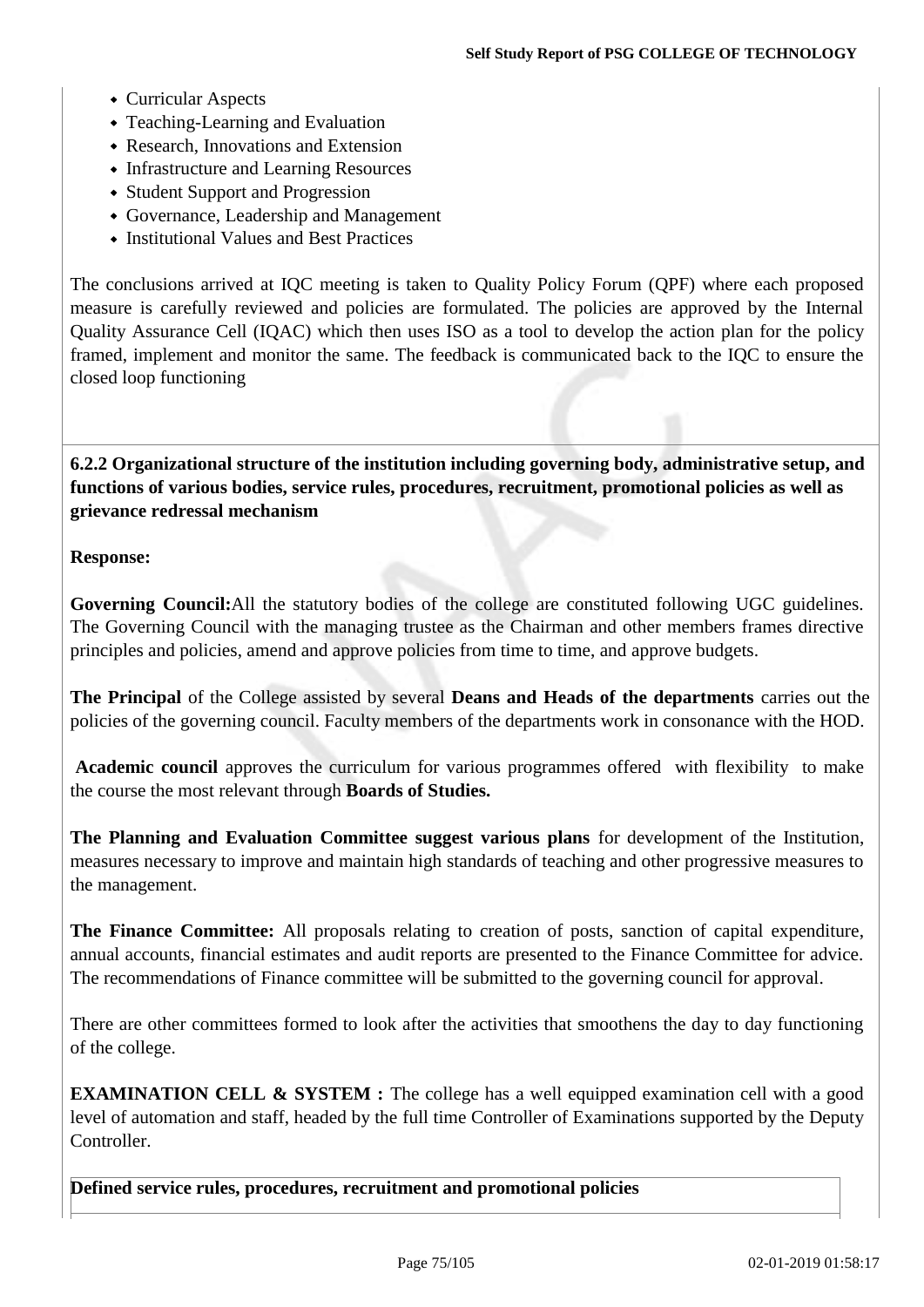The list of published rules, policies and procedures, year of publication and awareness among the employees/students are available on the Institutional website.

### **For Government Aided Courses:**

As and when vacancy arises, with the approval of Director of Technical Education (DTE), the Professional & Executive Employment Office, Chennai (for teaching post) / District Employment Exchange, Coimbatore (for non-teaching post) is contacted to sponsor candidates with the qualification prescribed by AICTE / Government of Tamilnadu for the concerned post. After obtaining approval from Employment Office, an open advertisement in English dailies, on all-India basis, calling for applications is released.

A Staff Selection Committee is constituted for selection of candidates with the Chairman, Governing Council, Nominee of Governing Council, DTE, Two Subject Experts sponsored by AICTE, SC/ST Nominee, Principal & concerned HODs as members to interview the candidates and make its recommendations. The entire proceedings are placed before the following Governing Council meeting of the Institution for approval and ratification. After the approval from DTE office, the appointment letters are issued to the candidates. Similar procedures are adopted for promotions also.

For **self-supporting courses**, an open advertisement is issued in dailies calling for applications from suitable candidates. The selection procedures and qualifications prescribed are the same as followed for aided courses. The appointment orders are released after getting approval from the Chairman, Governing Council.

### **6.2.3 Implementation of e-governance in areas of operation**

**1.Planning and Development 2.Administration 3.Finance and Accounts 4.Student Admission and Support 5.Examination** 

**All 5 of the above** 

**Any 4 of the above** 

**Any 3 of the above** 

**Any 2 of the above**

**Response:** All 5 of the above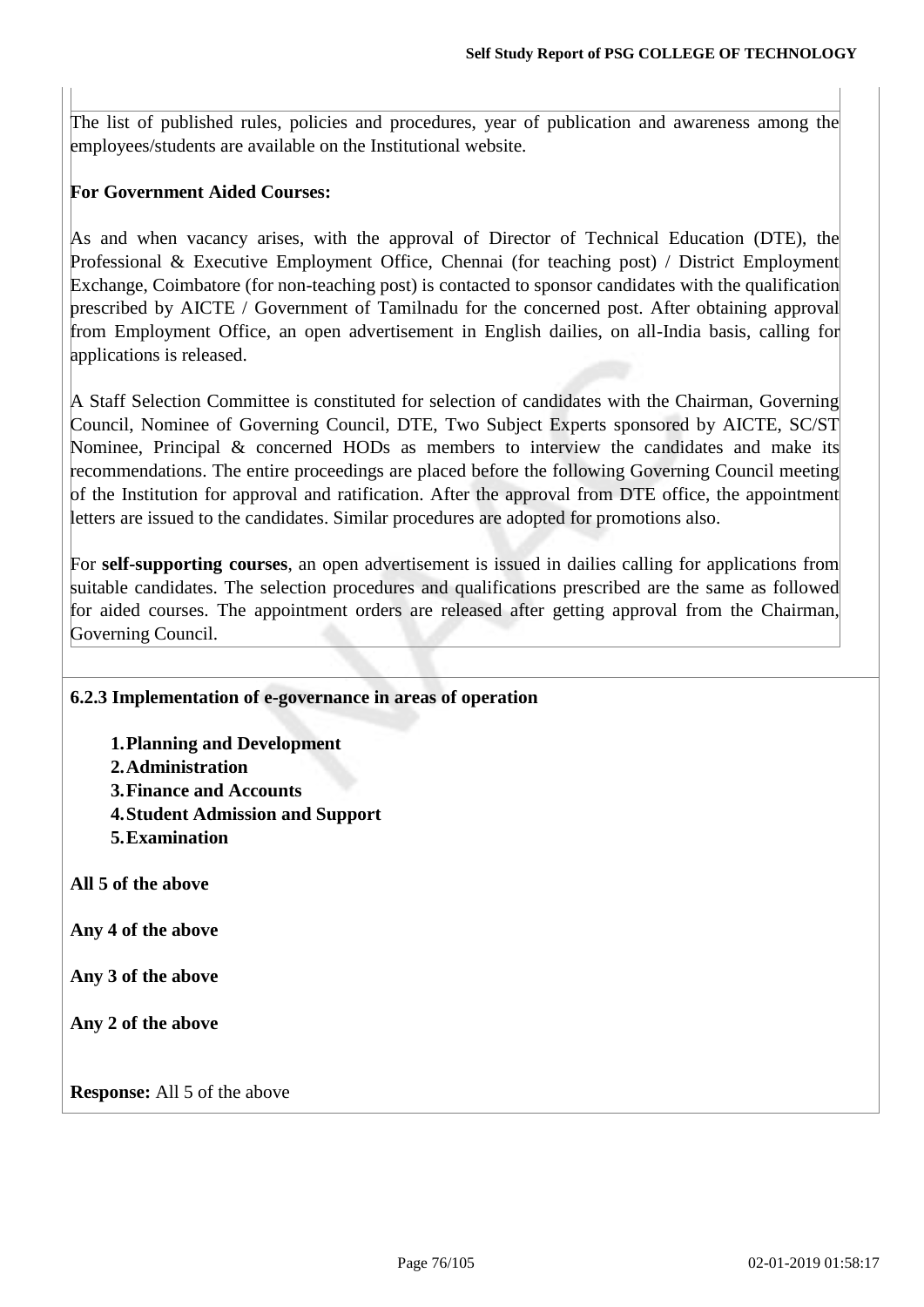| <b>File Description</b>                                                                                            | <b>Document</b>      |
|--------------------------------------------------------------------------------------------------------------------|----------------------|
| Screen shots of user interfaces                                                                                    | <b>View Document</b> |
| Details of implementation of e-governance in areas<br>of operation Planning and<br>Development, Administration etc | <b>View Document</b> |

### **6.2.4 Effectiveness of various bodies/cells/committees is evident through minutes of meetings and implementation of their resolutions**

### **Response:**

Implementation of CBCS

The choice based credit system (CBCS) was introduced based the decision taken in the HoDs meeting as a part of strategic planning for the institution. It was discussed in detail and the following advantages are identified if this system is introduced:

- 1.A student will get a chance to learn more number of courses than the usually prescribed minimum number of courses to complete the programme
- 2.A student can take double the time to complete the programme if he is a slow learner
- 3.A student can do a minor specialization in areas other than his major branch of specialization with additional courses as electives

# **6.3 Faculty Empowerment Strategies**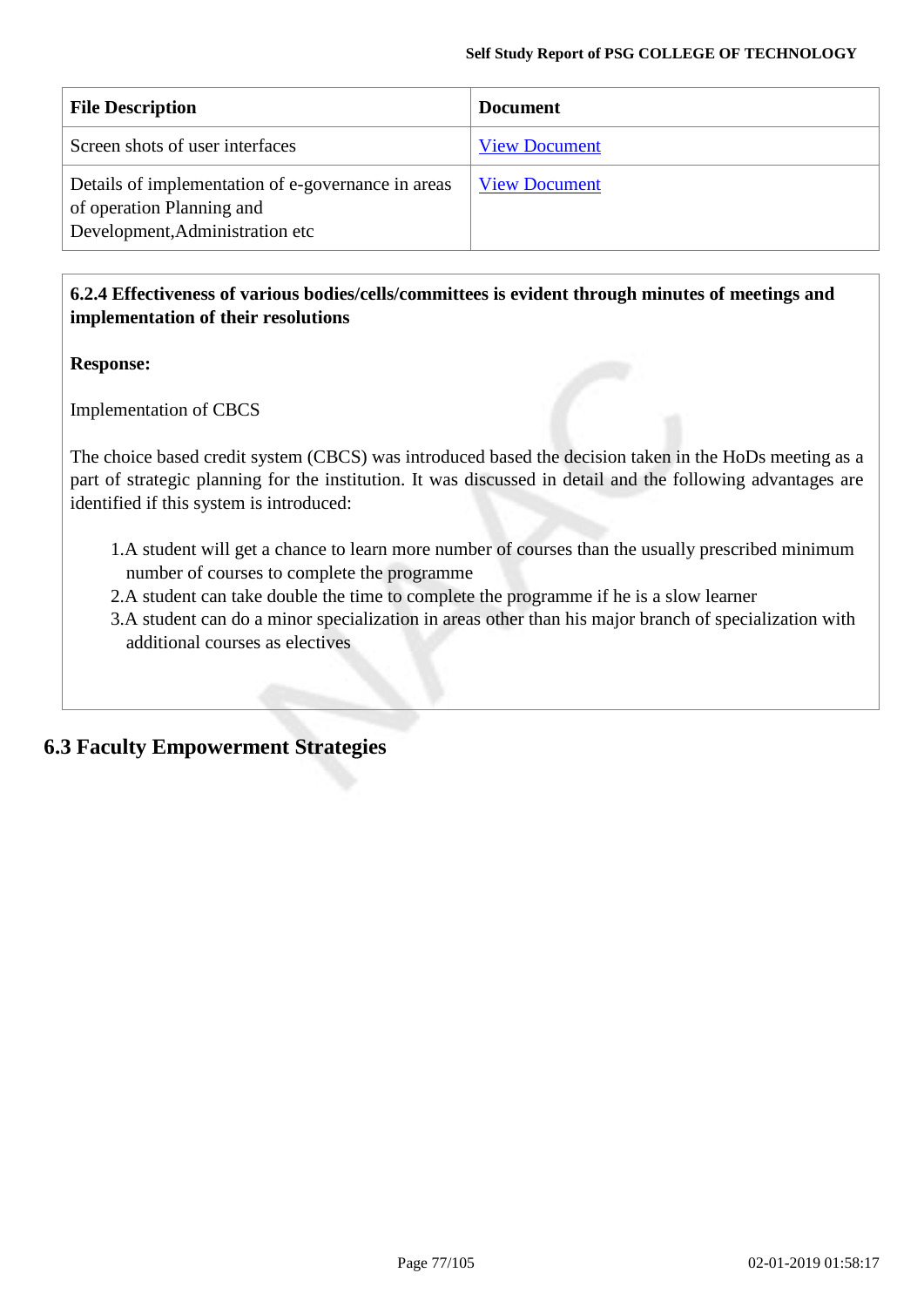Faculty members are permitted to pursue research in their area of interest. The institute provides funds as seed money to the faculty for their research activities. Also, every faculty member is encouraged to undertake consultancy work in their area of expertise.

Faculty contribution with regard to paper publication, book publication, project received, research accomplishment, obtaining of patents etc are duly recognized and honored.

Non-teaching staff are encouraged to acquire additional skills and qualifications.

### **6.3.2 Average percentage of teachers provided with financial support to attend conferences / workshops and towards membership fee of professional bodies during the last five years**

### **Response:** 13.02

6.3.2.1 Number of teachers provided with financial support to attend conferences / workshops and towards membership fee of professional bodies year-wise during the last five years

| 2017-18 | 2016-17      | 2015-16 | 2014-15 | 2013-14 |
|---------|--------------|---------|---------|---------|
| 93      | $\mathbf{r}$ | 81      | 68      | 50      |

| <b>File Description</b>                                                                                                   | <b>Document</b>      |
|---------------------------------------------------------------------------------------------------------------------------|----------------------|
| Details of teachers provided with financial support<br>to attend conferences, workshops etc during the last<br>five years | <b>View Document</b> |

**6.3.3 Average number of professional development /administrative training programs organized by the institution for teaching and non teaching staff during the last five years**

### **Response:** 10.6

6.3.3.1 Total number of professional development / administrative training programs organized by the Institution for teaching and non teaching staff year-wise during the last five years

| $2017 - 18$<br>2016-17 | 2015-16 | 2014-15 | 2013-14 |
|------------------------|---------|---------|---------|
| 16<br>∼                |         |         | 19      |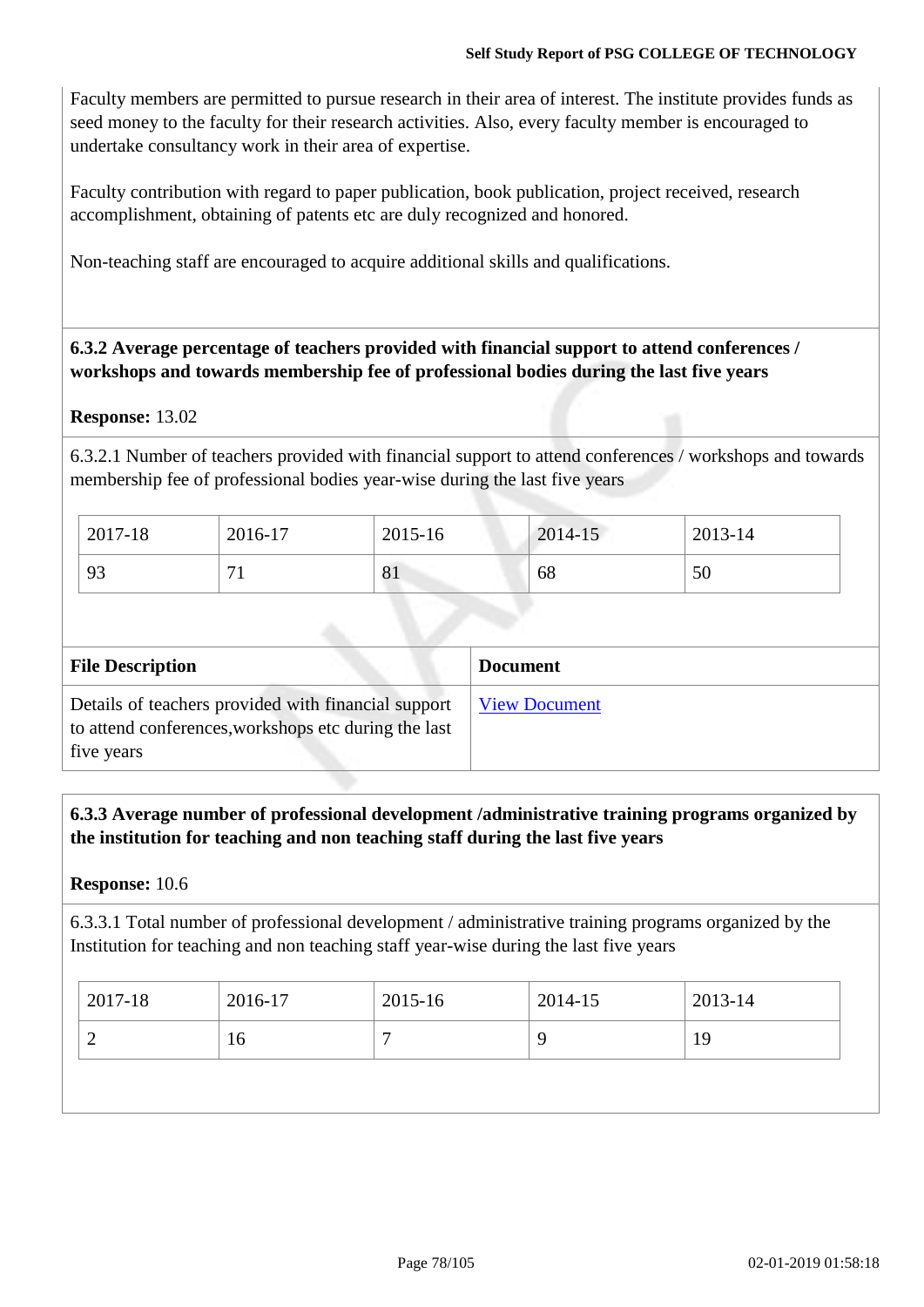| <b>File Description</b>                                                                                                                                       | <b>Document</b> |
|---------------------------------------------------------------------------------------------------------------------------------------------------------------|-----------------|
| Details of professional development / administrative   View Document<br>training programs organized by the Institution for<br>teaching and non teaching staff |                 |

## **6.3.4 Average percentage of teachers attending professional development programs viz., Orientation Program, Refresher Course, Short Term Course, Faculty Development Program during the last five years**

### **Response:** 59.34

6.3.4.1 Total number of teachers attending professional development programs, viz., Orientation Program, Refresher Course, Short Term Course, Faculty Development Programs year-wise during the last five years

| 2017-18 | 2016-17 | 2015-16 | 2014-15 | 2013-14 |
|---------|---------|---------|---------|---------|
| 156     | 399     | 326     | 348     | 399     |
|         |         |         |         |         |
|         |         |         |         |         |

| <b>File Description</b>                                                                       | <b>Document</b>      |
|-----------------------------------------------------------------------------------------------|----------------------|
| Details of teachers attending professional<br>development programs during the last five years | <b>View Document</b> |

### **6.3.5 Institution has Performance Appraisal System for teaching and non-teaching staff**

### **Response:**

Every year all teachers have to submit a comprehensive self assessment report through their Head of the department to the Principal. The report includes their contribution to teaching, learning, evaluation related activities, co-curricular, extension, profession related activities, research, publications and academic contributions. They are evaluated by a committee of senior faculty. In addition, at the end of every semester feed back from the students are also obtained with regard to course delivery by the teacher concerned. If necessary, corrective actions are taken by the HoD concerned. These reports are used as additional documents during the career advancement interview of the teacher. Students also provide their exit feed back about the teachers at the end of their programme.

All supporting staff submit their annual performance appraisal report at the end of the academic year. The report includes their responsibilities, duties performed during the year and participation in training programmes during the year. The report also includes assessment by the HoD concerned under various parameters with regard to the working of the staff during the year Also, HoD's feed back is obtained for the non teaching staff before the staff is put on probation after completion of initial temporary appointment period and also before confirmation after completion of probationary period. In addition, if necessary, HoD can provide performance feed back about their staff at any time to the Principal for necessary action.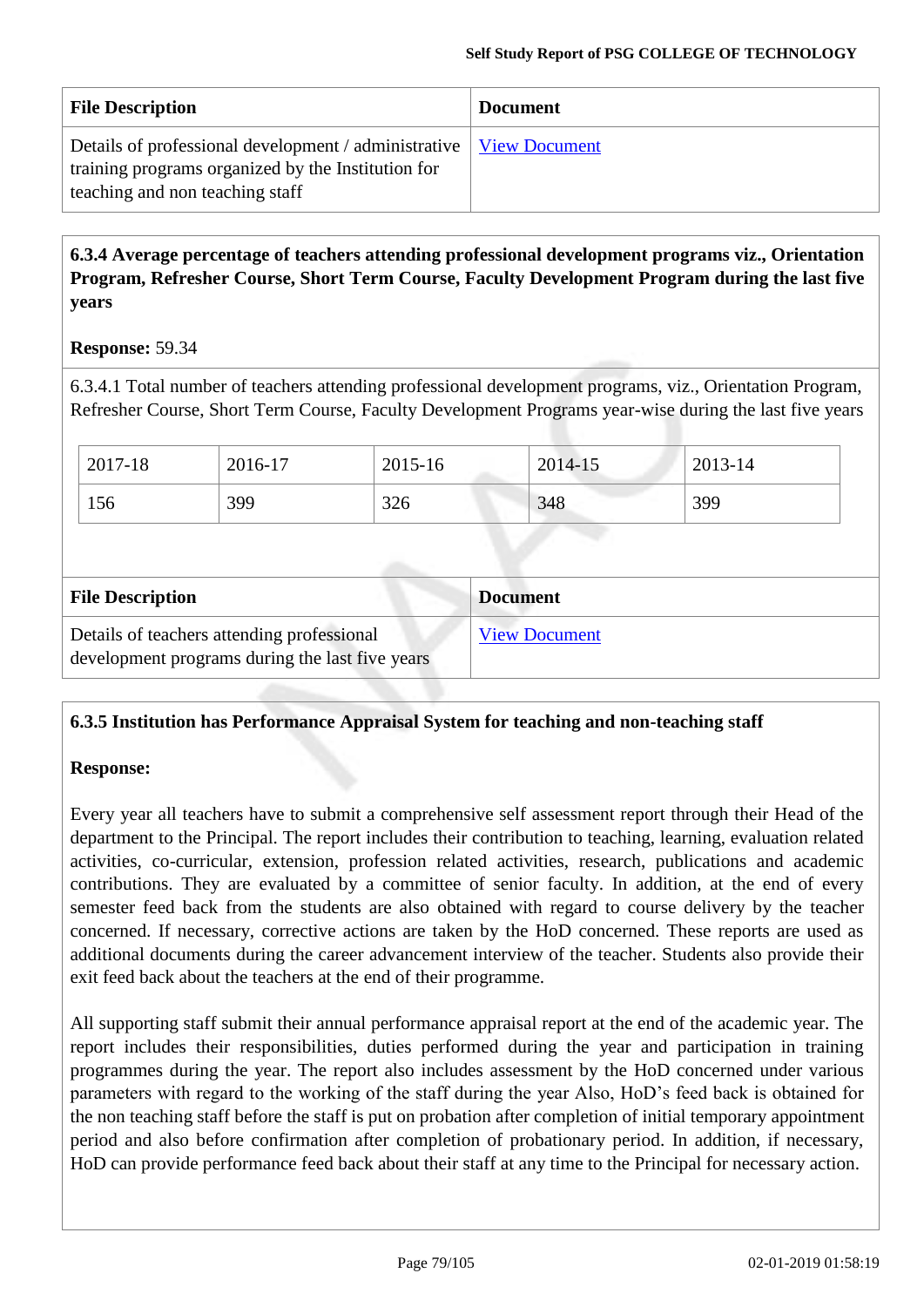# **6.4 Financial Management and Resource Mobilization**

### **6.4.1 Institution conducts internal and external financial audits regularly**

### **Response:**

### **Internal & External financial audit**

**State government grant** : Audit is conducted annually by the office of the State government Local Fund Audit and the consolidated report is submitted to the Directorate of Technical Education, Chennai, for further action. In case of discrepencies pointed out by the audit team, remarks from the college are sought out and if found satisfactory, the issue is closed. If not found satisfactory, suitable corrective action recommended by the DoTE is informed to the college for closure of the issue.

**Central government grant**: Audit is conducted by the Chartered Accountant appointed by the college and relevant Utilisation certificate signed by the Chartered Accountant and the principal is sent to the sanctioning authority. Subsequently, audit is also carried out by the Accountant General's office for final approval.

**Management Grant :** Concurrent Audit is conducted by the audit team of the accounts department of the PSG Trust. Annual audit is conducted by the Chartered Accountant appointed by the Management and the report is submitted to the Managing Trustee for further action.

**6.4.2 Funds / Grants received from non-government bodies, individuals, Philanthropists during the last five years (not covered in Criterion III) (INR in Lakhs)**

**Response:** 24.49

6.4.2.1 Total Grants received from non-government bodies, individuals, philanthropists year-wise during the last five years (INR in Lakhs)

| 2017-18                 | 2016-17 | 2015-16 |                 | 2014-15 | 2013-14 |
|-------------------------|---------|---------|-----------------|---------|---------|
| 4.74600                 | 4.28200 | 7.03070 |                 | 2.37620 | 6.05600 |
|                         |         |         |                 |         |         |
|                         |         |         |                 |         |         |
| <b>File Description</b> |         |         | <b>Document</b> |         |         |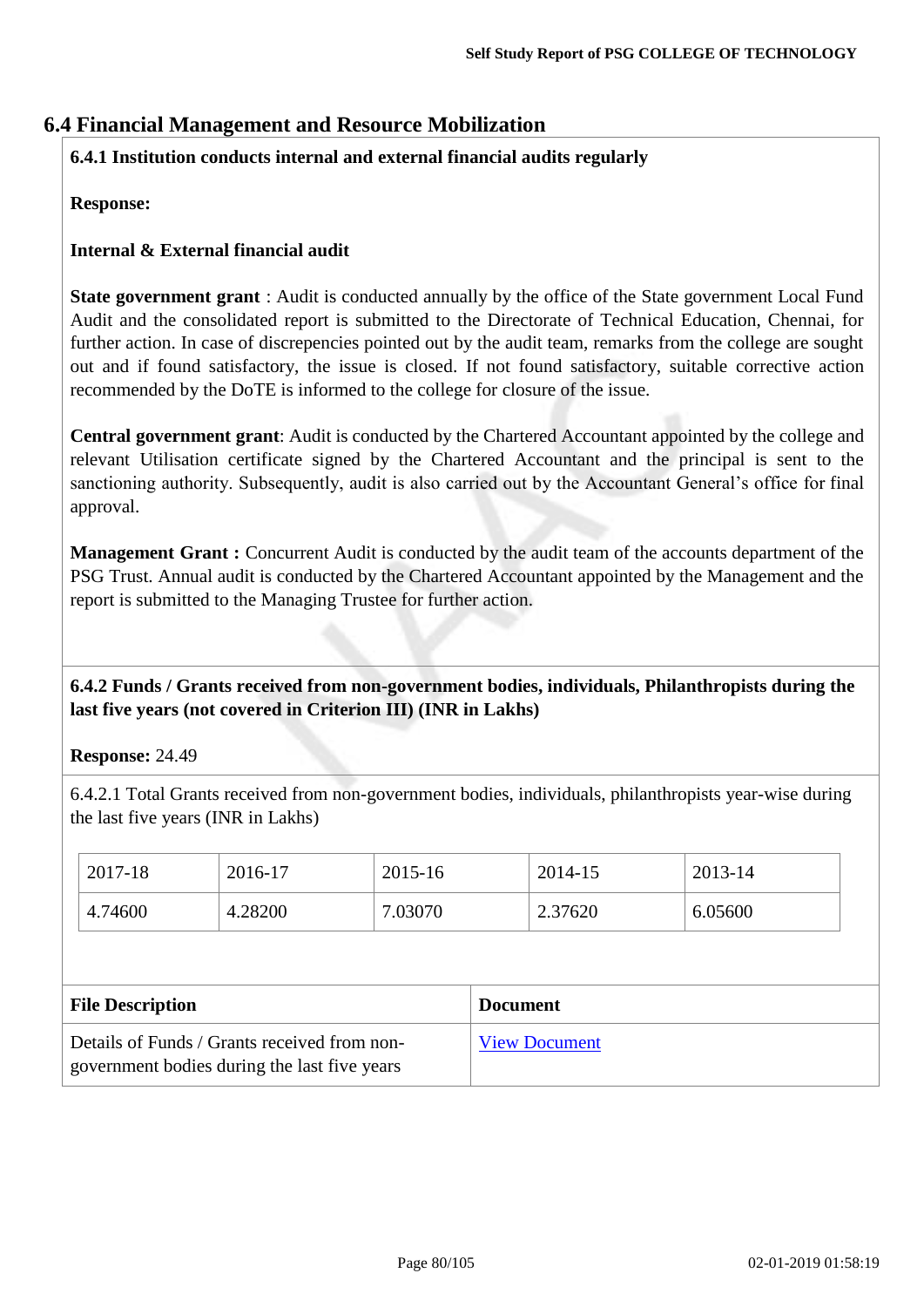### **Students fee**

It's the most important part of our income. We need to ensure all the seats are filled to maximize the income through this source. The admissions to our programmes depend on the placement after completing this programme. We take maximum care to design the curriculum with inputs from the industry and also revise it periodically every four years for undergraduate and three years for post graduate programmes. Teachers are well trained to make the students learn with specific outcomes that will create the necessary skills to get a job. Also we have in operation an exclusive placement office to coordinate and train the students for campus placement.

### **Sponsored research projects**

In order to modernize our labs with new equipments and also to create new facilities for research, our faculty regularly apply for projects to the funding agencies. We also have many centres for industrial research partly supported by industry. Most of our new equipments are purchased through funded projects.

### **Consultancy and testing revenue**

Faculty members are also actively involved in consultancy and testing activities which is another source of income to the college. We have many industry customers who use our faculty service to solve their industrial problems and train their work force.

### **Nonformal and continuing education**

We regularly conduct programmes to engineers on various new topics and our lab facilities are used to train them in new technologies. We also design specific programmes on the request of industry and our faculty go to the company and teach them the new developments in their field of Engineering and Technology.

### **Management Contribution**

PSG College of Technology is one of the many institutions under PSG and Sons' Charities Trust. The trust usually funds for the infrastructure development regularly on our request.

### **Alumni contribution**

Many of our Alumni, working all over the world, contribute for the scholarships to the present students. They create endowments through our Alumni Association and provide scholarships on regular basis. They also support many Alumni activities organized inside the campus throughout the year.

### **Tamil Nadu State Government Grant:**

Few programmes of the college are state government supported and 90% of the staff salary of these programmes is given by the Tamil Nadu State Government. The remaining 10% of the salary and full salary of the staff for the self supporting programmes is given by the management. Other overheads are taken care by the management.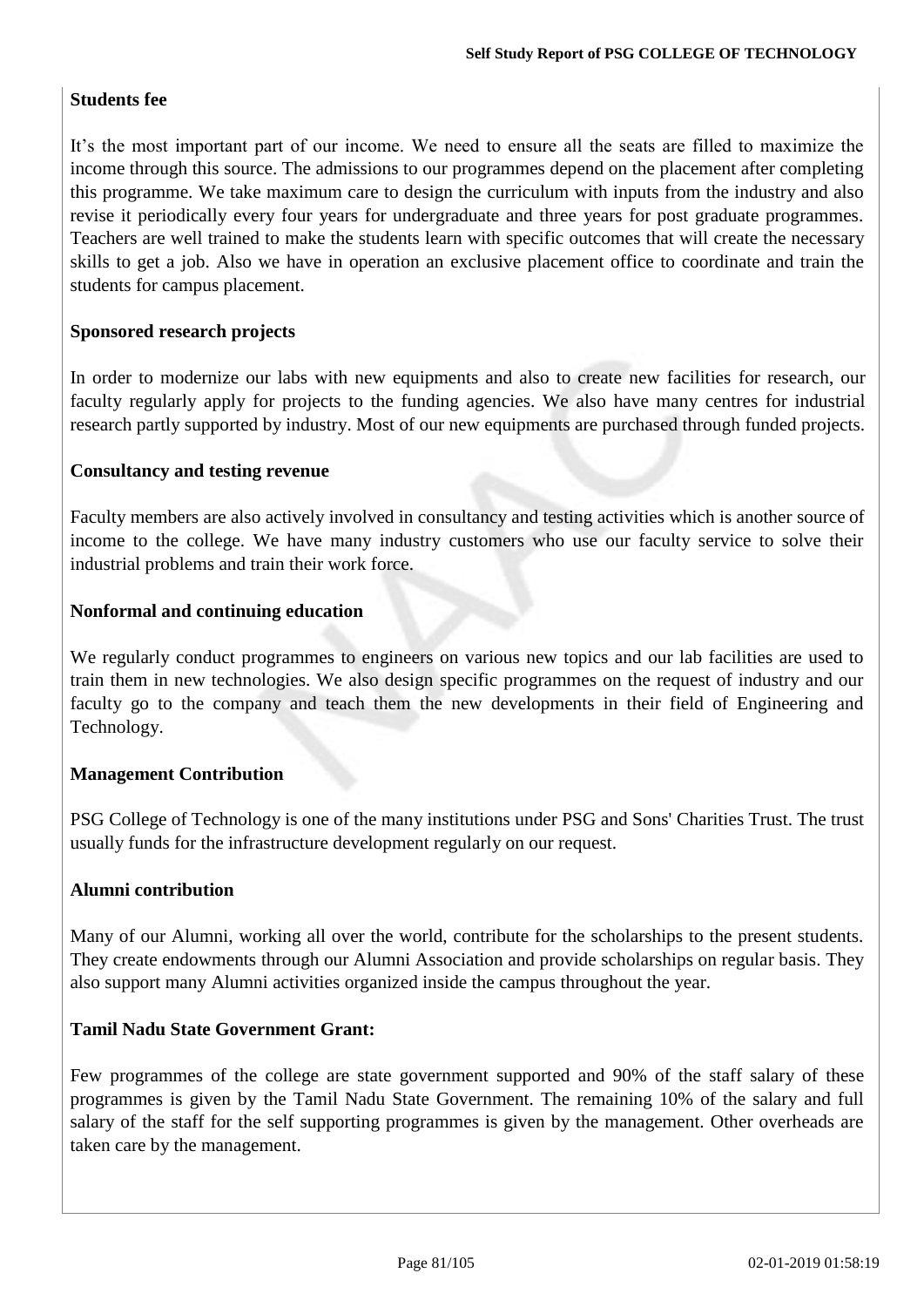# **6.5 Internal Quality Assurance System**

## **6.5.1 Internal Quality Assurance Cell (IQAC) has contributed significantly for institutionalizing the quality assurance strategies and processes**

### **Response:**

The dynamic environment has necessitated the institution to establish and institutionalize a quality assurance system with a view to plan, implement and monitor the strategies/activities to drive the institution towards continuous improvement in academic and administrative matters. The flow of activities normally initiated to ensure continuous improvement in academic and administrative matters can be well understood from the following chart.

### **Internal Quality Circle**

(meets minimum monthly once)

- Receiving data from various sources and Identifying areas for improvement.
- Suggesting recommendations/strategies to the QPF.

### **Quality Policy Forum**

(meets monthly once)

- Receiving recommendations/suggestions from IQC.
- Deliberating and approving the recommendations/ suggestions and forwarding the same to the IQAC for implementation and monitoring.

Also, analyzing the feedback responses from the students and other stakeholders and recommending corrective actions required, if any, to the IQAC.

### **Internal Quality Assurance Cell**

(meets once in every quarter)

- Planning and implementing the recommendations/suggestions forwarded by the QPF.
- Auditing the same to assess its impact in the academic and administrative matters through ISO.
- Developing quality benchmarks.
- Promoting workshops/seminars on quality related themes through Educational Technology Centre.

### **Preparation of Annual Quality Assurance Report (AQAR) to be submitted to NAAC.**

The IQC at its meeting held on 24.10.2017 provided the list of best practices and areas for improvement as input to the Quality Policy Forum. The QPF at its meeting held on 25.10.2017 deliberated on the above input and finally arrived at two best practices namely (1) One credit courses and (2) Green Initiatives and usage of renewable every.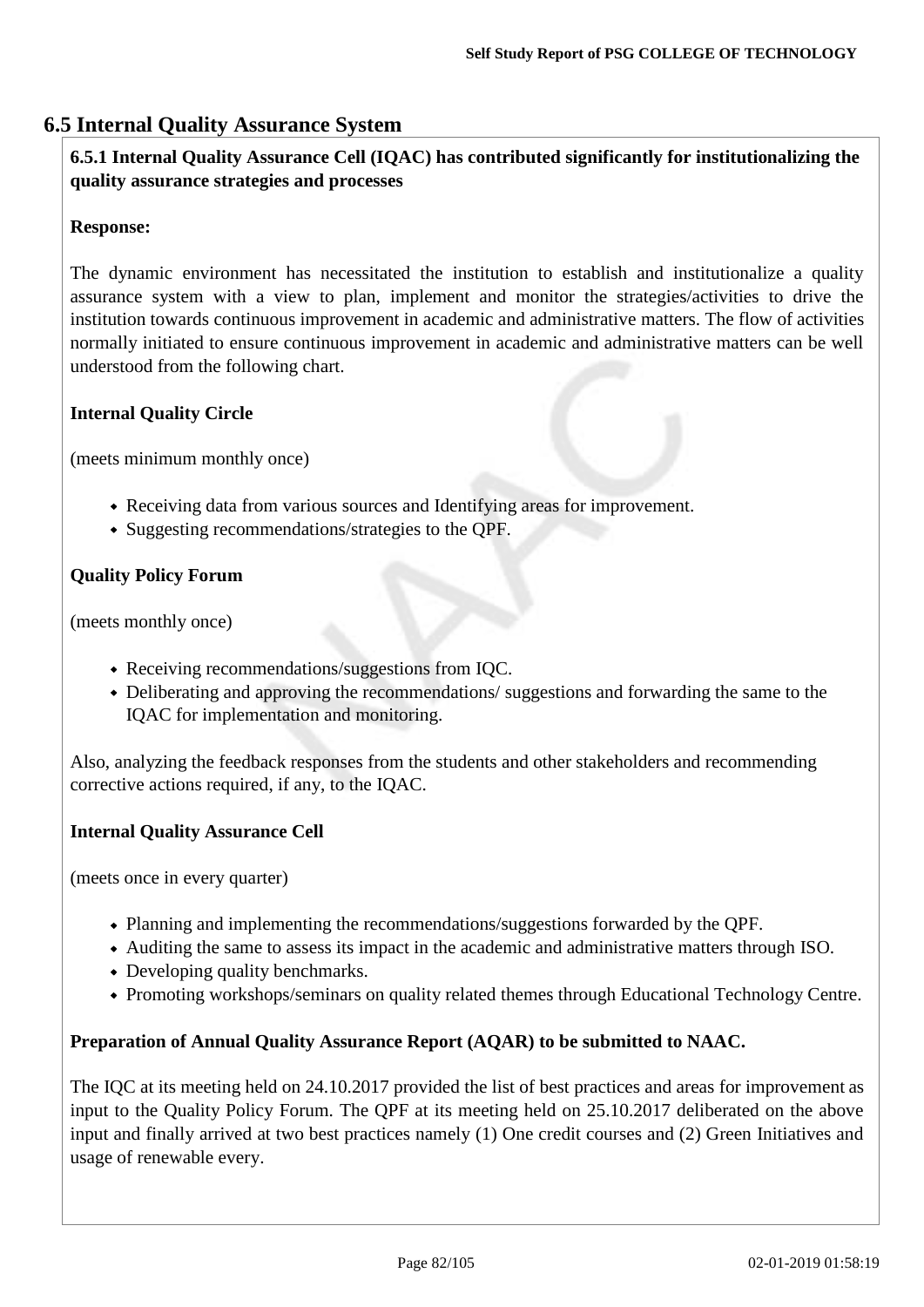# **6.5.2 The institution reviews its teaching learning process, structures & methodologies of operations and learning outcomes at periodic intervals through IQAC set up as per norms**

### **Response:**

The institution reviews its teaching learning process, structures and methodologies of operation and learning outcomes at periodic intervals through IQAC setup as per norms.

Quality Policy Forum (QPF) comprising Deans and Heads of Departments as members meet regularly to review the outcomes of teaching learning process. The recommendations of the department level committees PASCO( Programme Analysis Committee) and PADCO (Programme Advisory Committee) are reviewed by QPF and forwarded to Boards of Studies and Academic Council for implementing changes in the curriculum and scheme of subjects of study. Planning and executing various academic activities is also the responsibility of this forum.

The Programme Analysis Committee for each programme consists of the faculty members of that programme, Programme Co-ordinator and the Head of the Department. This committee discusses the pass percentage and attainment of course outcomes against defined targets. The committee reviews the feedback received form academic audit of question papers and answer scripts conducted by external experts. The level of Blooms Taxanomy applied in assessing learning is also discussed. The committee identifies the scope for improvements and introduce necessary actions for the same.

The Programme Advisory Committee analyses the achievements of Programme Outcomes(POs) and Programme Specific Outcomes (PSOs) against defined targets. The data on placement in campus, pursuance of higher studies, successful candidates in competitive examinations, achievement of special recognitions, start ups and internship are used for discussions. The necessary improvements in attainment of POs/PSOs through the conduct of value added courses , one credit and open electives as applicable are suggested by this committee.

### **6.5.3 Average number of quality initiatives by IQAC for promoting quality culture per year**

### **Response:** 13.2

6.5.3.1 Number of quality initiatives by IQAC for promoting quality year-wise for the last five years

| 2017-18 | 2016-17 | 2015-16 | 2014-15 | 2013-14 |
|---------|---------|---------|---------|---------|
| πJ      | 14      |         | . .     | 19      |

| <b>File Description</b>                                                         | <b>Document</b>      |
|---------------------------------------------------------------------------------|----------------------|
| Number of quality initiatives by IQAC per year for<br>promoting quality culture | <b>View Document</b> |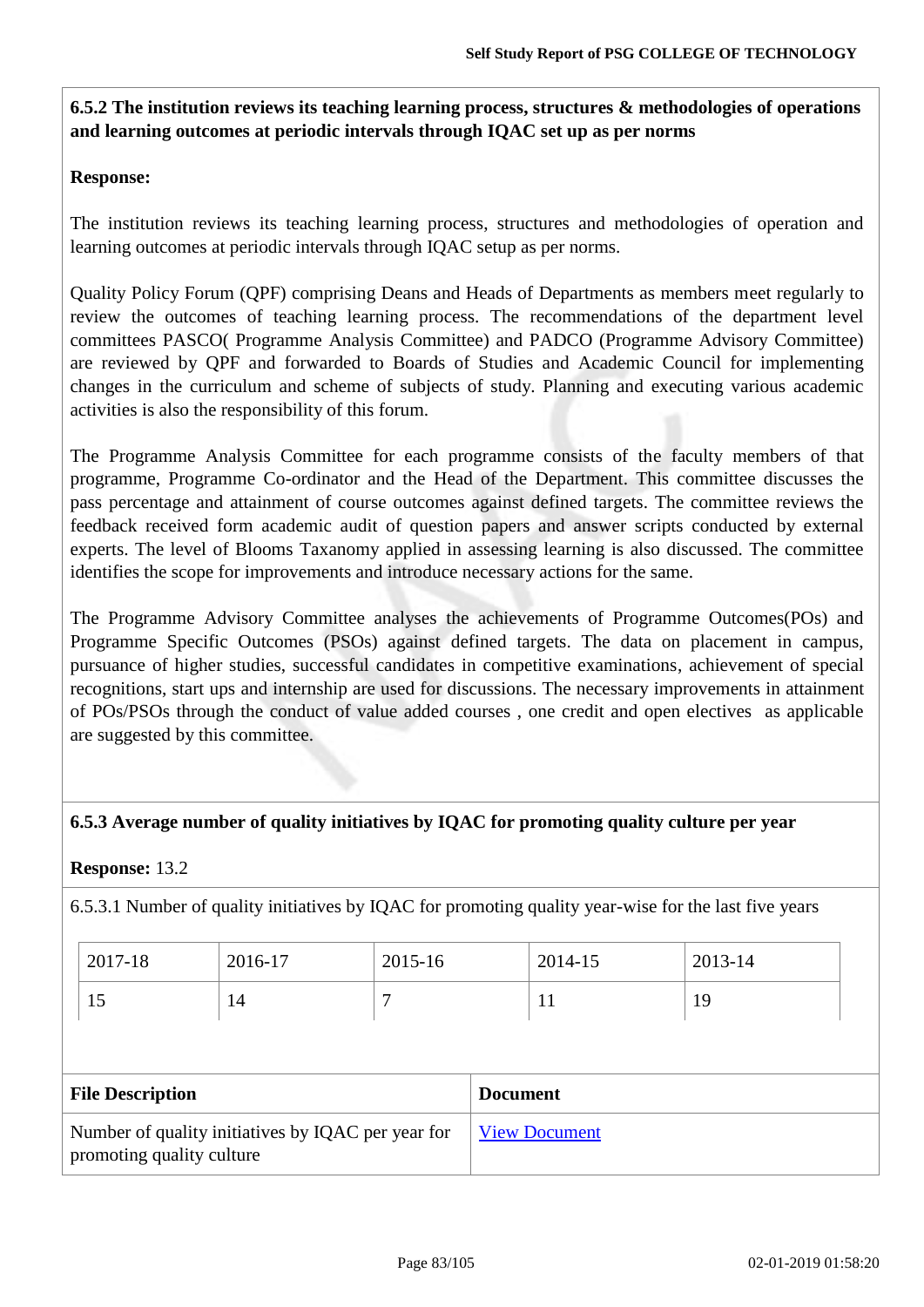| 6.5.4 Quality assurance initiatives of the institution include                                                                                                                           |                                                                                                                                                                                 |
|------------------------------------------------------------------------------------------------------------------------------------------------------------------------------------------|---------------------------------------------------------------------------------------------------------------------------------------------------------------------------------|
| improvements<br>2. Academic Administrative Audit (AAA) and initiation of follow up action<br>3. Participation in NIRF<br><b>4.ISO Certification</b><br>5. NBA or any other quality audit | 1. Regular meeting of Internal Quality Assurance Cell (IQAC); timely submission of Annual<br>Quality Assurance Report (AQAR) to NAAC; Feedback collected, analysed and used for |
| Any 4 of the above                                                                                                                                                                       |                                                                                                                                                                                 |
| Any 3 of the above                                                                                                                                                                       |                                                                                                                                                                                 |
| Any 2 of the above                                                                                                                                                                       |                                                                                                                                                                                 |
| Any 1 of the above                                                                                                                                                                       |                                                                                                                                                                                 |
| <b>Response:</b> Any 4 of the above                                                                                                                                                      |                                                                                                                                                                                 |
| <b>File Description</b>                                                                                                                                                                  | <b>Document</b>                                                                                                                                                                 |
| e-copies of the accreditations and certifications                                                                                                                                        | <b>View Document</b>                                                                                                                                                            |
| Details of Quality assurance initiatives of the<br>institution                                                                                                                           | <b>View Document</b>                                                                                                                                                            |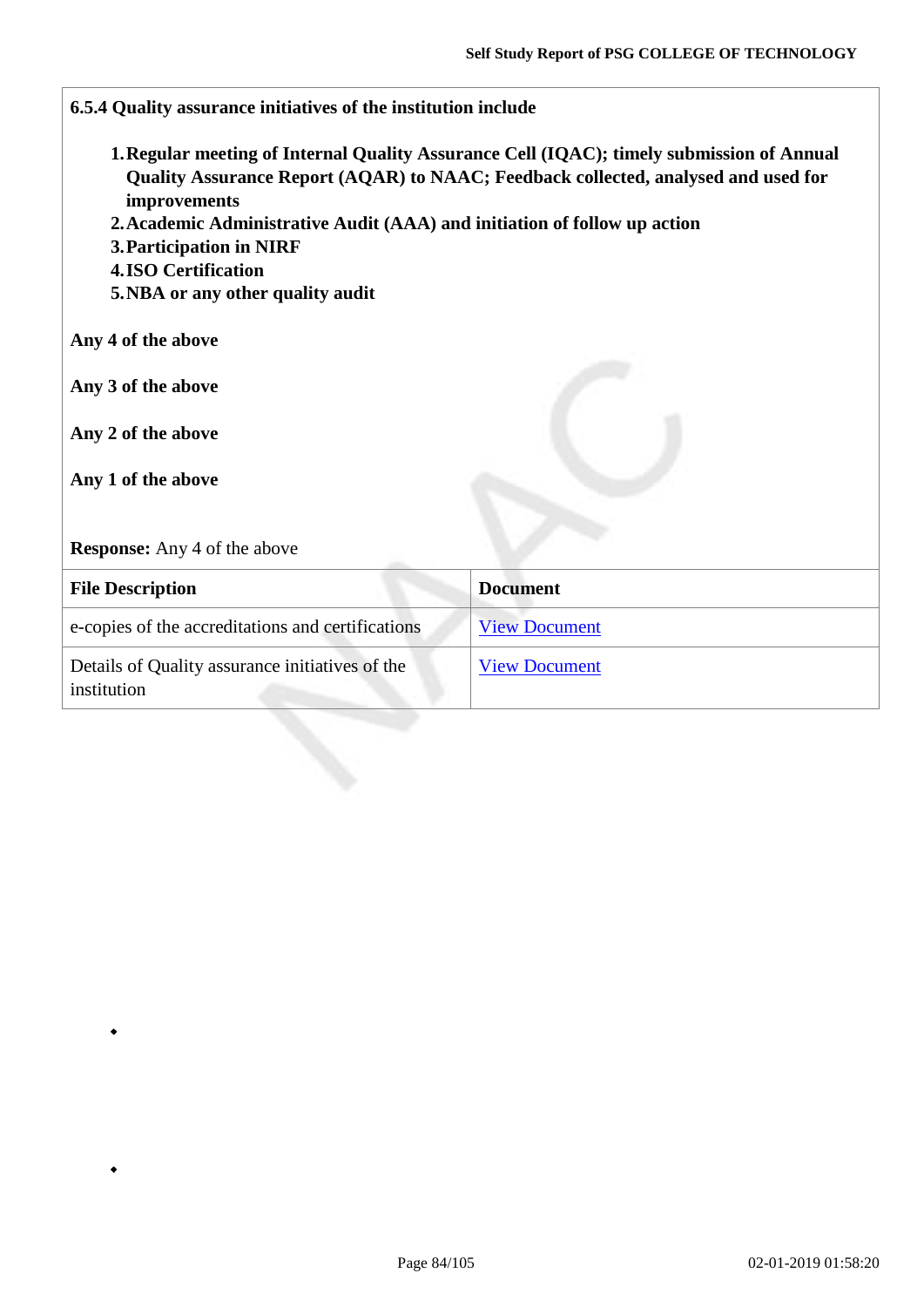In the process of accreditation by NBA, the model of outcome based education is assimilated and the efforts are being made for developing a curriculum that completely satisfies Programme Outcomes and Programme Specific Outcomes. Through successive accreditations of NBA (since 1997), improvements are made continuously towards outcome based education.

### **Decentralization of academicmonitoring of the programmes (2014)**

Improvement at programme level is possible when the programmes are monitored from the achievement of the programme outcomes as specified. With this background, Programme Coordinators were identified to support the Head of the Department in executing academic activites effectively. They facilitate various stakeholders to decide the curriculum, plans the meetings, and implements their innovation with a core team of faculty members identified for the programme under the supervision of Head of the Department.

### **Research Boards and Research Council (initiated in the year 2014/2015)**

The growth of the institution depends on its ability to attract human talent towards quality research. This inevitably led to the formation of Research Boards at the department level and Research Council at the institution level. Research activities, organizing conferences, availability of scholars to pursue research, facilities needed, efforts to mobilize funds for research and number of quality publications are planned and reviewed periodically

### **Improving the research content ofPG programmesandresearch capabilities (2013)**

Research can be sustained if there is continuous supply of talent towards PG programmes. The focused research facilities and dedicated laboratories for PG programmes were identified and established while the curriculum underwent changes in 2013 for PG programmes. The addition of facilities and manpower continues to meet the achievement of programme outcomes.

### **Choice Based Credit System (CBCS)(2015)**

Choice Based Credit System was introduced in the curriculum for all programmes offered with special emphasis on open electives (3) and professional electives (6). Fast track option and slow learning options were also included to help the students to phase their learning and completion of the programme with minimum and maximum duration as per the guidelines of the university. Options for redo and dropping of electives were also introduced as choice for the students.

### **Audit courses (2018)**

Two audit courses were introduced in the PG schemes for improving the capabilities in writing technical papers in English and understanding the systematic approaches needed while undertaking research.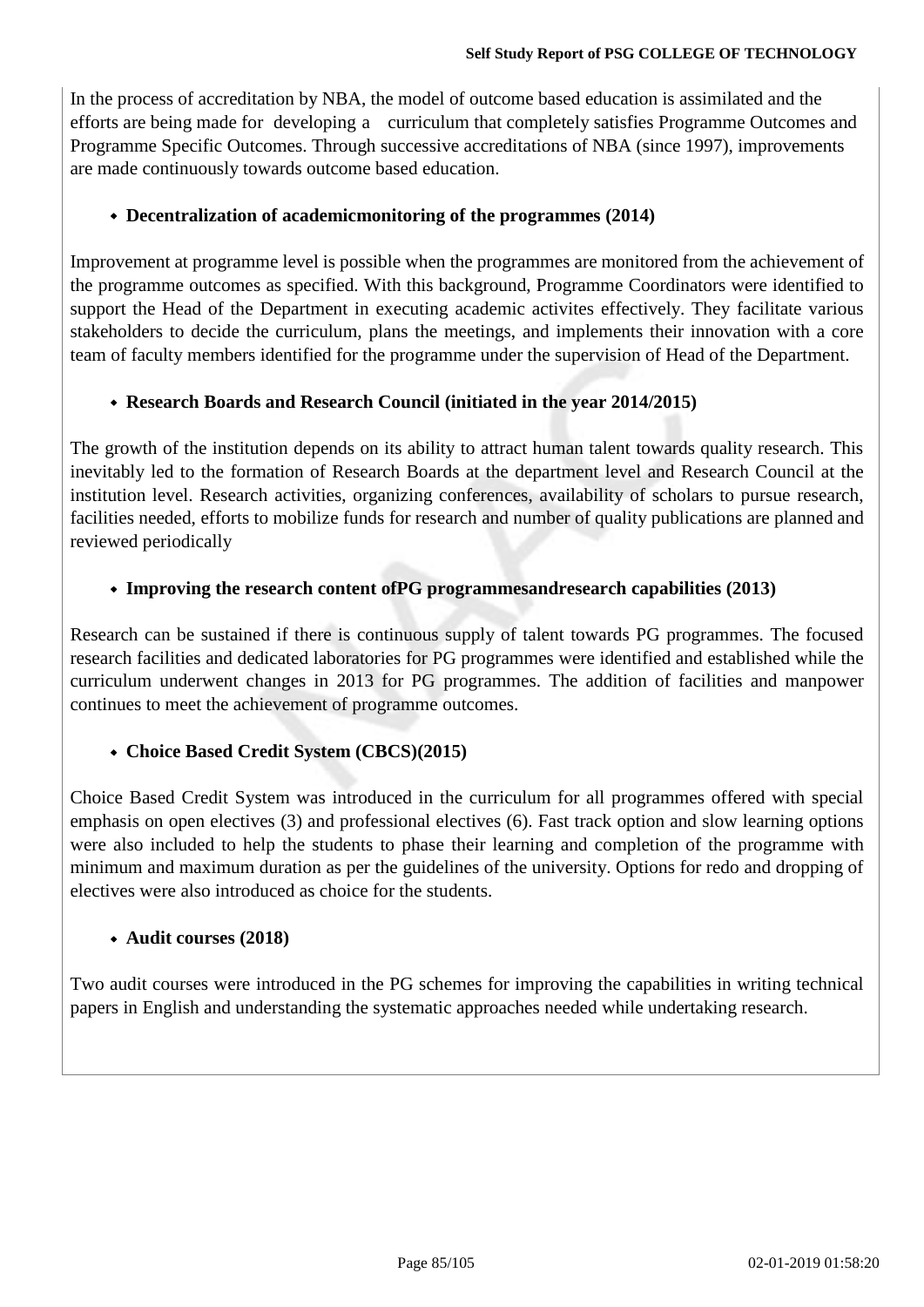# **Criterion 7 - Institutional Values and Best Practices**

# **7.1 Institutional Values and Social Responsibilities**

**7.1.1 Number of gender equity promotion programs organized by the institution during the last five years**

### **Response:** 45

7.1.1.1 Number of gender equity promotion programs organized by the institution year-wise during the last five years

| 2017-18                 | 2016-17 | 2015-16 | 2014-15         | 2013-14 |  |
|-------------------------|---------|---------|-----------------|---------|--|
| 9                       | 12      | 11      | 13              | U       |  |
|                         |         |         |                 |         |  |
|                         |         |         |                 |         |  |
| <b>File Description</b> |         |         | <b>Document</b> |         |  |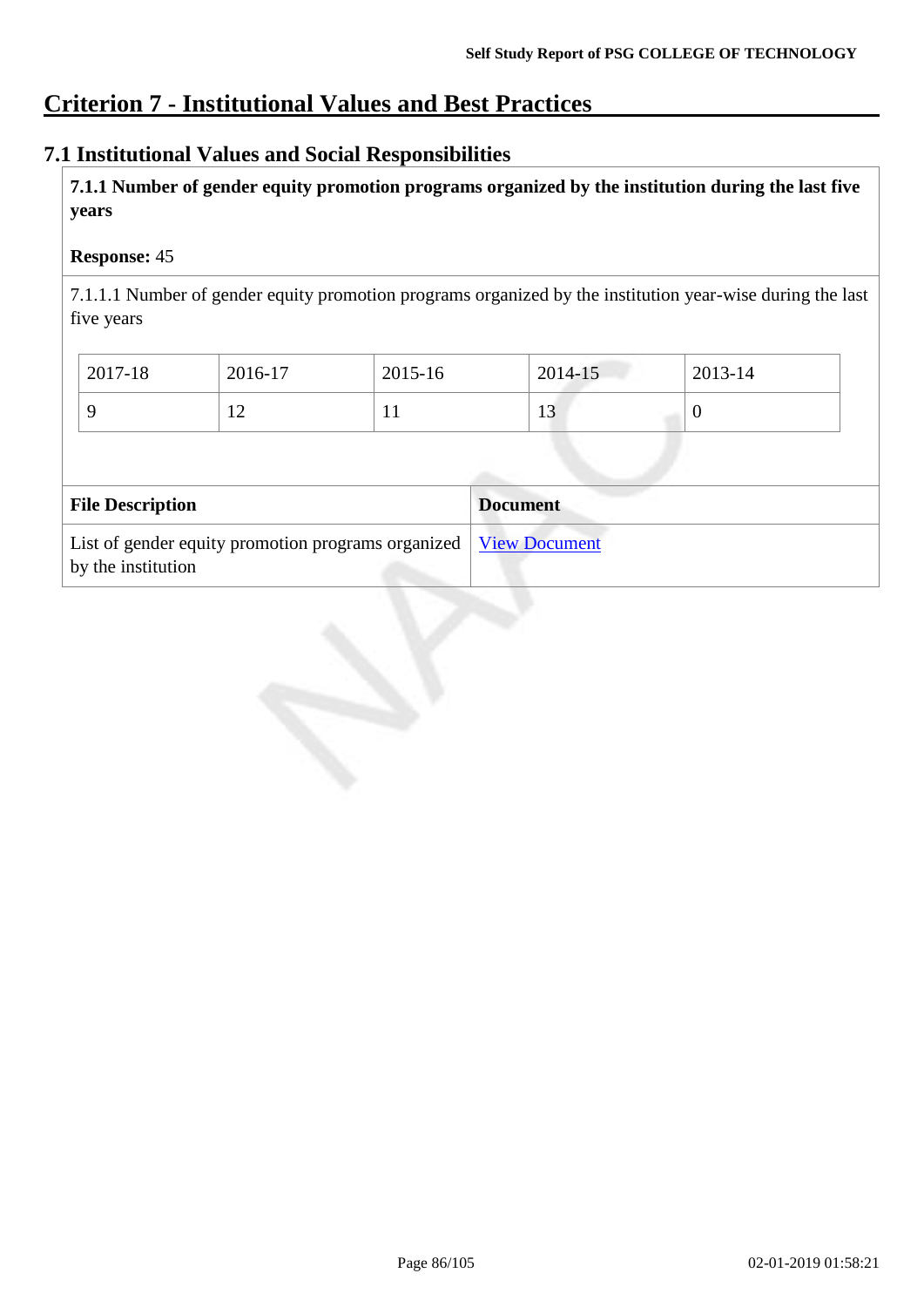| 7.1.3 Percentage of annual power requirement of the Institution met by the renewable energy<br>sources |                      |
|--------------------------------------------------------------------------------------------------------|----------------------|
| <b>Response: 72.99</b>                                                                                 |                      |
| 7.1.3.1 Annual power requirement met by renewable energy sources (in KWH)                              |                      |
| Response: 2372602                                                                                      |                      |
| 7.1.3.2 Total annual power requirement (in KWH)                                                        |                      |
| Response: 3250444                                                                                      |                      |
| <b>File Description</b>                                                                                | <b>Document</b>      |
| Details of power requirement of the Institution met<br>by renewable energy sources                     | <b>View Document</b> |
| Any additional information                                                                             | <b>View Document</b> |

# **7.1.4 Percentage of annual lighting power requirements met through LED bulbs**

### **Response:** 24.23

7.1.4.1 Annual lighting power requirement met through LED bulbs (in KWH)

Response: 55

7.1.4.2 Annual lighting power requirement (in KWH)

Response: 227

| <b>File Description</b>                                         | <b>Document</b> |
|-----------------------------------------------------------------|-----------------|
| Details of lighting power requirements met through<br>LED bulbs | View Document   |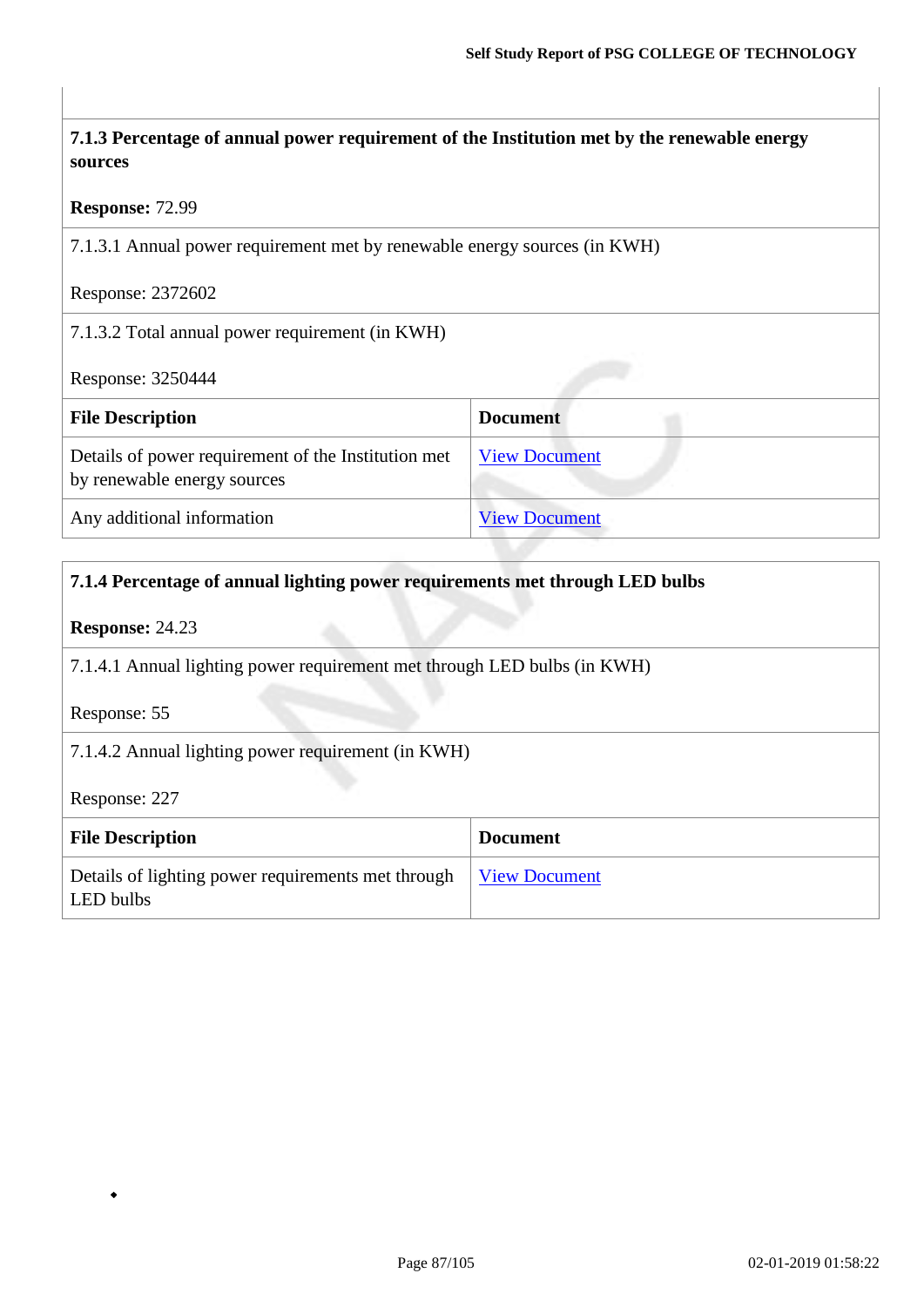- Landfill: 32,000 kg/month, partly used for in-house track and road formation in addition to basement filling for new buildings
- Dump in a distant place: 2000 kg/month, sold through proper vendor for recycling
- Hazardous waste disposal: used oils, electric wires, batteries, plastic bottles are sent to recycling process through certified vendors
- E-waste: Computers and other electronic wastes are disposed through certified vendors.

### **7.1.6 Rain water harvesting structures and utilization in the campus**

### **Response:**

The six numbers of 6 inch bore-well was made up to 110 m depth at valley points inside the campus since they get the highest amount of rainwater runoff, and hence are ideal locations for recharge wells inside the campus. A percolation pit, is made with perforated concrete slabs, through which the rainwater enters in to the bore-well. It is filled with concrete jalli and sand to remove larger debris and silt. Filtered water is collected through 4 inch perforated pipe and directly mixed with underground water table, bore-well is made up to good water table. Each bore-well is planned to cover 2-hectare area, the capacity is designed to handle 7 MLD. After three to four recycling the concrete slab in the percolation pit is usually removed to clear the debris.

### **7.1.7 Green Practices**

- **• Students, staff using**
- **a) Bicycles**
- **b) Public Transport**
- **c) Pedestrian friendly roads**
- **• Plastic-free campus**
- **• Paperless office**
- **• Green landscaping with trees and plants**

### **Response:**

### **Green practices**

At PSG College of Technology:

Sanctioned Electricity demand : 1100kVA

Installed capacity of Renewable Energy

Solar PV : 800 kWp (Grid-tie Inverters)

Wind :  $750$  kW

Average Energy Consumptions/month: 2,52,720 units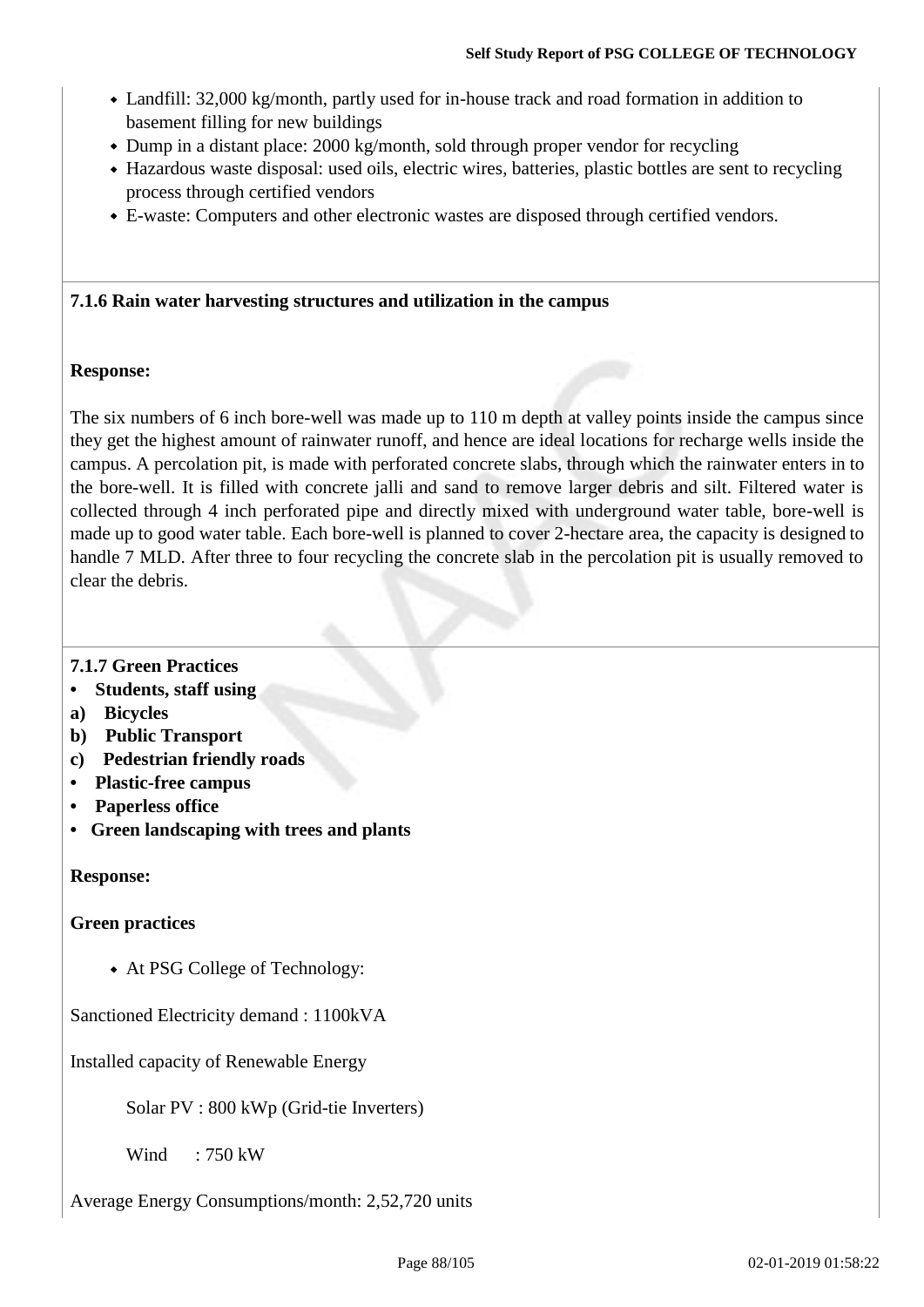(Solar PV=29%, Wind=36%, EB Grid=35%).

PSG College of Technology meets 65% of its energy requirement through Green Energy.

At PSG College of Technology Hostels:

Sanctioned Electricity demand : 650 kVA

Installed capacity of Renewable Energy

Solar PV : 40 kWp (Grid-tie Inverters)

Wind : 750 kW

Average Energy Consumptions/month: 2,25,000 units

(Solar PV=2%, Wind=36%, EB Grid=62%).

PSG College of Technology meets 38% of its energy requirement through Green Energy.

Sewage Treatment Plant (STP) with a capacity of 1,00,00,000 litres/annum is installed and the same is used for gardening through STP sprinkler system. 19% of water requirement is met through recycled STP water.

**7.1.8 Average percentage expenditure on green initiatives and waste management excluding salary component during the last five years**

**Response:** 4.99

7.1.8.1 Total expenditure on green initiatives and waste management excluding salary component yearwise during the last five years(INR in Lakhs)

| 2017-18                                                                                        | 2016-17 | 2015-16         |                      | 2014-15 | 2013-14 |
|------------------------------------------------------------------------------------------------|---------|-----------------|----------------------|---------|---------|
| 160.40250                                                                                      | 46.43   | 303.95          |                      | 253.53  | 238.89  |
|                                                                                                |         |                 |                      |         |         |
| <b>File Description</b>                                                                        |         | <b>Document</b> |                      |         |         |
| Details of expenditure on green initiatives and waste<br>management during the last five years |         |                 | <b>View Document</b> |         |         |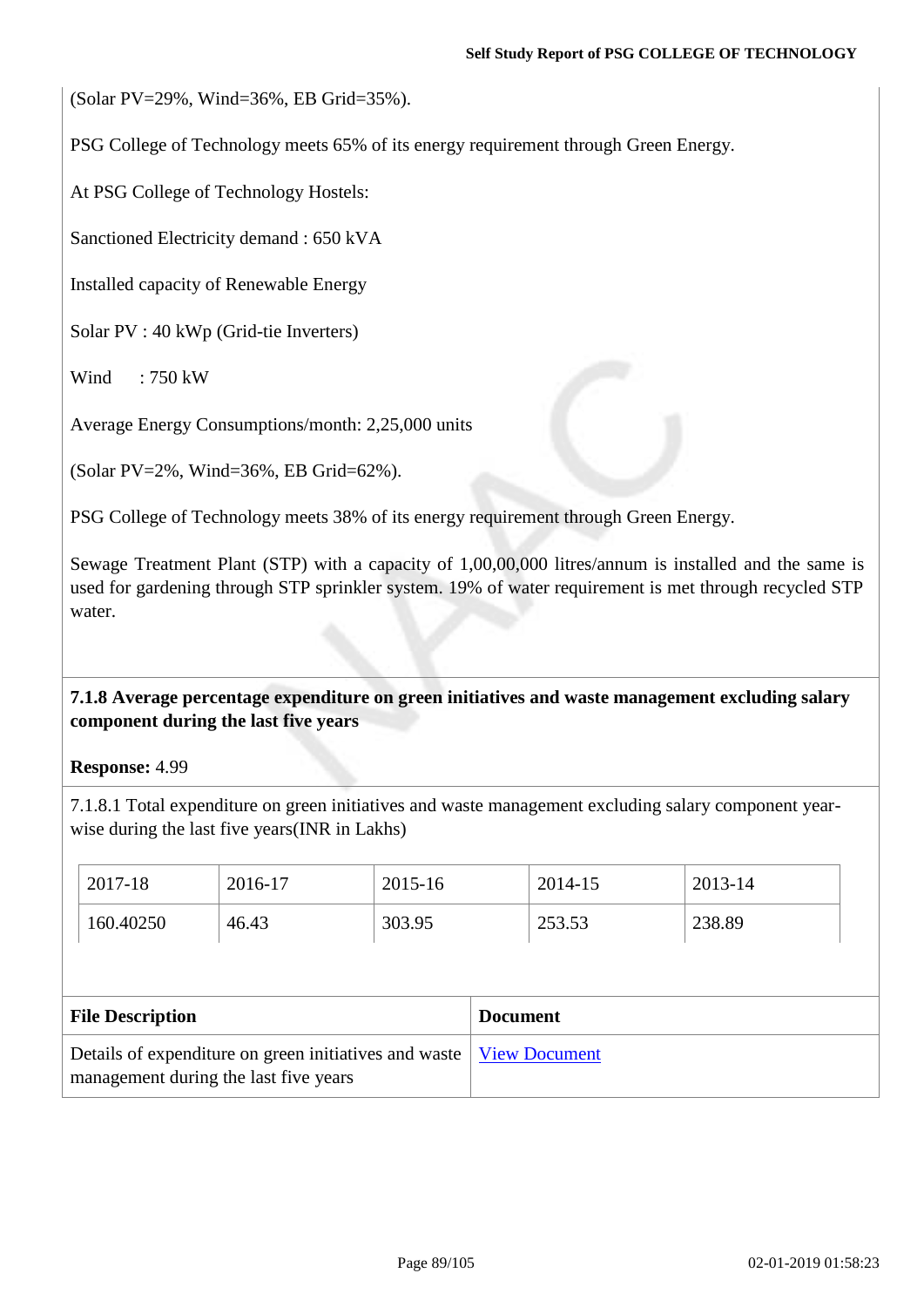| 2. Provision for lift<br>3. Ramp / Rails<br><b>4. Braille Software/facilities</b><br><b>5. Rest Rooms</b><br><b>6. Scribes for examination</b><br>7. Special skill development for differently abled students<br><b>8. Any other similar facility (Specify)</b> |                      |
|-----------------------------------------------------------------------------------------------------------------------------------------------------------------------------------------------------------------------------------------------------------------|----------------------|
| A. 7 and more of the above                                                                                                                                                                                                                                      |                      |
| <b>B.</b> At least 6 of the above                                                                                                                                                                                                                               |                      |
| C. At least 4 of the above                                                                                                                                                                                                                                      |                      |
| D. At least 2 of the above                                                                                                                                                                                                                                      |                      |
| <b>Response:</b> C. At least 4 of the above                                                                                                                                                                                                                     |                      |
| <b>File Description</b>                                                                                                                                                                                                                                         | <b>Document</b>      |
| Resources available in the institution for<br>Divyangjan                                                                                                                                                                                                        | <b>View Document</b> |

# **7.1.10 Number of Specific initiatives to address locational advantages and disadvantages during the last five years**

### **Response:** 0

7.1.10.1 Number of specific initiatives to address locational advantages and disadvantages year-wise during the last five years

| 2017-18                                                                              | 2016-17  | 2015-16 |                      | 2014-15  | 2013-14 |
|--------------------------------------------------------------------------------------|----------|---------|----------------------|----------|---------|
| $\theta$                                                                             | $\theta$ | O       |                      | $\theta$ | υ       |
|                                                                                      |          |         |                      |          |         |
| <b>File Description</b>                                                              |          |         | <b>Document</b>      |          |         |
| Number of Specific initiatives to address locational<br>advantages and disadvantages |          |         | <b>View Document</b> |          |         |

## **7.1.11 Number of initiatives taken to engage with and contribute to local community during the last five years (Not addressed elsewhere)**

**Response:** 0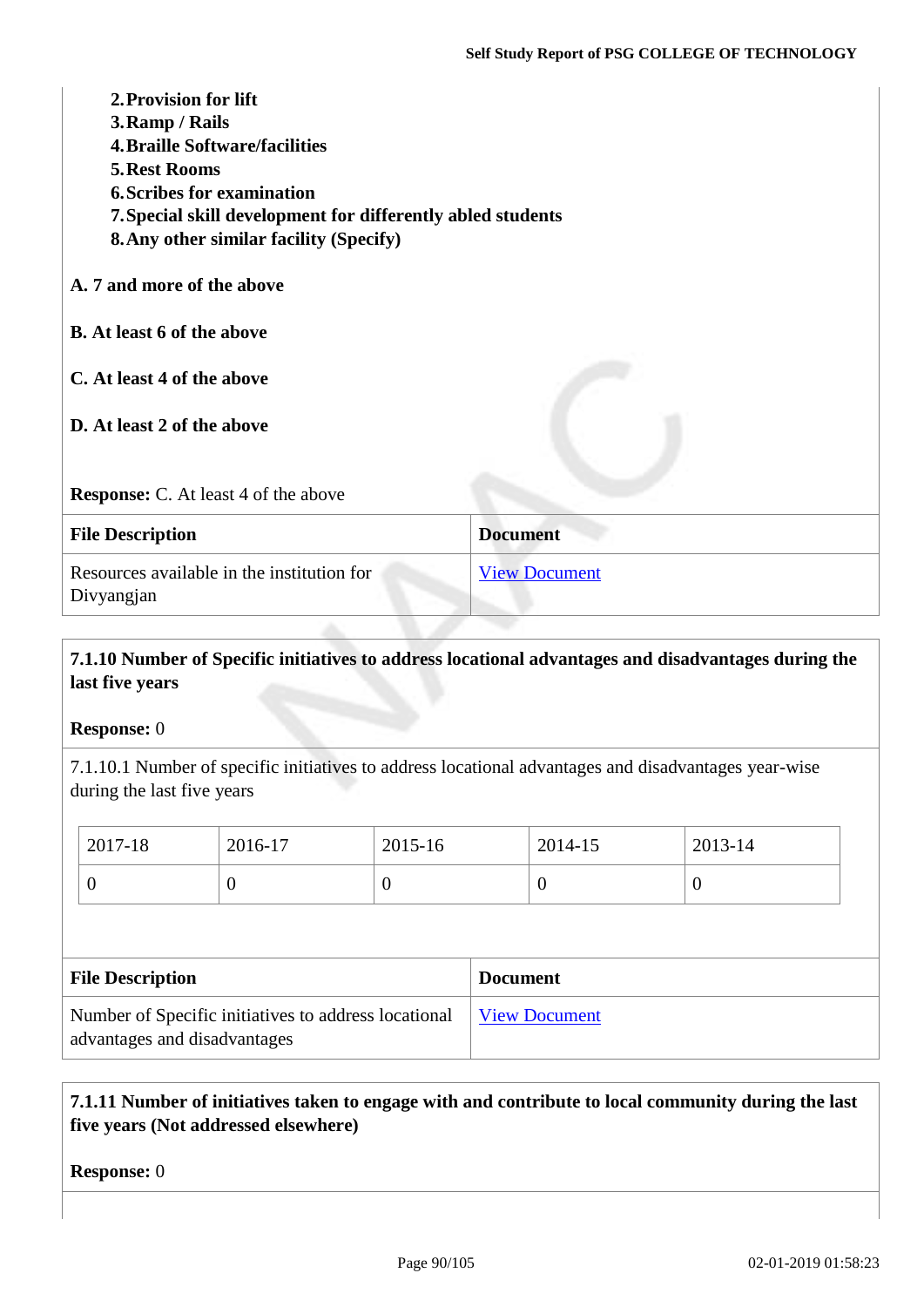7.1.11.1 Number of initiatives taken to engage with and contribute to local community year-wise during the last five years

| $\frac{1}{2017}$ -18 | 2016-17 | 2015-16 | 2014-15 | 2013-14 |
|----------------------|---------|---------|---------|---------|
|                      |         | ν       | ິ       | ν       |

### **7.1.12**

**Code of conduct handbook exists for students, teachers, governing body, administration including Vice Chancellor / Director / Principal /Officials and support staff**

**Response:** Yes

| <b>File Description</b>                                                                                                           | <b>Document</b>      |
|-----------------------------------------------------------------------------------------------------------------------------------|----------------------|
| URL to Handbook on code of conduct for<br>students and teachers, manuals and brochures on<br>human values and professional ethics | <b>View Document</b> |

| 7.1.13 Display of core values in the institution and on its website |                      |  |  |
|---------------------------------------------------------------------|----------------------|--|--|
| <b>Response:</b> Yes                                                |                      |  |  |
| <b>File Description</b>                                             | <b>Document</b>      |  |  |
| Provide URL of website that displays core values                    | <b>View Document</b> |  |  |

**7.1.14 The institution plans and organizes appropriate activities to increase consciousness about national identities and symbols; Fundamental Duties and Rights of Indian citizens and other constitutional obligations**

**Response:** Yes

| <b>File Description</b>                                                                            | <b>Document</b>      |
|----------------------------------------------------------------------------------------------------|----------------------|
| Details of activities organized to increase<br>consciousness about national identities and symbols | <b>View Document</b> |

### **7.1.15 The institution offers a course on Human Values and professional ethics**

**Response:** Yes

| <b>File Description</b>                                                                     | <b>Document</b>      |  |
|---------------------------------------------------------------------------------------------|----------------------|--|
| Provide link to Courses on Human Values and<br>professional ethics on Institutional website | <b>View Document</b> |  |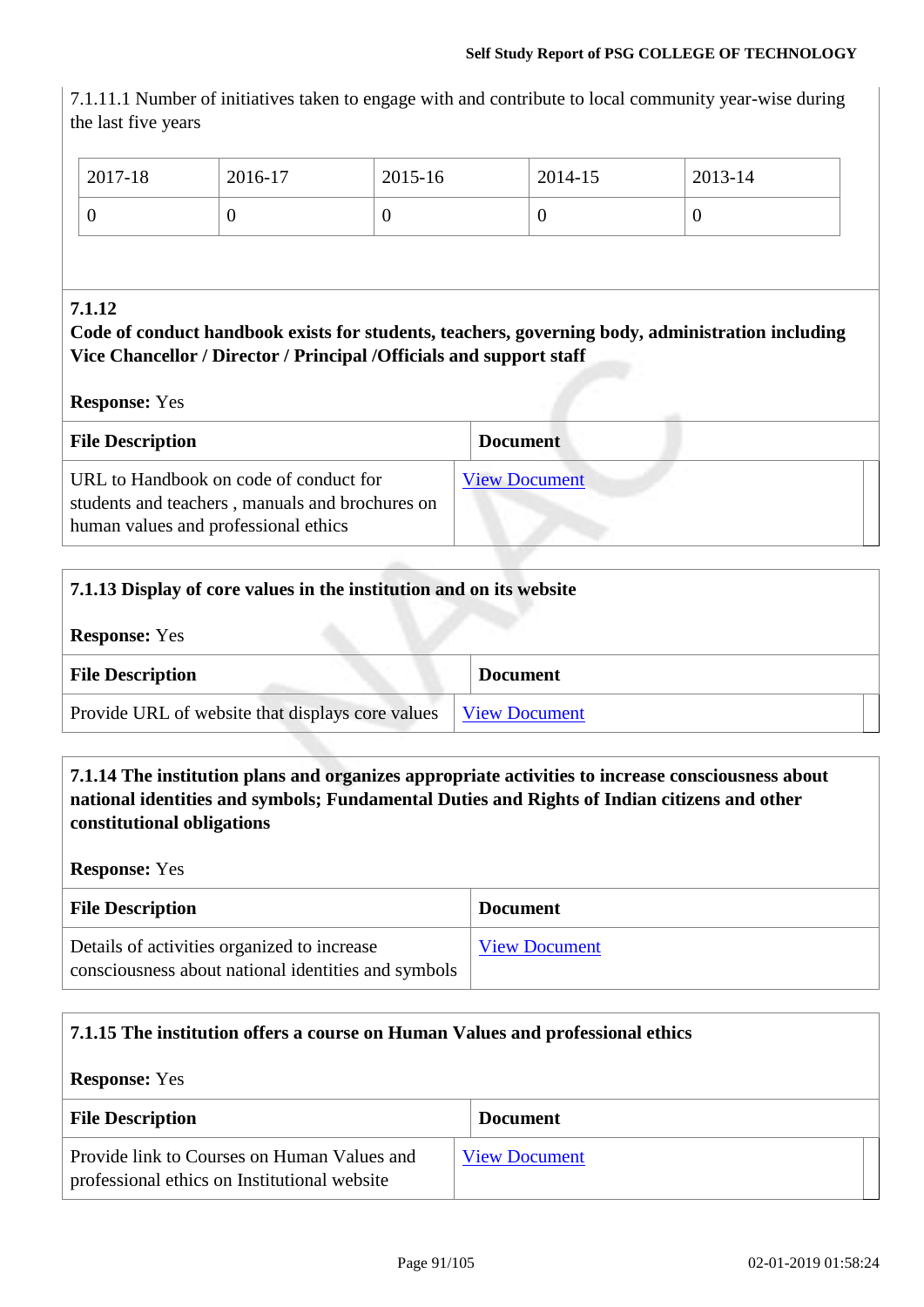**7.1.16 The institution functioning is as per professional code of prescribed / suggested by statutory bodies / regulatory authorities for different professions**

**Response:** Yes

**7.1.17 Number of activities conducted for promotion of universal values (Truth, Righteous conduct, Love, Non-Violence and peace); national values, human values, national integration, communal harmony and social cohesion as well as for observance of fundamental duties during the last five years**

**Response:** 17

7.1.17.1 Number of activities conducted for promotion of universal values (Truth, Righteous conduct, Love, Non-Violence and peace); national values, human values, national integration, communal harmony and social cohesion as well as for observance of fundamental duties year-wise during the last five years

| 2017-18 | 2016-17 | 2015-16 | 2014-15 | 2013-14 |
|---------|---------|---------|---------|---------|
| ∼       | ∸       |         |         |         |
|         |         |         |         |         |

| <b>File Description</b>                                           | <b>Document</b>      |
|-------------------------------------------------------------------|----------------------|
| List of activities conducted for promotion of<br>universal values | <b>View Document</b> |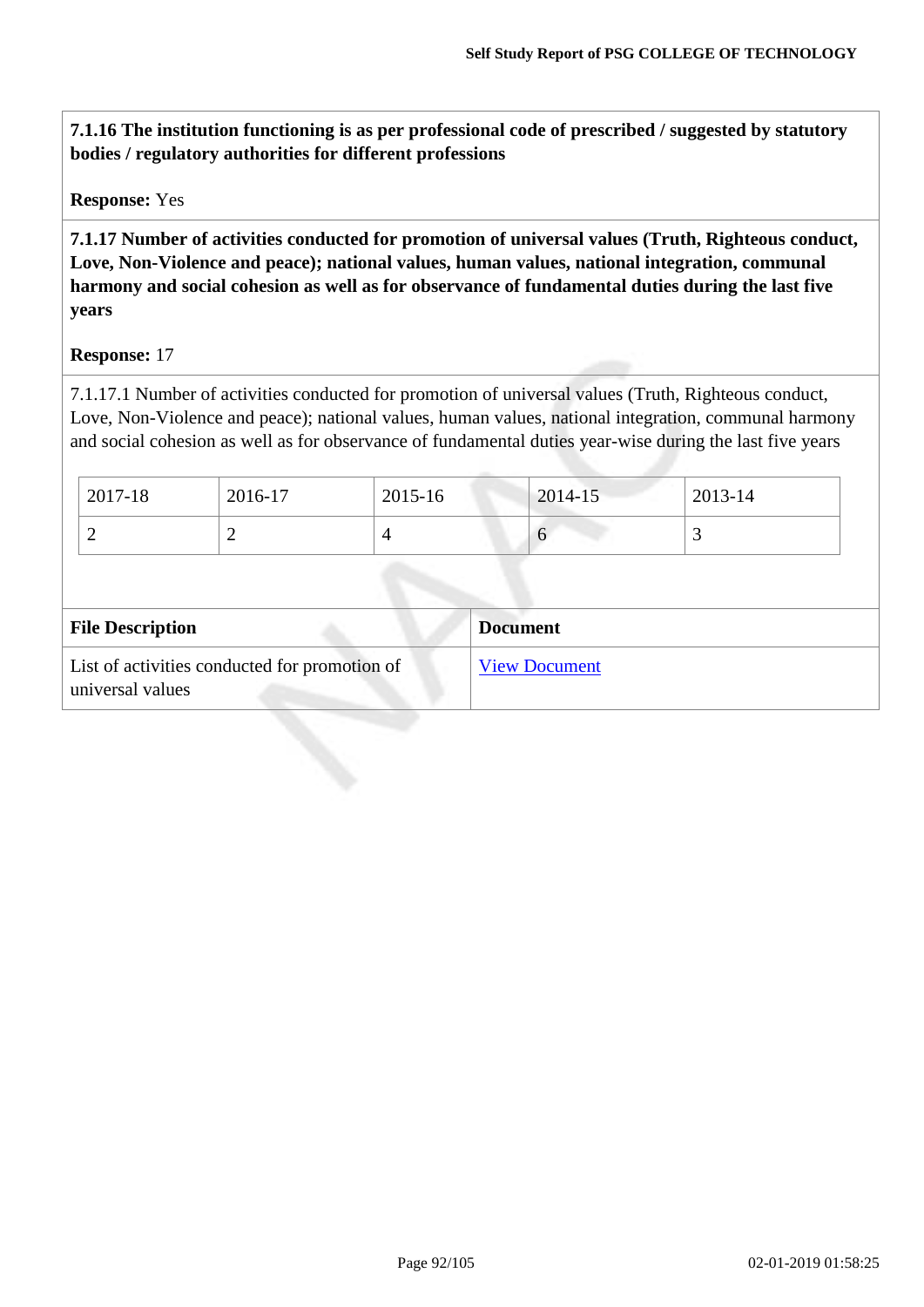themes for economic development through high quality engineering education. In addition, meritorious engineers are conferred with Outstanding Engineer Award for the Year for their significant contributions and achievements.

### **2nd October- Birth day of Mahatma Gandhiji**

College celebrates Gandhi Jayanthi and organizes several events in line with the national agenda. These include programmes for children, initiation of NSS activities, NSS camps in villages , cleaning campaigns and conduct of several awareness programmes.

### **22nd of December , the birth day of the mathematics genius Sri.Srinivasa Ramanujan**

Ramanujan Association of Mathematics of PSG College of Technology enlivens the contributions of the Mathematics Legend Sri.Srinivasa Ramanujan on 22nd of December every year, the birth day of the mathematics genius by conducting various events that matches the thoughts of the legendary mathematicians. The event includes Paper Presentation, Math Modelling and Math Olympiad. The objective of these events is to persuade students to assimilate the various mathematical principles and try to provide a meaningful manifestation. Every year around 350 students participate in these events and a few of them wins the prizes.

### **7.1.19 The institution maintains complete transparency in its financial, academic, administrative and auxiliary functions**

### **Response:**

All the funds of the college received through tution fee, grants from government agencies and alumni are subjected to audits by internal and external authorities. The money collected from any stake holder is immediately acknowledged with proper receipts. All the financial transactions are carried out through DBT which are PAN/AADDHAAR linked. The funds received for projects from funding agencies are supported by audited statements , utilisation certificates and technical reports .

Students are provided with academic regulations that will provide them with clarity on attendance requirements, number of credits needed for completion of the programme, opportunities for improving performance, revaluation of answer scripts and flexibility in curriculum. The college calendar supports their academic planning. The question papers and answer papers are also audited by external experts to check for absence errors in examination procedures/evaluation.

Administration provides transparency in rules of employment, promotion, increments and retirement through a separate section who takes care of human resources. These rules are in line with the rules of the state government as the college is an aided institution by the Govt. of Tamil Nadu. However, the employees of self-financing courses are administered by regulations that are different from that of govt employees.

The promotion , award of increments, and support needed to travel abroad are provided by the college are provided by the college after appropriate interviews, verification of credentials and merit in a transparent manner.These norms are communicated well to all employees through circulars and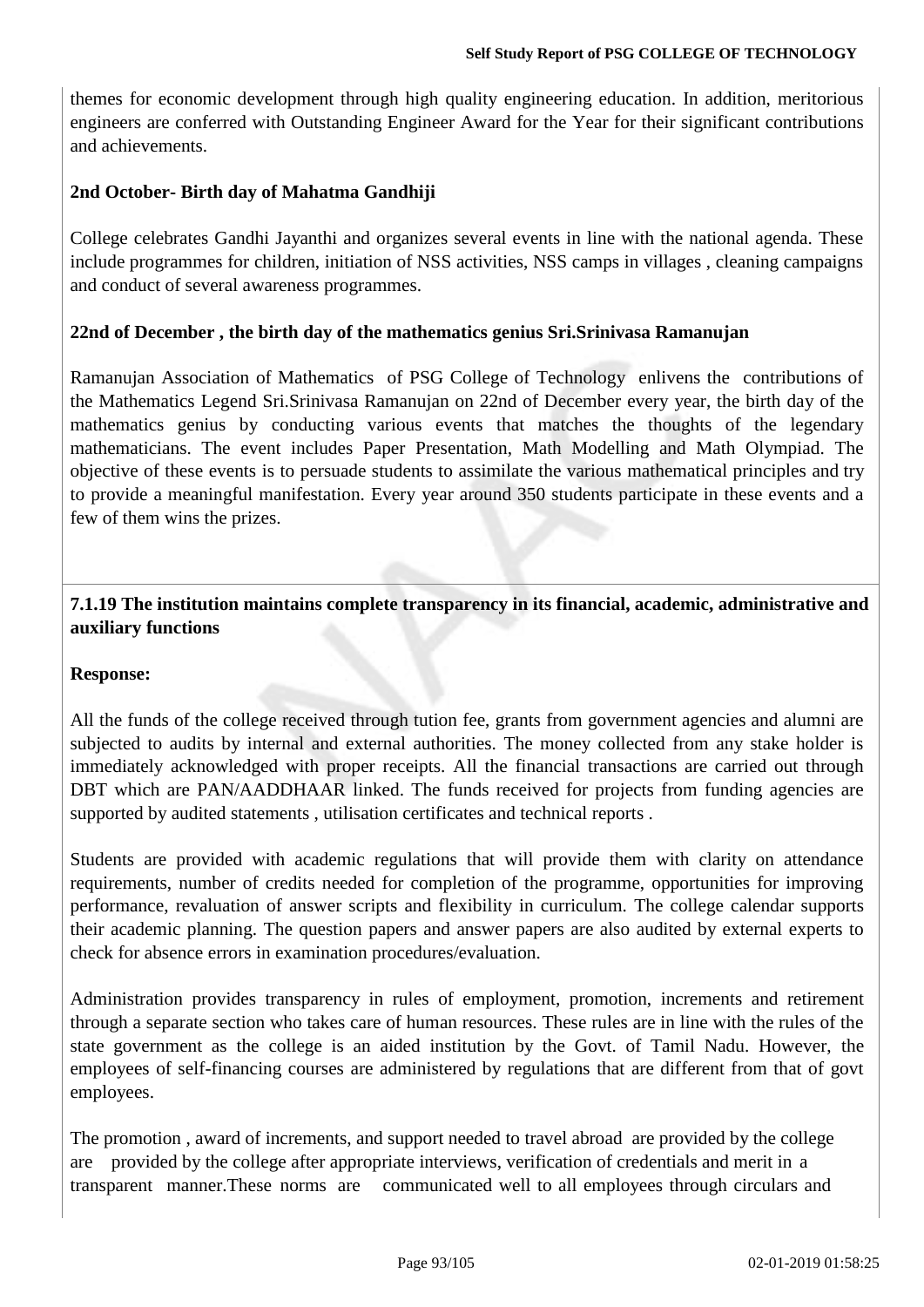invitations.

# **7.2 Best Practices**

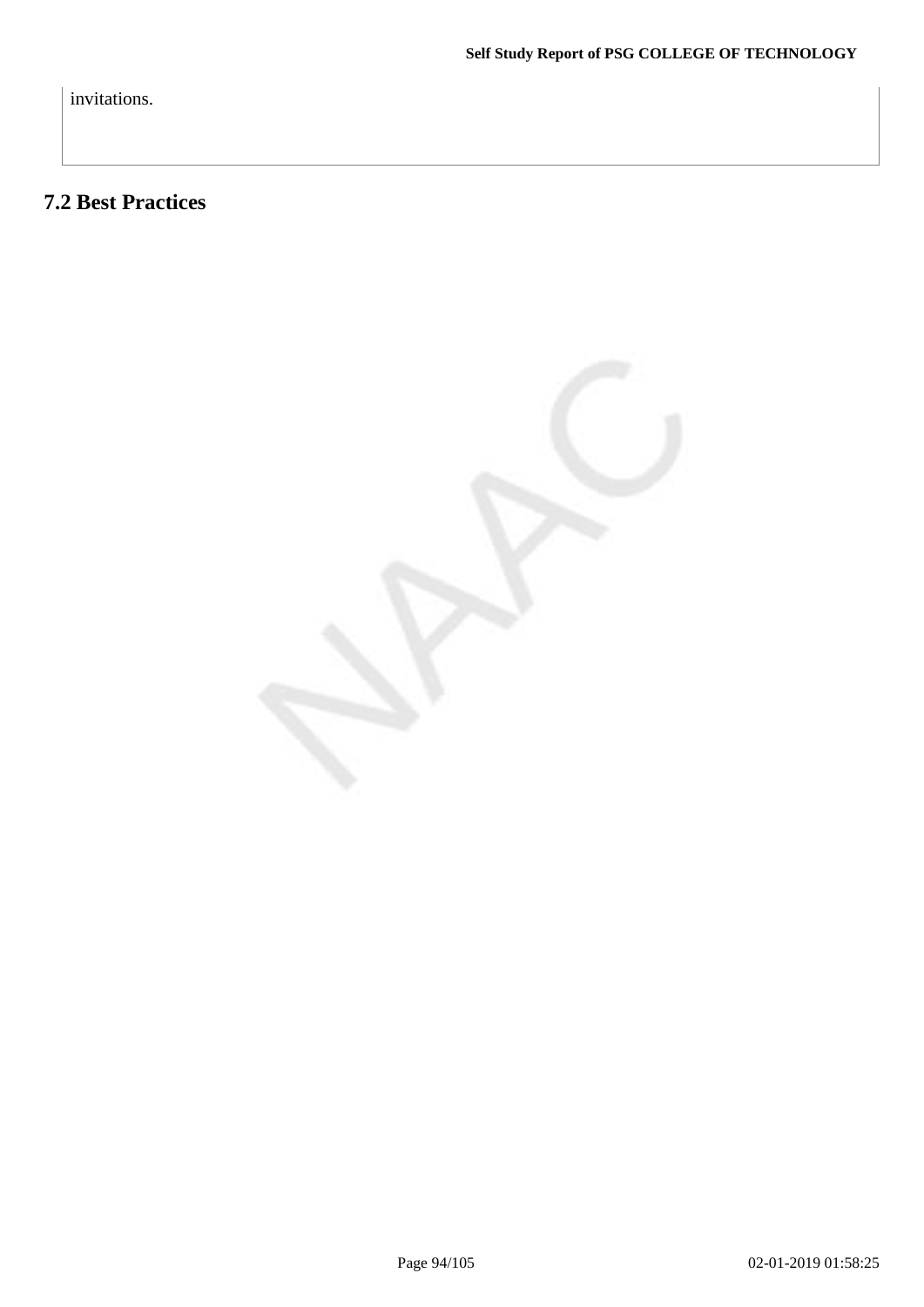One faculty member from the related department of the college gets associated with the course and gathers knowledge through the deliberations with the expert. With the knowledge gained, the faculty member can propose projects or develop course content that could be included in the next successive regulation.

### **5. Evidence of Success**

Total number of students benefitted: 8327

Total number of faculty trained: 173

Total no. of students who skipped studying elective course: 1237.

This helped the students to take up internship at industries/research labs.

No. of students benefitted across departments as shown in additional information.

### **6. Problems Encountered and Resources Required**

Fixing convenient dates for conduct of the course and examination between the busy academic schedule of the students and packed schedule of the industry expert is a difficult task.

### **Best Practices - II**

### **1. Title of the Practice**

Green initiatives and usage of renewable energy

### **2. Objectives of the Practice**

The objectives and the corresponding intended outcomes of Green initiatives and usage of renewable energy are

- 1.Expansion of the installation and usage of renewable power sources and minimize the power consumption from the grid.
- 2.Recycle of used water and hence reduce the requirement of fresh water.
- 3.Employ battery operated vehicles for material movement and avoid emission of carbon dioxide.
- 4. Effective usage of installed biogas facility and minimize the effort of solid waste management.

### **3. The Context**

The conventional fuels are fast depleting and the world have started moving to alternate power sources. With availability in abundance and non-polluting nature, solar and wind sources are the preferred choice among alternate sources. So, the institution has ventured in to the area of power generation using these sources and has been consistently attempting to expand the same.

Also, considering the drastic decrease in ground water level in the recent past, measures are devised to minimize the demand for water. The Sewage Treatment Plant is setup to recycling of used water. The number of rain water harvest points is increased.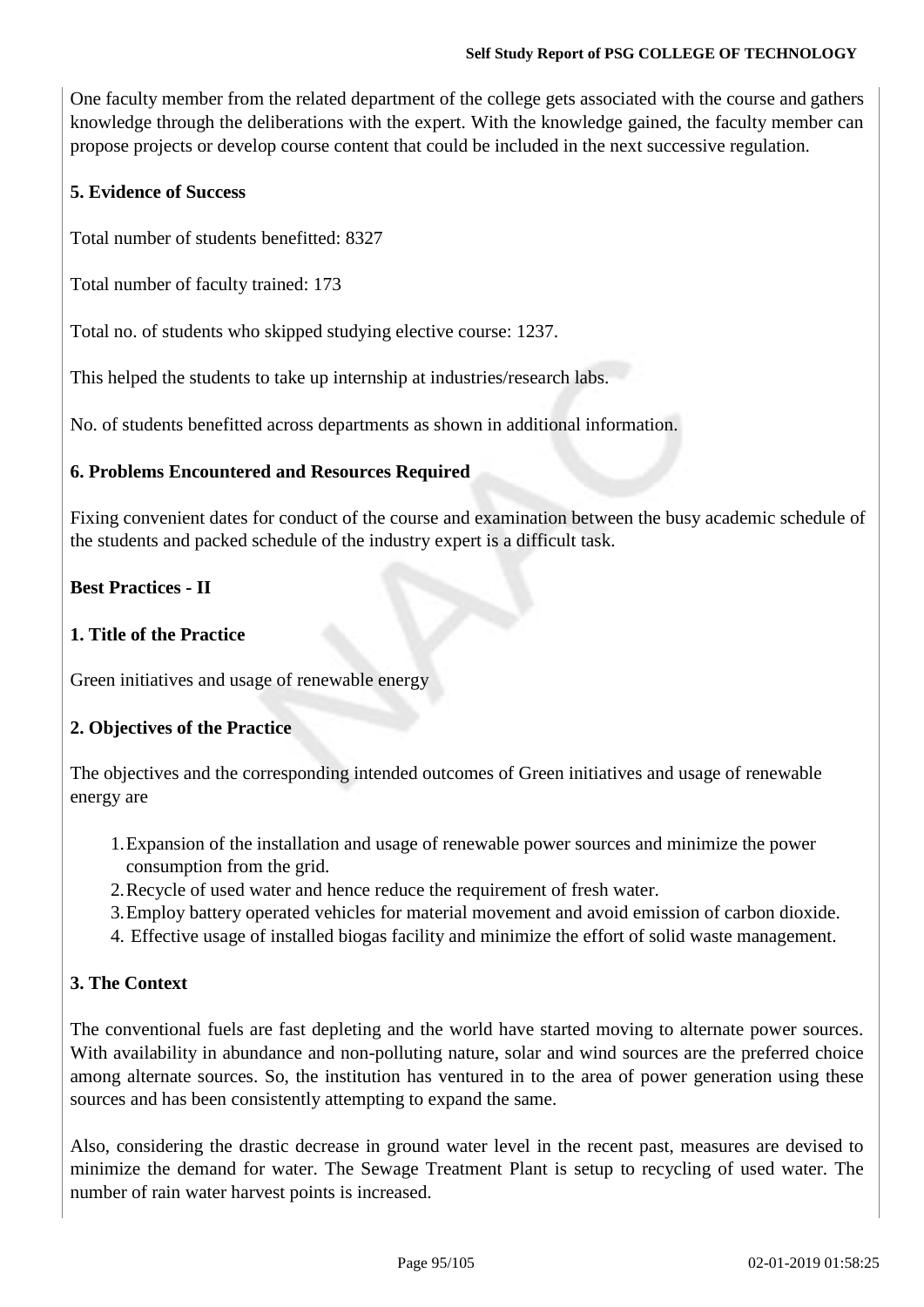## **4. The Practice**

A solar PV of 800 kWp and 40kWp is installed at PSG College of Technology and PSG College of Technology hostels respectively. About 29% of energy demand at PSG College of Technology is met through solar power and solar power contributes to 2% of total power consumed at PSG Tech hostels. In addition to this, PSG also has a windmill with a capacity of 75kW which contributes to 36% of average energy consumed in the entire campus.

Sewage Treatment Plant (STP) with a capacity of 1,00,00,000 litres/annum is installed and the same is used for gardening through STP sprinkler system. The biogas facility is another eco-friendly initiative that is being effectively utilized. A battery operated vehicle is used for material movement within the campus.

## **5. Evidence of Success**

At PSG College of Technology:

Sanctioned Electricity demand: 1100kVA

Average Energy Consumptions/month: 2,52,720 units

(Solar PV=29%, Wind=36%, EB Grid=35%).

PSG College of Technology meets 65% of its energy requirement through Green Energy.

At PSG College of Technology Hostels:

Sanctioned Electricity demand: 650 kVA

Average Energy Consumptions/month: 2,25,000 units

(Solar PV=2%, Wind=36%, EB Grid=62%).

PSG College of Technology hostel meets 38% of its energy requirement through Green Energy.

The on-line display of power generated through solar PVs in the campus is displayed in the canteen creates an awareness and motivates the students to know the facts and technologies used in detail. The smart grid lab facility at the Electrical and Electronics Engineering department allows them to monitor power consumption at various nodal points within the campus. Research in the domain of power optimization and control of renewable energy generation is actively taken up by the research scholars.

19% of water requirement is met through recycled STP water.

### **6. Problems Encountered and Resources Required**

Solar power produced in the campus is not connected to grid. During peak load conditions, the power produced is effectively used. But, in the current scenario, during off load conditions, the power production has no use. This could be overcome with the commissioning of suitable energy storage systems.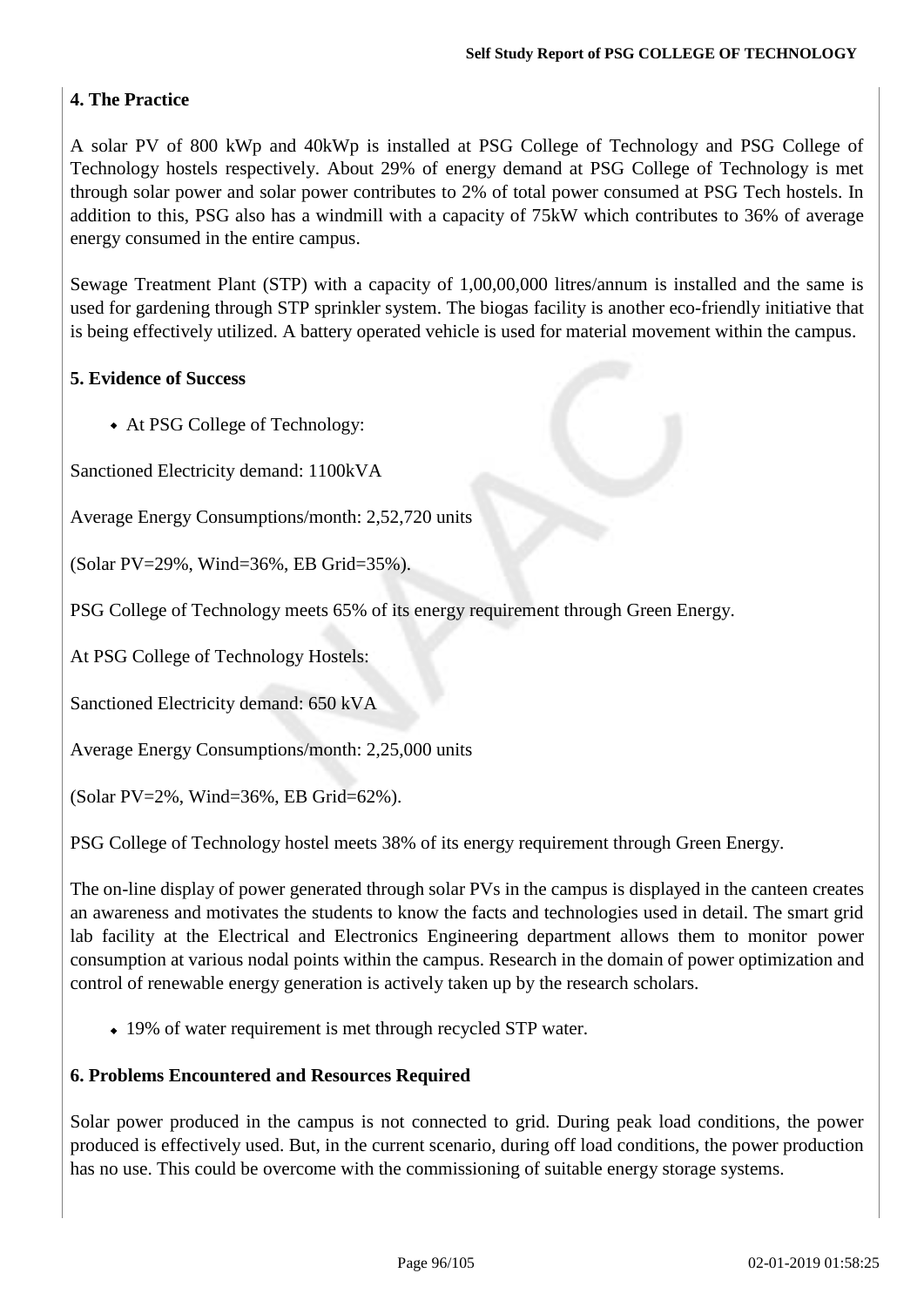| <b>File Description</b>    | <b>Document</b>      |
|----------------------------|----------------------|
| Any additional information | <b>View Document</b> |

# **7.3 Institutional Distinctiveness**

**7.3.1 Describe/Explain the performance of the institution in one area distinctive to its vision, priority and thrust**

### **Response:**

PSG College of Technology is an institute that coexists with industry right from its inception. A commercial company manufacturing pumps, motors and machine tools work within the same campus. A modern foundry with 600 tons capacity per month is also connected to the college. Students are permitted to visit these companies anytime to learn the industrial engineering practices.

During its 60 years of existence, PSG College of Technology has made deep forays into the advancing world. It has shaped the minds of the future people with elan. The institute has groomed an effective human resource for Indian/foreign industry and government administrative services. The success of industry focused education given at PSG can be witnessed through the contribution of PSG alumnus in the industrial development, IT industry, management education.

Entrepreneurship is another major focus at PSG Tech. Our alumni are successful in creating enterprises in various fields of Engineering. HCL, PRICOL and more than 500 small and medium companies were established in Coimbatore and all over India by our alumni.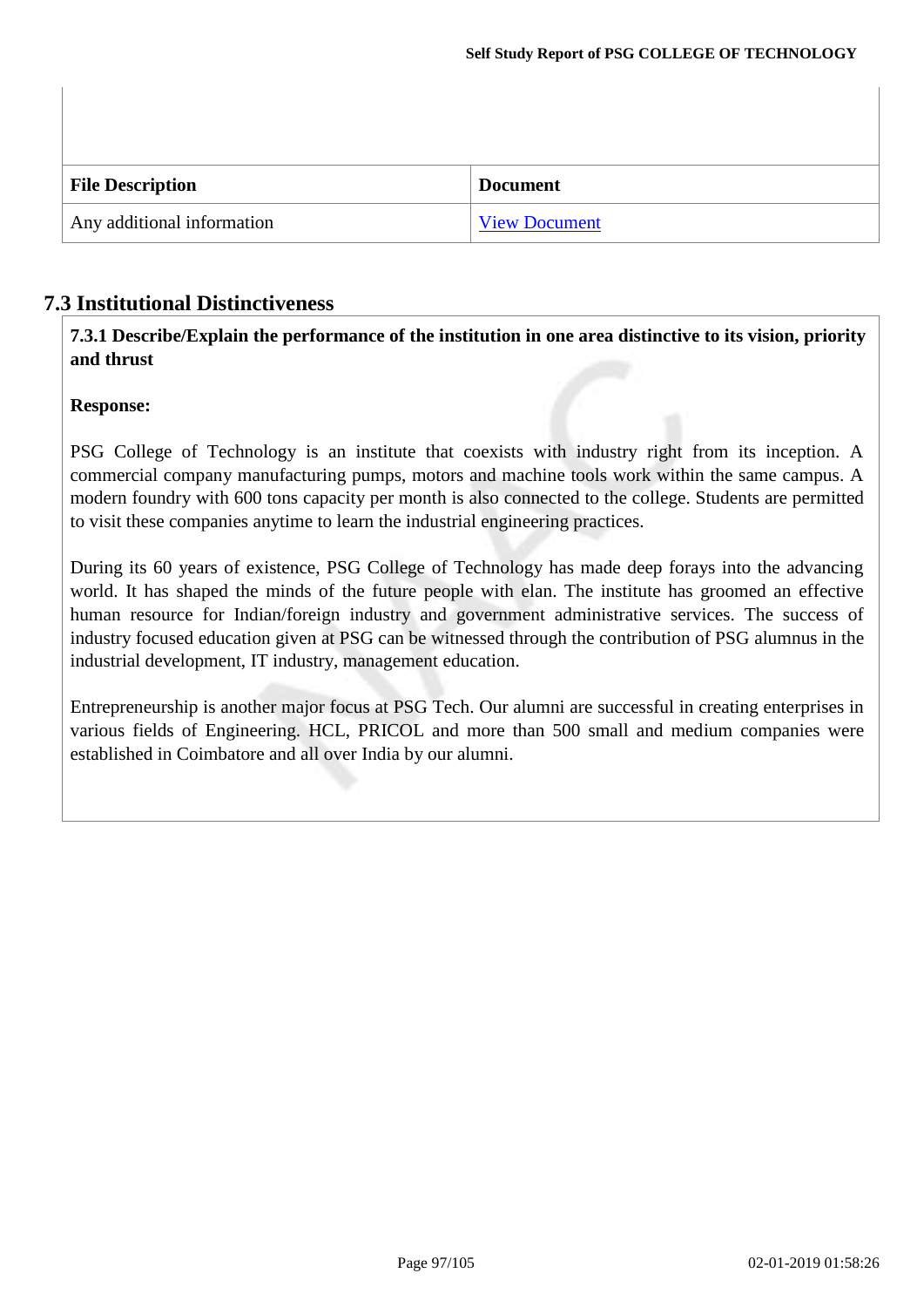# **5. CONCLUSION**

# **Additional Information :**

P S G college of technology seeded education in the country with a few undergraduate programmes in engineering has blossomed itself as a pioneer in providing high quality education in various disciplines of engineering, science, management and computational sciences leading to the award of BE/B.TECH, ME/M.TECH, MCA, MBA and MSc degress. The college is also a center for research leading to the award of Ph.D. by Anna University , Chennai. The expansion of the institution in several dimensions of academic and industrial context is organic and phenomenal that is evident from the NIRF rankings and the infrastructure created with the support of various government agencies to pursue reserach. The college aspires to achieve excellence in the field of education and research that is relevant to the societal needs by continuous improvement and transforming human resources into entrepreneurial assets.

# **Concluding Remarks :**

A governing model of public-private partnership in engineering education can lead to high levels of performance and growth with social responsibility is evident from the trajectory traversed by PSG College of technology in its evolution. It may be noted that this model is attempted immediately after independence of India .The college has withstood the tests of time and proved to be value adding to the professional community and the society. Various departments of the state and central government, the PSG family and alumnii continue to nourish the institution and it stands as a pioneer in creating entrepreneurs whose contributions are significant in the industrial development of the state and the nation.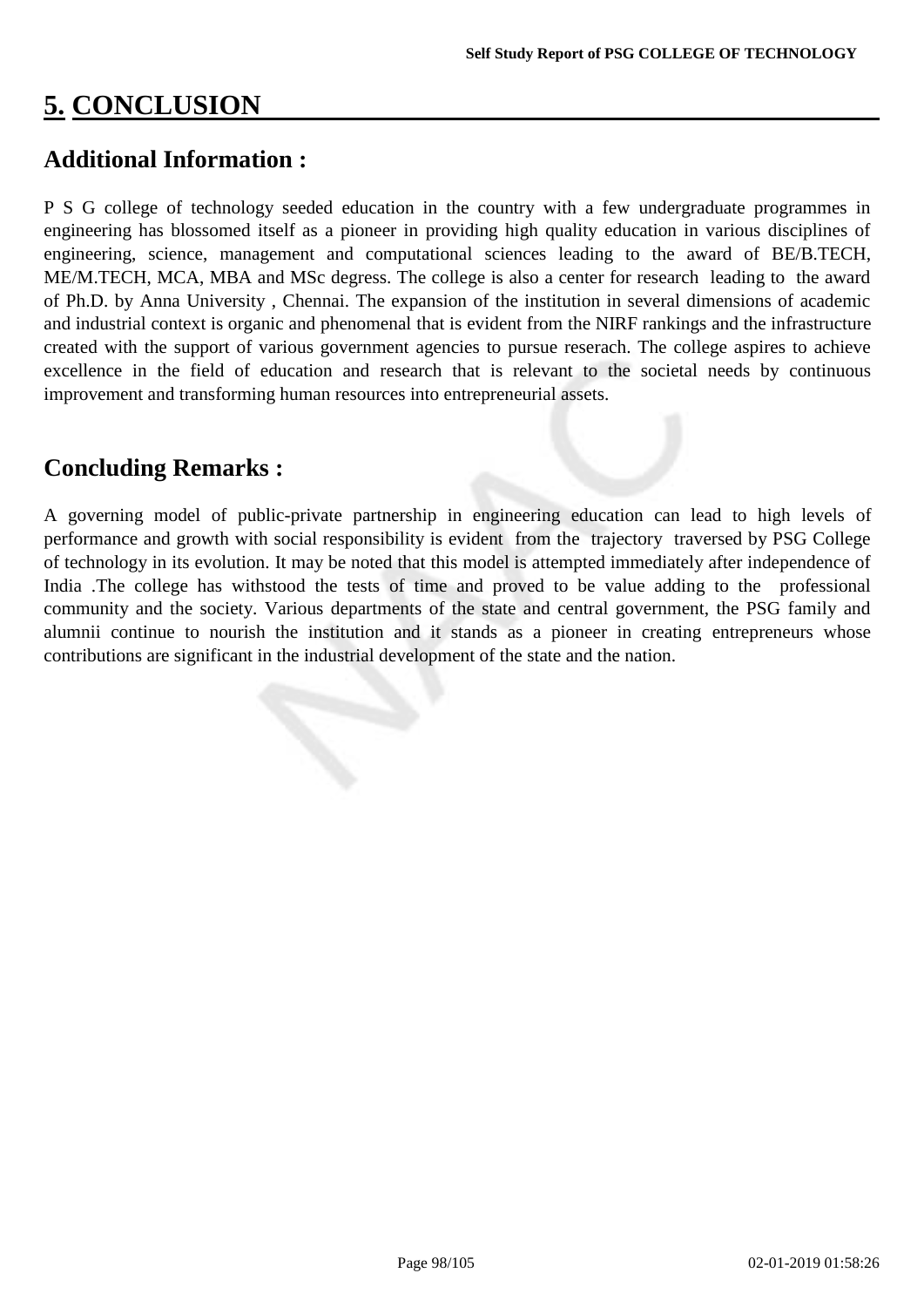# **6.ANNEXURE**

# **1.Metrics Level Deviations**

|       | Metric ID Sub Questions and Answers before and after DVV Verification                                                                                                                                         |                                                                                                                                                                                                                                                                   |                                       |              |                |                |  |
|-------|---------------------------------------------------------------------------------------------------------------------------------------------------------------------------------------------------------------|-------------------------------------------------------------------------------------------------------------------------------------------------------------------------------------------------------------------------------------------------------------------|---------------------------------------|--------------|----------------|----------------|--|
| 1.3.2 | Number of value-added courses imparting transferable and life skills offered during the last five years                                                                                                       |                                                                                                                                                                                                                                                                   |                                       |              |                |                |  |
|       | 1.3.2.1. How many new value-added courses are added within the last 5 years<br>Answer before DVV Verification: 84<br>Answer after DVV Verification: 64                                                        |                                                                                                                                                                                                                                                                   |                                       |              |                |                |  |
| 1.3.3 |                                                                                                                                                                                                               |                                                                                                                                                                                                                                                                   |                                       |              |                |                |  |
|       |                                                                                                                                                                                                               | Average percentage of students enrolled in the courses under 1.3.2 above<br>1.3.3.1. Number of students enrolled in value-added courses imparting transferable and life skills<br>offered year-wise during the last five years<br>Answer before DVV Verification: |                                       |              |                |                |  |
|       |                                                                                                                                                                                                               | 2017-18                                                                                                                                                                                                                                                           | 2016-17                               | 2015-16      | 2014-15        | 2013-14        |  |
|       |                                                                                                                                                                                                               | 637                                                                                                                                                                                                                                                               | 1601                                  | 464          | 478            | 434            |  |
|       |                                                                                                                                                                                                               |                                                                                                                                                                                                                                                                   | Answer After DVV Verification:        |              |                |                |  |
|       |                                                                                                                                                                                                               | 2017-18                                                                                                                                                                                                                                                           | 2016-17                               | 2015-16      | 2014-15        | 2013-14        |  |
|       |                                                                                                                                                                                                               | 63                                                                                                                                                                                                                                                                | 160                                   | 46           | 47             | 43             |  |
|       | Remark : List of students not uploaded and certificates of students for only 1 course is uploaded.<br>HEI has not provided necessary clarification documents.                                                 |                                                                                                                                                                                                                                                                   |                                       |              |                |                |  |
| 2.2.3 | Percentage of differently abled students (Divyangjan) on rolls<br>2.2.3.1. Number of differently abled students on rolls<br>Answer before DVV Verification : 45<br>Answer after DVV Verification: 11          |                                                                                                                                                                                                                                                                   |                                       |              |                |                |  |
| 2.4.4 | Percentage of full time teachers who received awards, recognition, fellowships at State, National,<br>International level from Government, recognised bodies during the last five years                       |                                                                                                                                                                                                                                                                   |                                       |              |                |                |  |
|       | 2.4.4.1. Number of full time teachers receiving awards from state /national /international level<br>from Government recognised bodies year-wise during the last five years<br>Answer before DVV Verification: |                                                                                                                                                                                                                                                                   |                                       |              |                |                |  |
|       |                                                                                                                                                                                                               | 2017-18                                                                                                                                                                                                                                                           | 2016-17                               | 2015-16      | 2014-15        | 2013-14        |  |
|       |                                                                                                                                                                                                               | 11                                                                                                                                                                                                                                                                | 39                                    | 11           | 9              | $\overline{0}$ |  |
|       |                                                                                                                                                                                                               |                                                                                                                                                                                                                                                                   | <b>Answer After DVV Verification:</b> |              |                |                |  |
|       |                                                                                                                                                                                                               | 2017-18                                                                                                                                                                                                                                                           | 2016-17                               | 2015-16      | 2014-15        | 2013-14        |  |
|       |                                                                                                                                                                                                               | $\mathbf{0}$                                                                                                                                                                                                                                                      | $\theta$                              | $\mathbf{0}$ | $\overline{0}$ | $\mathbf{0}$   |  |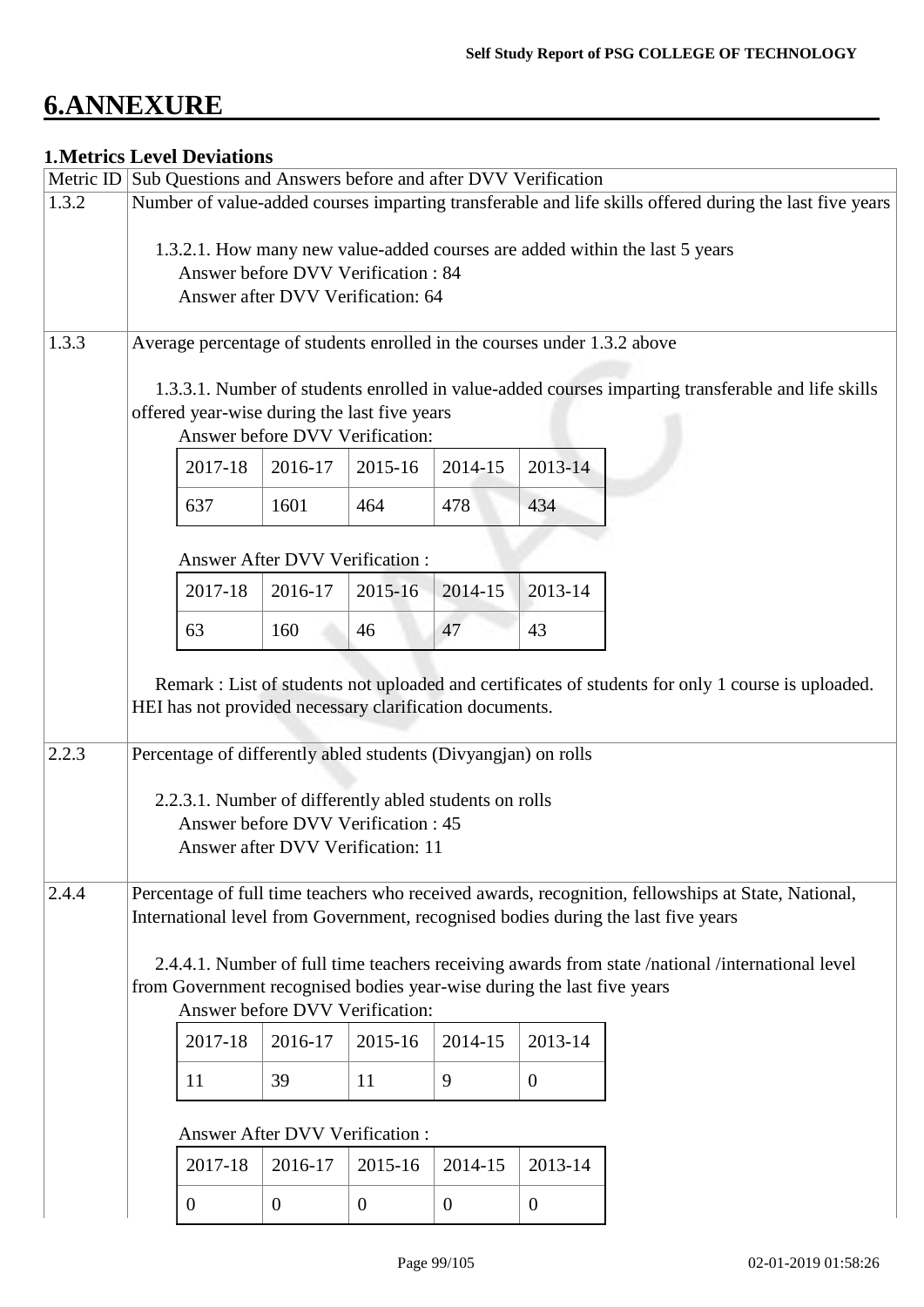| 3.1.2 | The institution provides seed money to its teachers for research (average per year)                                                                                                                                                                                                                             |                                       |                |                            |                |                  |                                                                                                   |  |  |  |  |
|-------|-----------------------------------------------------------------------------------------------------------------------------------------------------------------------------------------------------------------------------------------------------------------------------------------------------------------|---------------------------------------|----------------|----------------------------|----------------|------------------|---------------------------------------------------------------------------------------------------|--|--|--|--|
|       | 3.1.2.1. The amount of seed money provided by institution to its faculty year-wise during the last<br>five years(INR in Lakhs)<br>Answer before DVV Verification:                                                                                                                                               |                                       |                |                            |                |                  |                                                                                                   |  |  |  |  |
|       |                                                                                                                                                                                                                                                                                                                 | 2017-18                               | 2016-17        | 2015-16                    | 2014-15        | 2013-14          |                                                                                                   |  |  |  |  |
|       |                                                                                                                                                                                                                                                                                                                 | 206.5356<br>8                         | 291.1300<br>3  | 136.8121<br>$\overline{0}$ | 8.39988        | 8.48832          |                                                                                                   |  |  |  |  |
|       |                                                                                                                                                                                                                                                                                                                 | <b>Answer After DVV Verification:</b> |                |                            |                |                  |                                                                                                   |  |  |  |  |
|       |                                                                                                                                                                                                                                                                                                                 | 2017-18                               | 2016-17        | 2015-16                    | 2014-15        | 2013-14          |                                                                                                   |  |  |  |  |
|       |                                                                                                                                                                                                                                                                                                                 | $\boldsymbol{0}$                      | $\overline{0}$ | $\overline{0}$             | $\overline{0}$ | $\boldsymbol{0}$ |                                                                                                   |  |  |  |  |
|       |                                                                                                                                                                                                                                                                                                                 |                                       |                |                            |                |                  | Remark : Documents related to sanction of seed money for the faculty members are not provided.    |  |  |  |  |
| 3.1.3 | five years                                                                                                                                                                                                                                                                                                      |                                       |                |                            |                |                  | Number of teachers awarded international fellowship for advanced studies/research during the last |  |  |  |  |
|       | 3.1.3.1. The number of teachers awarded international fellowship for advanced studies / research<br>year-wise during the last five years<br>Answer before DVV Verification:                                                                                                                                     |                                       |                |                            |                |                  |                                                                                                   |  |  |  |  |
|       |                                                                                                                                                                                                                                                                                                                 | 2017-18                               | 2016-17        | 2015-16                    | 2014-15        | 2013-14          |                                                                                                   |  |  |  |  |
|       |                                                                                                                                                                                                                                                                                                                 | 6                                     | 6              | $\overline{4}$             | $\overline{4}$ | $\overline{4}$   |                                                                                                   |  |  |  |  |
|       |                                                                                                                                                                                                                                                                                                                 | Answer After DVV Verification :       |                |                            |                |                  |                                                                                                   |  |  |  |  |
|       |                                                                                                                                                                                                                                                                                                                 | 2017-18                               | 2016-17        | 2015-16                    | 2014-15        | 2013-14          |                                                                                                   |  |  |  |  |
|       |                                                                                                                                                                                                                                                                                                                 | 6                                     | 6              | $\theta$                   | $\overline{0}$ | $\overline{2}$   |                                                                                                   |  |  |  |  |
|       | Remark : Edited as per documents provided.                                                                                                                                                                                                                                                                      |                                       |                |                            |                |                  |                                                                                                   |  |  |  |  |
| 3.2.3 | Percentage of teachers recognised as research guides                                                                                                                                                                                                                                                            |                                       |                |                            |                |                  |                                                                                                   |  |  |  |  |
|       | 3.2.3.1. Number of teachers recognised as research guides<br>Answer before DVV Verification : 197<br>Answer after DVV Verification: 159<br>3.2.3.2. Number of full time teachers worked in the institution during the last 5 years<br>Answer before DVV Verification: 594<br>Answer after DVV Verification: 594 |                                       |                |                            |                |                  |                                                                                                   |  |  |  |  |
|       |                                                                                                                                                                                                                                                                                                                 | Remark : Edited as per documents.     |                |                            |                |                  |                                                                                                   |  |  |  |  |
| 3.3.2 |                                                                                                                                                                                                                                                                                                                 |                                       |                |                            |                |                  | Number of workshops/seminars conducted on Intellectual Property Rights (IPR) and Industry -       |  |  |  |  |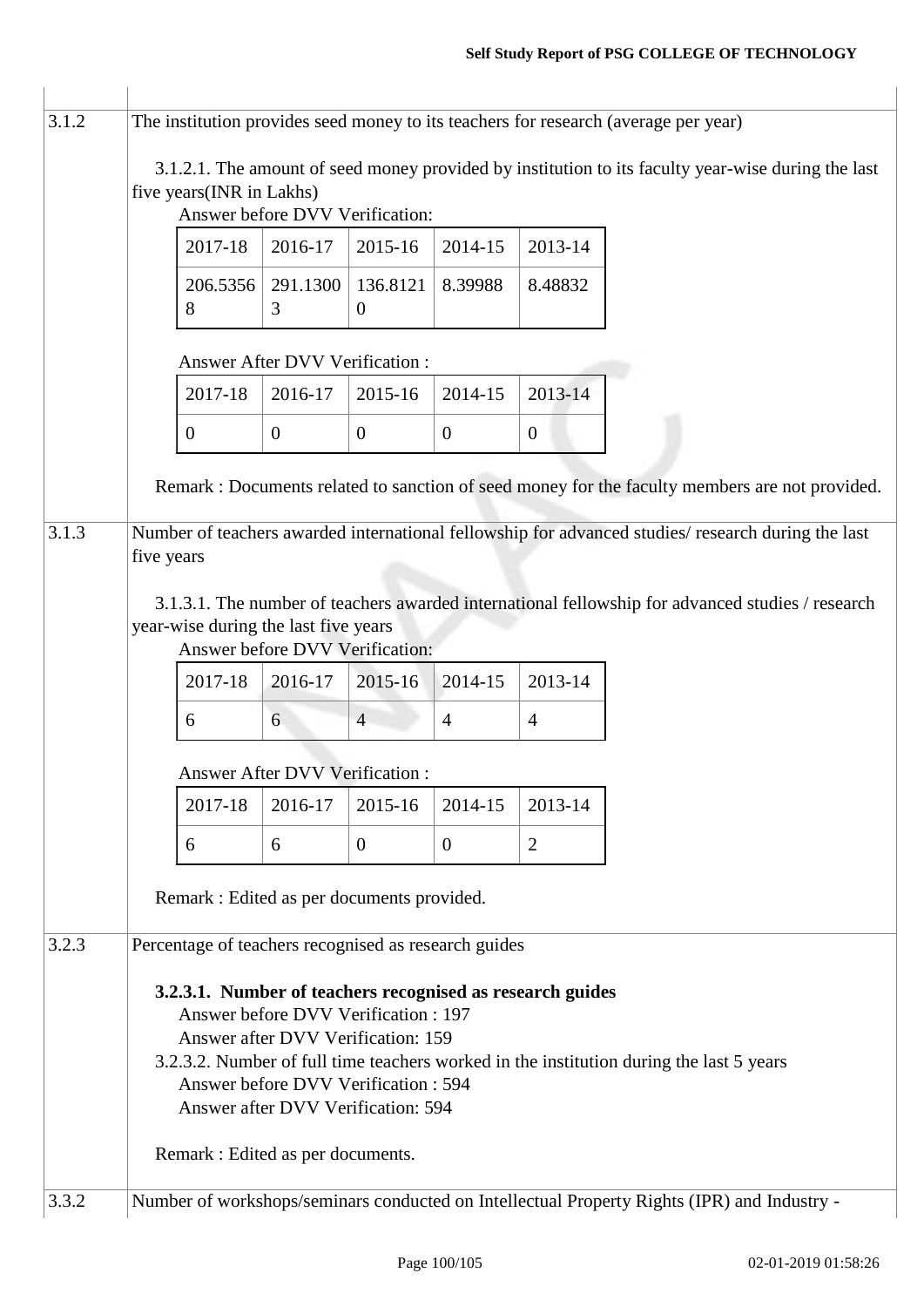Academia Innovative practices during the last five years

3.3.2.1. Total number of workshops/seminars conducted on Intellectual Property Rights (IPR) and Industry-Academia Innovative practices year-wise during the last five years

Answer before DVV Verification:

|  | 2017-18                               | 2016-17                                                                                                                                                                                              | 2015-16 | 2014-15 | 2013-14        |  |  |  |  |  |
|--|---------------------------------------|------------------------------------------------------------------------------------------------------------------------------------------------------------------------------------------------------|---------|---------|----------------|--|--|--|--|--|
|  | 6                                     | 5                                                                                                                                                                                                    | 6       | 5       | $\overline{3}$ |  |  |  |  |  |
|  |                                       | <b>Answer After DVV Verification:</b>                                                                                                                                                                |         |         |                |  |  |  |  |  |
|  | 2017-18                               | 2016-17                                                                                                                                                                                              | 2015-16 | 2014-15 | 2013-14        |  |  |  |  |  |
|  | 8                                     | 5                                                                                                                                                                                                    | 6       | 3       | 3              |  |  |  |  |  |
|  |                                       | Remark : As per HEI clarification response.                                                                                                                                                          |         |         |                |  |  |  |  |  |
|  |                                       | Number of awards for innovation won by institution/teachers/research scholars/students during the                                                                                                    |         |         |                |  |  |  |  |  |
|  | last five years                       |                                                                                                                                                                                                      |         |         |                |  |  |  |  |  |
|  |                                       | 3.3.3.1. Total number of awards for innovation won by institution/teachers/research<br>scholars/students year-wise during the last five years<br>Answer before DVV Verification:                     |         |         |                |  |  |  |  |  |
|  | 2017-18                               | 2016-17                                                                                                                                                                                              | 2015-16 | 2014-15 | 2013-14        |  |  |  |  |  |
|  | 57                                    | 45                                                                                                                                                                                                   | 27      | 22      | 30             |  |  |  |  |  |
|  | <b>Answer After DVV Verification:</b> |                                                                                                                                                                                                      |         |         |                |  |  |  |  |  |
|  |                                       |                                                                                                                                                                                                      |         |         |                |  |  |  |  |  |
|  | 2017-18                               | 2016-17                                                                                                                                                                                              | 2015-16 | 2014-15 | 2013-14        |  |  |  |  |  |
|  | 5                                     | 5                                                                                                                                                                                                    | 3       | 5       | 5              |  |  |  |  |  |
|  |                                       | Remark : e- Copies of award letters are not provided, asked in DVV clarification. Please note that<br>Awards for innovation only to be considered here.                                              |         |         |                |  |  |  |  |  |
|  |                                       | Number of start-ups incubated on campus during the last five years<br>3.3.4.1. Total number of start-ups incubated on campus year-wise during the last five years<br>Answer before DVV Verification: |         |         |                |  |  |  |  |  |
|  | 2017-18                               | 2016-17                                                                                                                                                                                              | 2015-16 | 2014-15 | 2013-14        |  |  |  |  |  |
|  | 61                                    | 44                                                                                                                                                                                                   | 41      | 35      | 38             |  |  |  |  |  |
|  |                                       | Answer After DVV Verification:                                                                                                                                                                       |         |         |                |  |  |  |  |  |
|  | 2017-18                               | 2016-17                                                                                                                                                                                              | 2015-16 | 2014-15 | 2013-14        |  |  |  |  |  |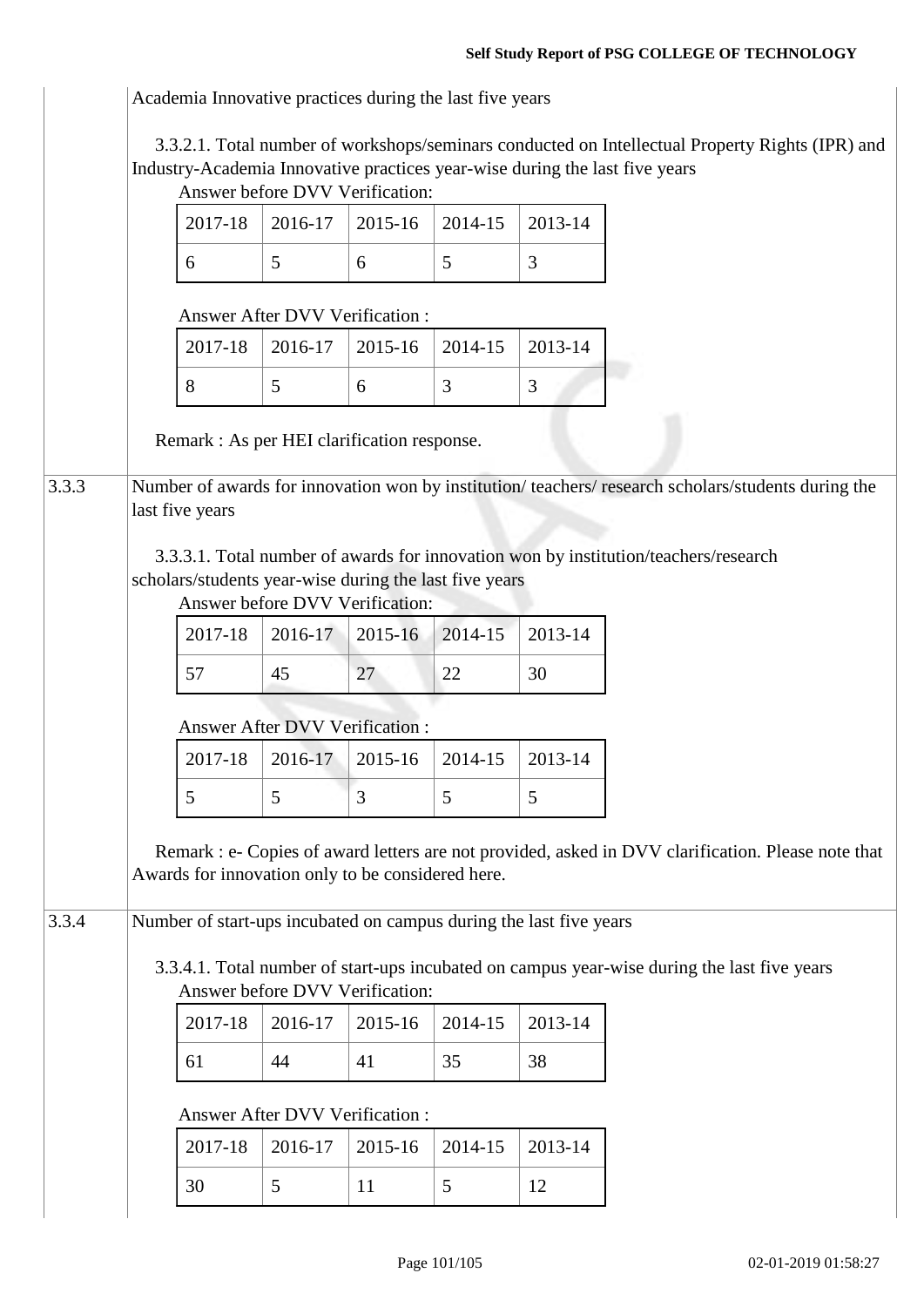|       | Remark : As per HEI Clarification response., documents within window of 5-years are counted. E<br>copy of sanction order of the University for the Start Ups on campus is not provided by HEI. |                                                               |          |                                 |          |          |                                                                                                    |  |  |
|-------|------------------------------------------------------------------------------------------------------------------------------------------------------------------------------------------------|---------------------------------------------------------------|----------|---------------------------------|----------|----------|----------------------------------------------------------------------------------------------------|--|--|
| 3.4.5 | years                                                                                                                                                                                          |                                                               |          |                                 |          |          | Number of research papers per teacher in the Journals notified on UGC website during the last five |  |  |
|       | 3.4.5.1. Number of research papers in the Journals notified on UGC website during the last five<br>years<br>Answer before DVV Verification:                                                    |                                                               |          |                                 |          |          |                                                                                                    |  |  |
|       |                                                                                                                                                                                                | 2017-18                                                       | 2016-17  | 2015-16                         | 2014-15  | 2013-14  |                                                                                                    |  |  |
|       |                                                                                                                                                                                                | 147                                                           | 299      | 307                             | 235      | 214      |                                                                                                    |  |  |
|       |                                                                                                                                                                                                | Answer After DVV Verification:                                |          |                                 |          |          |                                                                                                    |  |  |
|       |                                                                                                                                                                                                | 2017-18                                                       | 2016-17  | 2015-16                         | 2014-15  | 2013-14  |                                                                                                    |  |  |
|       |                                                                                                                                                                                                | 116                                                           | 219      | 277                             | 205      | 158      |                                                                                                    |  |  |
|       |                                                                                                                                                                                                | Remark : Edited as per uploaded excel sheet.                  |          |                                 |          |          |                                                                                                    |  |  |
| 3.5.2 |                                                                                                                                                                                                | Revenue generated from consultancy during the last five years |          |                                 |          |          |                                                                                                    |  |  |
|       | 3.5.2.1. Total amount generated from consultancy year-wise during the last five years (INR in<br>Lakhs)<br>Answer before DVV Verification:                                                     |                                                               |          |                                 |          |          |                                                                                                    |  |  |
|       |                                                                                                                                                                                                | 2017-18                                                       | 2016-17  | 2015-16                         | 2014-15  | 2013-14  |                                                                                                    |  |  |
|       |                                                                                                                                                                                                | 46.49840                                                      | 17.93657 | 31.13012                        | 22.30987 | 32.68075 |                                                                                                    |  |  |
|       | <b>Answer After DVV Verification:</b>                                                                                                                                                          |                                                               |          |                                 |          |          |                                                                                                    |  |  |
|       |                                                                                                                                                                                                | 2017-18                                                       | 2016-17  | 2015-16                         | 2014-15  | 2013-14  |                                                                                                    |  |  |
|       |                                                                                                                                                                                                | 46.4                                                          | 17.9     | 31.13                           | 22.30    | 32.6     |                                                                                                    |  |  |
|       | Remark : CA certified documents for revenue generated form consultancy are not uploaded.                                                                                                       |                                                               |          |                                 |          |          |                                                                                                    |  |  |
| 3.5.3 |                                                                                                                                                                                                |                                                               |          |                                 |          |          | Revenue generated from corporate training by the institution during the last five years            |  |  |
|       |                                                                                                                                                                                                | last five years (INR in Lakhs)                                |          | Answer before DVV Verification: |          |          | 3.5.3.1. Total amount generated from corporate training by the institution year-wise during the    |  |  |
|       |                                                                                                                                                                                                | 2017-18                                                       | 2016-17  | 2015-16                         | 2014-15  | 2013-14  |                                                                                                    |  |  |
|       |                                                                                                                                                                                                | 33.24416                                                      | 26.85910 | 23.75000                        | 40.79980 | 25.16000 |                                                                                                    |  |  |
|       |                                                                                                                                                                                                |                                                               |          |                                 |          |          |                                                                                                    |  |  |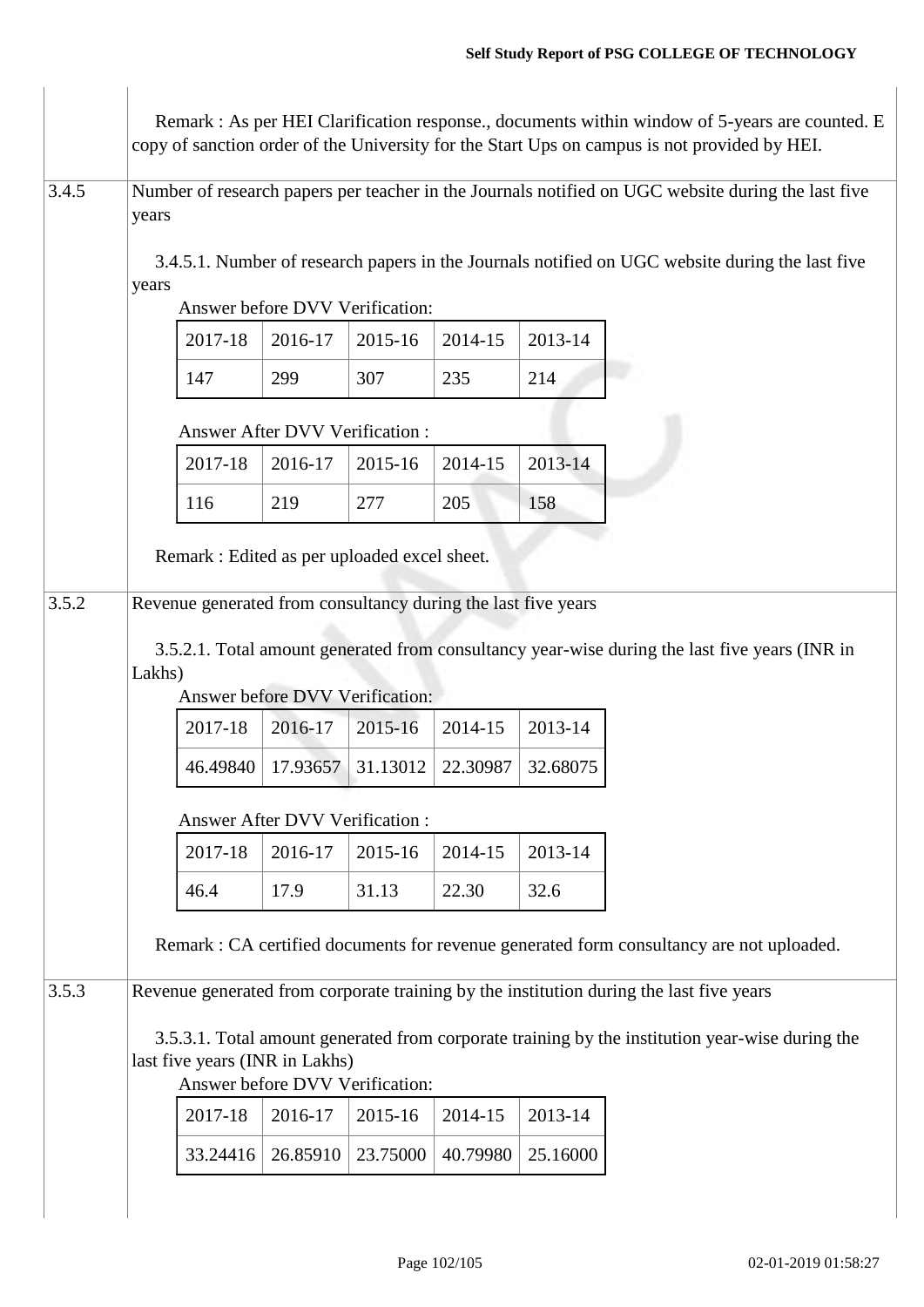|       | <b>Answer After DVV Verification:</b>          |                                                                                                                                                   |                                |                                       |         |                |                                                                                                                                                                                                                                                                                                                                                                                                                  |  |
|-------|------------------------------------------------|---------------------------------------------------------------------------------------------------------------------------------------------------|--------------------------------|---------------------------------------|---------|----------------|------------------------------------------------------------------------------------------------------------------------------------------------------------------------------------------------------------------------------------------------------------------------------------------------------------------------------------------------------------------------------------------------------------------|--|
|       |                                                | 2017-18                                                                                                                                           | 2016-17                        | 2015-16                               | 2014-15 | 2013-14        |                                                                                                                                                                                                                                                                                                                                                                                                                  |  |
|       |                                                | 33.24                                                                                                                                             | 26.85                          | 23.75                                 | 40.79   | 25.16          |                                                                                                                                                                                                                                                                                                                                                                                                                  |  |
|       |                                                | Remark : Documents required for revenue generation are not uploaded.                                                                              |                                |                                       |         |                |                                                                                                                                                                                                                                                                                                                                                                                                                  |  |
|       |                                                |                                                                                                                                                   |                                |                                       |         |                |                                                                                                                                                                                                                                                                                                                                                                                                                  |  |
| 3.7.2 |                                                | sharing of research facilities etc. during the last five years                                                                                    |                                |                                       |         |                | Number of linkages with institutions/industries for internship, on-the-job training, project work,                                                                                                                                                                                                                                                                                                               |  |
|       |                                                |                                                                                                                                                   |                                |                                       |         |                | 3.7.2.1. Number of linkages for faculty exchange, student exchange, internship, field trip, on-the-                                                                                                                                                                                                                                                                                                              |  |
|       |                                                | job training, research, etc year-wise during the last five years                                                                                  |                                | Answer before DVV Verification:       |         |                |                                                                                                                                                                                                                                                                                                                                                                                                                  |  |
|       |                                                | 2017-18                                                                                                                                           | 2016-17                        | 2015-16                               | 2014-15 | 2013-14        |                                                                                                                                                                                                                                                                                                                                                                                                                  |  |
|       |                                                | 679                                                                                                                                               | 474                            | 313                                   | 362     | 171            |                                                                                                                                                                                                                                                                                                                                                                                                                  |  |
|       |                                                |                                                                                                                                                   |                                | <b>Answer After DVV Verification:</b> |         |                |                                                                                                                                                                                                                                                                                                                                                                                                                  |  |
|       |                                                | 2017-18                                                                                                                                           | 2016-17                        | 2015-16                               | 2014-15 | 2013-14        |                                                                                                                                                                                                                                                                                                                                                                                                                  |  |
|       |                                                | 67                                                                                                                                                | 47                             | 31                                    | 36      | 17             |                                                                                                                                                                                                                                                                                                                                                                                                                  |  |
|       |                                                |                                                                                                                                                   |                                |                                       |         |                | Remark : E-copies of linkage related documents are not uploaded as per HEI input.                                                                                                                                                                                                                                                                                                                                |  |
| 3.7.3 |                                                | ongoing activities to be considered)<br>MoUs with ongoing activities to be considered)                                                            |                                | Answer before DVV Verification:       |         |                | Number of functional MoUs with institutions of National/ International importance, Other<br>Institutions, Industries, Corporate houses etc., during the last five years (only functional MoUs with<br>3.7.3.1. Number of functional MoUs with institutions of national, international importance, other<br>universities, industries, corporate houses etc. year-wise during the last five years (only functional |  |
|       |                                                | 2017-18                                                                                                                                           | 2016-17                        | 2015-16                               | 2014-15 | 2013-14        |                                                                                                                                                                                                                                                                                                                                                                                                                  |  |
|       |                                                | 23                                                                                                                                                | 17                             | 12                                    | 13      | $\overline{7}$ |                                                                                                                                                                                                                                                                                                                                                                                                                  |  |
|       |                                                |                                                                                                                                                   |                                |                                       |         |                |                                                                                                                                                                                                                                                                                                                                                                                                                  |  |
|       |                                                |                                                                                                                                                   | Answer After DVV Verification: |                                       |         |                |                                                                                                                                                                                                                                                                                                                                                                                                                  |  |
|       |                                                | 2017-18                                                                                                                                           | 2016-17                        | 2015-16                               | 2014-15 | 2013-14        |                                                                                                                                                                                                                                                                                                                                                                                                                  |  |
|       |                                                | 23                                                                                                                                                | 8                              | 12                                    | 13      | $\overline{0}$ |                                                                                                                                                                                                                                                                                                                                                                                                                  |  |
|       | Remark : Edited as per clarification response. |                                                                                                                                                   |                                |                                       |         |                |                                                                                                                                                                                                                                                                                                                                                                                                                  |  |
| 4.2.6 |                                                |                                                                                                                                                   |                                |                                       |         |                |                                                                                                                                                                                                                                                                                                                                                                                                                  |  |
|       |                                                | Percentage per day usage of library by teachers and students<br>4.2.6.1. Number of teachers and students using library per day over last one year |                                |                                       |         |                |                                                                                                                                                                                                                                                                                                                                                                                                                  |  |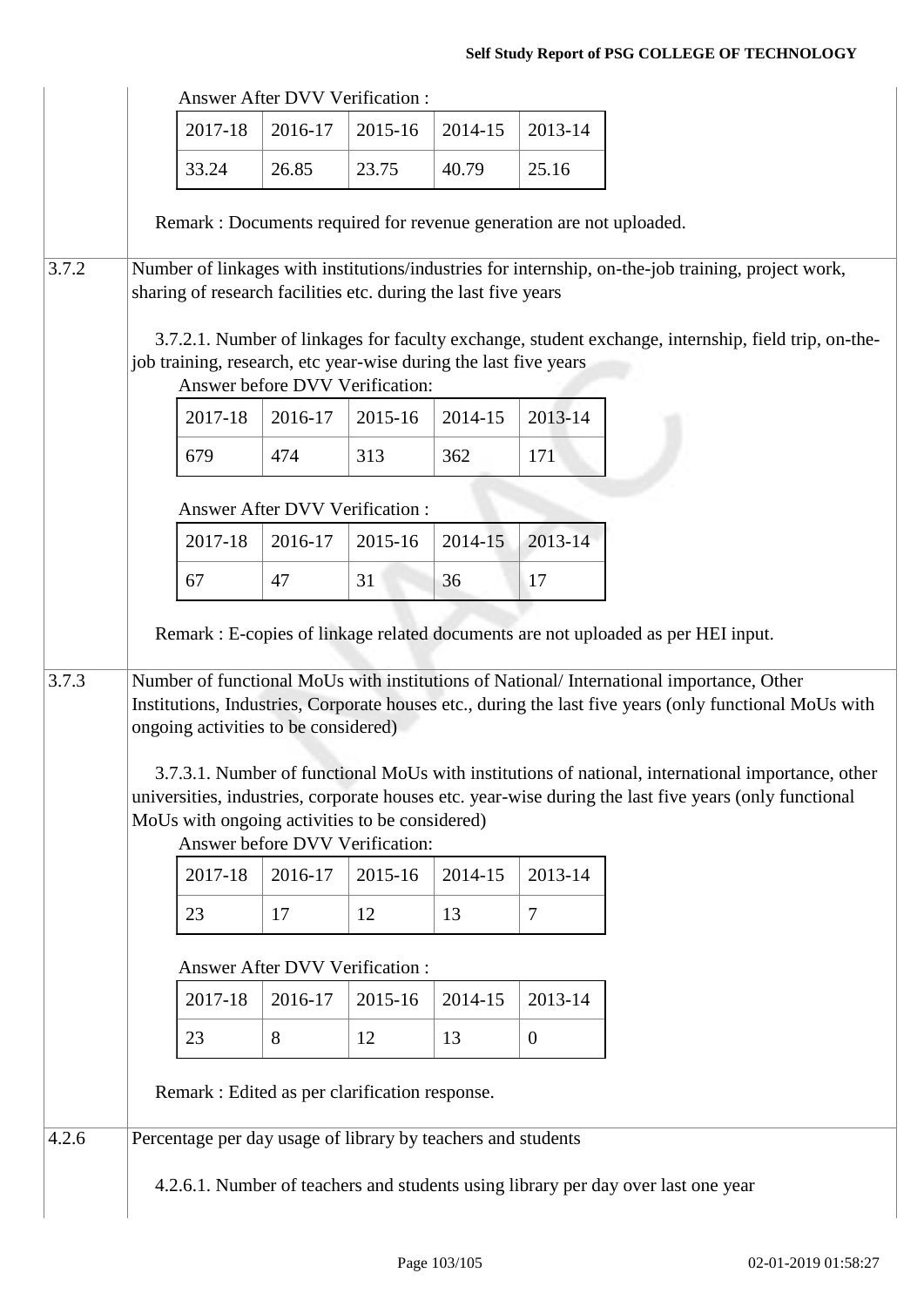|        | Answer before DVV Verification: 849<br>Answer after DVV Verification: 700                                                                                                                                                                                                                 |                                                    |                                       |                                 |          |                |                                                                                                 |  |  |
|--------|-------------------------------------------------------------------------------------------------------------------------------------------------------------------------------------------------------------------------------------------------------------------------------------------|----------------------------------------------------|---------------------------------------|---------------------------------|----------|----------------|-------------------------------------------------------------------------------------------------|--|--|
|        | Remark: scanned copy of Log book entry was asked and excel sheet is provided with only tabular<br>entry.                                                                                                                                                                                  |                                                    |                                       |                                 |          |                |                                                                                                 |  |  |
| 5.4.2  | Alumni contribution during the last five years (INR in Lakhs)                                                                                                                                                                                                                             |                                                    |                                       |                                 |          |                |                                                                                                 |  |  |
|        | Answer before DVV Verification: ? 15 Lakhs<br>Answer After DVV Verification: 5 Lakhs - 10 Lakhs<br>Remark: Required documents for Extract of Audited statements of highlighting Alumni<br>Association contribution duly certified by Chartered Accountant is not submitted.               |                                                    |                                       |                                 |          |                |                                                                                                 |  |  |
| 7.1.8  |                                                                                                                                                                                                                                                                                           | component during the last five years               |                                       |                                 |          |                | Average percentage expenditure on green initiatives and waste management excluding salary       |  |  |
|        |                                                                                                                                                                                                                                                                                           | year-wise during the last five years(INR in Lakhs) |                                       | Answer before DVV Verification: |          |                | 7.1.8.1. Total expenditure on green initiatives and waste management excluding salary component |  |  |
|        |                                                                                                                                                                                                                                                                                           | 2017-18                                            | 2016-17                               | 2015-16                         | 2014-15  | 2013-14        |                                                                                                 |  |  |
|        |                                                                                                                                                                                                                                                                                           | 160.4025<br>$\Omega$                               | 42.36798                              | 252.4067<br>5                   | 96.23214 | 78.87281       |                                                                                                 |  |  |
|        |                                                                                                                                                                                                                                                                                           |                                                    | Answer After DVV Verification:        |                                 |          |                |                                                                                                 |  |  |
|        |                                                                                                                                                                                                                                                                                           | 2017-18                                            | 2016-17                               | 2015-16                         | 2014-15  | 2013-14        |                                                                                                 |  |  |
|        |                                                                                                                                                                                                                                                                                           | 160.4025<br>$\theta$                               | 46.43                                 | 303.95                          | 253.53   | 238.89         |                                                                                                 |  |  |
|        | Remark : HEI input edited as per clarification response                                                                                                                                                                                                                                   |                                                    |                                       |                                 |          |                |                                                                                                 |  |  |
| 7.1.10 | Number of Specific initiatives to address locational advantages and disadvantages during the last five<br>7.1.10.1. Number of specific initiatives to address locational advantages and disadvantages<br>years<br>year-wise during the last five years<br>Answer before DVV Verification: |                                                    |                                       |                                 |          |                |                                                                                                 |  |  |
|        |                                                                                                                                                                                                                                                                                           | 2017-18                                            | 2016-17                               | 2015-16                         | 2014-15  | 2013-14        |                                                                                                 |  |  |
|        |                                                                                                                                                                                                                                                                                           | 21                                                 | 5                                     | 7                               | 10       | 20             |                                                                                                 |  |  |
|        |                                                                                                                                                                                                                                                                                           |                                                    | <b>Answer After DVV Verification:</b> |                                 |          |                |                                                                                                 |  |  |
|        |                                                                                                                                                                                                                                                                                           | 2017-18                                            | 2016-17                               | 2015-16                         | 2014-15  | 2013-14        |                                                                                                 |  |  |
|        |                                                                                                                                                                                                                                                                                           | $\overline{0}$                                     | $\overline{0}$                        | $\overline{0}$                  | $\theta$ | $\overline{0}$ |                                                                                                 |  |  |
|        | Remark: NSS / NCC activities will not be counted here.                                                                                                                                                                                                                                    |                                                    |                                       |                                 |          |                |                                                                                                 |  |  |